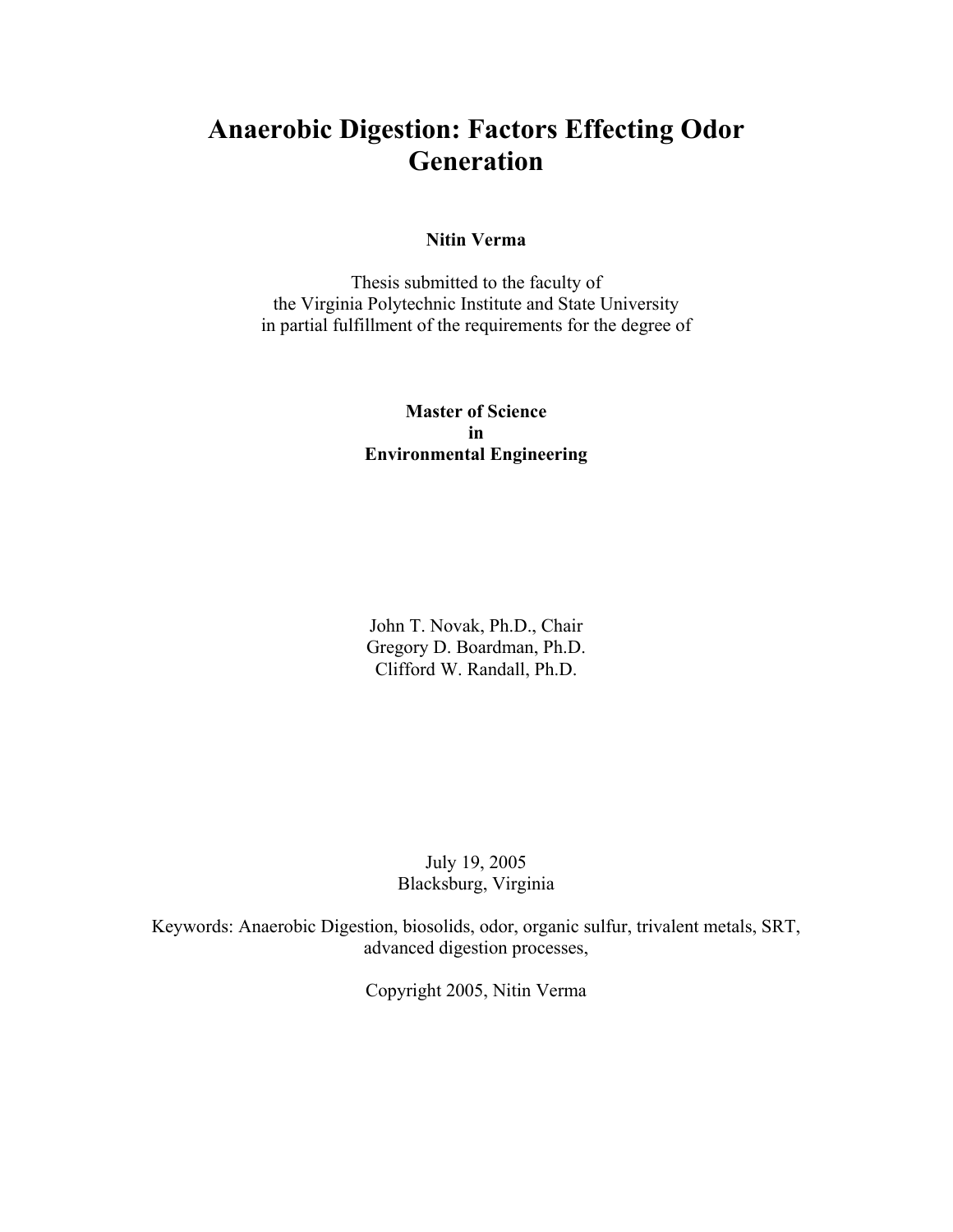## Anaerobic Digestion: Factors Effecting Odor Generation

Nitin Verma

## **Abstract**

Land application of anaerobically stabilized biosolids is a beneficial method of handling the solid residuals from a wastewater treatment plant. One of the main issues that restrict land application of biosolids is nuisance odors associated with biosolids. Despite its importance, few studies have been done to enhance our knowledge of odor causing processes. This study was conducted to evaluate the effects of some factors that have been thought to be linked to odor generation from biosolids. The first part of this study has looked at the role of metals, iron and aluminum in particular, in determining the odor causing processes. The results showed that iron correlated well with headspace organic sulfur odor. In general, as the iron content of sludge increased greater amounts of odorous sulfur gases were produced from dewatered biosolids cakes. Aluminum did not show any relationship with organic sulfur odors. Parameters commonly used for assessing the performance of anaerobic digesters (volatile solids reduction (VSR), residual biological activity (RBA) and effluent volatile fatty acid (VFA) content) also showed no correlation with odors.

The second part of the study focused on determining the impact of anaerobic digester solids retention time (SRT) on the odor generation from dewatered biosolids cakes and also on elucidating the nature and impact of the various Extracellular Polymeric Substances (EPS) fractions on odors. The results showed that odors decreased with an increase in the anaerobic digester SRT. VSR and RBA correlated with odors; however, as only one type of sludge was assessed, the conclusions about any relationship may not be universal. The results also showed that sulfur gas generation was a function of EPS material bound to iron, again showing that iron plays an important role in odor generation from dewatered sludge cakes.

The third part of the study looked at the effects of advanced digestion processes on odor generation. Digested sludge from acid/gas and temperature phased anaerobic digestion systems were analyzed in the lab. The results show that both acid/gas system and temperature phased digestion had a positive impact on odor generation from dewatered biosolids cake. Comparison of sludge from pancake shaped and egg shaped digesters showed that egg shaped digester was more efficient with regard to odor reduction.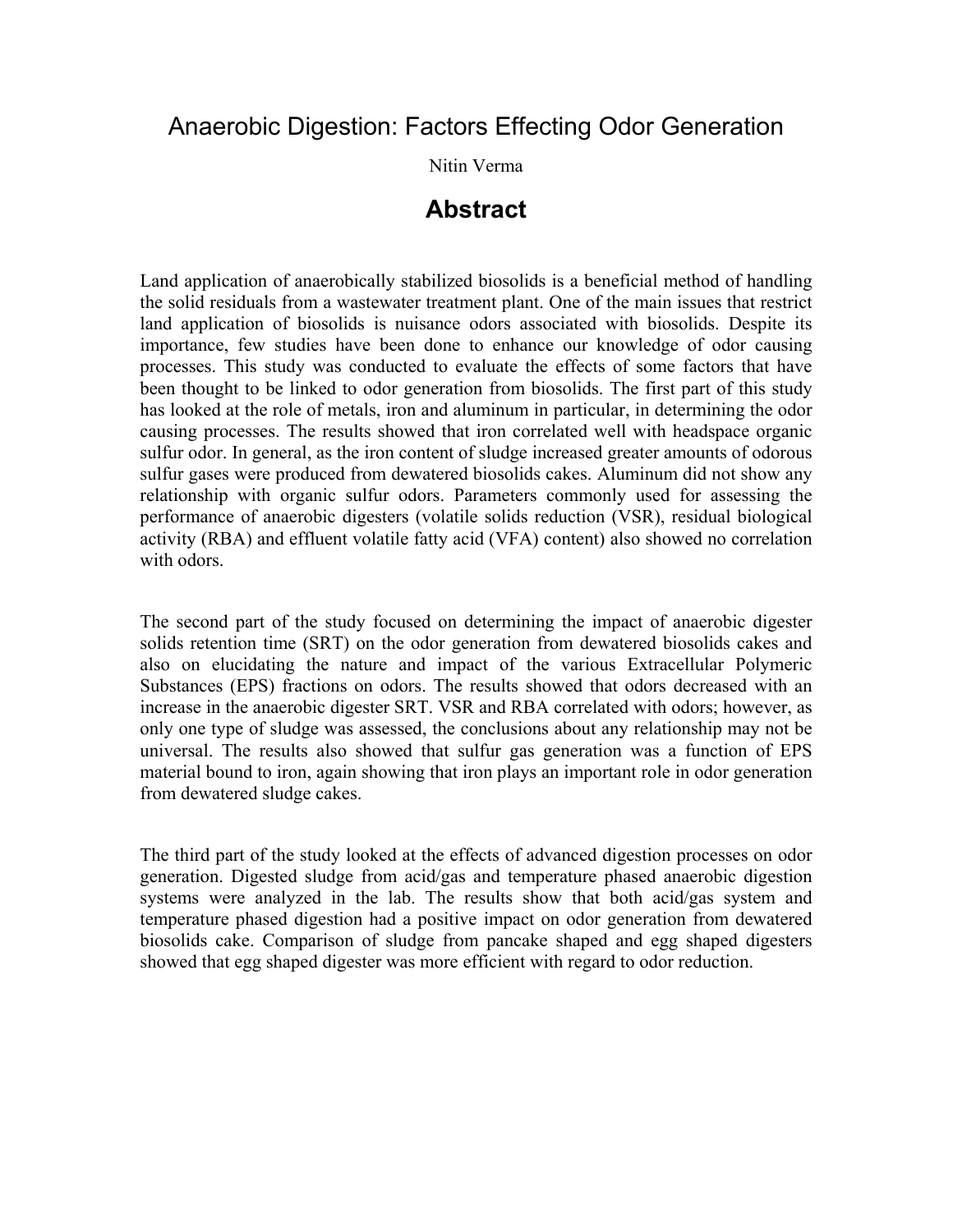## **Acknowledgements**

I gratefully acknowledge the guidance I have received from Dr John Novak over the period of my masters' education at Virginia Tech. He has given the research group freedom of thought and allowed our growth in various directions while being readily accessible for any doubts and clarifications we have had. I especially thank him for giving me the opportunity to work on this project as it gave me the chance to interact with various other professionals in the Environmental Engineering industry. He has been especially kind to me in keeping me funded and focused on research. I thank my other faculty members –Dr. Gregory Boardman, Dr. Clifford Randall, Dr. Nancy Love and Dr. Linsey Marr for their inputs and timely guidance.

I acknowledge the monetary support that I have received from Water Environment Research Foundation. I thank Los Angeles County Sanitation District and all other utilities that provided me with the sludge samples for this study.

I would also like to acknowledge and thank the timely help and advice I have had regarding lab practices and experimental methods from Julie Petruska and Jody Smiley. Betty Wingate and Sherry Burke have been most co-operative and supportive in administrative issues and I duly acknowledge their help. Lastly, I thank fellow researchers and friends Christopher Muller, Chul Park, David Inman, Sangeetha Subramanian, Rahul Subramanian, Nitin Kumar and Dong Hyun for having innumerable valuable discussions with me throughout the span of this study and maintaining a friendly environment in the laboratory.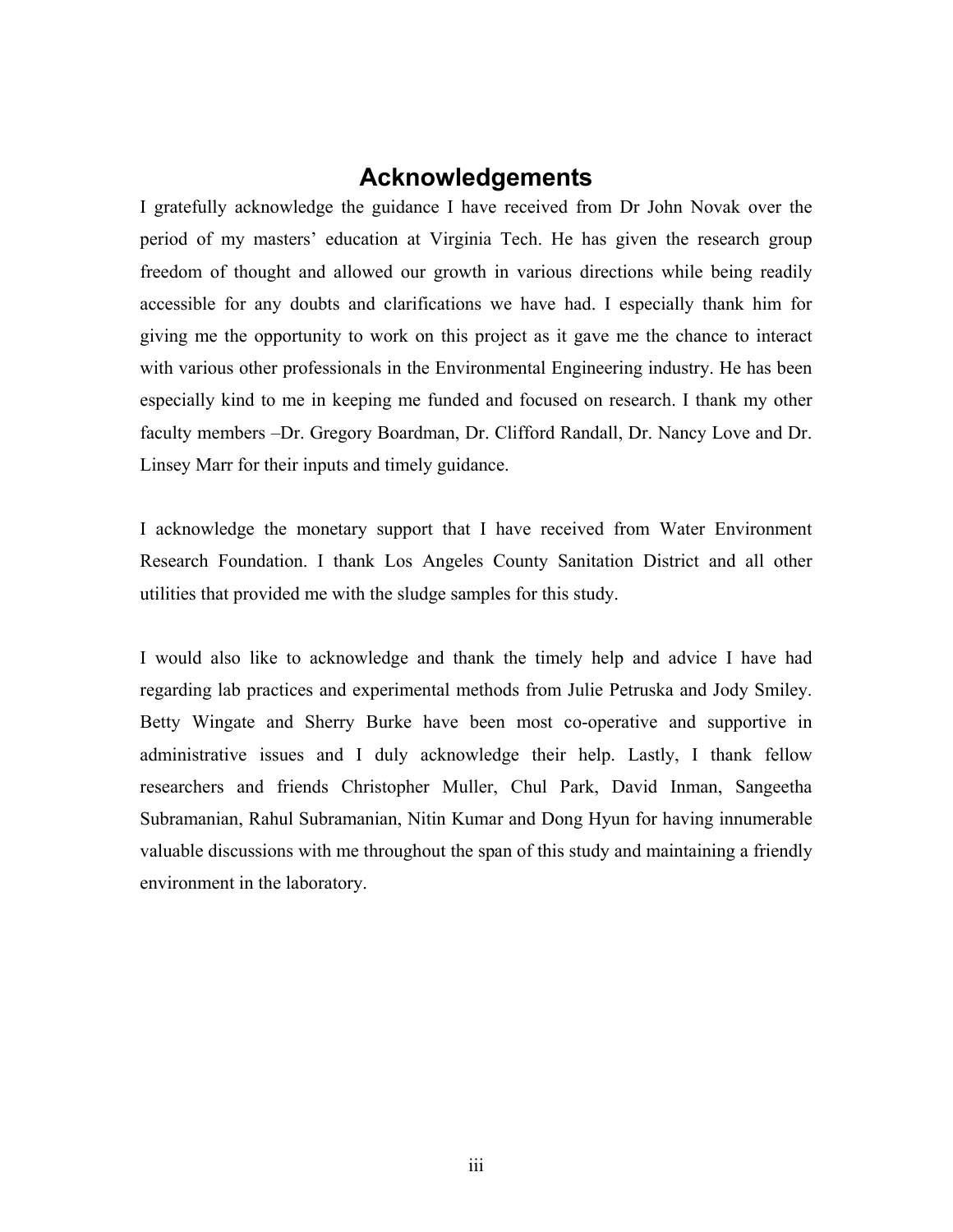# **Table of Contents**

| $\mathbf{I}$                                                                    |    |
|---------------------------------------------------------------------------------|----|
|                                                                                 |    |
|                                                                                 |    |
|                                                                                 |    |
|                                                                                 |    |
|                                                                                 |    |
| Headspace analysis procedure for measurement of odor causing compounds produced |    |
|                                                                                 |    |
|                                                                                 |    |
| $\mathbf{I}$                                                                    |    |
| Odor Generation from Anaerobically Digested Sludge: Role of Iron & Aluminum 18  |    |
|                                                                                 |    |
|                                                                                 |    |
|                                                                                 |    |
|                                                                                 |    |
|                                                                                 |    |
|                                                                                 |    |
|                                                                                 |    |
| Ш                                                                               |    |
| Effects of Anaerobic Digester Sludge Age on Odors from Dewatered Biosolids 52   |    |
|                                                                                 |    |
|                                                                                 |    |
|                                                                                 |    |
|                                                                                 |    |
|                                                                                 |    |
|                                                                                 | 66 |
|                                                                                 |    |
| IV                                                                              |    |
| Effects of Advanced Digestion Processes on Odors from Dewatered Biosolids 82    |    |
|                                                                                 |    |
|                                                                                 |    |
|                                                                                 |    |
|                                                                                 |    |
|                                                                                 |    |
|                                                                                 |    |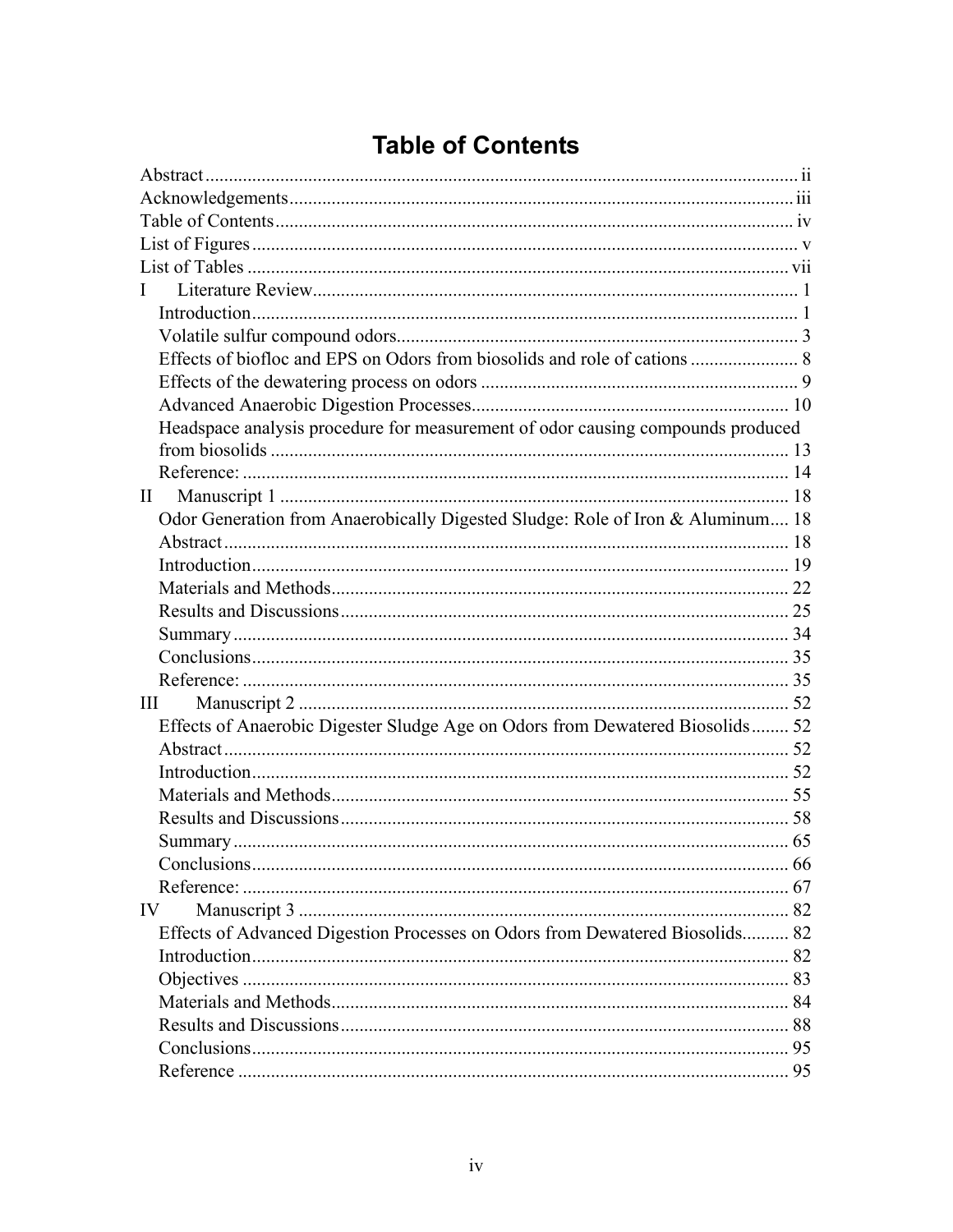# **List of Figures**

#### **Chapter I - Literature Review**

| Figure I-1: Formation pathway of MT by the degradation of proteins [Higgins et al.,  |  |
|--------------------------------------------------------------------------------------|--|
|                                                                                      |  |
| Figure I-2: Proposed pathways and cycle for VSC production and degradation in        |  |
|                                                                                      |  |
| Figure I-3: Typical VOSC concentration versus incubation time plot. Curve $A - with$ |  |
|                                                                                      |  |

## **Chapter II - Manuscript 1**

|                                                                                                                                                                                                                                                                 | 41 |
|-----------------------------------------------------------------------------------------------------------------------------------------------------------------------------------------------------------------------------------------------------------------|----|
| Figure II-2:a) Solution proteins versus VS reduction, b) Ammonium ion concentration in                                                                                                                                                                          | 42 |
| Figure II-3: a) Changes in headspace organic sulfur concentration under static headspace<br>incubation of cakes solids for dewatered sludge from WWTP No. 1. Organic sulfur<br>reported in mg/m3. b)Organic sulfur concentrations normalized to volatile solids | 43 |
| Figure II-4: Peak headspace organic sulfur gas concentration for high-solids cake as a<br>function of iron content of feed sludge a) without BESA, b) with BESA                                                                                                 | 44 |
| Figure II-5: Peak headspace organic sulfur gas concentration for high-solids cake as a                                                                                                                                                                          | 45 |
| Figure II-6: Peak headspace organic sulfur gas concentration for high solids cake                                                                                                                                                                               | 46 |
| Figure II-7: Peak organic sulfur gas concentration in the headspace of vials containing<br>high-solids cake amended with BESA as a function of feed M/D ratio                                                                                                   | 47 |
| Figure II-8: Peak organic sulfur gas concentration in the headspace of vials containing<br>high-solids cake amended with BESA as a function of the VS destruction during                                                                                        | 48 |
| Figure II-9: Peak organic sulfur gas concentration win the headspace of vials containing<br>high-solids cake amended with BESA as a function of the digester effluent VFA<br>concentration.                                                                     | 49 |
| Figure II-10: Impact of residual biological activity (40days) on peak organic sulfur odor.<br>For this plot the peak organic sulfur concentration data is for high-solids cake                                                                                  |    |
|                                                                                                                                                                                                                                                                 |    |

#### **Chapter III - Manuscript 2**

| Figure III-1: Changes in headspace organic sulfur content under static headspace |  |
|----------------------------------------------------------------------------------|--|
| incubation of cakes obtained after dewatering liquid sludge sample from 10 day   |  |
|                                                                                  |  |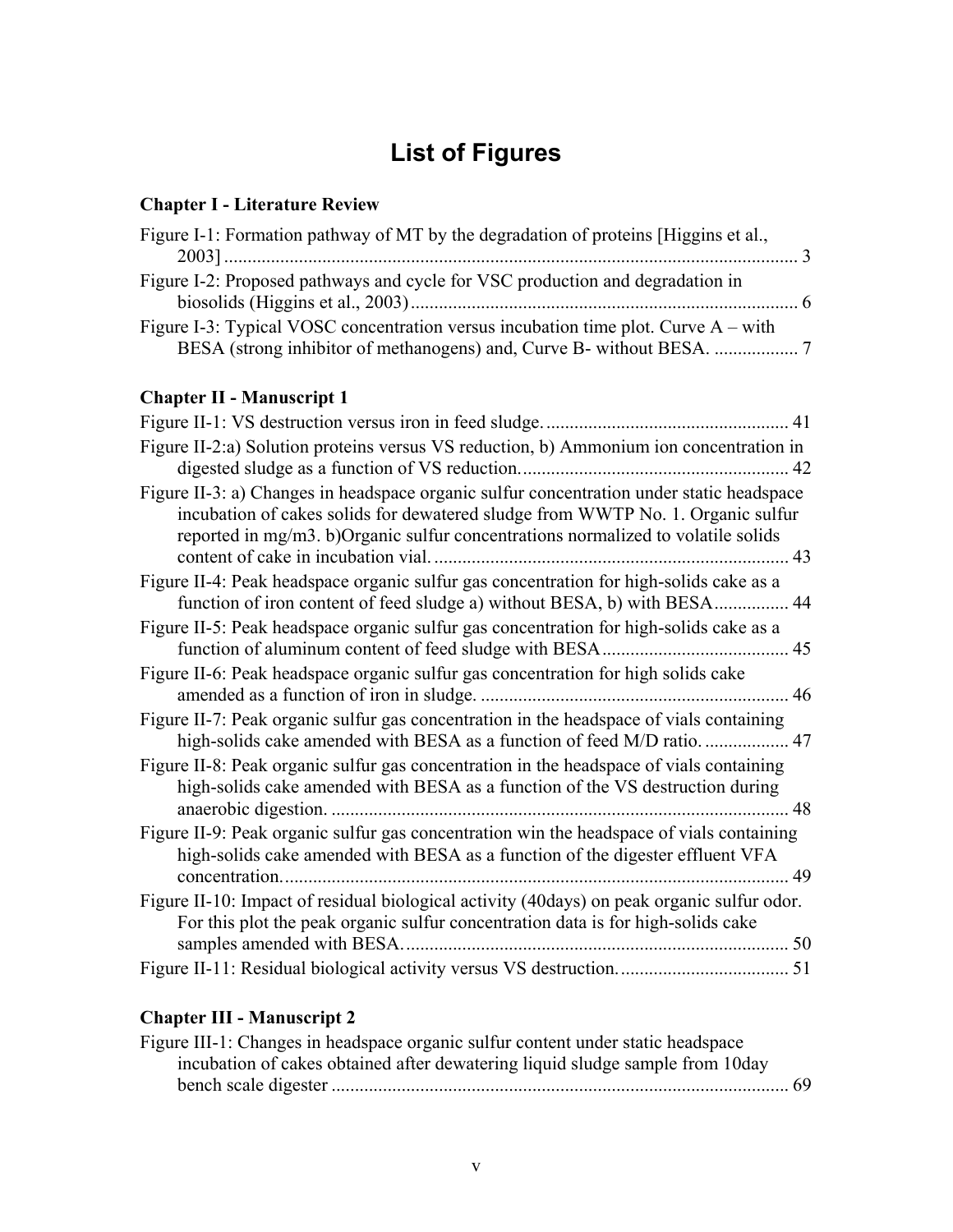| Figure III-2: Variation of peak headspace organic sulfur gas concentration for high-solids                                                                                                                                                                        |    |
|-------------------------------------------------------------------------------------------------------------------------------------------------------------------------------------------------------------------------------------------------------------------|----|
|                                                                                                                                                                                                                                                                   |    |
| Figure III-3: Effect of cake solids concentration and SRT of anaerobic digester on peak<br>headspace organic sulfur concentration for cake samples amended with BESA. Peak<br>organic sulfur gas concentrations shown are for that obtained for sample set 4.  71 |    |
| Figure III-4: Reduction in peak headspace organic sulfur gas concentrations for<br>dewatered biosolids cakes compared to feed sludge a) high cake solids biosolids                                                                                                |    |
|                                                                                                                                                                                                                                                                   |    |
|                                                                                                                                                                                                                                                                   |    |
| Figure III-7: a) Relationship of Residual Biological Activity with VS destruction in<br>anaerobic digester for biosolids from digesters operated at different SRT. b)<br>Relationship of RBA with peak headspace organic sulfur concentration. (Data for          |    |
| Figure III-8: Dewatering measured as CST as a function of digester SRT. (Data for                                                                                                                                                                                 | 76 |
| Figure III-9: Biopolymer concentration in solution as a function of anaerobic digester                                                                                                                                                                            |    |
| Figure III-10: a) Protein extracted by CER procedure and sulfide extraction technique                                                                                                                                                                             |    |
| Figure III-11: Proteins extracted from feed sludge and 40 day SRT anaerobic sludge by                                                                                                                                                                             | 79 |
|                                                                                                                                                                                                                                                                   |    |

## **Chapter IV - Manuscript 3**

| Figure IV-4: Variation in headspace sulfur organic gas content over time. Data for high-                                                                                                                  |    |
|-----------------------------------------------------------------------------------------------------------------------------------------------------------------------------------------------------------|----|
|                                                                                                                                                                                                           | 89 |
| Figure IV-5: Residual biological activity for sludges from treatment plant A.  90                                                                                                                         |    |
| Figure IV-6: Headspace organic sulfur gas concentration versus incubation time for                                                                                                                        | 91 |
| Figure IV-7: Headspace organic sulfur gas concentration versus incubation time for<br>sample set 2 from treatment plant B. Organic sulfur data for high-solids cakes                                      | 92 |
| Figure IV-8: Headspace organic sulfur gas concentration as a function of incubation time<br>for samples from treatment plant C. Headspace organic sulfur data for high-solids<br>cakes amended with BESA. | 93 |
| Figure IV-9: Headspace total sulfur gas concentration as a function of incubation time for<br>samples from treatment plant C. Headspace organic sulfur data for high-solids cakes                         | 94 |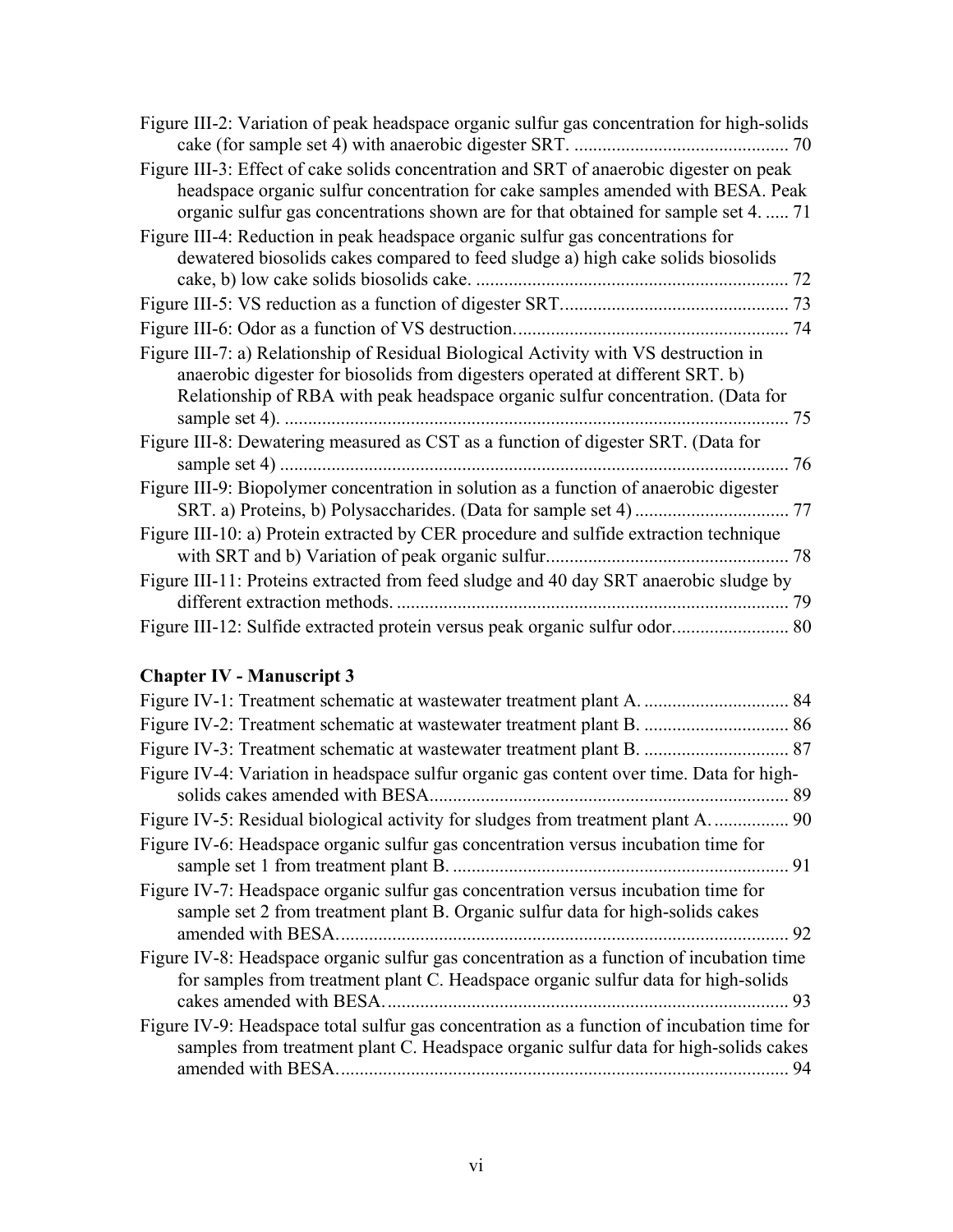# **List of Tables**

## **Chapter II - Manuscript 1**

| Table II-1: Solution mono and divalent cations and total Fe and Al in feed sludge 38 |  |
|--------------------------------------------------------------------------------------|--|
| Table II-2: Chemical content of sludge following anaerobic digestion for 30 days 38  |  |
|                                                                                      |  |
|                                                                                      |  |
|                                                                                      |  |

## **Chapter IV - Manuscript 3**

|--|--|--|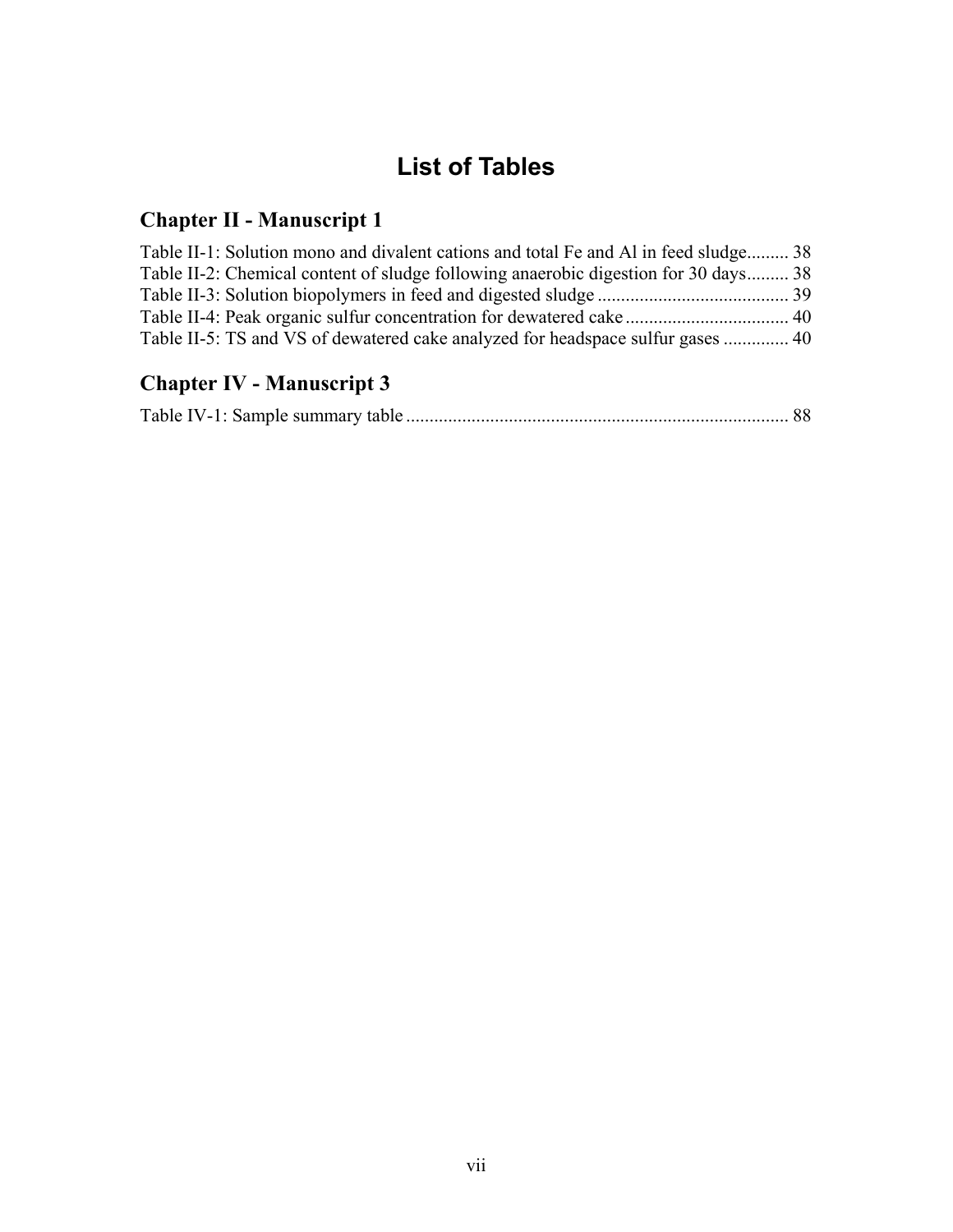## **I Literature Review**

## *Introduction*

Anaerobic digestion is a process which breaks down organic matter into simple chemical components without oxygen. This process has been extensively used to treat organic waste such as sewage sludge, organic farm waste and municipal solid wastes. Primary advantages of anaerobic digestion are:

- Stabilization of organic waste with low energy consumption,
- Biogas production good renewable source of energy,
- Stabilized matter that can be land applied,
- Pathogen reduction,
- Relatively small footprint, and
- Comparatively lower odor nuisance

The anaerobic digestion occurs in 3 steps: hydrolysis, acidogenesis, and methanogenesis. Hydrolysis is the step during which insoluble organic matter and large molecular organic compounds are broken down to soluble and smaller organic compounds. In acidogenesis, anaerobic microorganisms break down the products of the first step into hydrogen and simple organic acids. In the final step of anaerobic digestion, known as methanogenesis, methanogenic bacteria convert acetic acid and hydrogen into methane and carbon dioxide. It is also believed that one third of methane is produced from the pathway using hydrogen and the rest of methane is from the acetic acid. Methanogens are strict anaerobes and have very slow growth rate. Consequently, their metabolism is usually considered rate-limiting and a long detention time is required for slow growth (Metcalf and Eddy, 1991).

The production of methane, a useful end product, is the great advantage that that other sludge stabilization methods do not possess. Relatively higher pathogen inactivation can also be accomplished due to the harsh conditions in the anaerobic process (Grady et al., 1999). In comparison to aerobic digestion, anaerobic digestion is a very complex process and various groups of microorganisms in the absence of oxygen and nitrate are involved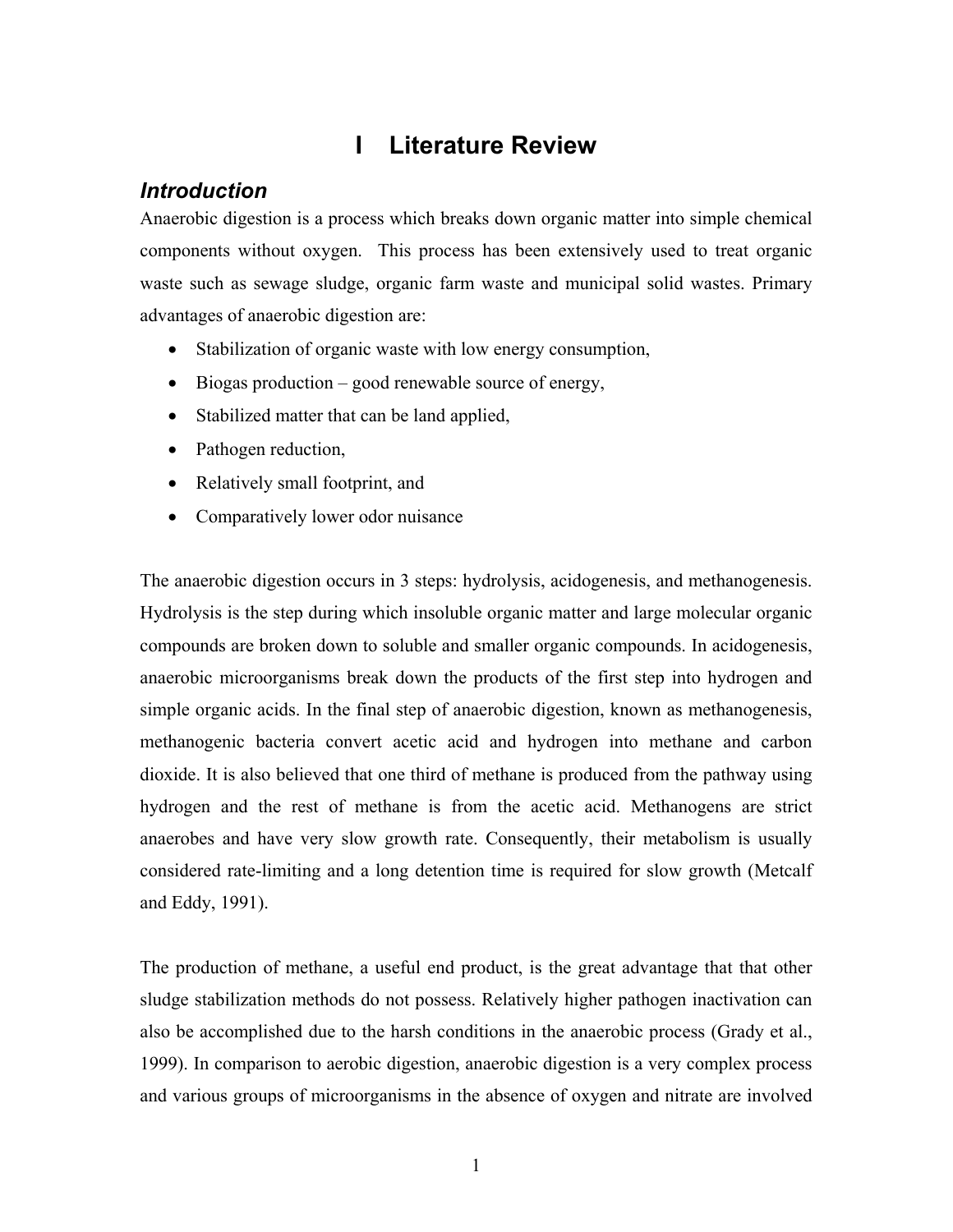in syntropic relationships. Conversion of organic matter into methane after several steps of biochemical reactions accounts for removing COD in anaerobic digestion [Metcalf and Eddy, 1991].

Land application of anaerobically stabilized sludge (i.e. biosolids) is a beneficial method of handling the solid residuals from a wastewater treatment plant. It is a good way to recycle nutrients and organics that enhance the properties of the soil for agriculture use and land reclamation. To reduce the hauling and handling costs of the stabilized sludge, the sludge is dewatered and then hauled to land application sites. Nuisance odors have been reported as a major problem with land application and it is cited as a significant concern of many treatment plant operations. The transportation, storage and land application of odorous biosolids generate complaints from neighbors and activists. These complaints can eventually result in bans on land application which in turn can reduce land available for recycling and increased biosolids management costs. [Murthy et al., 2002].

Recent studies [Adams et al., 2002, Murthy et al., 2003, Muller et al., 2004] have shown that odor production from biosolids is dependent on the dewatering process. High odor nuisance conditions have been reported by utilities that recently upgraded to high-solids centrifuges. Biosolids are exposed to high shear conditions in the presence of polymer in a high-solids centrifuge. This renders un-stabilized materials bioavailable. Proteins in biosolids have shown to have direct correlation with odor production [Higgins et al., (in press)]. These materials upon degradation produce volatile sulfur compounds (VSCs) such as hydrogen sulfide, methyl mercaptan, dimethyl sulfide, dimethyl disulfide. A recent study showed a good correlation between olfactometry results and VSCs, showing a linear correlation for odors and sulfur gases from biosolids [Adams et al., 2003].

The following sections discuss the causes, processes and factors that cause and influence odor generation from biosolids.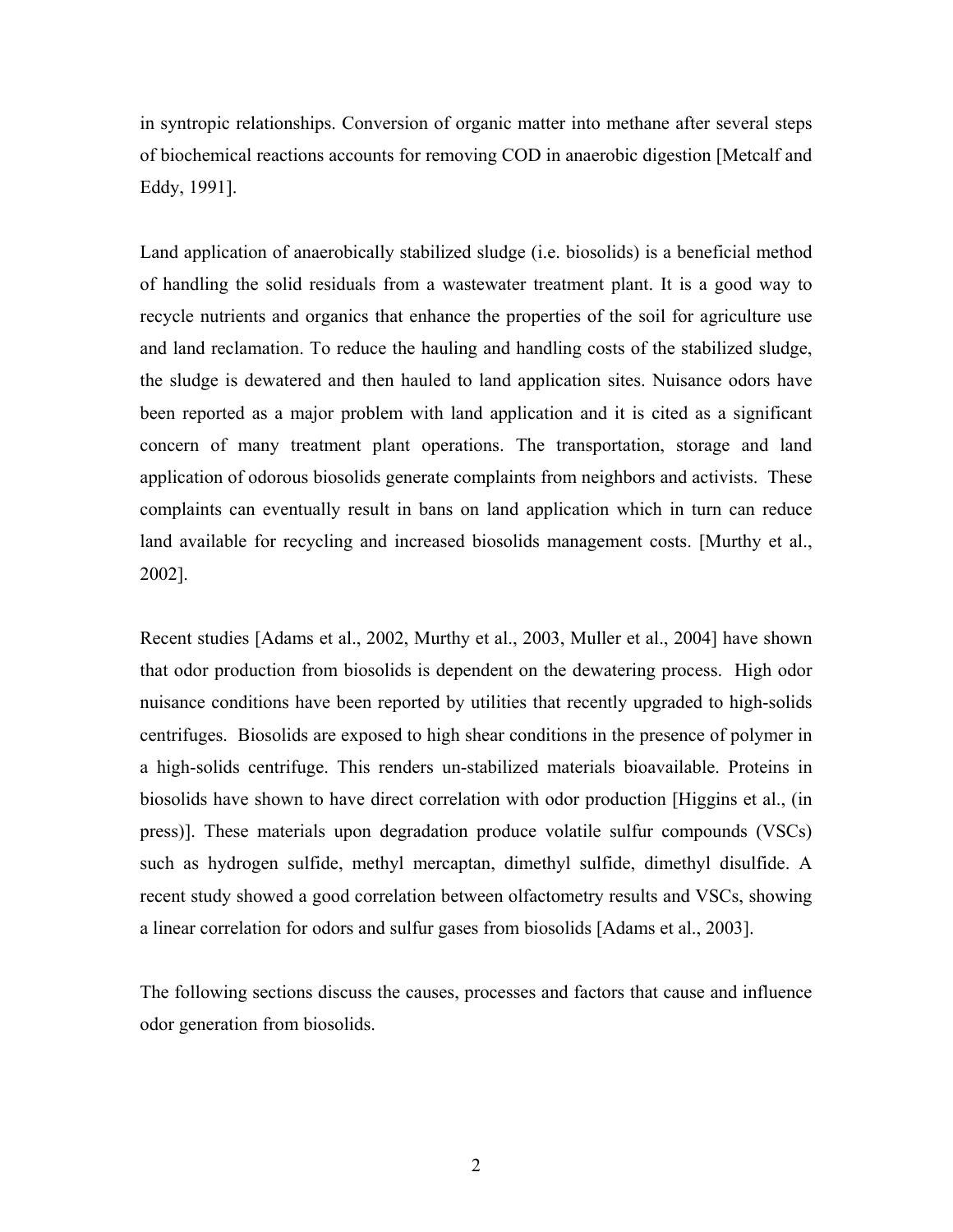#### *Volatile sulfur compound odors*

VSCs produced by biosolids are generally hydrogen sulfide, methyl mercaptan or methanethiol (MT), dimethyl sulfide (DMS), and dimethyl disulfide (DMDS). Recent research has implicated volatile sulfur compound (VSCs) as one of the key groups of compounds associated with odors during biosolids cake storage [Higgins et al., 2002]. A good correlation is reported with olfactometry results which show that VSCs have direct correlation with odors from biosolids [Adams et al. 2003].

Much of the literature on Volatile Organic Sulfur Compounds (VOSCs) synthesis is found in research related to oral bacteria as they produce VSCs associated with oral malodor and periodontal diseases [Oho et al., 2002 Persson et al. 1990, Persson, 1992], as well as research related to sulfur cycling in freshwater sediments.

#### **Formation of VOSCs in Biosolids**

Higgins et al. (2003) suggest that VOSCs production from biosolids occurs through several pathways which include degradation of proteins and amino acids to form  $H_2S$  and MT. Biosolids which have high protein content (up to 50%) serve as a good source for the formation of VOSCs. The proteins are broken down into constituent sulfur containing amino acids (cysteine and methionine), which further degrade to form  $H_2S$ and MT, respectively. The sequential mechanism for the breakdown of proteins into MT is shown in Figure I-1. As similar pathway is expected for the production of cysteine and its degradation to  $H_2S$ .



**Figure I-1: Formation pathway of MT by the degradation of proteins [Higgins et al., 2003]** 

Anaerobic bacteria found in freshwater sediments, soils, and water have been shown to methylate  $H_2S$  and MT to produce MT and DMS, respectively [Drotar et al., 1987, Bak et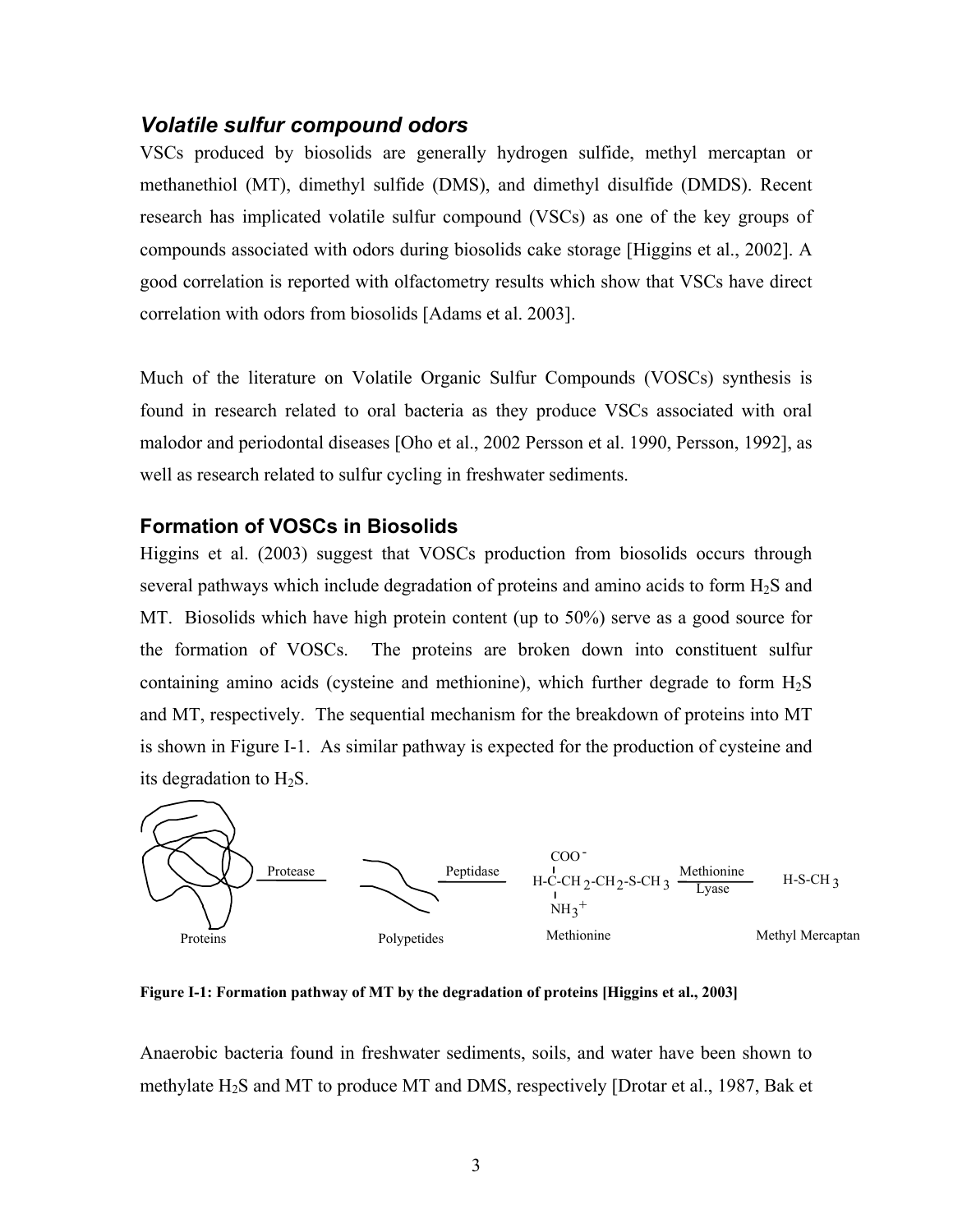al, 1992, Lomans et al., 1997 and 2001]. The  $H_2S$  methylation reaction is thought to occur in two sequential reactions with MT as an intermediate. For this methylation reaction, H2S is produced by Sulfur Reducing Bacteria (SRBs) as well as degradation of cysteine and the source of methyl groups is often methoxylated aromatic compounds [Bak et al., 1992]. Biosolids have a significant amount of humic acid type material [Frølund et al., 1996], which are a source of methyl group donors. This reaction is suggested to be an important mechanism for VOSC formation in biosolids. Higgins et al. (2004) carried out a set of experiments to compare the effects of syringate addition (source of methyl groups from its methoxylated groups [Bak et al., 1992, Lomans et al., 2001], cysteine or methionine to determine if methylation occurred in biosolids cake. DMS production during the experiments suggested that methylation did occur as DMS formation would not be expected from degradation of methionine or cysteine [Perssson et al., 1990].

No microbial pathways for formation of DMDS have been reported in literature, although it is often found as an odorant in many systems. Persson et al.(1990) demonstrated that when MT producing cultures are grown under anaerobic conditions no DMDS is formed and they also suggested that researchers reporting direct formation of DMDS as a microbial product were likely measuring DMDS as a result of MT oxidation. In another study DMDS formation from MT did not occur under anaerobic conditions but did in the presence of oxygen [Chin and Linday, 1994]. Literature suggests abiotic formation of DMDS through polymerization of MT and this reaction is catalysed by several agents including light and metal surfaces. Higgins et al. (2004) showed formation of DMDS when MT was added to clean serum bottles. Greater amounts of DMDS were formed in bottles which were exposed to light. These results suggest the formation of DMDS can occur through abiotic mechanisms and presence of light catalyses the formation[Higgins et al., 2004]. Experiments to study the catalytic effects of metals on oxidation of MT to DMDS demonstrated that addition of  $FeCl<sub>3</sub>$  had a significant positive impact on the oxidation reaction. It is speculated that this could be due to the oxidation capability of FeCl<sub>3</sub> or possible surface phenomena that increase oxidation.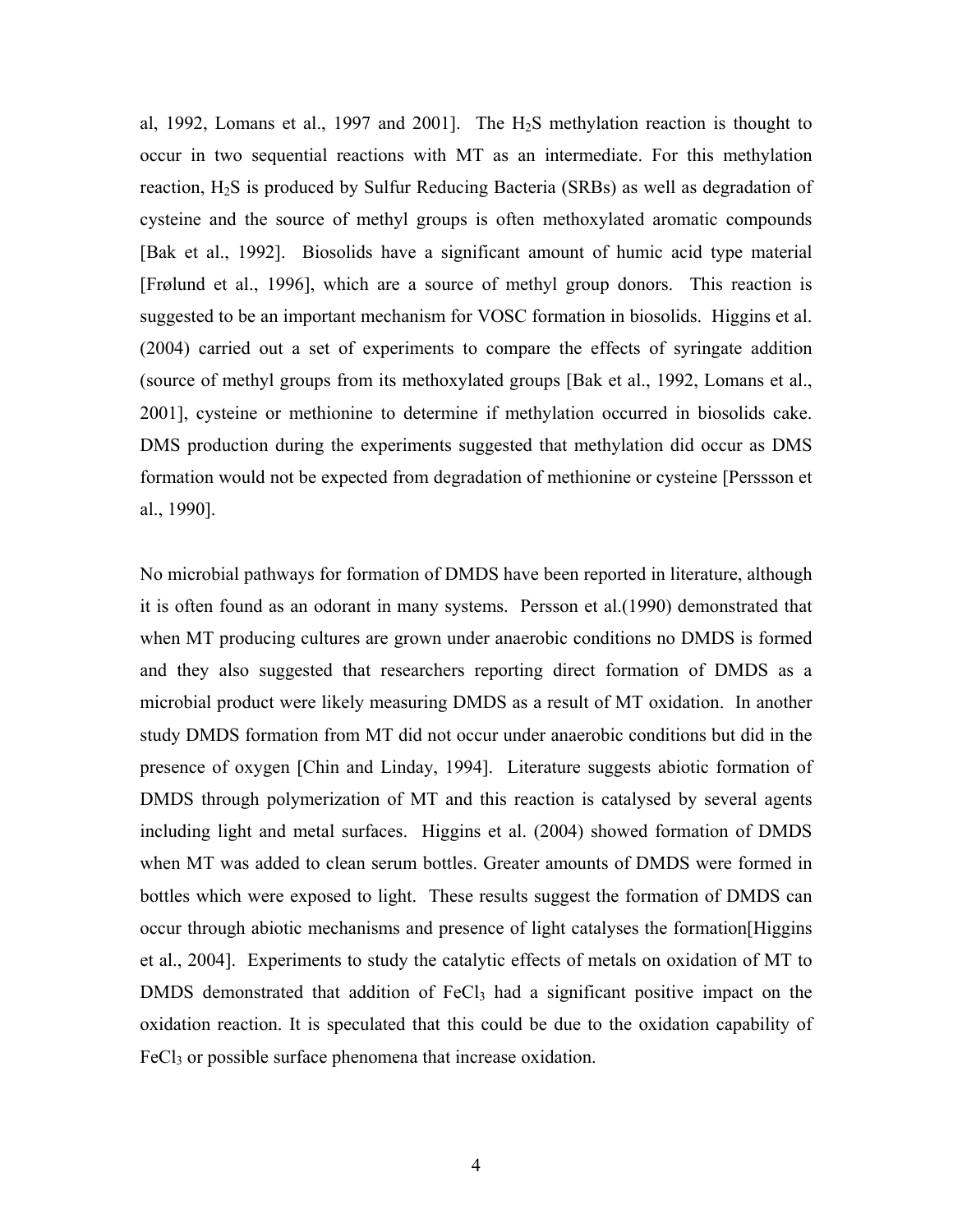Addition of amino acids methionine and cysteine to biosolids samples also results in the formation of DMDS. Greater amounts of DMDS were recorded in the methionine amended biosolids samples; this supports the abiotic reaction since this amino acid produced much greater amounts of MT. It is also shown that DMDS formation from MT occurred only in the presence of oxygen, and when the oxygen in a serum bottle exhausted formation of DMDS ceased. As MT is readily produced by biosolids, it can be readily oxidized to form DMDS and this would be enhanced by number of different catalysts. However, the absence of oxygen in laboratory serum bottles prevents the formation of DMDS from biosolids. [Higgins et al., 2004]

#### **Cycling of VOSCs**

During biosolids storage, it has been shown that VOSCs can be consumed after their production [Higgins at al., 2003]. Research has shown that methanogens can degrade or demethylate MT, DMS and DMDS to form H2S [Lomans et al., 1999a,b,c and 2001]. Lomans et al. (1999a) demonstrated that methanogens were the primary degraders of MT and DMS in freshwater sediments with low sulfate concentrations (conditions similar to anaerobic digestion). In freshwater sediments a balance typically exists between the production and degradation of VOSCs resulting in little emission of these compounds unless the system is disturbed [Lomans et al., 2001]. Typically, MT, DMS and DMDS are not emitted from anaerobic treatment units. However, under conditions that cause stress to methanogenic bacteria MT emissions from anaerobic digesters is reported [Zitomer and Speece, 1995]. This suggests that a similar balance between the producers and consumers of VOSCs exists in well operated anaerobic units [Higgins et al., submitted].

Higgins et al. (2003) summarized the different reactions that could take place in the cycling of VOSCs. A diagram of these pathways is shown in Figure I-2.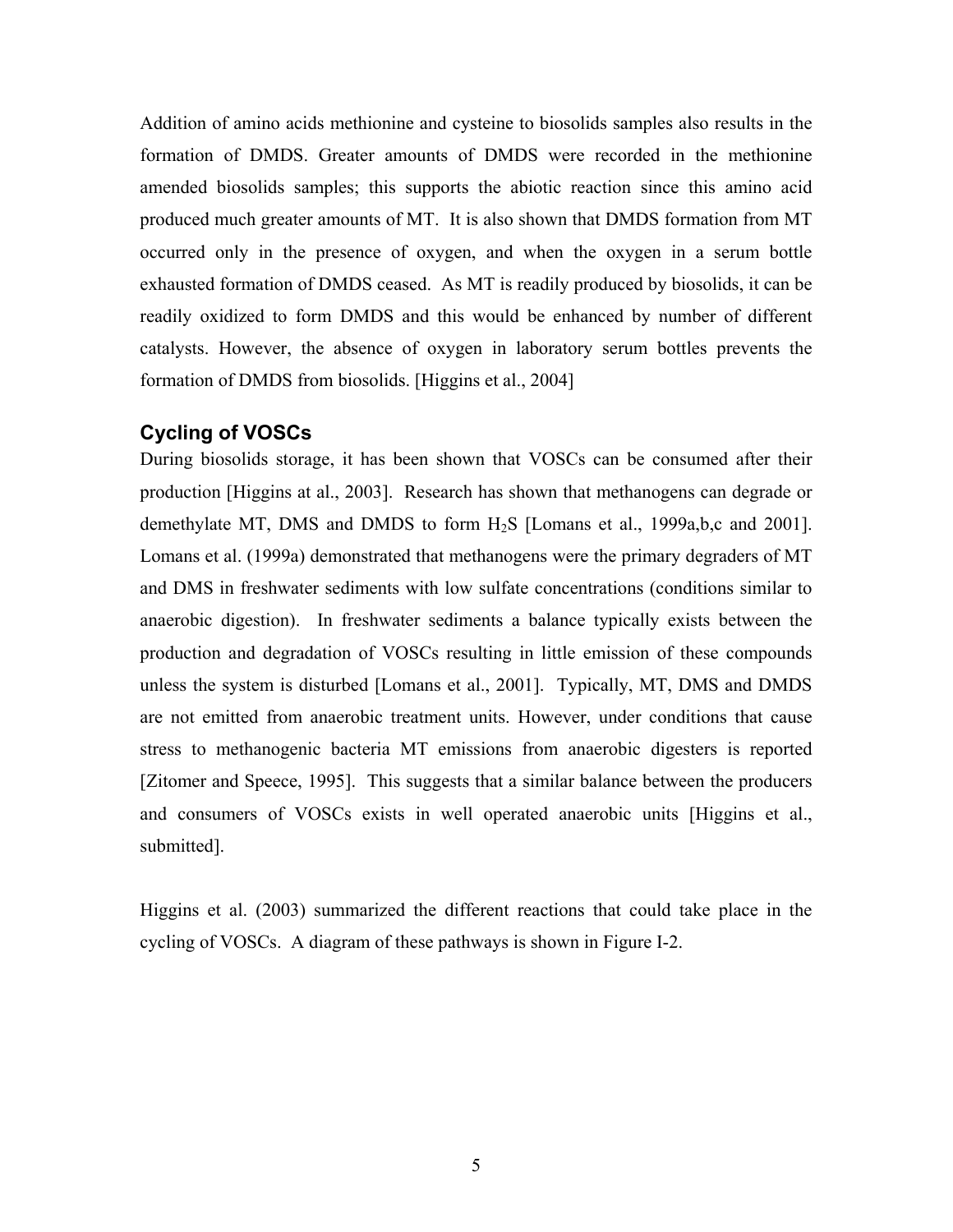

**Figure I-2: Proposed pathways and cycle for VSC production and degradation in biosolids (Higgins et al., 2003)** 

From Figure I-2, it is seen that three main inputs or substrates exist for producing VSCs: sulfate, methionine, and cysteine. Reductions in concentrations of these substrates or enhancing intermediate reactions such as demethylation and sulfide precipitation could aid in controlling odors associated with VSCs.

Anaerobic degradation of methylated sulfur compounds is accomplished through activity of methylotrophic methanogens. Higgins et al. demonstrated that when Bromo Ethane Sulphonic Acid (BESA), a strong inhibitor of methanogenesis, is added to biosolids, there is no degradation of MT in a static headspace. This is in contrast to samples without BESA addition, where MT increases then declines over time. Similar results were reported for the degradation of DMS by Lomans et al. (1999c).

Curve-A in Figure I-3 shows a typical plot of VOSCs concentration in a static headspace with incubation time for dewatered anaerobic biosolids samples kept in sealed serum bottles. The left side of the curve shows the initial build up of VOSCs, after which the total concentration of VOSCs peaks. Following the peak, the concentrations of VOSCs starts to decrease suggesting their consumption. If a methanogenic inhibitor such as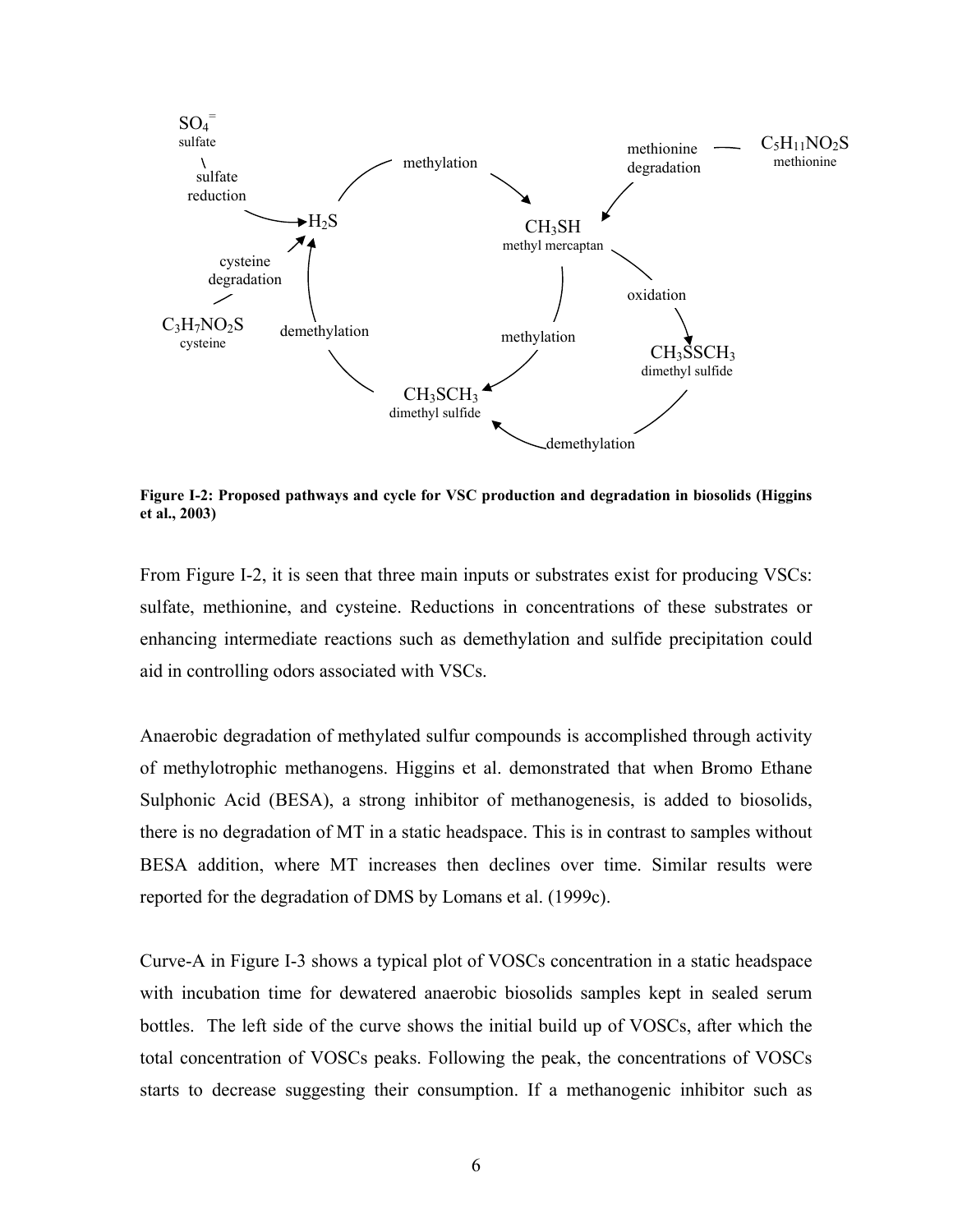BESA is added to the sample, then a curve similar to curve B is obtained. From a plot of concentration of VOSCs with time like shown in Figure I-3 the following occurs:

- Initial formation of VOSCs due to degradation of proteins in biosolids, due to methylation of H<sub>2</sub>S and MT and also due to abiotic formation of DMDS,
- After a certain period the VOSC consumers start degrading the VOSC in the headspace (research has shown that methanogens are actively involved in this reaction)[Lomans et al.],
- When methanogenic activity is inhibited, VOSC concentration peaks and stays at the peak level – suggesting the important role of methanogens in degrading VOSCs.



**Figure I-3: Typical VOSC concentration versus incubation time plot. Curve A – with BESA (strong inhibitor of methanogens) and, Curve B- without BESA.** 

It is also typically seen that peak odor (i.e. VOSC concentration) in samples without methanogen inhibition is lower than the peak in samples to which methanogenic inhibitor is added. Higgins et al. (2003) showed that near stoichiometric amounts of VSCs are produced when the methanogens are inhibited. Hence, the peak value in these samples can be treated as the "odor threshold or odor potential" for those biosolids samples [Higgins et al., 2003].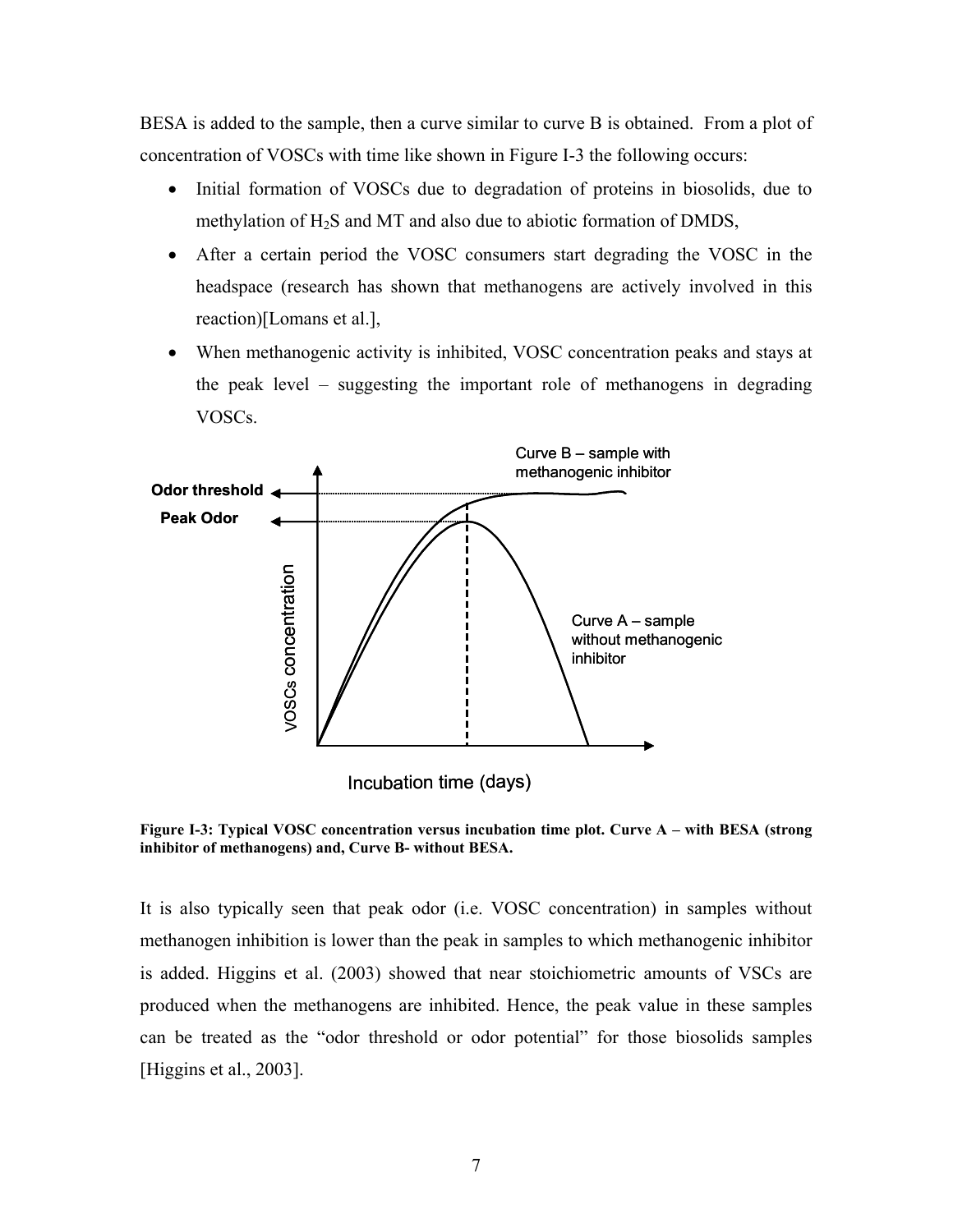## *Effects of biofloc and EPS on Odors from biosolids and role of cations*

Proteins are directly linked to odor production from biosolids [Adams et al., 2003]. Hence, the bioavailability of proteins is considered to be the key process in release of odorous compounds from wastewater sludges/biosolids. Proteins containing amino acid groups as monomeric building blocks are considered to be the primary precursors for formation of odor compounds. Cysteine and methionine (precursors of VOSCs) are known to be present in proteins extractable from activated and anaerobically digested sludges [Chul Park, personal communication]. This extracted protein remains unmetabolized as long as the digestion/stabilization process does not make them available for degradation.

Biofloc is comprised of microbial consortium, organic and inorganic matter held together in a matrix formed by exocellular biopolymer and cations [Higgins et al., 1997]. Microbial metabolism and cell lysis release biopolymers (proteins and polysaccharides) in wastewater sludges (Grady et al., 1999). As much as 40% of volatile solids remaining after digestion as part of residual biological activity are speculated to be comprised of undegraded proteineceous material. Frølund et al. (1996) have shown that up to 50% of the extracellular polymeric substance (EPS) in sludge is comprised of proteins. The presence of polysaccharides is also known to influence exocellular characteristics of sludge, although its effect on odor generation is not known at this time.

Because the majority of exocelluar biopolymers carry negatively charged functional groups at typical pH of wastewater, the cations become an important structural component as a binding agent within the biopolymeric matrix. (Bruus et al., 1992, Urbain et al., 1993, Higgins and Novak, 1997). Novak et al. (2003) showed that flocs are composed of different types of exocellular biopolymer with different cation bindings and their degradation is dependent on the digestion environment. The important exocellular biopolymer fractions are: Lectin like material-protein where  $Ca^{2+}$  and  $Mg^{2+}$  and polysaccharide are cross-linked, and iron-bound biopolymer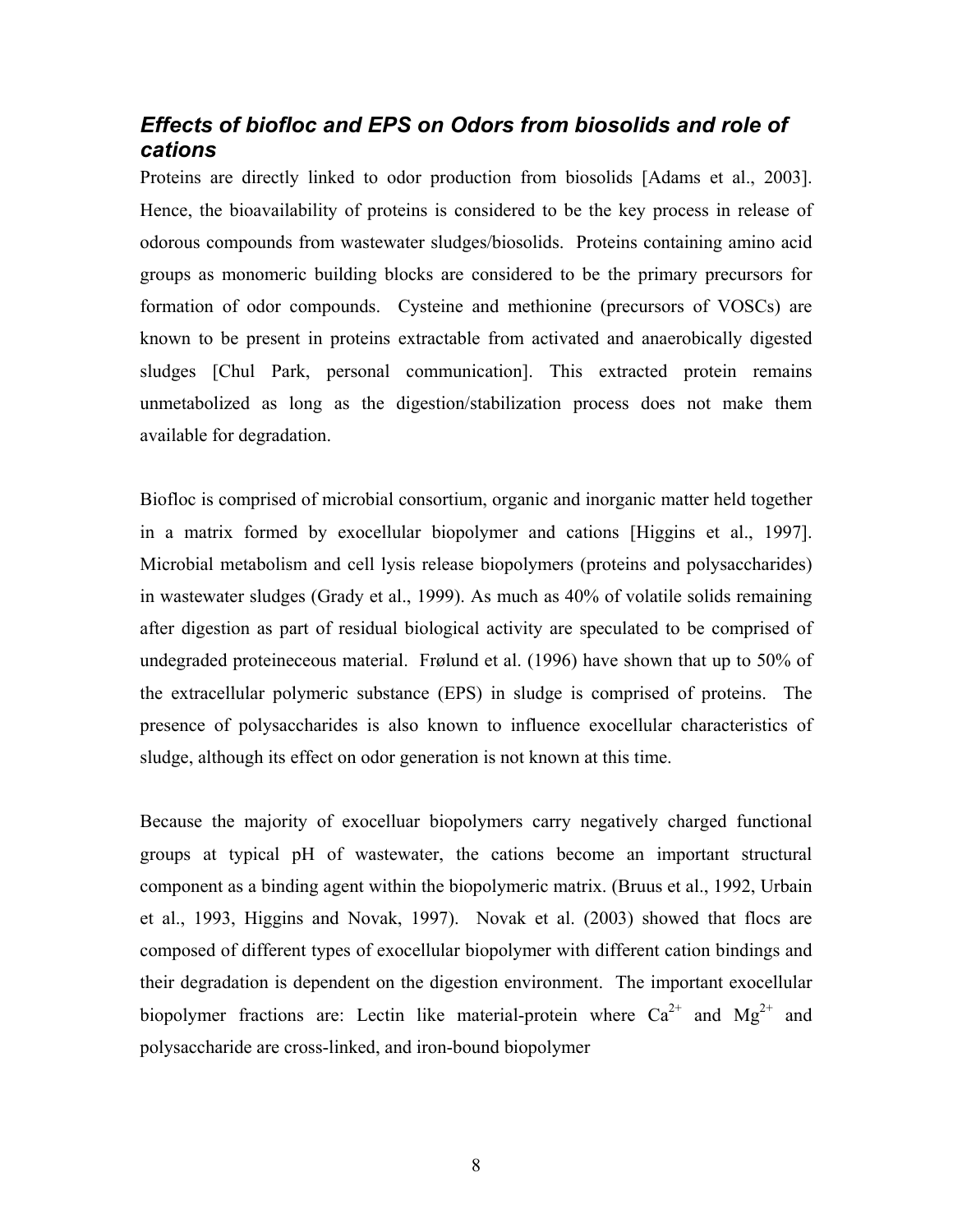It was shown that materials associated with  $Ca^{2+}$  and  $Mg^{2+}$  are degraded under aerobic conditions while the latter was the main organic constituent that was degraded under anaerobic conditions [Park et al., 2004].

Aluminum also plays a significant role in bioflocculation but its specific relation to EPS and the fate of its binding organic matter during digestion remains unclear. This biofloc model can be used to explain dewatering characteristics of biosolids and possibly effects on odor production.

#### *Effects of the dewatering process on odors*

Murthy et al. (2003) showed that the type of dewatering equipment impacts the VSC production characteristics. They showed that for similar cake solids content obtained from different dewatering equipment (high-solids, low-solids centrifuge and belt filter press), the samples obtained from high-solids centrifuge yielded the highest VSCs concentrations. Murthy et al. (2002) and Higgins et al. (2002b) suggested that the VSC production characteristics are influenced by a combination of factors:

- Shearing of biosolids cakes during centrifugation results in making proteins bioavailable,
- This bioavailable protein is degraded during storage to form VSCs, and
- If proteins are not made bioavailable then VSC production would not occur.

Murthy et al. (2003) also showed that variation of high-solids centrifuge parameters resulted in substantial variation in VSC production characteristics. Muller et al. (2004) showed that shear plays a critical role in the generation of nuisance odors. It was also shown that shear was not the only factor that influenced VSC production. Odors from samples which had dewatering polymer generated maximum odors; also increase in cake solids concentrations increased odor production.

Rosenfeld et al. (2001) showed significant differences in the odor compounds generated from centrifuged, pressed-biosolids and dried biosolids. Odors from centrifuged and pressed biosolids were similar to each other, with similar physical, chemical, and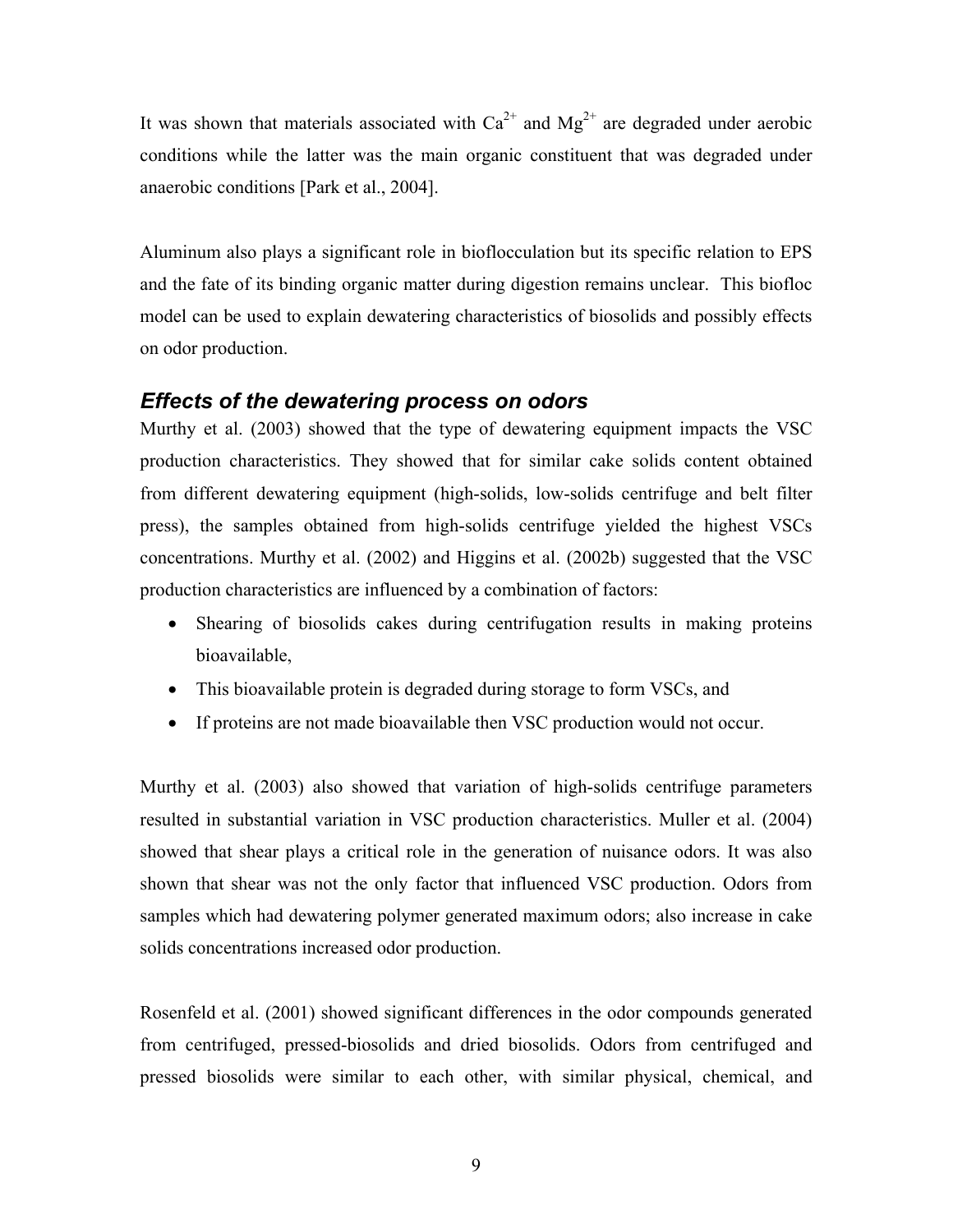microbial properties. The dried-biosolids however, produced the most odors and volatilized a more complex array of odorants.

Polymer addition to sludge in the dewatering process is documented to increase odor (Higgins et al., 2002b; Muller et al., 2004). This is thought to be due to association of proteins from floc with added polymer. Higgins et al. (2002) showed that minimizing polymer demand had a large impact on reducing VSCs and odors by minimizing the amount of protein that was made bioavailable in the cake. Muller et al. (2004) showed that polymer over dosing did not increase VSC production beyond that generated at optimum polymer dose. Muller et al. (2004) also showed an increase in the odors with an increase in the solids content of dewatered biosolids.

#### *Advanced Anaerobic Digestion Processes*

Rising transportation, disposal, and handling costs have driven the search for digestion processes that have higher volatile solids reduction and better dewaterability of biosolids. Some alternative anaerobic digestion technologies include thermophilic digestion, acid/gas phased digestion, and temperature-phased digestion. These processes can destroy more volatile solids and produce more methane. In addition to reducing biosolids handling costs, land application laws and public heath concerns have driven the development of technologies to reduce pathogens in digested biosolids. For example, the US EPA implemented standards in 40 CFR Part 503 (1993) that govern biosolids disposal based on the pathogen reduction criteria. The 40 CFR Part 503 regulation is a technology based standard and defines the processes suitable to achieve Class A and Class B biosolids. Class A biosolids, those treated with a process that reduces pathogen levels below detectable limits, have few restrictions for ultimate disposal. Biosolids with pathogen levels above detectable limits, termed Class B biosolids, must be disposed of on restricted sites. Advanced anaerobic digestion processes are being researched and adopted at full scale facilities to enhance the quality of biosolids produced. The following sections discuss some of the new technologies in brief.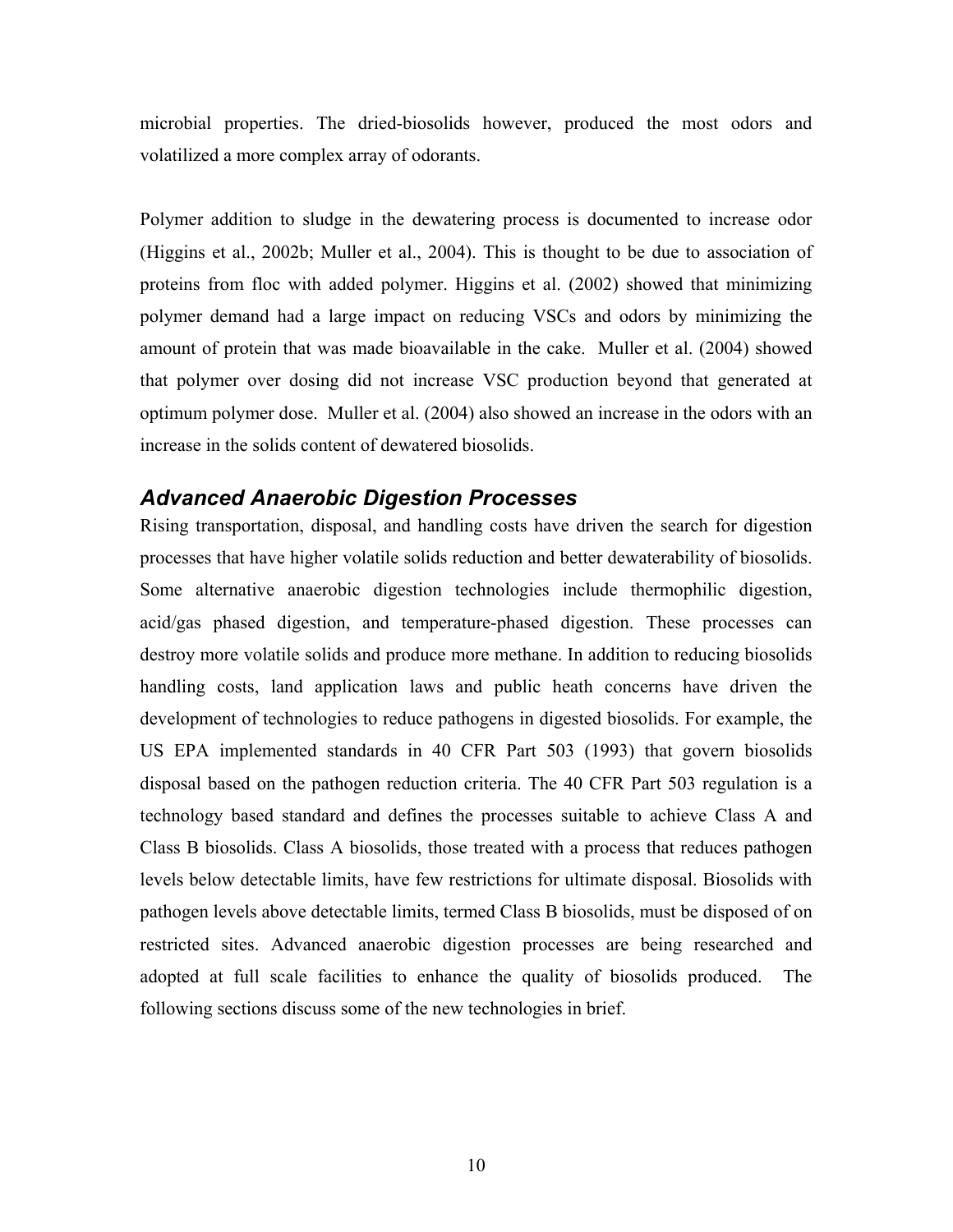#### **Thermophilic Digestion**

Thermophilic digestion is one of the alternative technologies, which has been primarily been of great interest due to its pathogen reducing potential. Other advantages of thermophilic digestion over conventional mesophilic digestion include higher reaction rates, better dewaterability, and increase volatile solids destruction [Buhr and Andrews, 1977, Metcalf & Eddy]. Thermophilic digesters have been reported to have higher volatile solids reduction, greater biogas generation even at higher organic loading rates, though the system was more susceptible to instability [Kim et al., 2002].

High volatile fatty acids (VFA) in the effluent are frequently cited as a problem with thermophilic digestion causing malodorous biosolids. Moen et al. (2003) showed that effluent VFA concentration decreased with an increase in thermophilic SRT. Also, higher destruction of organics during thermophilic digestion results in higher ammonia levels in the digester which could cause ammonia inhibition of thermophilic biomass [Sung and Liu, 2003].

#### **Acid/Gas Phased Digestion**

In acid/gas phased sequential digestion, the acidogenesis phase and methanogenesis phases are separated. The operators vary the SRT to kinetically select for either acidforming (low SRT) or methane-forming microorganisms (higher SRT) [Massey and Pohland, 1978]. Methane forming microorganisms are washed out of the reactor if the SRT is kept low. The low SRT and higher organic loading causes an accumulation of organic acids in the first digester. The first digester in the acid/gas system is mostly operated at a low SRT of around 12 to 36 hours to promote the growth of acid-forming microorganisms, while the following digester, termed the Gas phase digester, is operated at a higher SRT (typically  $\geq$ 18 days) to allow for the formation of methane.

The principal advantage of acid/gas phased digestion is the ability to optimize hydrolysis and acidogenesis reactions in the first reactor and methanogenesis in the second reactor. Fox et al. (1994) reported that the acid/gas system makes pH control easier, improves the ability of the system to absorb shock loads and detoxifies influents that may harm the sensitive methane formers. They also reported that the phase separation might also result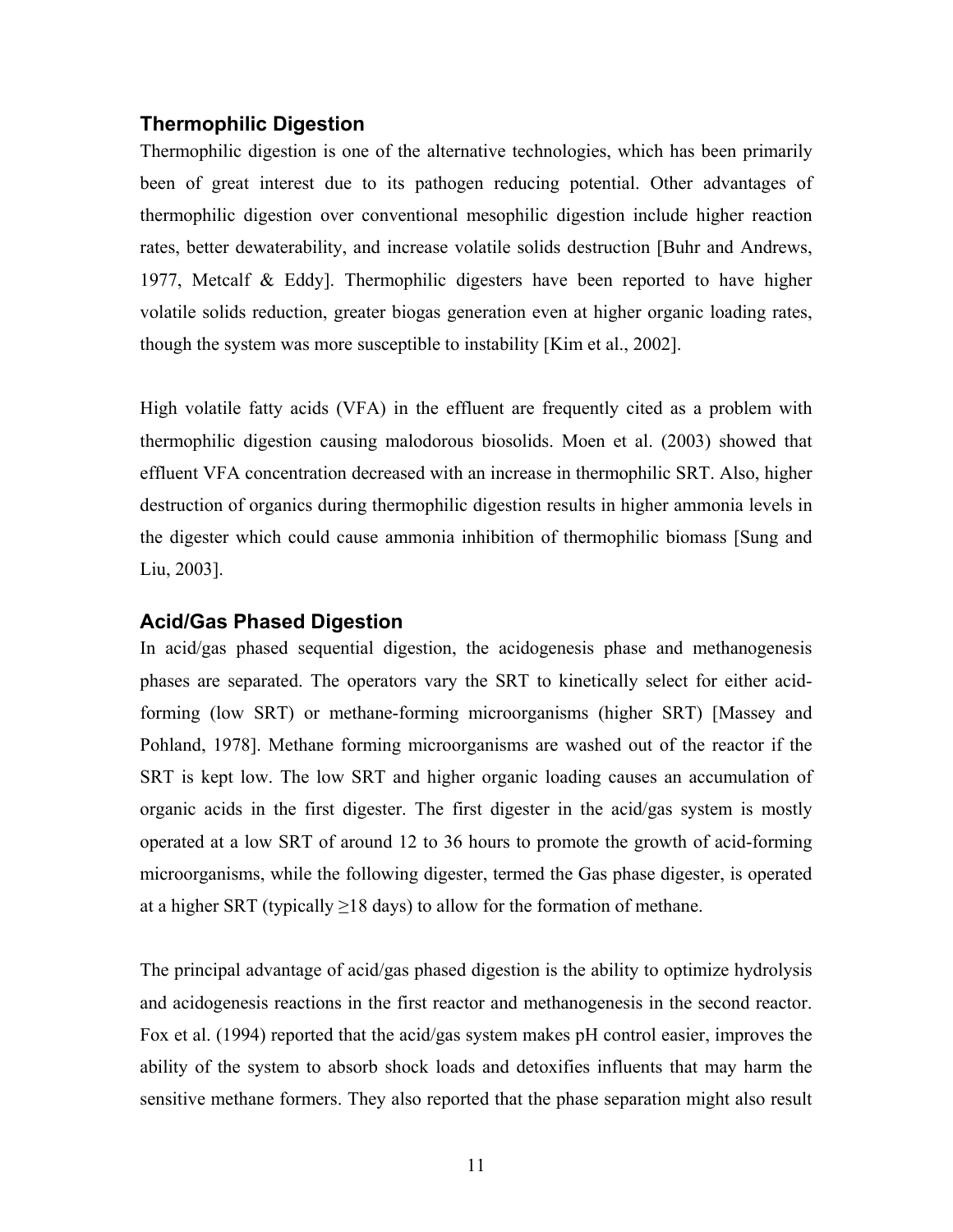in disrupting the syntropic relationship between hydrogen formers and hydrogen consumers. Studies have also suggested great VS reduction, methane production and lower effluent VFA concentrations [Ghosh, 1987]. Acid/Gas systems with both reactors operated at mesophilic temperature do not meet EPA's requirements for Class A biosolids.

#### **Temperature Phased Anaerobic Digestion (TPAD)**

Temperature phased digestion seeks to combine the benefits of the thermophilic digestion process and partial phase separation instead of complete phase separation. In a TPAD system, the temperature is varied between sequential digesters to select for mesophilic organisms in one stage and thermophilic organisms in the other. Mesophilic temperatures range from  $30-38^{\circ}$ C and  $50-60^{\circ}$ C for thermophilic. Partial phase separation is achieved by lowering the SRT in the first digester. Dichtl et al. (1997) suggested that by operating the first reactor in the TPAD system at thermophilic temperatures and with a SRT of 3 to 5 days could achieve an adequate balance between acid-formers and methane-formers. This helps to minimize acid accumulation.

Combined advantages of thermophilic digestion and phase separation result in class A biosolids production [Vandenburgh and Ellis, 2002]. Han and Dague (1997) demonstrated 18% higher VS reduction and methane production from a TPAD system compared to a conventional single stage mesophilic digester. However, improved VS reduction may cause deterioration of the dewatering properties of biosolids from TPAD systems. Bivins et al. (2001) observed poorer dewatering characteristics in a bench-scale TPAD system. Nevertheless, class A biosolids production capability and higher solids destruction may outweigh the disadvantage of poor dewatering characteristics.

#### **Summary**

In summary, thermophilic digestion which demonstrated capability of reducing pathogens to achieve class A biosolids has issues with operational stability [Metcalf and Eddy, 2003]. Acid/Gas phased digestion has certain advantages over single stage digestion. The suitability of acid/gas phased digestion however depends on the nature of waste being treated as certain wastes tend to upset environmental conditions that are important for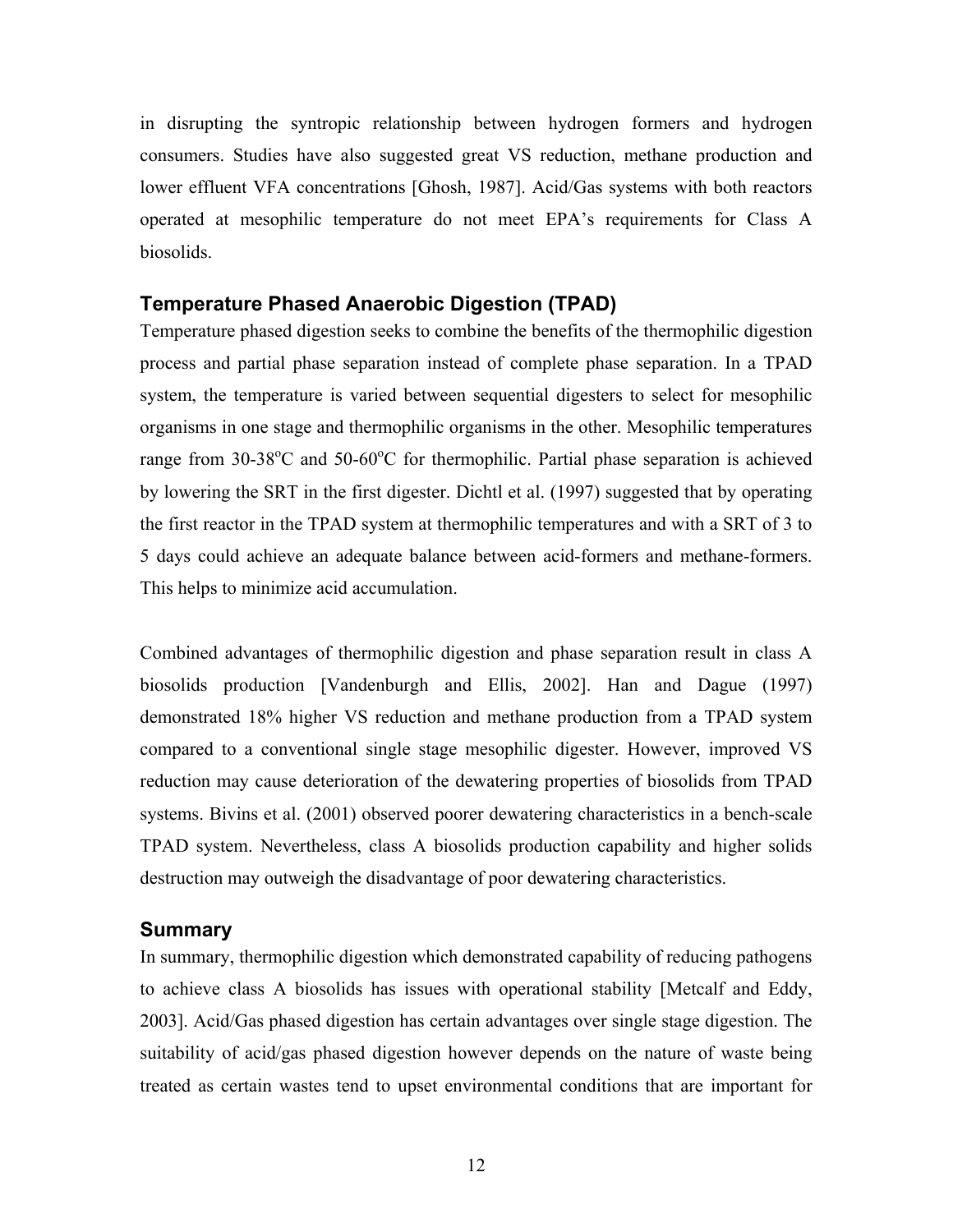methane formation [Fox and Pohland, 1994]. Temperature phased digestion incorporates advantages of both phase separation and thermophilic digestion which produces class A biosolids. Literature on the effects of these advanced digestion processes is limited and no studies have been done to compare VSC odors from these systems.

#### *Headspace analysis procedure for measurement of odor causing compounds produced from biosolids*

Measurement of odorous compounds from wastewater has two central components, namely sampling and sample analysis. Sampling methods such as static headspace, flux chamber and purge and trap methods have been previously used for testing odors from biosolids. Fluxing is a slow process that can require hours per sample and results in dilution of odorous compounds.

Headspace analysis has several advantages over flux chambers. The storage conditions in headspace bottles are anaerobic and are thus similar to the anaerobic bulk core of large full-scale cake piles. The headspace vials are closed bioactive systems where the odor compound concentration in the headspace is a function of the odor concentration contained in the cake. The headspace method allows the measurement of odor consumption by the cakes in the bottle and the odor production-consumption over time, unlike flux method where in gases are removed from contact with the biosolids. A major advantage of the headspace method is that it is less cumbersome and time consuming compared to flux chamber analysis. Glindemann et al. (in press) showed that the headspace incubation method was an accurate and reproducible method for assessing the odor generation potential from both liquid and dewatered sludge. They also showed that testing the headspace of a single bottle multiple time produced data similar to sacrificial bottles that were sampled on a one time only basis. This is important to reduce the space required to store samples during the analysis period which can last for several weeks.

Considering the advantages of headspace analysis and nature of this study, the headspace analysis method was considered to be the most suitable method as it gave accuracy and repeatability. For this study the headspace gas analysis was done using GC/MS.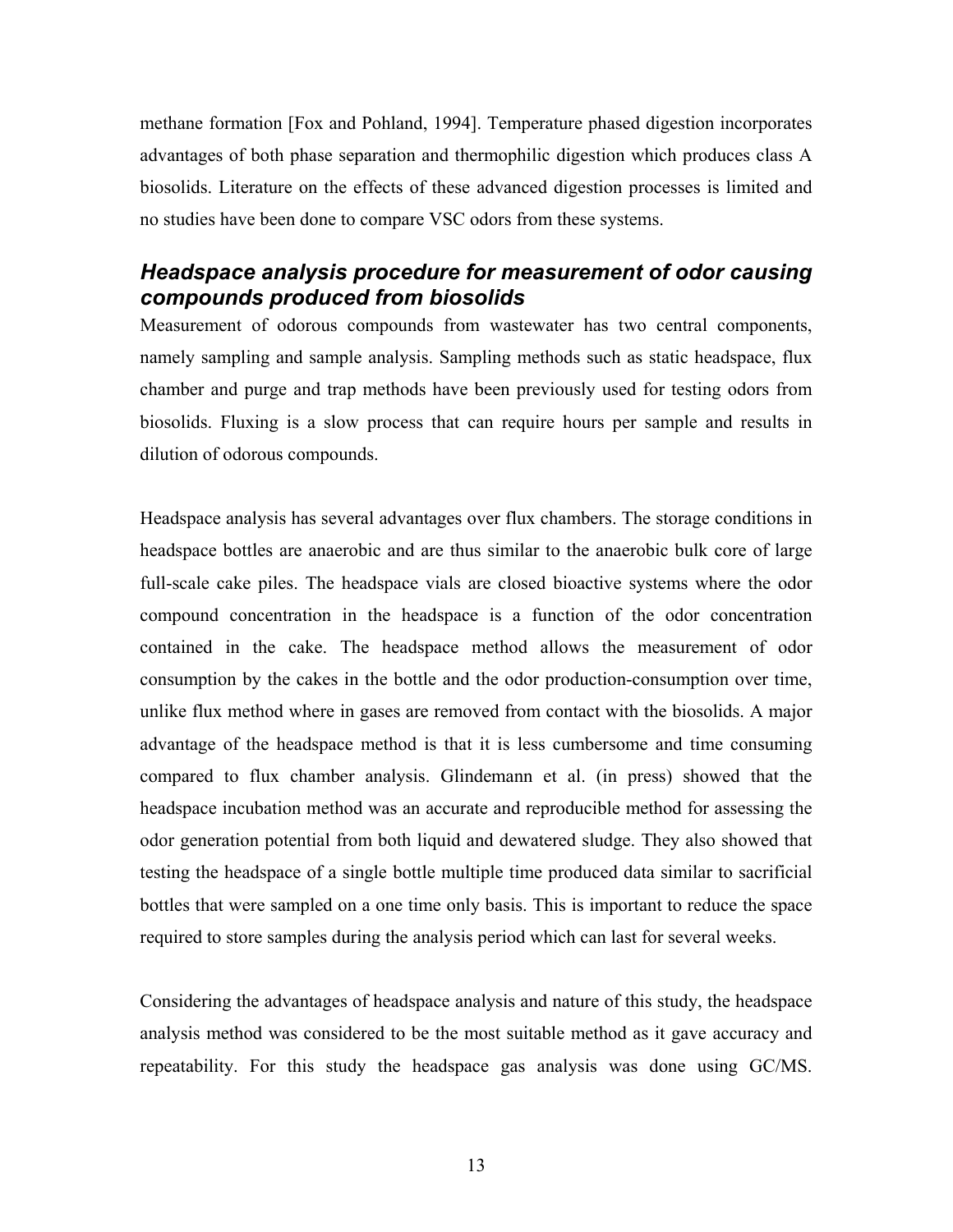Headspace gas samples from glass vials containing dewatered cake were directly injected into a GC/MS for VOSCs detection and quantification.

#### *Reference:*

- Adams, G.M., Witherspoon, J., Card, T., Forbes, R., Geselbracht, J., Glindemann, D., Hargreaves, R. Hentz, L., Higgins, M., McEwen, D., and Murthy, S. Identifying and Controlling the Municipal Wastewater Odor Environment Phase 2: Impacts of In-Plant Operational Parameters on Biosolids Odor Quality. 2003, Water Environment Research Foundation: Alexandria, VA.
- Bak, F., K. Finster, and f. Rothfub. (1992) Formation of dimethyl sulfide and methanethiol from methoxylated aromatic compounds and inorganic sulfide by newly isolated anaerobic bacteria. Arch. Microbiol., 157, 529-534.
- Bivins,J.L., Novak, J.T. (2001) Changes in dewatering properties between the thermophilic and mesophilic stages in temperature-phased anaerobic digestion systems. Water Environ. Res. 73, 4, 444-449.
- Bruus, J.H., Nielsen, P.H., and Keiding, K. (1992) On the Stability of Activated Sludge Flocs with implication to Dewatering. Water Res., 26, 1597.
- Buhr, H.O., Andrews, J.F. (1977) The thermophilic anaerobic digestion process. Water Res., 11, 129-143.
- Dichtl, N. (1997) Thermophilic and mesophilic (two-stage) anaerobic digestion. Water and Env. Mgmt: Journal of CIWEM. 11, 2, 98-104.
- Drotar, A., G.A. Burton, J.E. Tavernier, and R. Fall (1987) Widespread Occurrence of Bacterial Thiol Methyltransferases and the Biogenic Emission of Methylated Sulfur Gases. Applied and Env. Microbiol., 53, 1626-1631.
- Fox, P., Pohland, F.G. (1994) Anaerobic treatment applications and fundamentals: substrate specificity during phase separation. Water Env. Res. 66, 5, 716-724.
- Frølund, B., Palmgren, R., Keiding, K., and Nielsen, P.H. (1996) Extraction of Extracellular Polymers from Activated Sludge Using a Cation Exchange Resin. Water Res., 30, 1749.
- Ghosh, S. (1987) Improved sludge gasification by two-phase anaerobic digestion. ASCE J. Environ. Eng., 113, 6, 1265-1284.
- Glindemann, D., Murthy S.N., Higgins M.J., Yen-Chih Chen, Eschborn R.,Toffey W., Mittman Michele and Novak J.T. (in press) A Standardized Procedure for Measurement of Odor Causing Compounds Produced by Biosolids. Water Reasech(in press).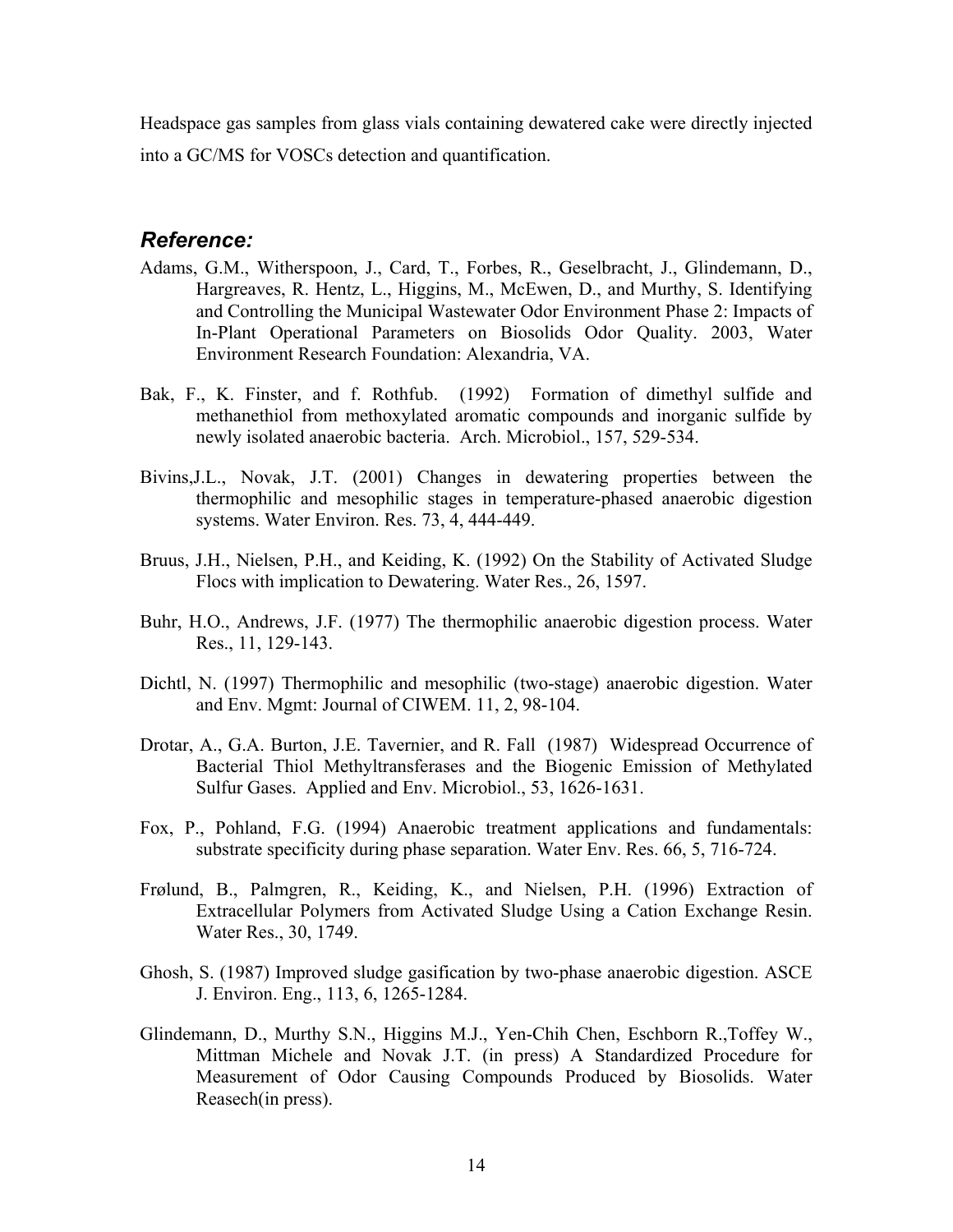- Grady L, Diagger G. and Lim (1999) Biological Wastewater Treatment, 2nd Edition. Publishers – Marcel Dekker, USA.
- Han, Y., Dague, R.R. (1997) Laboratory studies on the temperature-phased anaerobic digestion of domestic primary sludge. Water Environ. Res., 69, 6, 1139-1143.
- Hartree, E.F. (1972) Determination of Protein: A Modification of the Lowry Method That Gives a Linear Photometric Response. Anal. Biochem., 48, 422.
- Higgins, M.J. and Novak, J.T. (1997) Characterization of Exocellular Protein and Its Role in Bioflocculation. J. Environ. Eng., 123, 479.
- Higgins, M. J. and Novak, J.T. (1997a) The Effect of Cations on the Settling and Dewatering of Activated Sludges. Water Environ. Res., 69, 215.
- Higgins, M.J. and Novak, J.T. (1997b) Characterization of Exocellular Protein and Its Role in Bioflocculation. J. Environ. Engr. ASCE, 123, 479-485.
- Higgins, M. J. and Novak, J. T. (1997c) Dewatering and Settling of Activated Sludges: The Case for Using Cation Analysis. Water Environ. Res., 69, 225.
- Higgins, M.J., S.N. Murthy, B. Striebig, S. Hepner, S.Yamani, D.P. Yarosz, W. Toffey. (2002) Factors affecting odor production in Philadelphia Water Department Biosolids. Proceedings Water Env. Fed. Odors and Toxic Air Emissions 2002, Albuquerque, NM.
- Higgins, M.J., Yarosz, D.P., Chen, Y.C., Murthy, S.N., Maas, N., Cooney, J., Glindemann, D., Novak, J.T., Cycling of Volatile Organic Sulfur Compounds in Anaerobically Digested Biosolids and its Implications for Odors. Water Environment Research, 2003 (Submitted, November 2003).
- Higgins, M.J., Yarosz, D.P., Chen, Y., Murthy, S.N., Maas, N.A., Cooney, J.R. and Glindemann, D. (2002a): 'Mechanisms of Volatile Sulfur Compound and Odor Production in Digested Biosolids', 2003 Residuals and Biosolids, Baltimore, MD.
- Higgins, M.J., Murthy S.N., Yarosz, D.P., Novak, J.T., Glindemann, D., Toffey, W.E. and Abu-Orf, M. (2002b): 'Effect of Chemical Addition on Production of Volatile Sulfur Compounds and Odor from Anaerobically Digested Biosolids', WEFTEC 2002 Annual Conference, Chicago, IL.
- Kim, M., Ahn, Y.H., Speece, R.E. (2002) Comparative process stability and efficiency of anaerobic digestion; mesophilic vs. thermophilic. Water Res. 36, 4369-4385.
- Lomans, B.P., H.J.M. Op Den Camp, A. Pol, C. Van Der Drift, and G.D. Vogels (1999a) Role of Methanogens and Other bacteria in Degradation of Dimethyl Sulfide and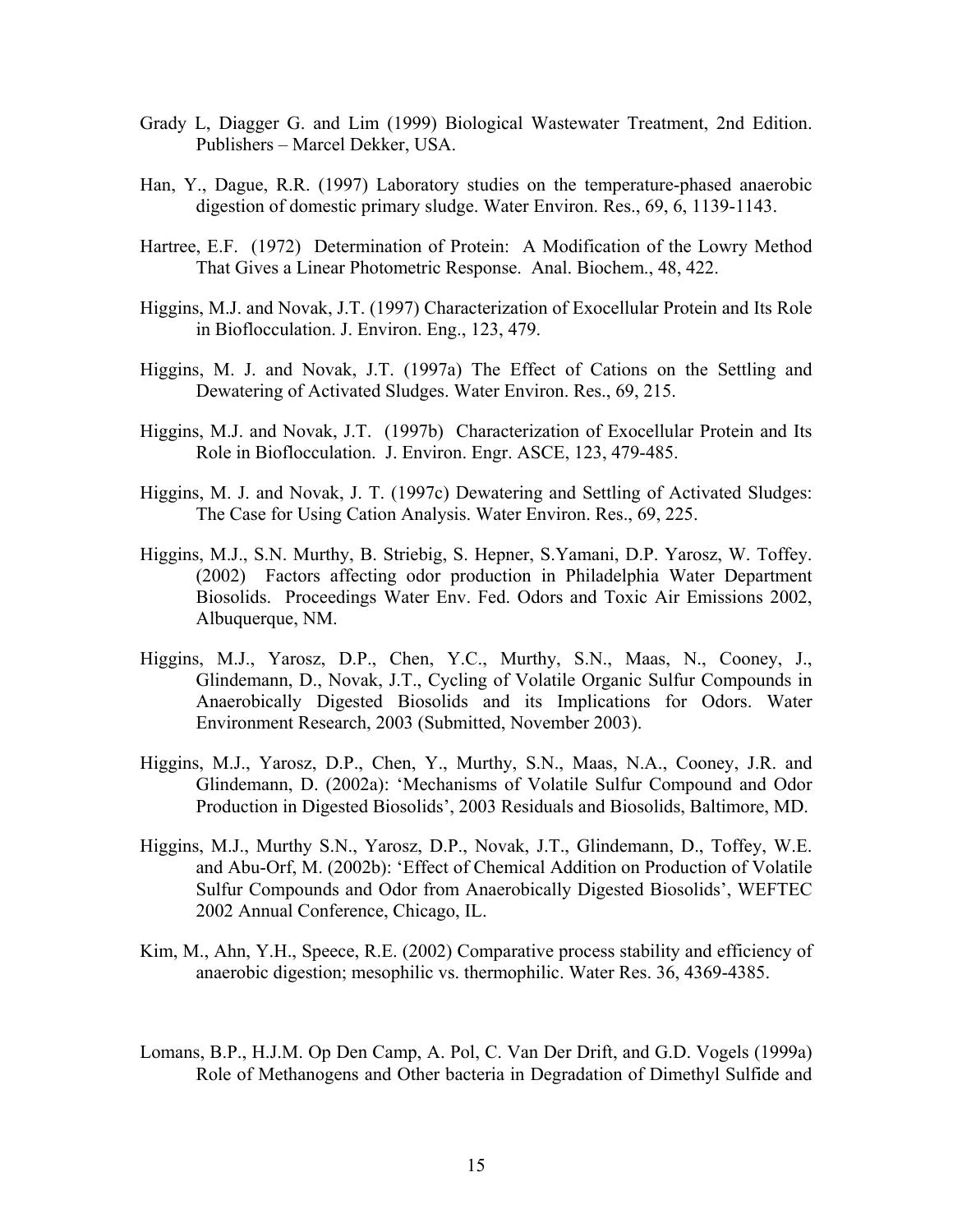Methanethiol in Anoxic Freshwater Sedimetns. Applied Env. Microbio., 65, 2116-2121

- Lomans, B.P., R. Mass, R. Luderer, H.J.M. Op Den Camp, A. Pol, C. Van Der Drift, and G.D. Vogels (1999b) Isolation and Characterization of Methanomethylovorans hollandica gen.nov., sp. Nov., Isolater from Freshwater Sediment, A Methylotrophic Methanogen Able to Frow on Dimethyl Sulfide and Methanethiol. Applied Env. Microbiol., 65, 3641-3650.
- Lomans, B.P., H.J.M. Op Den Camp, A. Pol, and G.D. Vogels (1999c) Anaerobic versus Aerobic Degradation of Dimethyl Sulfide and Methanethiol in Anoxic Freshwater Sediments. Applied and Env. Microbiol., 65, 438-443.
- Lomans, B.P., R. Luderer, P. Steenbakkers, A. Pol, C. Van Der Drift, G.D. Vogels, and J.J.M. Op Den Camp (2001) Microbial Populations Involved in Cycling of Dimethyl Sulfide and Methanethiol in Freshwater Sediments. Applied and Env. Microbiol., 67, 1044-1051.
- Lowry, O.H., Rosebrough, N.J., Farr, A.L., and Randall, R.J. (1951) Protein Measurement with the Folin Phenol Reagent. J. Biol. Chem., 193, 265.
- Metcalf and Eddy Inc. (2003) Wastewater engineering: Treatment and reuse. 4th Edition. McGraw-Hill, New York, NY.
- Moen, G.H., Stensel, D., Lepisto, R., Ferguson, J.F. (2003). Effects of solids retention time on the performance of thermophilic and mesophilic digestion of combined municipal wastewater sludges. Water Env. Res. 75, 6, 539-548.
- Muller, C.D., Nitin Verma, Matthew J. Higgins and John T. Novak. The role of shear in the generation of nuisance odors from dewatered biosolids. WEFTEC 2004 Conference and Exhibition Proceedings, October, 2004, New Orleans, LA.
- Murthy, S.N., Forbes, B., Burrowes, P., Esqueda, T., Glindemann, D., Novak, J.T., Higgins, M.J., Mendenhall, T. and Toffey, W. (2002): Impact of High Shear Solids Processing on Production of Volatile Sulfur Compounds from Anaerobically Digested Biosolids, WEFTEC 2002 Annual Conference, Chicago, IL.
- Murthy, S.N., Higgins, M.J., Chen, Y., Toffey, W. and Golembeski, J. (2003): Influence of Solids Characteristics and Dewatering Process on Volatile Sulfur Compound Production from Anaerobically Digested Biosolids, Biosolids Conference 2003.
- Novak J.T., C. D. Muller and S. N. Murthy (2001) Floc Structure and the Role of Cations Wat. Sci. Tech. 44:10, 209 – 213.
- Novak, J.T., Sadler, M.E., and Murthy, S.N. (2003) Mechanisms of Floc Destruction During Anaerobic and Aerobic Digestion and The Effect on Conditioning and Dewatering of Biosolids. Water Res., 37, 3136 - 3144.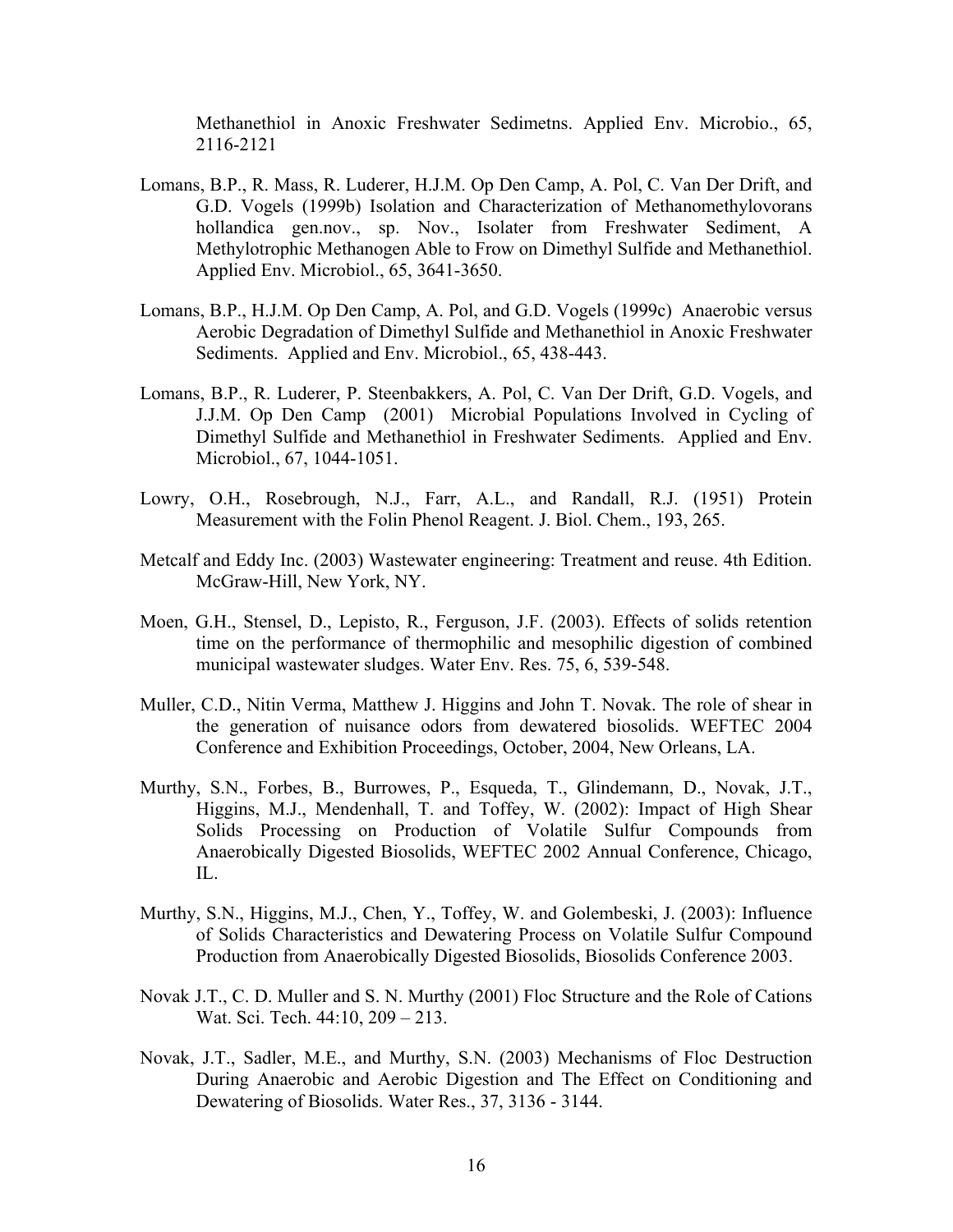- Novak, J., D. Glindemann, S.N. Murthy, S.C. Gerwin, C. Peot. Mechanisms for Generation and Control of Trimethyl Amine and Dimethyl Disulfide from Lime Stablilized Biosolids. in WEF Odors and Toxic Air Emissions 2002 Conference. 2002. Albuquerque, NM: WEF.
- Novak J.T., C. Park and M.M. Abu-Orf (2004) Conditioning and Dewatering of Digested Waste Activated Sludges. Jour Res. Sci. Tech. 1, 47 – 53.
- Oho, T., Saito, T., Koga, T. (2000) Formation of Methyl Mercaptan from L-Methionine by Porphyromonas gingivalis. Infect. Immun. 68, 6912-6916.
- Park C., Mohammad M. A., Novak J.T. (2004) Predicting the Digestibility of Waste Activated Sludges. Wat Environ Res. (in Press).
- Persson, S et al. (1990) The formation of hydrogen sulfide and methyl mercaptan by oral bacteria. Oral microbiology and immunology. 5, 52.
- Persson, S (1992) Hydrogen sulfide and methyl mercaptan in periodontal pockets. Oral microbiology and immunology. 7, 378.
- Pohland, F.G., Ghosh, S. (1971) Developments in anaerobic stagilization of organic wastes—the two-phase concept. Env. Letters, 1, 4, 255-266.
- Rosenfeld P.E., Henry C.L., Dills R.L. and Harrison R.B. Comparison of Odor Emissions from Three (2001). Different Biosolids Applied to Forest Soil. Water, Air, and Soil Pollution 127: 173-191, 2001
- Sung, S., Liu, T. (2003) Ammonia inhibition on thermophilic anaerobic digestion. Chemosphere, 53, 43-52.
- Urbain, V., Block, J.C., and Manem, J. (1993) Bioflocculation in Activated Sludge: An Analytic Approach. Water Res., 27, 829.
- U.S. Environmental Protection Agency (1993) Standards for the disposal of sewage sludge. Fed. Regist., 58, 32, 40 CFR Part 503.
- Vandenburgh, S.R., Ellis, T.G. (2002) Effects of varying solids concentration and organic loading on the performance of temperature phased anaerobic digestion process. Water Env. Res. 74, 2, 142-148.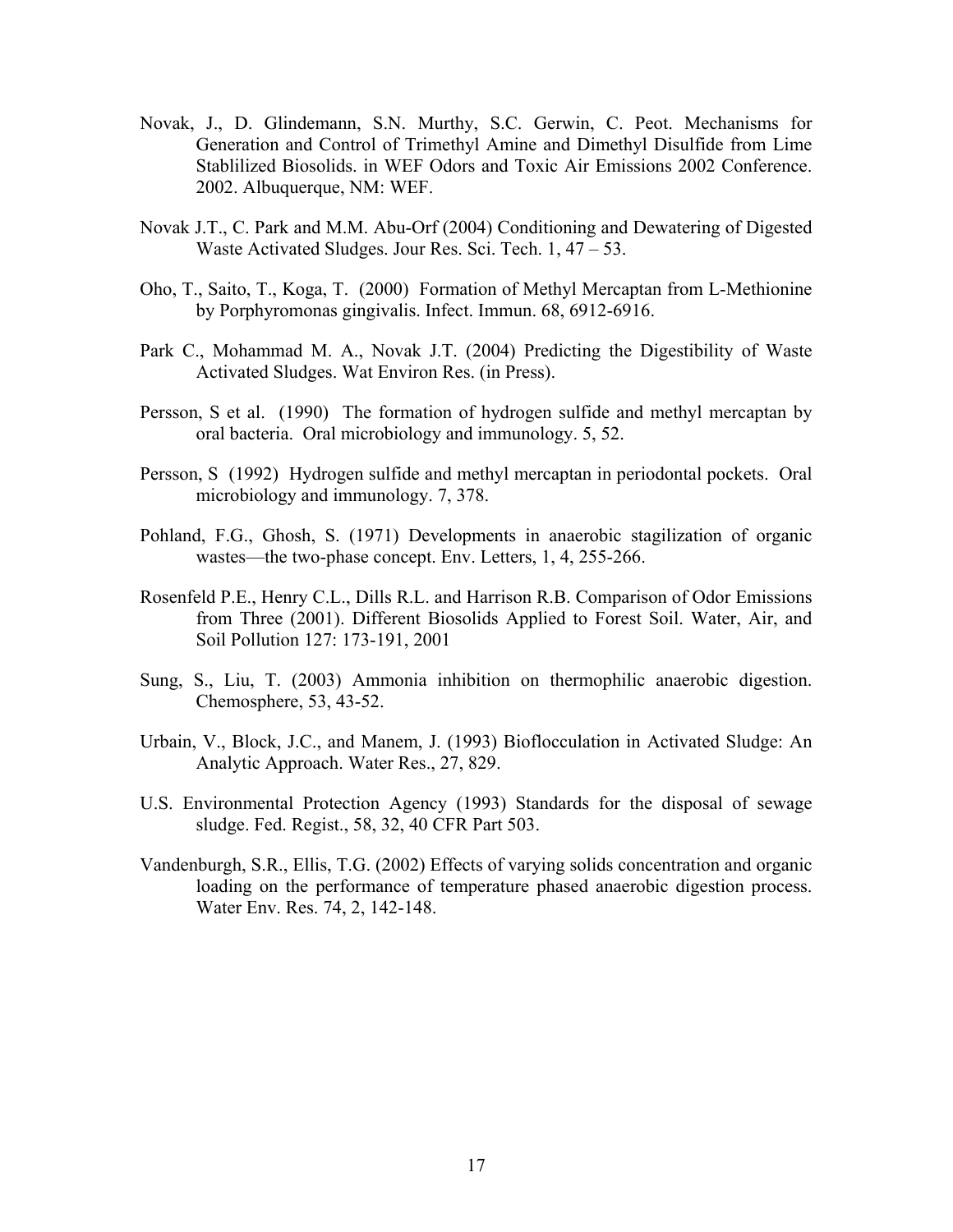## **II Manuscript 1**

## *Odor Generation from Anaerobically Digested Sludge: Role of Iron & Aluminum*

Nitin Verma, Chul Park, John T. Novak, Zeynep Erdal\* and Bob Forbes\*

#### \*CH2M Hill

#### *Abstract*

This study was conducted to determine the effect of iron and aluminum on odor generation from anaerobically digested and dewatered sludge cakes. A blend of primary and waste activated sludge obtained from 12 different wastewater utilities was batch digested in the laboratory for 30 days at  $37^{\circ}$ C, conditioned, dewatered and the organic sulfur odor generation potential measured. In addition to sulfur gas analysis, all sludge samples were analyzed for total and volatile solids, metal (Fe and Al) concentrations, mono and divalent cations in solution and soluble biopolymers (proteins and polysaccharides). A correlation between iron content with peak organic sulfur gas concentration in the headspace of incubation vials was found. Following anaerobic digestion, a significant increase in solution protein occurred and correlations between solution protein, ammonium production, percentile volatile solids reduction and iron content in sludge were observed. These data suggested that iron plays an important role in anaerobic digestion and in odor generation from dewatered sludge cakes. Aluminum, unlike iron is not reduced in anaerobic digester, and showed no apparent relationship with odors. Parameters commonly used for assessing the performance of anaerobic digesters, VS reduction, residual biological activity or digester effluent volatile fatty acid content, also showed no apparent relationship with organic sulfur odors.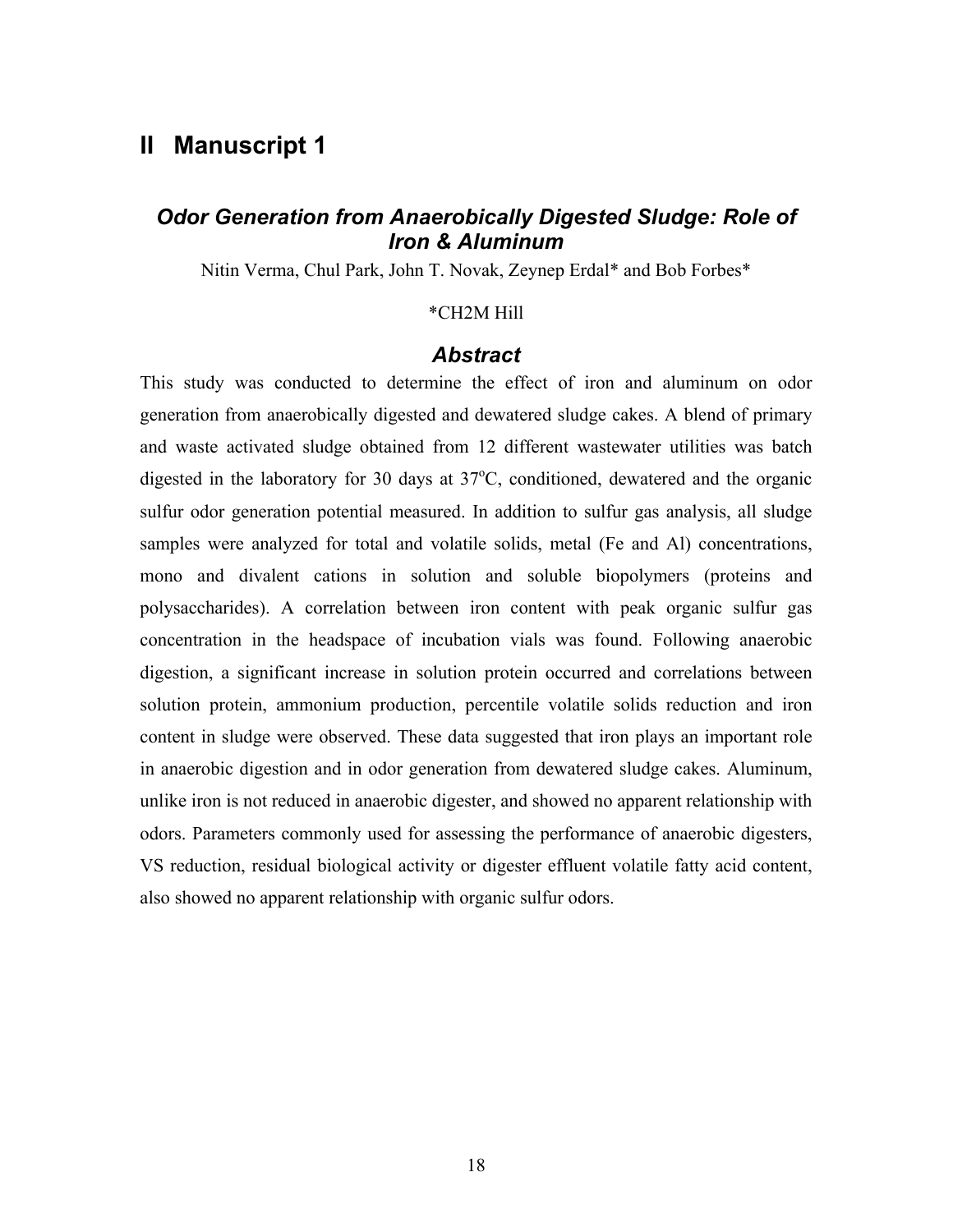### *Introduction*

Anaerobic digestion is the most widely practiced wastewater sludge stabilization process used in the United States. It has numerous advantages over other stabilization processes such as lower operating costs, pathogen reduction and generation of useful by-products. Significant odor reduction from sludge is reported after anaerobic digestion [Murthy et al., 2002, Metcalf and Eddy, 2003]. However, complete stabilization of odorous materials in sludge is not achieved and hence the sludge still has a potential for odor generation [Murthy el al., 2002]. The transportation, storage and land application of odorous biosolids generates complaints from neighbors and environmental activists. These complaints have the potential to result in bans on land application which, in turn, can reduce land available for recycling and increase biosolids management costs [Murthy et al. 2002]. Nuisance odors have been reported as a major obstacle to the beneficial uses of biosolids and they are cited as a significant concern of many treatment plant operations.

The primary odor-causing compounds belong to one of the following three groups:

- sulfur compounds (hydrogen sulfide, methanethiol, dimethylsulfide, dimethyldisulfide, carbon-sulfide and carbon-disulfide),
- nitrogen compounds (trimethylamine, indole and skatole), and
- volatile fatty acids.

Recent research has implicated volatile organic sulfur compounds (VOSCs) as one of the key groups of compounds associated with odors during biosolids cake storage [Higgins et al., 2002]. A good correlation is reported with olfactometry results and VSCs, showing a linear correlation for odors and sulfur gases from biosolids [Adams et al., 2003].

Solids handling comprises a significant fraction of operational costs for wastewater treatment plants. Operational costs in the range of 30 to 50% of the total expenses have been found to result from solids handling (Mikkelsen and Keiding, 2002). Hence, process modifications in solids management can lead to major reductions in operational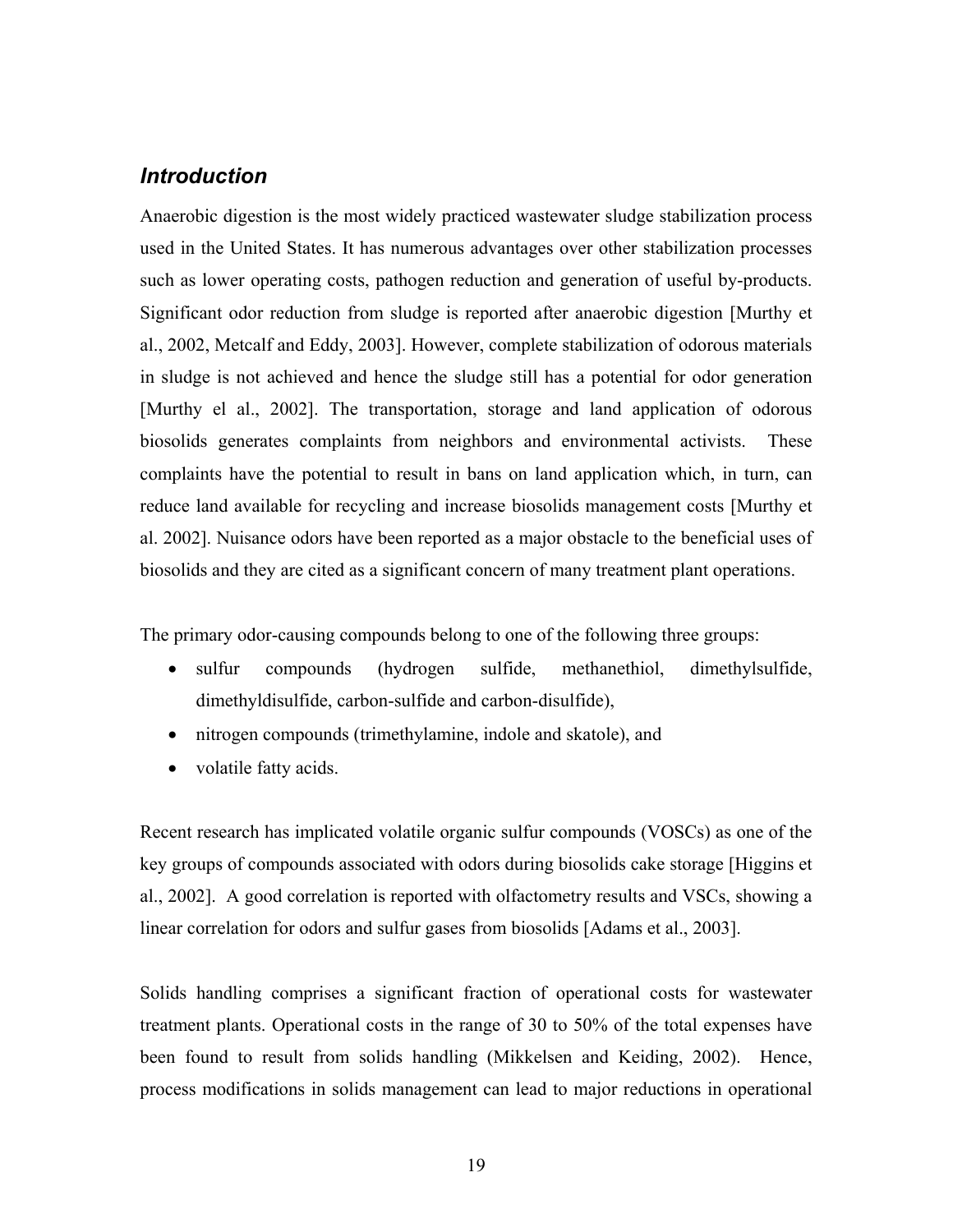and maintenance costs of wastewater facilities. High-solids centrifuges which produce a drier cake than low-solids centrifuges and belt-presses are being adopted at numerous facilities. It has been shown that the type of dewatering equipment impacts the VOSCs production characteristics [Murthy et al., 2003, Rosenfeld et al., 2001]. Murthy el al. (2003) showed that dewatered biosolids cakes obtained from high-solids centrifuge, lowsolids centrifuge and belt filter press, possess different properties with regard to odor generation. Dewatered cakes from high-solids centrifuges were shown to produce the highest VOSC concentrations while those from belt presses are lowest. Murthy et al. (2002) and Higgins et al. (2002) suggested that the VOSC production characteristics were influenced by a combination of several factors. They suggested shearing of biosolids cakes during centrifugation make proteins bioavailable and degradation of bioavailable protein during storage forms VOSCs. Therefore, if proteins are not made available then VOSC production is minimal.

Muller et al. (2004) showed that shear plays a critical role in the generation of nuisance odors. It was also shown that shear was not the only factor that influenced VOSCs production. Both an increase in the cationic polymer dose and the cake solids concentration increased the production of sulfur gases. The authors further suggested that degradation of the released materials, the majority of which are proteins, is a cause of odor generation from dewatered biosolids. Proteins in sludge cakes have been shown to correlate with biosolids odors [Adams et al., 2003].

If shear plays a significant role in odor generation from dewatered biosolids, a better understanding of floc structure / role of cations could be usefully linked to the study of odor generation from digested sludges. Cations have been shown to play a key role in the formation of bioflocs and are known to affect the settling and dewatering properties of biosolids [Higgins and Novak, 1997a and b]. Multivalent cations play an important role in the binding biopolymers (mainly proteins and polysaccharides) within the floc, which could likely influence their availability to the microorganisms [Higgins and Novak 1997a].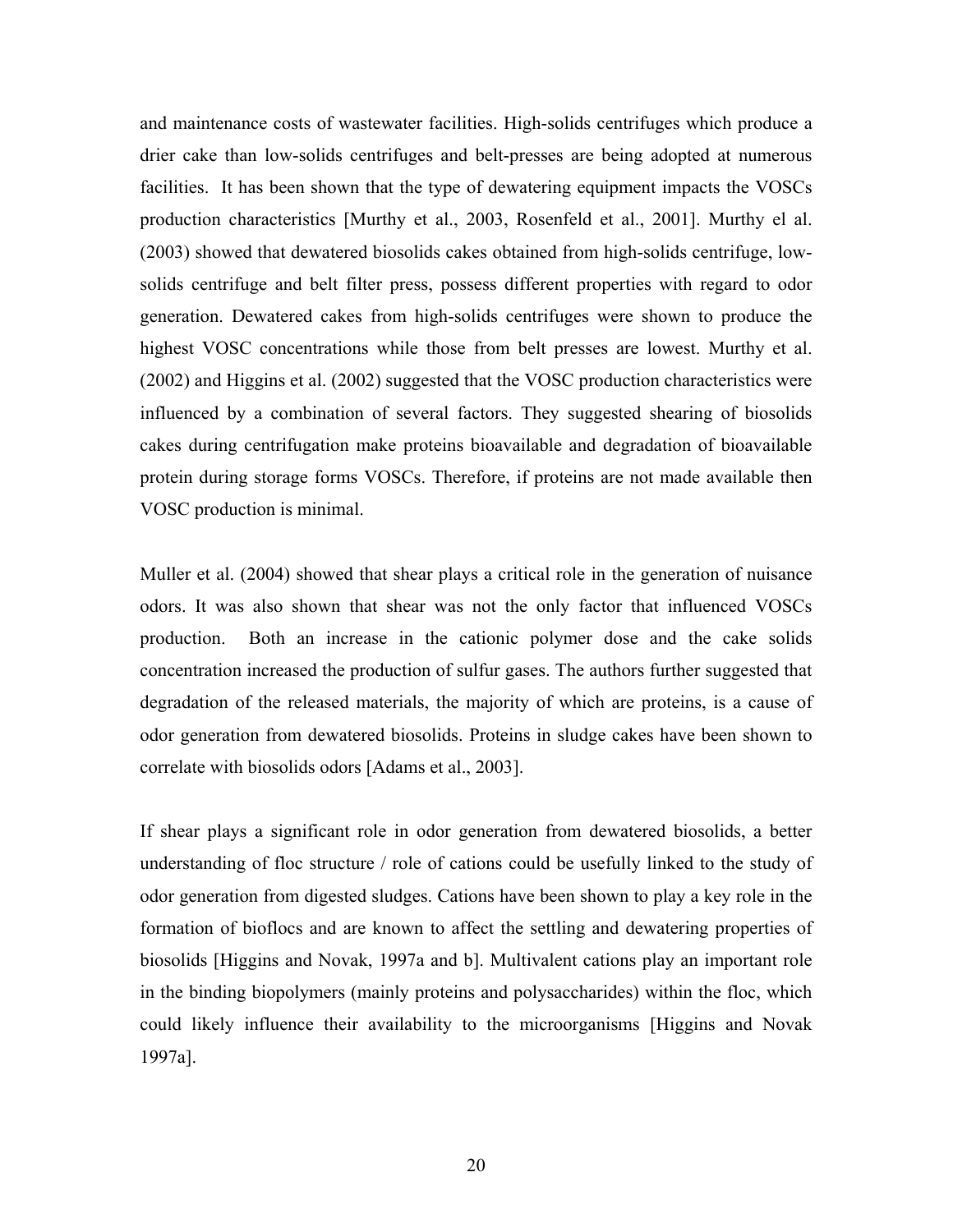It is known that extracellular polymeric substances (EPS) compose major organic fractions of biosolids floc. It has been postulated that there are different pools of EPS that are bound with different metal ions in floc and degradation of those materials are associated with different digestion conditions [Novak et al., 2003]. Important biopolymer fractions are divalent cation-associated, Fe-linked, and Al-bound EPS.

The role of metals such as iron and aluminum that are also present in wastewater in high concentrations has been little studied. Recent research at Virginia Tech has shown that sludges contain materials bound to different cations. It was thought that degradation of protein associated with the trivalent cations, Fe and Al contributed to odors when exposed to high shearing forces such as those encountered in a high solids centrifuge [Muller et al., 2004]. It has been reported that ferric iron has high affinity for the binding of protein[Novak et al., 2003] and it has been suggested that reduction of  $Fe^{+3}$  to  $Fe^{+2}$ releases iron-bound material that is degraded under anaerobic conditions. However, not all protein that is associated with iron degrades and this material was thought to be the source of odors from anaerobically digested sludges. Al, which exists in (+III) state in sludge, is also expected to bind protein, but since it is not reduced in an anaerobic digester, its protein may be relatively unavailable and therefore contribute little to odors.

It is clear from previous research findings that biodegradable proteins remain after conventional anaerobic digestion. These proteins are "released" or "made bioavailable" by shear in centrifuges and upon degradation cause odors. It is also believed that trivalent metals, especially iron, influence both digestion efficiency and odor generation. Keeping in mind the factors discussed above this research was focused to elucidate our knowledge on the role of cations, in particular Fe and Al, in determining bioavailability of proteins for odor generation following centrifugation/shear.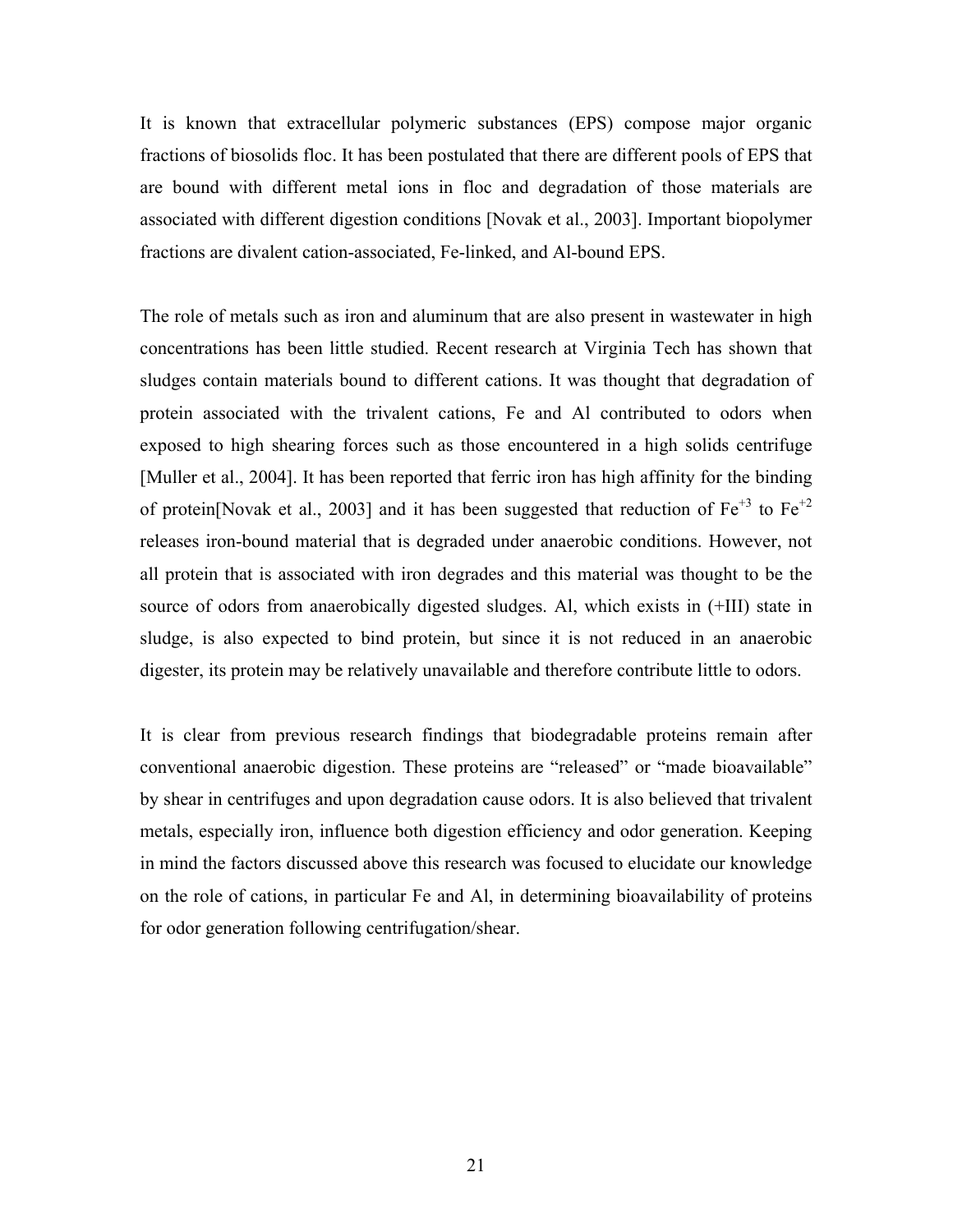#### *Materials and Methods*

#### **Experimental approach**

This study was conducted using sludges from a variety of utilities. Raw sludges were obtained from different wastewater treatment plants (WWTPs) and batch digested in the laboratory under controlled conditions. Sludges when received were put in 20 liter glass containers that were sealed with rubber stoppers. Tedlar bags were connected to each digester to collect gases generated during anaerobic digestion. All sludges were batch digested at 37°C for 30 days and the analysis was carried out as discussed in the following sub-sections. The contents of the digester were manually mixed once a day for the complete duration of the 30 days digestion period.

#### **Preparation of Incubation Vials**

Dewatered cakes of anaerobically digested sludges for odor analysis were prepared using a method that mimics the processes occurring in a centrifuge. Under shearing conditions, designed to mimic the shear in a high solids centrifuge, the optimum polymer dose for all sludge samples was determined using the capillary suction time (CST) test [Muller et al., 2004]. The optimum dose was determined by finding the dose which produces the minimum CST. A Triton Type 304-M and Triton Type 165 CST apparatus were utilized with Whatman 17-CHR as the chromatography paper. Liquid cationic polymer solution was prepared for dosing. Clarifloc 3275 – a high molecular weight polymer was used for all sludges to minimize the affects of conditioning polymer on odors from biosolids.

The overall approach to mimic the actions of centrifuge to generate odors was to provide shear that was similar to that occurring in the centrifuge, to dewater cakes to solids concentration that was similar to high-solids centrifuge and to provide polymer for conditioning at a dose similar to the centrifuge. A Warring Blender was used to shear the sludge. Liquid sludge was sheared for 30 seconds in 100 mL increments. The optimum dose of cationic polymer for each sample was determined by conducting a polymer dose test for 30 seconds shearing.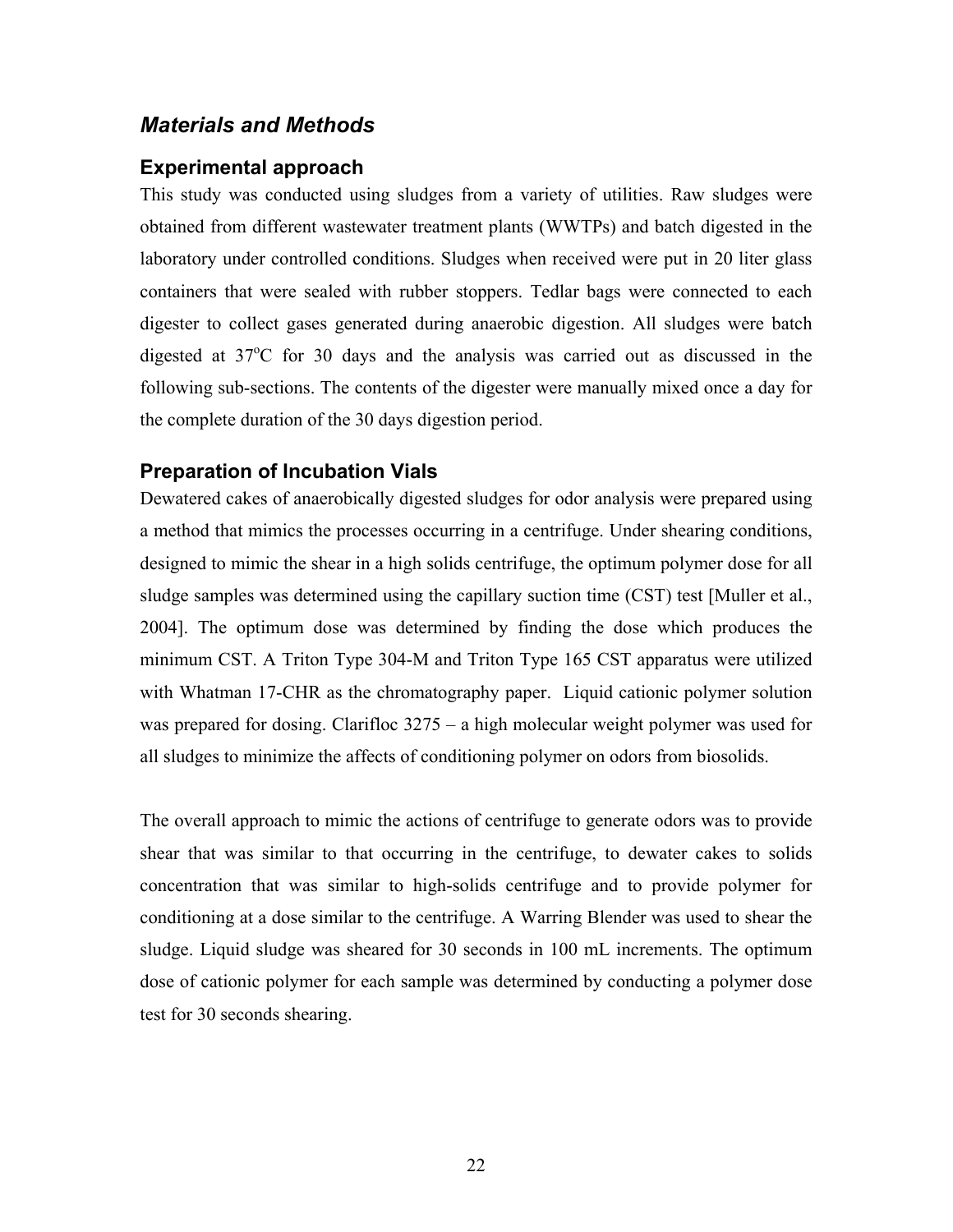Sludge dewatering using the optimum polymer dose was accomplished using a laboratory centrifuge. The centrifuge was operated at  $17,700$  xG for 15 minutes at  $25^{\circ}$ C. Sludge cakes obtained from centrifuge were further dewatered to increase solids content using a hydraulic piston press constructed at Virginia Tech, with Whatman 41 paper serving as the filter media.

Cake storage experiments were performed on multiple odor vials containing dewatered cake. To accomplish this,  $25g \pm 1g$  of wet cake were placed in glass bottles (250 mL). The bottles were sealed with Teflon septa and stored at a room temperature of about  $22^{\circ}$ C for the duration of the experiments.

Multiple odor vials containing dewatered cake samples with low and high solids content were prepared for each sludge for GC/MS analysis. Low-cake solids cake refer to cake samples that were dewatered only using the laboratory centrifuge and having solids content similar to dewatered cake achieved low-solids centrifuges. Whereas, high-solids cake refer to cake samples that were further dewatered using the hydraulic piston to achieve solids concentrations similar to those derived from high solids centrifuges.

For high-solids and low-solids cakes, samples both with and without the addition of Bromoethane-sulphonic acid (BESA), a methanogen inhibitor, were prepared. Five milliliters of BESA solution (0.127 mmole) was added to about 400 mL of liquid sludge before dewatering it using the lab centrifuge.

#### **Odor Profiling and Qualification**

The characterization of odors was accomplished using the method described by Novak et al. (2002). This method was modified by using glass containers (250 mL, I-CHEM glass bottles) with Teflon lined septa rather than PET bottles. The compounds of interests were MT, DMS and DMDS.  $H_2S$  was of secondary interest since it is a metabolic waste product of methylotropic methanogenesis and will react chemically iron. The variability of this parameter resulted in its exclusion from consideration in this study.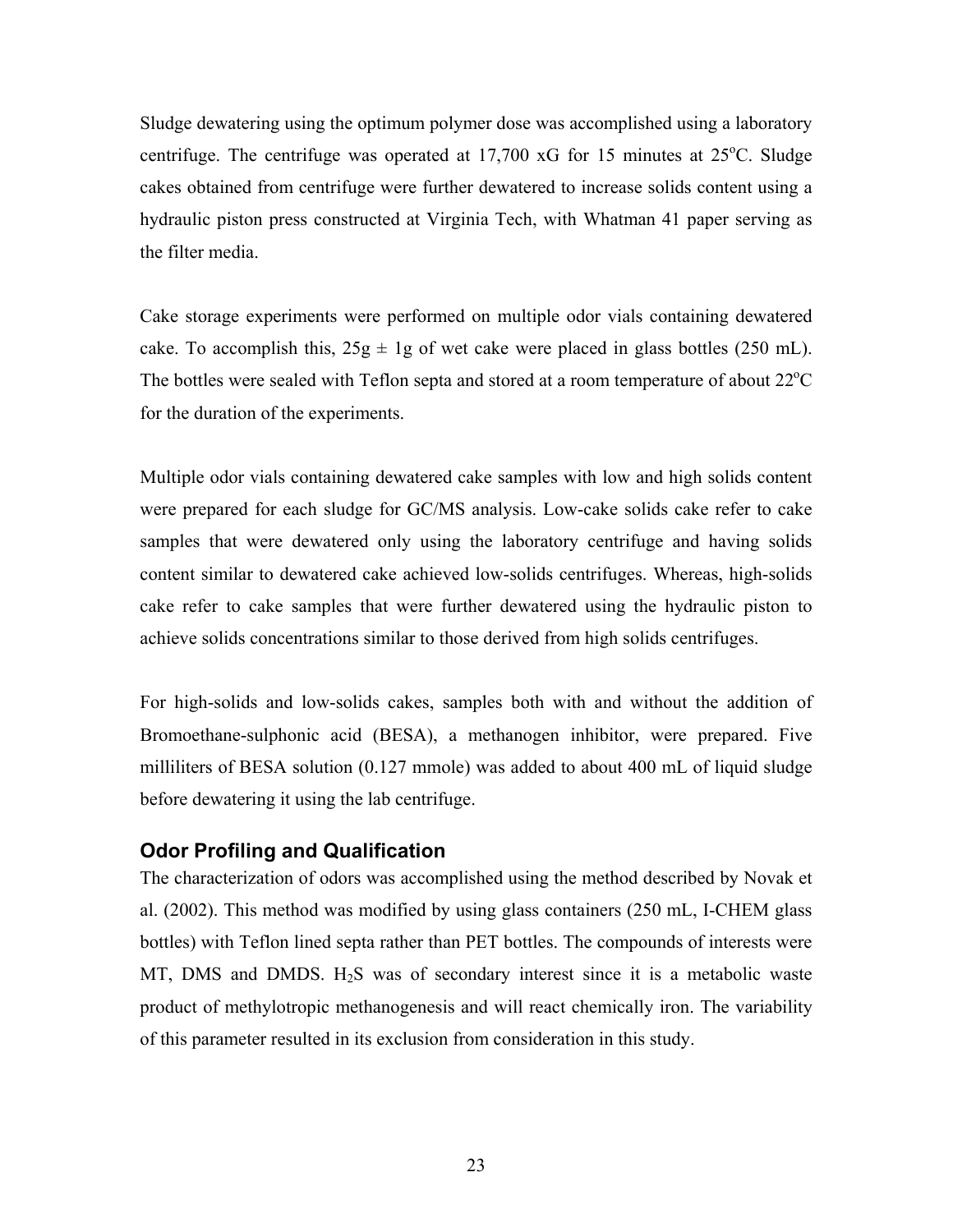The headspace in the incubation vial was analyzed periodically for odorous gases by cryo-trapping and gas-chromatography and mass spectrometry. This method was the same as that used in previous research conducted by Glindemann et al. (2005).

The headspace in the incubation vial was sampled periodically to produce a time response profile. Peak sulfur odor is the maximum concentration of headspace organic sulfur achieved over the incubation period. A typical odor profile for cake without BESA will consist of two phases; the first phase in which sulfur odors are generated and the second phase when they are consumed. The point of inflection between these two phases represents the peak sulfur odor for that particular sample. For cake samples to which BESA was added, the consumption phase did not occur. After attaining the peak, when BESA is added, the total sulfur concentration stays at the peak concentration. Peak organic sulfur gas concentration for all the cake samples was measured and used to compare the odor generation potential for various SRTs.

#### **Metals Analysis**

Total concentration of metals (Fe and Al) were measured in the incoming raw sludge on a Perkin Elmer 5100PC Atomic Adsorption Spectrophotometer, following acid digestion per USEPA Method 3050B (EPA 1996). Resultant concentrations are expressed as mgmetal per gram total solids (TS) basis.

In addition to the odor and cation analysis, the following tests were conducted:

- a. Total and volatile solids
- b. pH
- c. Volatile fatty acids (VFA) in the digested biosolids
- d. Soluble cations  $(Na^+, K^+, Ca^{+2}, Mg^{+2}$  and  $NH_4^+)$
- e. Residual biological activity
- f. Solution proteins and polysaccharides

Solids and pH were conducted according to Standard Methods (APHA, 1999). In order to prepare samples for cation and VFA analyses, a 500mL sample for digester biosolids was centrifuged at 17,700 xG for 15 minutes. Supernatant liquid was filtered through a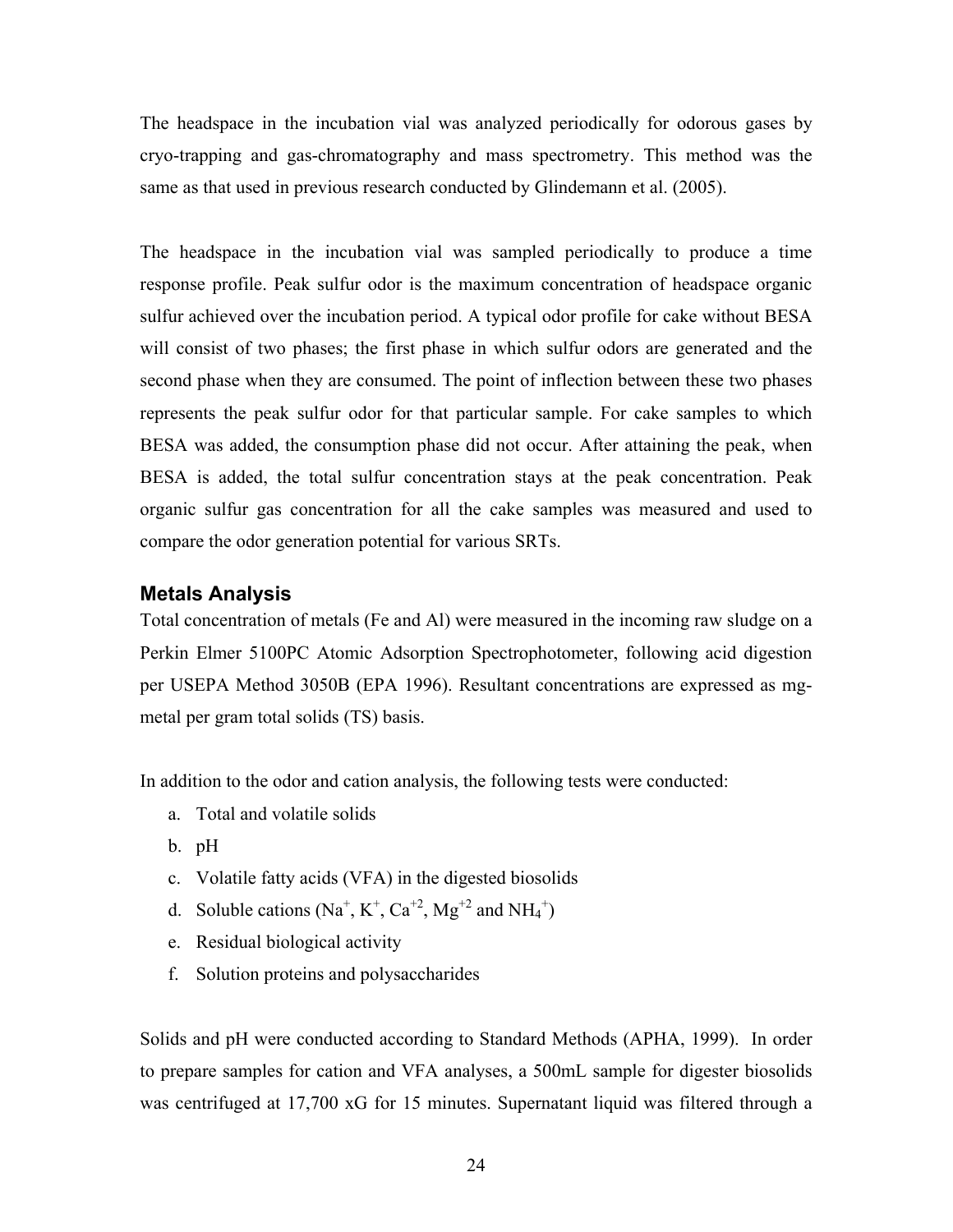0.45 micron syringe filter. From this filtered sample, dilutions were made for cation and VFA analysis. VFA samples were acidified in their individual GC vial by adding concentrated acid at a ratio of 1:10. The VFA samples were analyzed on a GC (Model: Shimadzu, GC-14A) using a flame ionization detector.

Liquid phase cations were measured on a Dionex D-120 ion chromatograph utilizing a CS-12 column and conductivity detector with self generating suppression of the eluent (Dionex Corp., Sunnycale, CA). 20mM methanesulfonic acid was used for eluent at a flow rate of 1mL/min.

The residual biological activity test (RBA) was a simplified modification of the additional digestion test method outlined by EPA (1993). It was conducted by incubating 100mL digester samples in serum vials at 37°C for at least 40 days. During the incubation period, the vials were periodically degassed and weighed. The weight lost from each vial was assumed to be from gasification of the VS in each sample. RBA was calculated by dividing the weight lost from each sample at the end of incubation by the weight of its VS content (analyzed prior to incubation) and is reported as percent VS lost.

Soluble proteins were determined by the modified Lowry et al. (1951) method described by Frølund et al. (1996) using bovine serum albumin as the standard. Soluble polysaccharides were measured by the Dubois et al. (1956) method utilizing glucose as the standard. Laboratory centrifuge was used to separate the solution from majority of solids in sludge. The supernatant after centrifuge was filtered through a 1.5  $\mu$ m membrane filter and then analyzed separately for proteins and polysaccharides. The values obtained were termed as solution protein and solution polysaccharide.

#### *Results and Discussions*

In order to study the influence of cations on odor generation from anaerobically digested biosolids, raw sludges from 12 different WWTPs were anaerobically batch digested for 30 days at 37°C. The mix of primary and secondary sludge was generally the same as generated at the treatment plants. The feed sludge was analyzed for total and volatile solids (TS and VS), solution cations, total Fe and Al, and also for solution biopolymer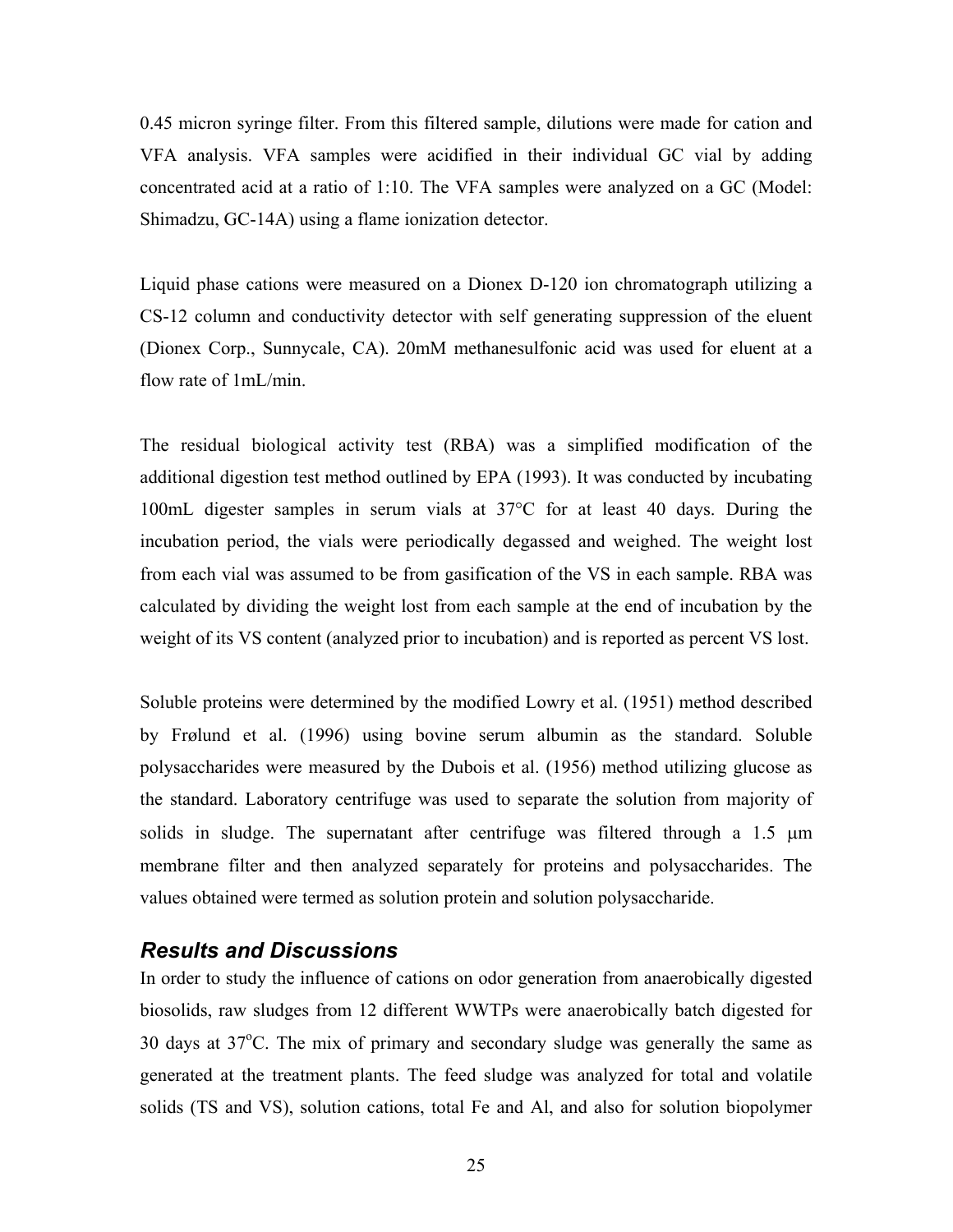(proteins and polysaccharides). The composition of the raw feed sludge including mono and divalent cations in solution and total iron and aluminum are listed in Table II-1. Feed sludge from all plants except 11W and 12W received a blend of primary and waste activated sludge (WAS). Feed sludge from 11W and 12W contained thickened waste activated sludge only.

#### **Anaerobic digestion and metals**

Recent studies by have shown that cations play an important role in biofloc formation and destruction during digestion [Novak et al. (2003), Park et al. (2004)]. It is known that extracellular polymeric substances (EPS) compose a major organic fractions of biosolids floc [Frølund et al., 1996]. It has been postulated that there are different pools of EPS that are bound with different metal ions in floc. Degradation of those materials are associated with different digestion conditions [Novak et al. 2003]. Important biopolymeric fractions are: divalent cation-associated EPS, Fe-linked EPS, and Al-bound EPS.

It was observed in previous studies conducted at Virginia Tech that anaerobic and aerobic digestion of a waste activated sludge, from several different wastewater treatment plants (WWTPs), resulted in different cation and biopolymer releases and different degrees of volatile solids (VS) destruction [Park et al., 2004]. It has also been shown that each type of digestion is accompanied by increases in solution biopolymer with proteins being the major component that increases in anaerobic digesters and polysaccharides in aerobic digesters. Park et al. (2004) showed that a large amount of protein was recovered from the sludge solution following anaerobic digestion. Furthermore, there was a correlation between the % VS reduction by anaerobic digestion and Fe concentration in feed sludges. These results suggested that lectin-like proteins (associated with Ca and Mg) are mainly degraded under aerobic conditions while exopolymers associated with Fe are readily degraded under anaerobic conditions [Park et al. 2004]. It was also shown that Al plays a significant role in bioflocculation by improving effluent quality with higher Al content in floc but the impact of Al and its binding organic matter on sludge digestion is unclear [Park et al. 2004].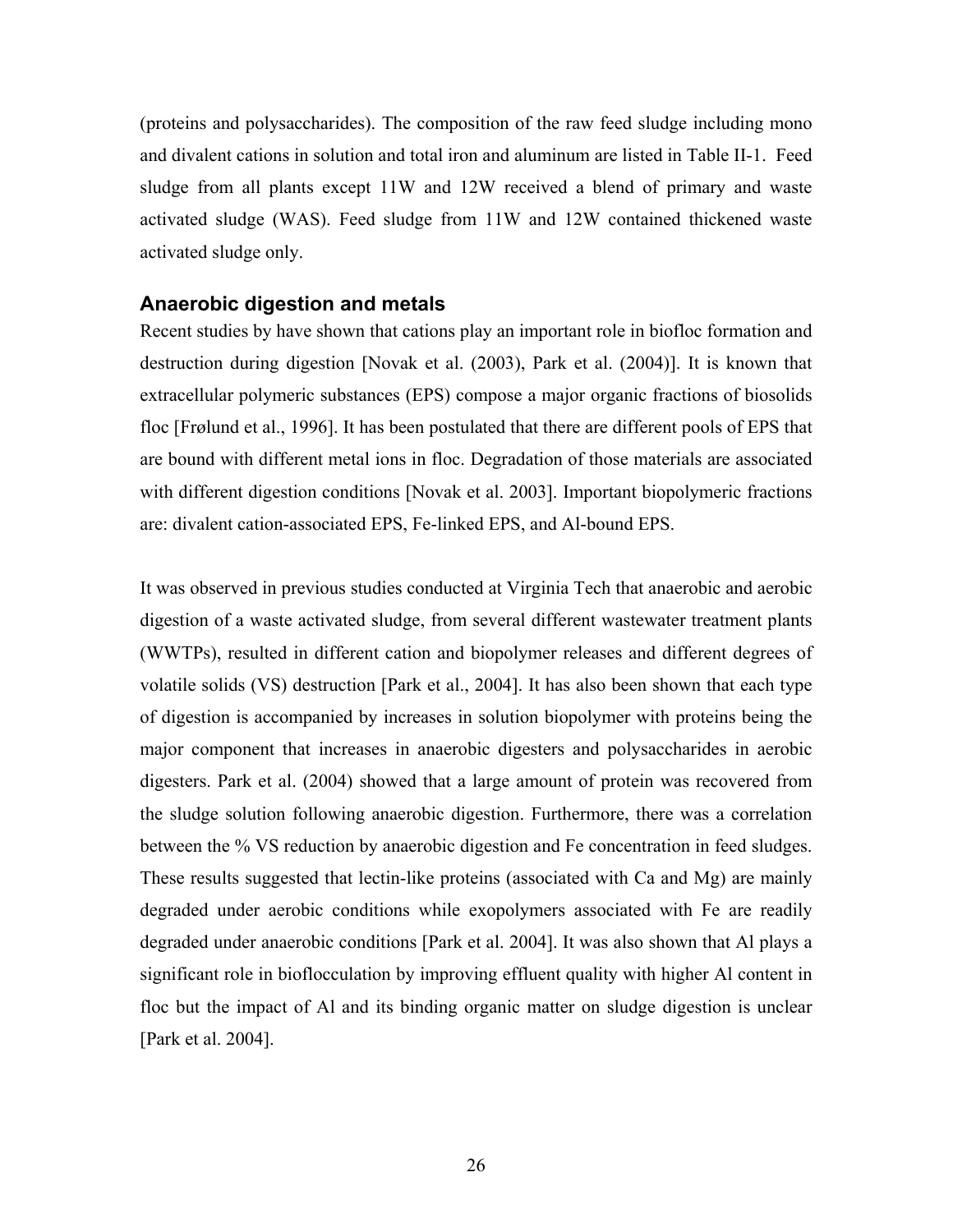Studies have shown that iron is immediately reduced under anaerobic conditions and as a result the sludge becomes deflocculated [Park et al., 2004]. Muller (2001) compared the efficiencies of iron (III) and iron (II) salts for coagulation of solution protein and found that iron (III) was more effective in binding proteins. Novak et al. (2003) and Park et al. (2004) observed that a large amount of proteins was always found in the solution phase of anaerobically digested sludges. Therefore, iron reduction under anaerobic conditions can be linked to the release of proteins into solution. Park et al. (2004) showed that solution protein in anaerobically digested waste activated sludge and the percent VS reduction were strongly affected by the iron content in sludge. They showed that as the floc iron concentration increased, greater VS reduction occurred during digestion and more protein was released into solution.

After 30 days of anaerobic digestion, each sludge was analyzed for the TS, VS , solution cations, total metals (Fe and Al), solution biopolymers, dewatering (measured by the CST test) and odors. Table II-2 lists the composition of digested biosolids.

Since VS reduction is one of the key parameters used to assess the performance of an anaerobic digester, it was carefully examined with various other parameters during the study. As shown in Figure II-1, the percent VS reduction was a function of the iron content in feed sludge. These data are in accordance with previous observations that VS destruction increased with an increase in the Fe concentration in feed sludge. However, the correlation was not strong. This could be due to the form of iron in the primary sludge, some of which is probably inert and is not associated in the biofloc. Park et al. (2004) conducted their study with only WAS.

Table II-3 lists the solution biopolymer concentrations measured in the feed and digested sludges. These data are in accordance with previous observations that a large amount of proteins are released into solution during anaerobic digestion and a smaller amount of polysaccharides are released.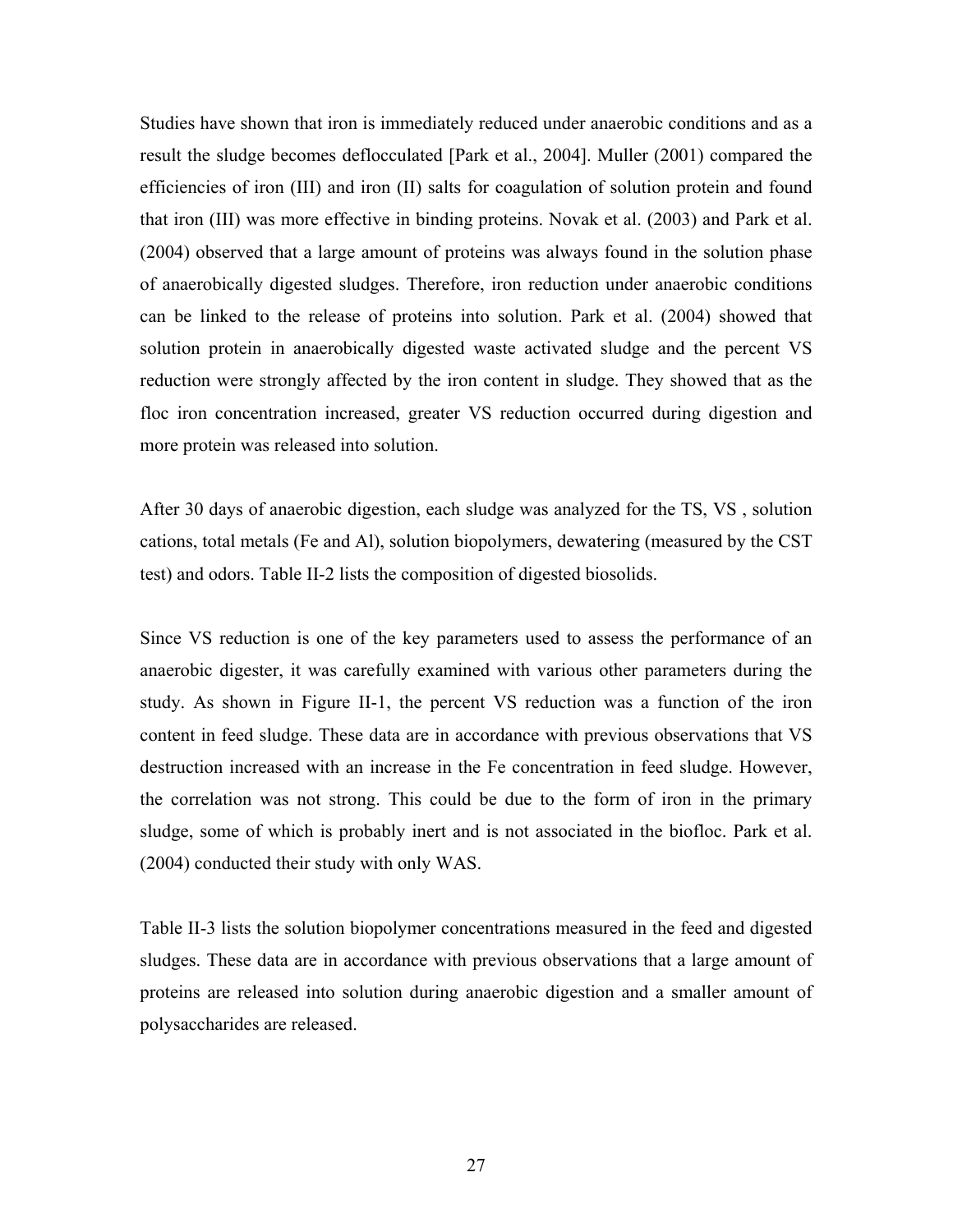Protein has been reported as the major organic compound degraded during anaerobic digestion. While some of the released protein remains in solution, most of the protein is degraded accounting for much of the VS destruction in anaerobic digestion. Figure II-2(a) shows the plot of solution proteins in digested sludge as a function of VS reduction. It can be seen that higher solution proteins were observed in samples that had higher VS destruction. The increase in ammonium ion concentration (Figure II-2) serves as an indication of the degradation of nitrogen containing organic matter, primarily proteins. Figure II-2(b) shows that ammonium production is also associated with VS reduction during anaerobic digestion. These data are in accordance with those reported by Park et al. (2004) for anaerobic digestion of WAS. These data show the trends observed by Park et al. (2004), however the correlation is not strong ( $r^2 = 0.61$ ). The observed weak correlation is likely to be due to the use of a blend of primary and waste activated sludge, instead of only waste activated sludge as was done in previous research [Park et al., 2004]. Primary sludge is not homogeneous and the characteristic of primary sludge typically differs substantially from one utility to another. The difference in primary sludge is likely the reason for the variability observed.

#### **Sulfur gas production and role of methanogens**

Headspace gas in vials containing dewatered cake was periodically analyzed using GC/MS for sulfur gases to generate a sulfur gas concentration versus time plot for each sample. Figure II-3 is an example of a typical organic sulfur odor profile generated using the static headspace method. The data in Figure II-3 is from the different vials prepared for sludge from WWTP No. 1.

Research has shown that methanogenic bacteria are able to degrade VOSCs. For example, in fresh water sediments a balance typically exists between the production of VOSCs and their degradation resulting in little emission of these compounds unless the system is disturbed [Lomans et al., 2001]. A similar balance likely exists in anaerobic digesters since VOSCs are typically not emitted except under conditions that cause stress to methanogenic bacteria. Higgins et al. (2004) have shown that methanogens play an important role in cycling of VOSCs from biosolids. Higgins et al. (2004) also showed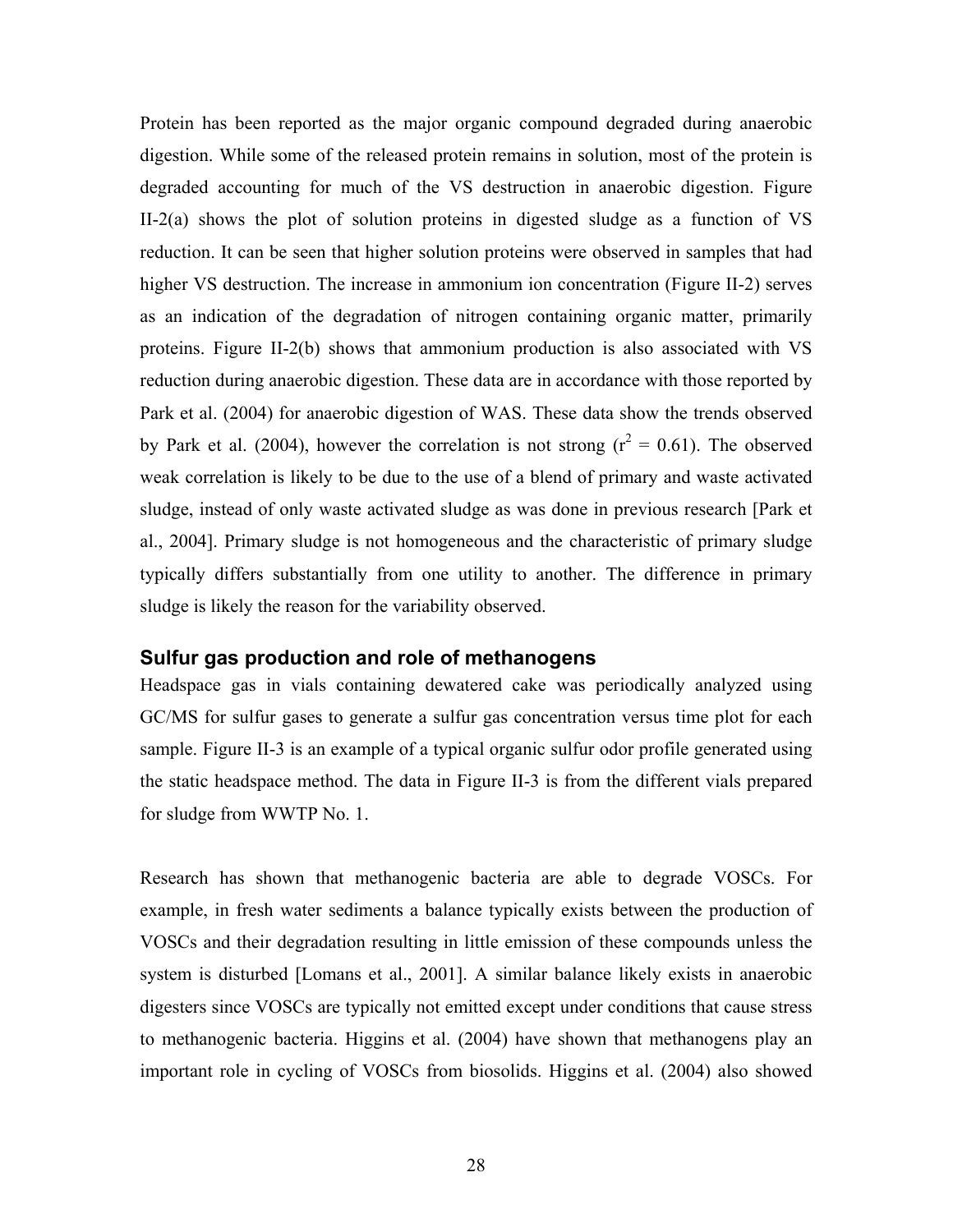that near stoichiometric amounts of VOSCs are produced to the amount of substrate available when the methanogens are inhibited.

As shown in Figure II-3 dewatered cakes which were amended with BESA, to reduce the methanogenic activity, produced a greater amount of VOSCs. VOSC concentration from cakes which were not amended with BESA did not peak as high and also the concentration decreased rapidly due to degradation by methanogens. These data are in agreement with those reported by Higgins et al. (2004), suggesting that methanogens play an important role in cycling of VOSCs.

The headspace sulfur concentration was normalized to the initial quantity of volatile solids added to the incubation vial. The normalized concentration was then plotted as a function of the incubation time as shown in Figure II-3(b) for sludge from WWTP No. 1.

Figure II-3 shows that the concentration of sulfur gas in headspace of cakes with low solids concentration was lower than that for high solids cake, suggesting that solids concentration of the dewatered cake affect the cycling of VOSCs. These data are in agreement with recent results reported by Muller et al. (2004). It is thought that as the cake moisture is reduced, the methanogens are inhibited, either by exposure to oxygen or lack of moisture. However, although the methanogens are inhibited, other organisms in the sludge cake, many of which are facultative, continue to degrade protein to produce sulfur gases. As a result, the syntropy between sulfur gas production and consumption is lost leading to accumulation of sulfur gases in the headspace.

Similar to Figure II-3, organic sulfur versus time plots for each sludge sample were prepared (data not shown). The formation of organo-sulfur gases for all the samples followed a similar pattern. Odor production differed from one dewatered cake to another in terms of the day in which the sulfur gas reached its peak concentration.

#### **Sulfur odor and cations**

In order to compare the odor generation potential of different sludges and correlate them with metal concentrations, the peak organic sulfur concentration were computed. Table 5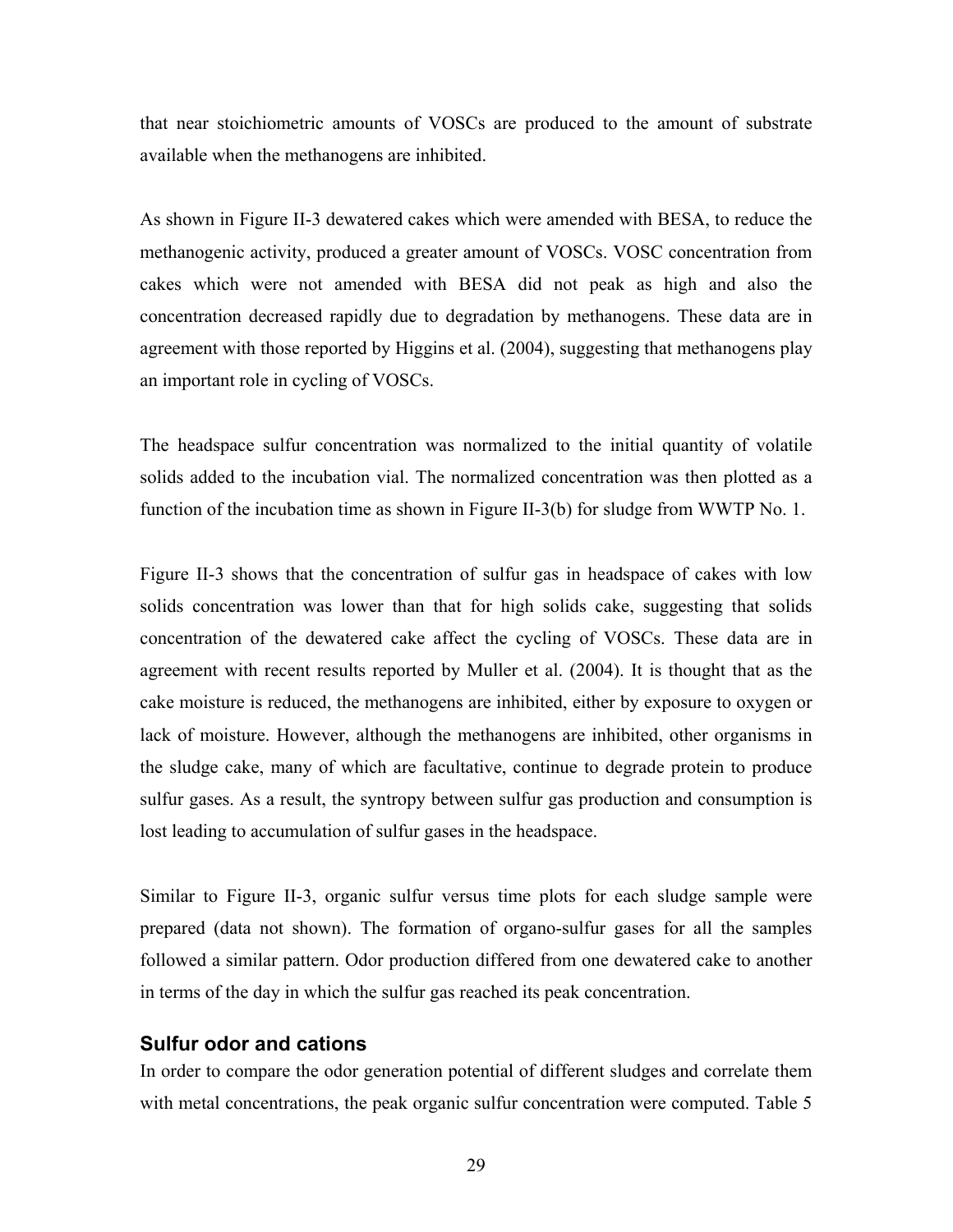and Table 6 list the peak organic sulfur concentration measured in different headspace incubation vials and solids concentration of the dewatered cake in the odor vials respectively.

Figure II-4 shows the peak-organic sulfur gas concentration generated from high-solids concentration cake as a function of Fe concentration in the feed sludge. Peak sulfur gas concentration values fit well with Fe in the sludge solids except those from plants 3 and 4. WWTPs No. 3 and 4 are known to receive water plant sludge containing high amounts of Fe in the influent of the WWTP. It is expected that iron present in these sludges was present in  $Fe(OH)$ <sub>3</sub> form and hence iron was not able to bind with the proteins. As the fraction of iron bound with proteins is dependent on the concentration of Fe which is available to bind with biopolymer in sludge, the total iron concentration for these sludges not considered to be indicative of odor-causing proteins. Sludges from plants 11W and 12W were different from sludges from other plants as they consisted only of thickened waste activated sludge. No clear relationship could be drawn from the plot (Figure II-5) of peak organic sulfur gas concentration for high-cake solids with Al in feed or with the Fe/Al ratio (data not shown).

Peak organic sulfur gas concentration generated from dewatered cake with low cake solids was plotted as a function of Fe content in feed sludge (figure not shown). A trend similar to that observed for high solids cake samples was observed. The organic sulfur gas concentration increased with an increase in the Fe content of sludge.

It is clear from Figure II-4 that peak organic sulfur concentration in the headspace increases with an increase in the iron content of sludge. Data obtained is consistent with previous research findings that biopolymer associated with Fe is not completely degraded during anaerobic digestion [Adams et al., 2003 and Muller et al., 2004] and when these biopolymers, primarily proteins, are made bioavailable by shear in the presence of polymer they undergo degradation to produce VSCs. Figure II-5 shows the data for peak sulfur gas concentration versus the aluminum in feed sludge. These data show that Al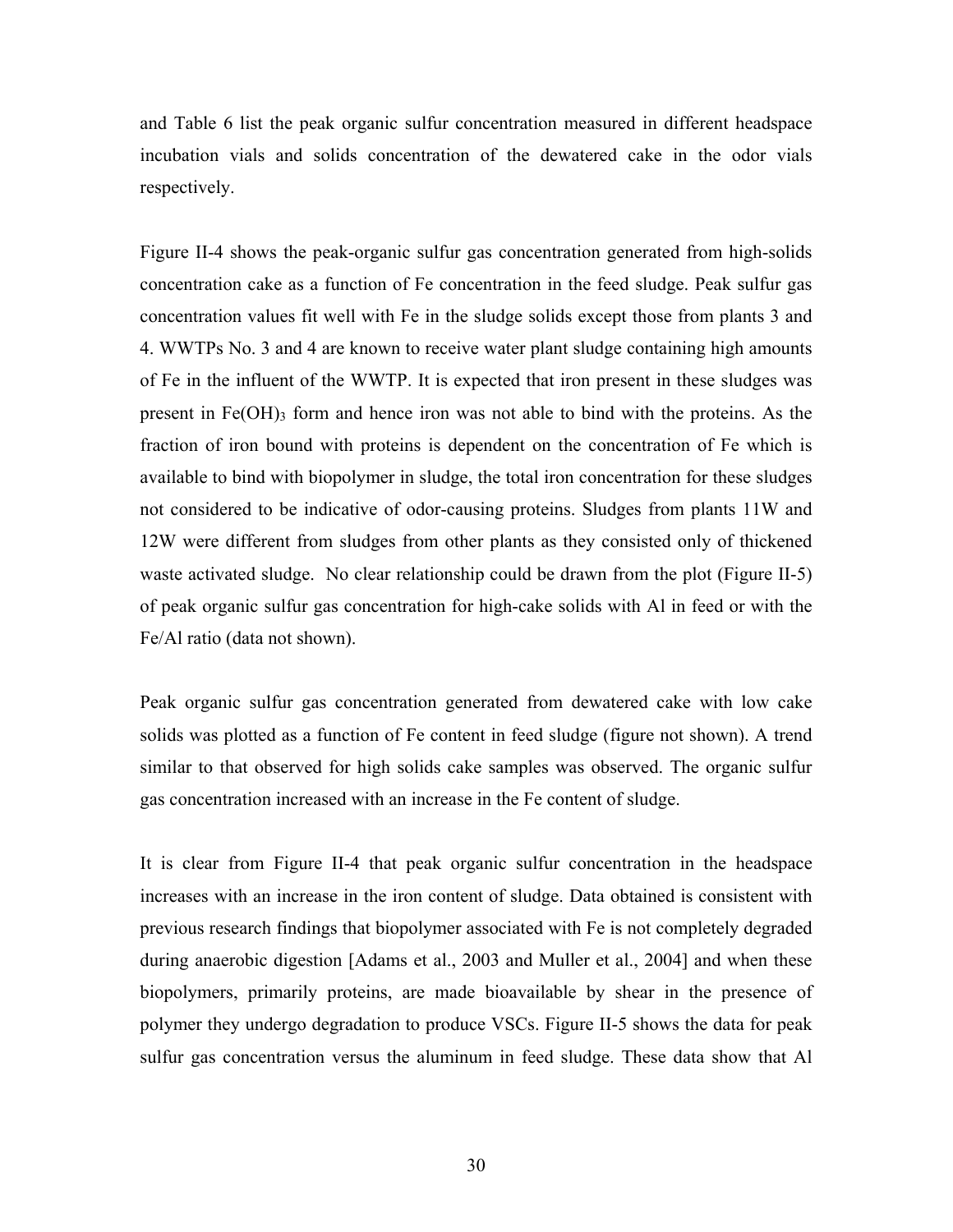associated organic matter is not associated with the production of organic sulfur gases from dewatered sludge cake.

Figure II-6 shows the peak organic sulfur concentration in the headspace for the sludges digested in the lab along with four field digested sludges. The field digested sludges are from anaerobic digesters operated at mesophilic temperatures. These data suggest that the amount of organic sulfur gas produced by sludge batch digested in the lab as well as field digested sludge had a strong correlation with the iron content of sludge. These data show that the Fe content of sludge plays a crucial role odor generation from dewatered cake. The relationship between generation of sulfur gases and iron provides a method for predicting prior to anaerobic digestion if a sludge will be likely to generate odors if dewatered by a high solids centrifuge. This provides a tool to help in the selection of dewatering equipment and to select the overall sludge handling process.

The relationship between the monovalent to divalent ration (M/D) and the peak organic sulfur gas concentration in the headspace of vials containing high-solids cake amended with BESA is shown in Figure II-7. The concentrations of cations for this plot are reported in meq/meq basis. The monovalent cations considered were Na, K and  $NH_4$  and the divalent cations considered were Mg, Ca. A weak correlation of peak organic sulfur with M/D ratio is observed, hence, no conclusions about the role of monovalent and divalent cations can be drawn.

#### **Volatile solids destruction and sulfur odors**

VS destruction in anaerobic digestion is one of the key parameters for regulatory compliance with the Vector Attraction Reduction (VAR) requirements of the 503 rule. Based on previous research it was anticipated that higher VS reduction would have a beneficial impact on digested biosolids quality and odor from dewatered biosolids cake. The VS destruction data was plotted with the peak organic sulfur data as shown in Figure II-8. There is no apparent correlation between the two parameters. The results indicate that the 38% VS destruction requirement for VAR compliance is not a useful parameter for predicting odor quality of dewatered biosolids. These data are in accordance with those reported by Adams et al. (2003). Since greater VS reduction does not correspond to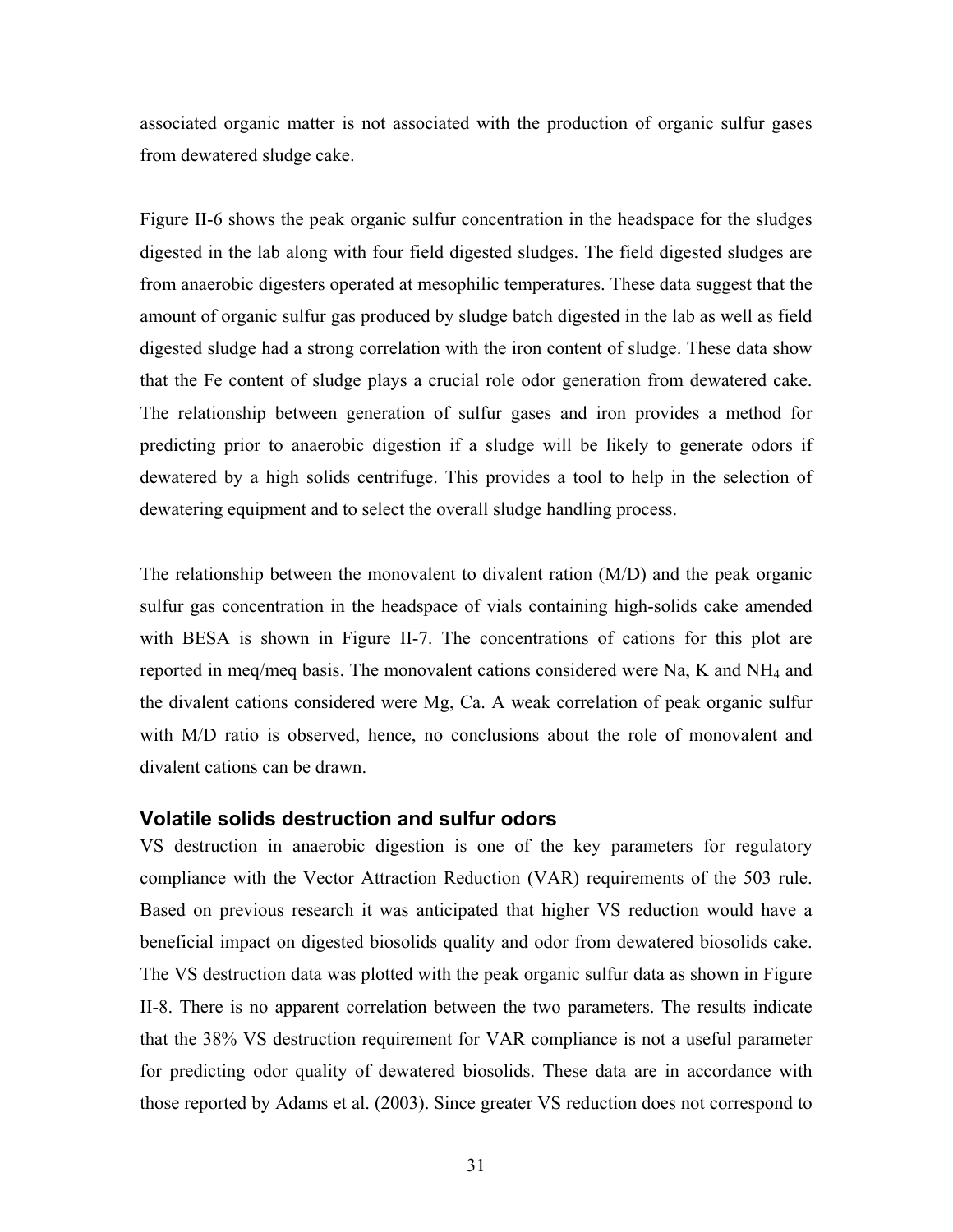lower sulfur odors, these data suggest that the odor causing materials (proteins) in the biosolids cake are different from those degraded in the anaerobic digester.

## **Effluent VFA**

A high concentration of volatile fatty acids in the digested solids has historically been an indicator of poor digester performance, which is often thought as a precursor of biosolids odor. However, as shown in Figure II-9, no clear relationship can be drawn from the data obtained from this study. Figure II-9 illustrates the variability in the peak organic sulfur gas concentration from dewatered cake when plotted with digester effluent VFA concentration as acetic acid (reported in mg/L). Peak sulfur gas concentration values for this plot are those for high solids cake which were amended with BESA. VFA data showed no relationship with organic sulfur odor data.

VFA concentration observed in the effluent are high when compared to those reported in literature, suggesting the digestion was incomplete even after 30 days. This could be due to the limitation of batch digesting blend of primary and WAS, as primary sludge contains readily degradable organics which lead to acid accumulation and potential inhibition of methanogenic activity leading to incomplete digestion.

## **Residual biological activity (RBA) and sulfur odors**

RBA is considered to be a measure of the biological stability of digested biosolids, since RBA represents the potential for biological activity in digested biosolids. Figure II-10 shows the plot between dewatered biosolids RBA measured at 40 days and peak organic sulfur in headspace of dewatered cake. In general, higher peak organic sulfur gas concentration was observed from dewatered cake of digested samples which had higher RBA. However, the correlation was poor. RBA data was also plotted with the VS destruction as shown in Figure II-11. A poor correlation is observed, suggesting that the materials degraded during the additional 40 days incubation are different from the materials degraded in the anaerobic digester. Higher organic sulfur gas concentrations were observed from samples having higher RBA. Further study is required to ascertain the relationship of RBA with sulfur odors.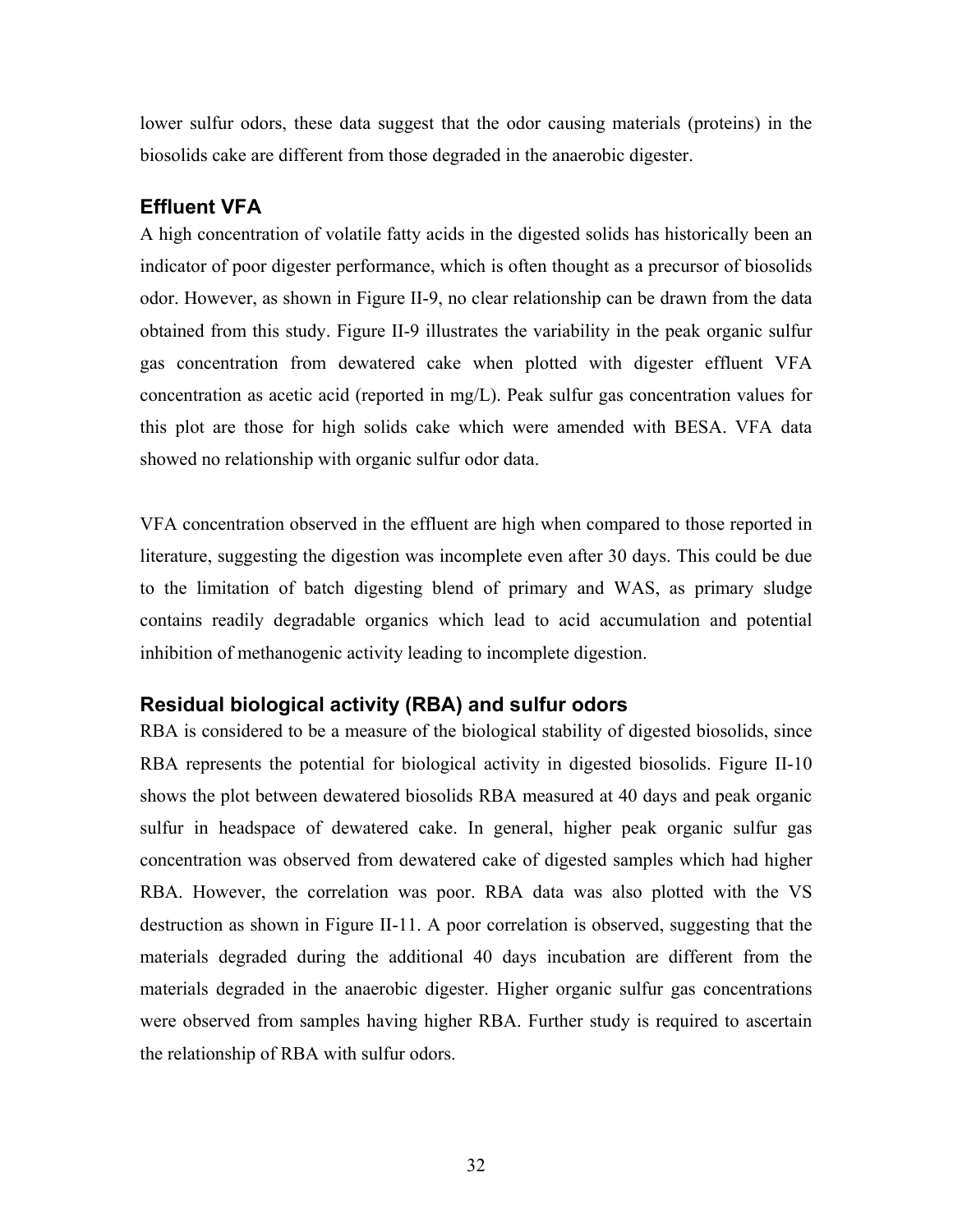#### **Organic sulfur odor: Implications for dewatering and biosolids odors**

Since liquid anaerobic digested sludges (not exposed to toxicity) generally have low odor and VOSC generation compared to dewatered cake which produce significant odors, this suggests that dewatering process can cause imbalance between the production and consumption rates of VOSCs. Recent research has suggested that the factors like shear in the dewatering equipment, polymer dose, and cake handling and transportation affect VOSC generation from dewatered biosolids cake [Novak et al., (in press)].

For example, high solids centrifuges produce greater cake odors and VOSCs than other dewatering equipment [Novak et al., (in press)]. The results from this study can be used to explain differences in odors from different dewatering equipment. In general, factors that either increase the substrate (primarily protein) for VOSC production or decrease VOSC degradation through methanogen inhibition result in greater net VOSC production from dewatered cake. Large amount of shear is imparted during centrifugation of sludge, which leads to greater floc disintegration and hence greater amounts of bioavailable proteins. It has been shown that high-solids centrifuges which impart greater shear than low-solids centrifuges led to higher VOSC generation [Higgins et al., 2002, Murthy et al., 2003]. Results from this study show that in addition to higher shear, higher cake solids concentration of the dewatered cake also influences odor.

The results from this study clearly show that sludges with higher iron content produced higher amounts of sulfur gases, suggesting that Fe bound material in sludge are highly sensitive to shear. Thus in sludge with higher iron content, iron binds a greater amount of material, part of which is released into solution due to reduction of  $Fe^{+3}$  to  $Fe^{+2}$  and then degraded during anaerobic digestion. However, complete degradation of iron associated material is not achieved. And, when this high iron anaerobically digested sludge is exposed to high shear conditions in presence of dewatering polymer the material bound to iron is made bioavailable. Degradation of these released materials causes generation of sulfur gases.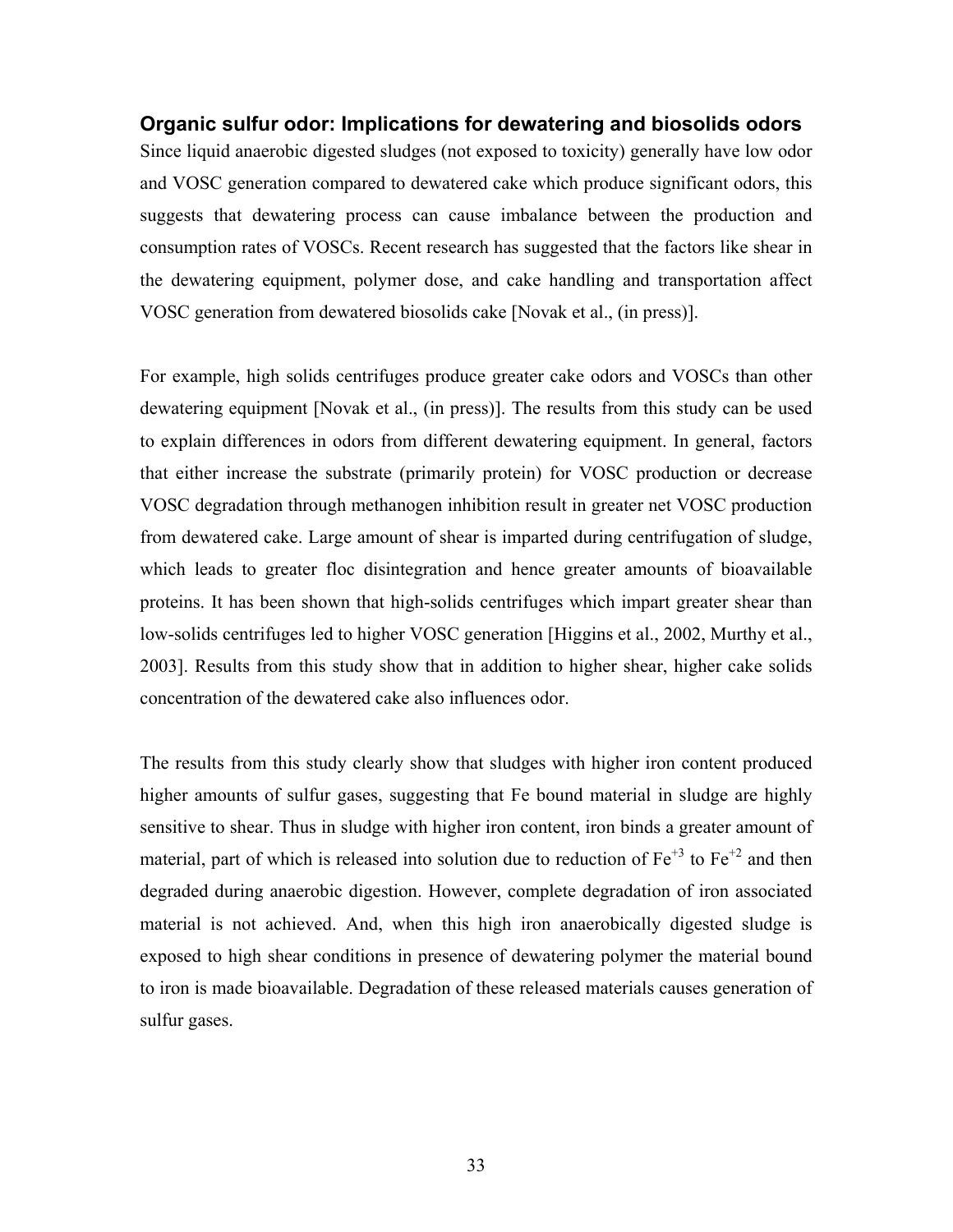The results from this study show that only iron content of sludge has a correlation with organic sulfur odors from dewatered biosolids cake. None of the parameters, like VS reduction, RBA and effluent VFA concentration, showed an apparent relationship with odors. The relationship between iron and odor generation provides a useful tool for predicting if a sludge will be likely to generate odors if dewatered by a high solids centrifuge.

#### *Summary*

This study was conducted to improve our knowledge of the role of metals, in particular iron and aluminum, in anaerobic digestion of wastewater sludge and also their role in generation of sulfur odors from dewatered sludge cake. A blend of primary and waste activated sludge was obtained from twelve different wastewater treatment plants. Sludge obtained was batch digested in the laboratory for 30 days at 37°C. Anaerobically digested dewatered sludge cakes were evaluated for their sulfur odor generation potential. Digested biosolids were tested for odor generation with the centrifuge simulation method developed at Virginia Tech. In addition to sulfur gas analysis, all sludge samples were analyzed for total and volatile solids, metal (Fe and Al) concentrations, cations in solution and soluble biopolymers (proteins and polysaccharides).

Odor analysis was conducted on batch digested biosolids samples. Since reduced sulfur gases are the primary odor causing compounds, only concentrations of the reduced sulfur compounds are shown. Headspace vials for odor testing were prepared; biosolids cake with low and high cake solids concentration were prepared to compare the odor generation potential of different dewatered sludges.

All headspace organic sulfur data show a good relationship with the iron content of sludge. In general, higher sulfur gas concentrations were observed in headspace of cakes with higher iron content. These data suggest that iron plays an important role in anaerobic digestion and in odor generation from dewatered cake. Parameters commonly used to assess the performance of anaerobic digesters like volatile solids reduction, volatile fatty acid content and residual biological activity were measured and plotted with the organic sulfur gas potential of dewatered sludge cakes. VS destruction increased with an increase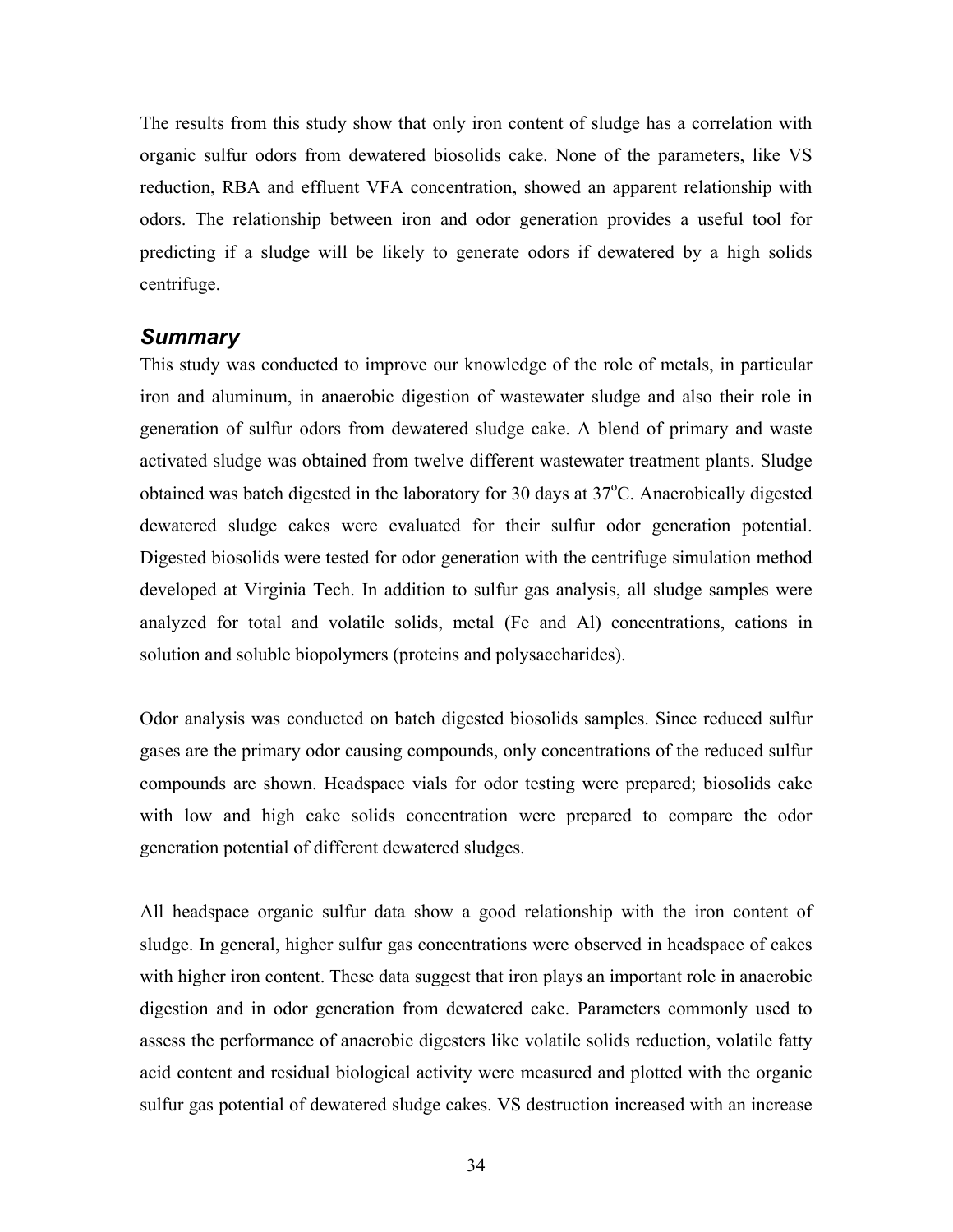in the iron content of sludge. In general, greater VS destruction and higher organic sulfur gas concentration was observed for sludge with high iron content. Significant increases in solution protein occurred and correlations between solution protein, ammonium production, volatile solids reduction and iron content in sludge were observed. Aluminum, unlike iron is not reduced in anaerobic digester, showed no apparent relationship with VS destruction or sulfur odors.

## *Conclusions*

The main conclusions that can be drawn from this study are:

- 1. Organic sulfur gas production correlated well with iron content of sludge. In general, organic sulfur gas concentration increased with an increase in the iron content of sludge. No relationship of sulfur odor was observed with aluminum content of sludge.
- 2. Volatile solids reduction, residual biological activity and volatile fatty acid showed no apparent correlation with sulfur odors. These parameters are good indicators of the performance of anaerobic digesters; however, they are not good indicators of odor generation from dewatered sludge cakes.
- 3. Methanogenic bacteria play an important role in the cycling of organic sulfur compounds. Cake samples, to which a strong methanogen inhibitor was added, produced greater amount of sulfur gases and there was no decrease in sulfur gas concentrations even after several weeks of incubation.

## *Reference:*

- Adams, G.M., Witherspoon, J., Card, T., Forbes, R., Geselbracht, J., Glindemann, D., Hargreaves, R. Hentz, L., Higgins, M., McEwen, D., and Murthy, S. Identifying and Controlling the Municipal Wastewater Odor Environment Phase 2: Impacts of In-Plant Operational Parameters on Biosolids Odor Quality. 2003, Water Environment Research Foundation: Alexandria, VA.
- Frølund, B., Palmgren, R., Keiding, K., and Nielsen, P.H. (1996) Extraction of Extracellular Polymers from Activated Sludge Using a Cation Exchange Resin. Water Res., 30, 1749.
- Glindemann, D., Murthy S.N., Higgins M.J., Yen-Chih Chen, Eschborn R.,Toffey W., Mittman Michele and Novak J.T. (in press) A Standardized Procedure for Measurement of Odor Causing Compounds Produced by Biosolids. Water Reasech(in press).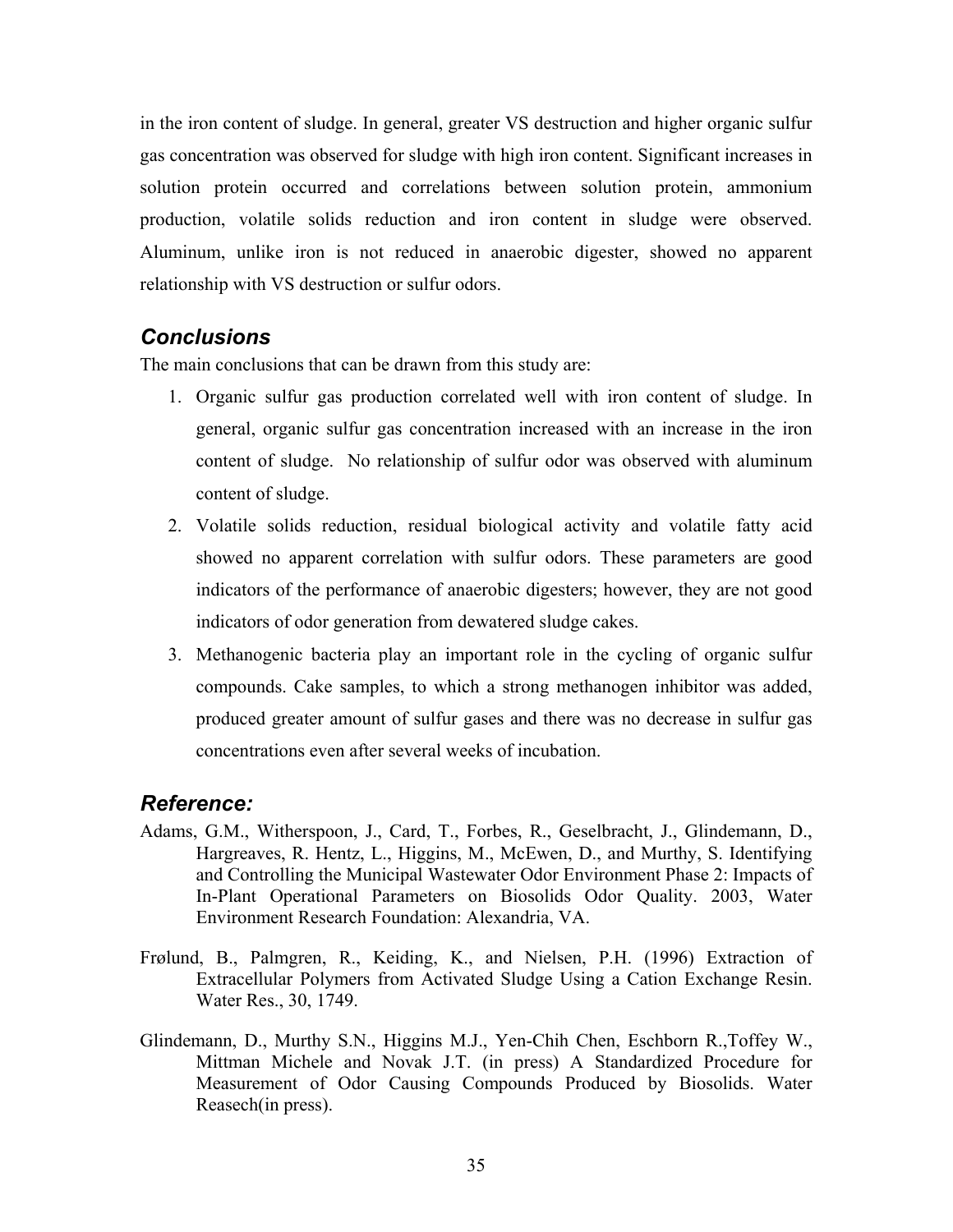- Higgins, M. J. and Novak, J.T. (1997a) The Effect of Cations on the Settling and Dewatering of Activated Sludges. Water Environ. Res., 69, 215.
- Higgins, M.J. and Novak, J.T. (1997b) Characterization of Exocellular Protein and Its Role in Bioflocculation. J. Environ. Engr. ASCE, 123, 479-485.
- Higgins, M.J., Yarosz, D.P., Chen, Y.C., Murthy, S.N., Maas, N., Cooney, J., Glindemann, D., Novak, J.T., Cycling of Volatile Organic Sulfur Compounds in Anaerobically Digested Biosolids and its Implications for Odors. Water Environment Research, 2004 (Submitted, November 2003).
- Higgins, M.J., Murthy S.N., Yarosz, D.P., Novak, J.T., Glindemann, D., Toffey, W.E. and Abu-Orf, M. (2002): 'Effect of Chemical Addition on Production of Volatile Sulfur Compounds and Odor from Anaerobically Digested Biosolids', WEFTEC 2002 Annual Conference, Chicago, IL.
- Lomans, B.P., R. Luderer, P. Steenbakkers, A. Pol, C. Van Der Drift, G.D. Vogels, and J.J.M. Op Den Camp (2001) Microbial Populations Involved in Cycling of Dimethyl Sulfide and Methanethiol in Freshwater Sediments. Applied and Env. Microbiol., 67, 1044-1051.
- Lowry, O.H., Rosebrough, N.J., Farr, A.L., and Randall, R.J. (1951) Protein Measurement with the Folin Phenol Reagent. J. Biol. Chem., 193, 265.
- Metcalf and Eddy Inc. (2003) Wastewater engineering: Treatment and reuse. 4th Edition. McGraw-Hill, New York, NY.
- Mikkelsen L.H. and K. Keiding (2002), Physico-chemical characteristics of full scale sewage sludges with implications to dewatering. Wat. Research 36, 2451–2462
- Muller, C.D., Nitin Verma, Matthew J. Higgins and John T. Novak. The role of shear in the generation of nuisance odors from dewatered biosolids. WEFTEC 2004 Conference and Exhibition Proceedings, October, 2004, New Orleans, LA.
- Murthy, S.N., Forbes, B., Burrowes, P., Esqueda, T., Glindemann, D., Novak, J.T., Higgins, M.J., Mendenhall, T. and Toffey, W. (2002): Impact of High Shear Solids Processing on Production of Volatile Sulfur Compounds from Anaerobically Digested Biosolids, WEFTEC 2002 Annual Conference, Chicago, IL.
- Murthy, S.N., Higgins, M.J., Chen, Y., Toffey, W. and Golembeski, J. (2003): Influence of Solids Characteristics and Dewatering Process on Volatile Sulfur Compound Production from Anaerobically Digested Biosolids, Biosolids Conference 2003.
- Novak, J.T., Sadler, M.E., and Murthy, S.N. (2003) Mechanisms of Floc Destruction During Anaerobic and Aerobic Digestion and The Effect on Conditioning and Dewatering of Biosolids. Water Res., 37, 3136 - 3144.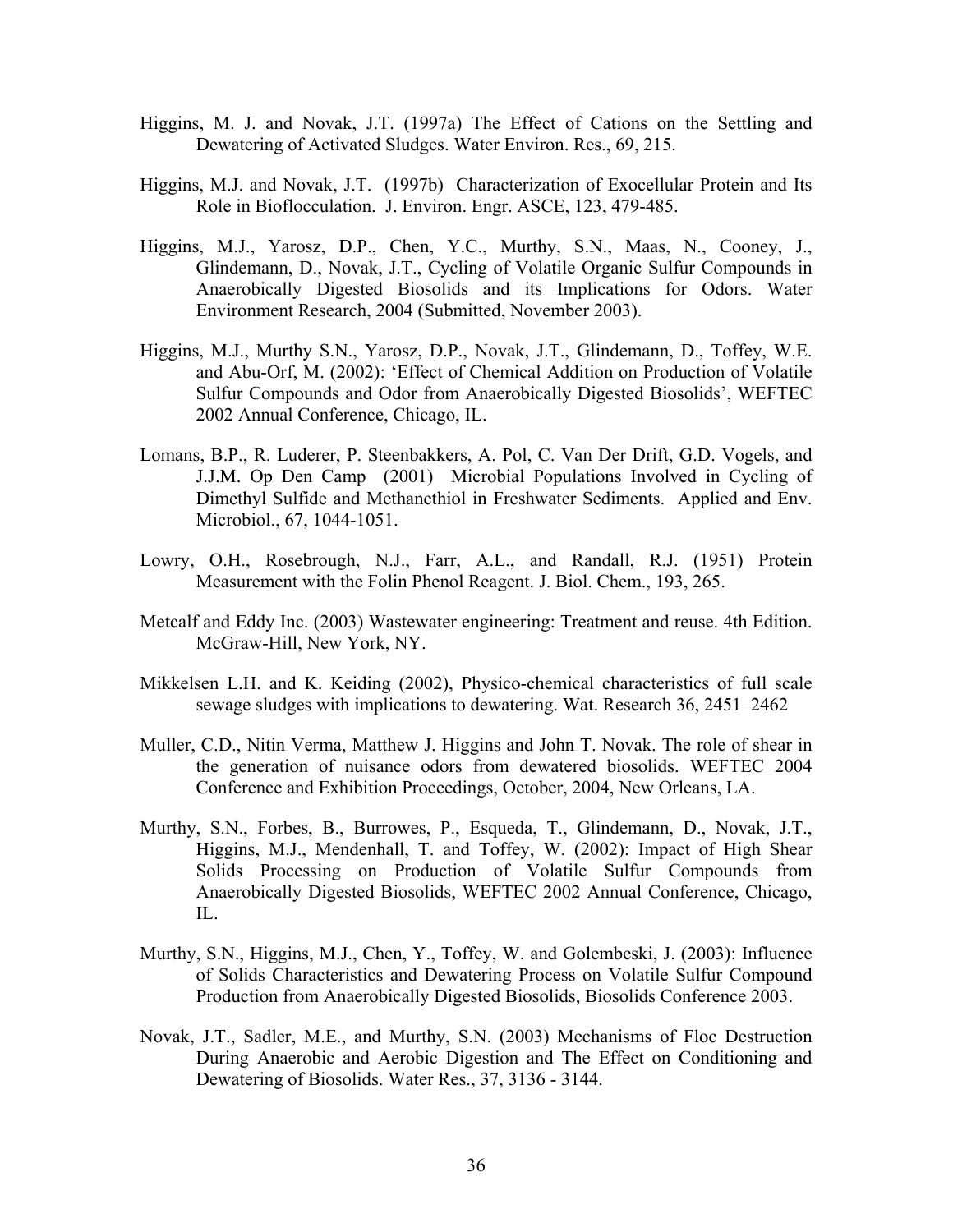- Novak, J., D. Glindemann, S.N. Murthy, S.C. Gerwin, C. Peot. Mechanisms for Generation and Control of Trimethyl Amine and Dimethyl Disulfide from Lime Stablilized Biosolids. in WEF Odors and Toxic Air Emissions 2002 Conference. 2002. Albuquerque, NM: WEF.
- Park C., Mohammad M. A., Novak J.T. (2004) Predicting the Digestibility of Waste Activated Sludges. Wat Environ Res. (in Press).
- Rosenfeld P.E., Henry C.L., Dills R.L. and Harrison R.B. Comparison of Odor Emissions from Three (2001). Different Biosolids Applied to Forest Soil. Water, Air, and Soil Pollution 127: 173-191, 2001
- U.S. Environmental Protection Agency (1993) Standards for the disposal of sewage sludge. Fed. Regist., 58, 32, 40 CFR Part 503.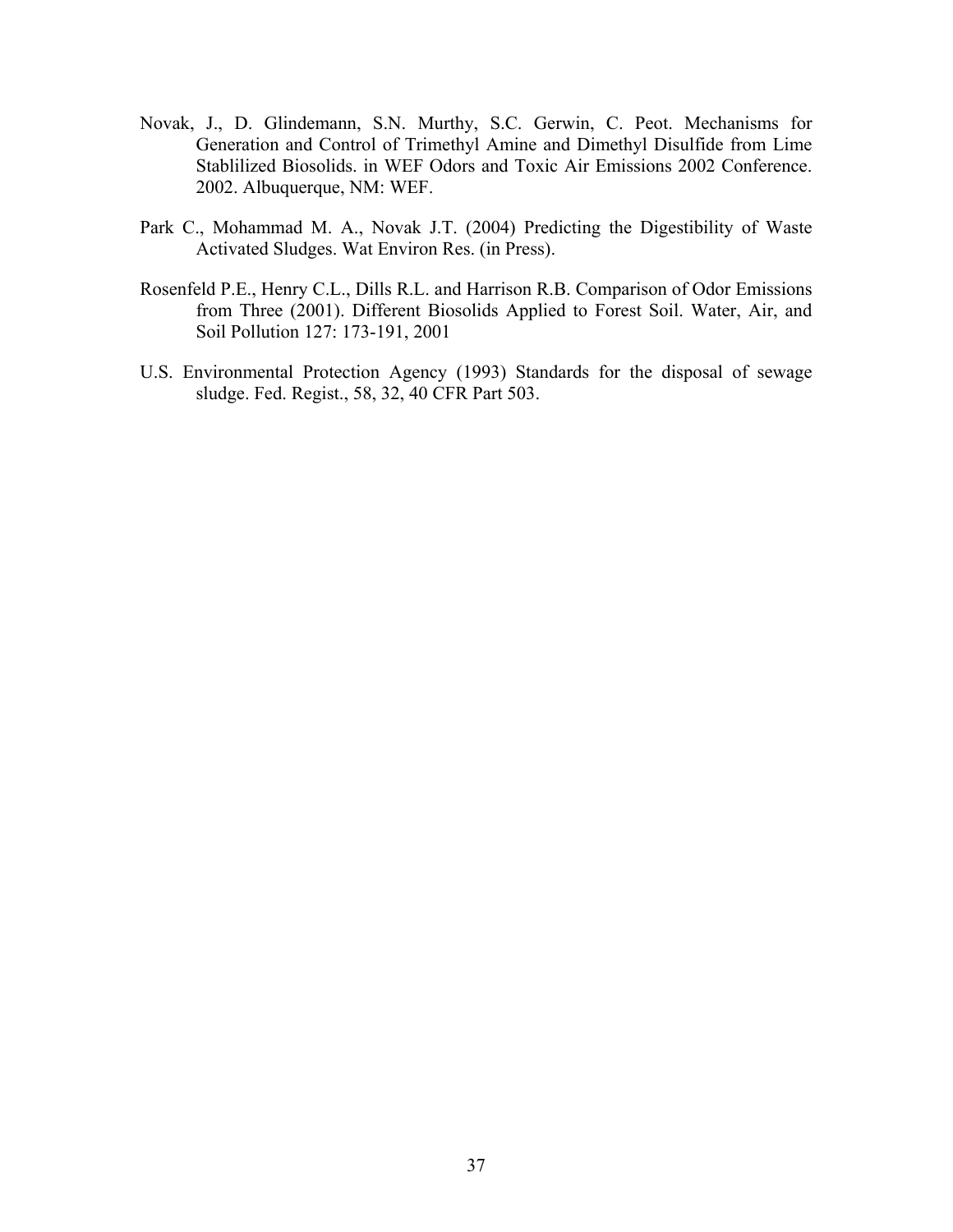| Plant          | <b>TS</b> | <b>VS</b> | $Na+$  | $NH4+$ | $K^+$  | $Mg^{+2}$ | $Ca^{+2}$ | Fe       | Al       |
|----------------|-----------|-----------|--------|--------|--------|-----------|-----------|----------|----------|
|                | (g/L)     | (g/L)     | (mg/L) | (mg/L) | (mg/L) | (mg/L)    | (mg/L)    | (mg/gTS) | (mg/gTS) |
|                | 14.4      | 10.7      | 53.1   | 10.2   | 20.3   | 13.6      | 41.9      | 16.7     | 5.3      |
| $\overline{2}$ | 6.9       | 5.5       | 60.1   | 13.0   | 11.3   | 5.4       | 27.7      | 7.6      | 6.9      |
| 3              | 39.2      | 29.2      | 72.8   | 618.4  | 227.3  | 75.4      | 156.2     | 35.0     | 2.9      |
| 4              | 40.9      | 25.7      | 56.5   | 414.0  | 53.4   | 65.8      | 179.7     | 96.9     | 5.1      |
| 5              | 41.9      | 32.6      | 67.5   | 280.0  | 83.9   | 54.0      | 115.7     | 27.6     | 5.6      |
| 6              | 42.9      | 36.7      | 158.0  | 85.4   | 98.6   | 68.7      | 205.1     | 10.9     | 3.1      |
| 7              | 47.8      | 38.2      | 98.0   | 146.3  | 438.6  | 121.8     | 211.4     | 25.9     | 6.3      |
| 8              | 33.9      | 25.1      | $\sim$ | $\sim$ | $\sim$ | $\sim$    | $\sim$    | 49.1     | 3.8      |
| 9              | 37.5      | 31.7      | 67.7   | 105.1  | 151.3  | 51.0      | 137.9     | 28.5     | 5.5      |
| 10             | 39.5      | 31.8      | 58.1   | 278.6  | 199.1  | 85.1      | 129.4     | 15.3     | 8.5      |
| 11W            | 10.4      | 8         | 35.74  | 19.75  | 35.82  | 22.33     | 48.01     | 13.7     | 9.8      |
| 12W            | 52.0      | 41        | 25.8   | 367.0  | 221.2  | 15.9      | 48.5      | 11.8     | 8.6      |

**Table II-1: Solution mono and divalent cations and total Fe and Al in feed sludge** 

 $\sim$ : did not measure

| Table II-2: Chemical content of sludge following anaerobic digestion for 30 days |  |  |  |  |
|----------------------------------------------------------------------------------|--|--|--|--|
|                                                                                  |  |  |  |  |

| Plant    | pH     | <b>TS</b> | <b>VS</b> | VSR*   | $Na+$  | $NH4+$ | $K^+$  | $\overline{\text{Mg}}^{+2}$ | $Ca^{+2}$ | Fe       | Al       |
|----------|--------|-----------|-----------|--------|--------|--------|--------|-----------------------------|-----------|----------|----------|
|          |        | (g/L)     | (g/L)     | $(\%)$ | (mg/L) | (mg/L) | (mg/L) | (mg/L)                      | (mg/L)    | (mg/gTS) | (mg/gTS) |
| $\bf{l}$ | $\sim$ | 1.04      | 0.72      | 33.1   | 54.4   | 229.9  | 37.9   | 16.9                        | 14.9      | 12.4     | 4.0      |
| 2        | 6.7    | 0.45      | 0.30      | 44.5   | 61.9   | 210.7  | 40.4   | 13.8                        | 16.5      | 12.1     | 16.8     |
| 3        | 7.6    | 2.50      | 1.50      | 48.7   | 71.1   | 1516.4 | 209.6  | 64.9                        | 87.1      | 61.3     | 4.0      |
| 4        | 7.3    | 2.16      | 1.01      | 60.5   | 59.4   | 716.0  | 62.9   | 46.3                        | 70.8      | 134.0    | 5.5      |
| 5        | 6.5    | 3.14      | 2.19      | 32.8   | 64.7   | 981.6  | 171.8  | 36.4                        | 78.9      | 43.0     | 13.6     |
| 6        | 6.4    | 2.76      | 2.15      | 41.5   | 141.5  | 962.5  | 296.4  | 83.7                        | 137.6     | 19.1     | 10.2     |
| 7        | 6.8    | 2.97      | 2.09      | 45.3   | 97.2   | 1217.9 | 433.2  | 118.9                       | 109.7     | 41.7     | 10.1     |
| 8        | 6.9    | 2.36      | 1.50      | 40.2   | 253.4  | 895.2  | 157.1  | 60.1                        | 28.9      | 70.6     | 5.5      |
| 9        | 7.2    | 2.94      | 1.75      | 44.6   | 3047.5 | 950.0  | 108.0  | 15.3                        | 18.1      | 38.2     | 9.0      |
| 10       | 6.9    | 3.08      | 2.07      | 35.0   | 1912.7 | 1361.1 | 352.2  | 21.0                        | nd        | 13.8     | 7.8      |
| 11W      | 7.4    | 0.72      | 0.48      | 39.4   | 37.9   | 300.5  | 76.3   | 22.7                        | 43.8      | 20.0     | 14.3     |
| 12W      | 7.7    | 3.68      | 2.54      | 38.0   | 46.0   | 1844.0 | 482.1  | 15.5                        | 8.6       | 15.2     | 8.6      |

\*VSR – Volatile solids reduction, nd: not detected, ~: did not measure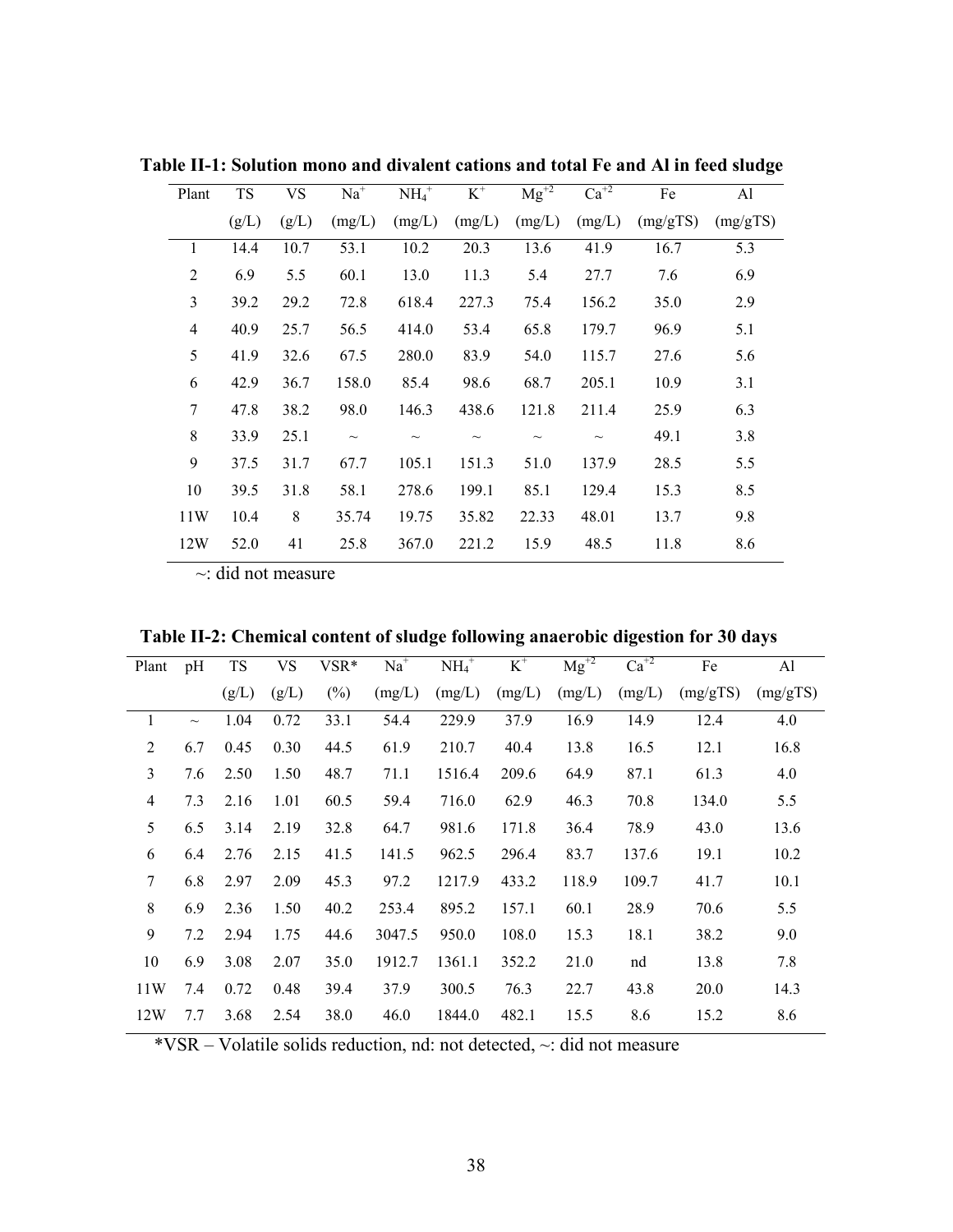| Plant          | Feed-Proteins | Digested-Proteins | Feed Polysaccharides | Digested-Polysaccharides |
|----------------|---------------|-------------------|----------------------|--------------------------|
|                | (mg/L)        | (mg/L)            | (mg/L)               | (mg/L)                   |
| $\mathbf{1}$   | 56.6          | 413.1             | 10.0                 | 41.0                     |
| $\overline{2}$ | 43.5          | 192.3             | 5.4                  | 15.7                     |
| 3              | 904.4         | 1407.2            | 160.6                | 168.3                    |
| $\overline{4}$ | 693.6         | 906.2             | 97.1                 | 59.4                     |
| 5              | 604.0         | 2411.3            | 145.6                | 435.8                    |
| 6              | 728.8         | 2315.4            | 134.4                | 372.9                    |
| 7              | 1934.4        | 2995.9            | 341.5                | 430.2                    |
| 8              | $\sim$        | 1189.6            | $\sim$               | 115.6                    |
| 9              | 634.5         | 1303.8            | 106.7                | 44.4                     |
| 10             | 745.6         | 1734.2            | 200.1                | 41.8                     |
| 11W            | 51.2          |                   | $\sim$               | 23.9                     |
| 12W            | 968.8         | 2848.7            | 130.3                | 47.1                     |

**Table II-3: Solution biopolymers in feed and digested sludge** 

~: did not measure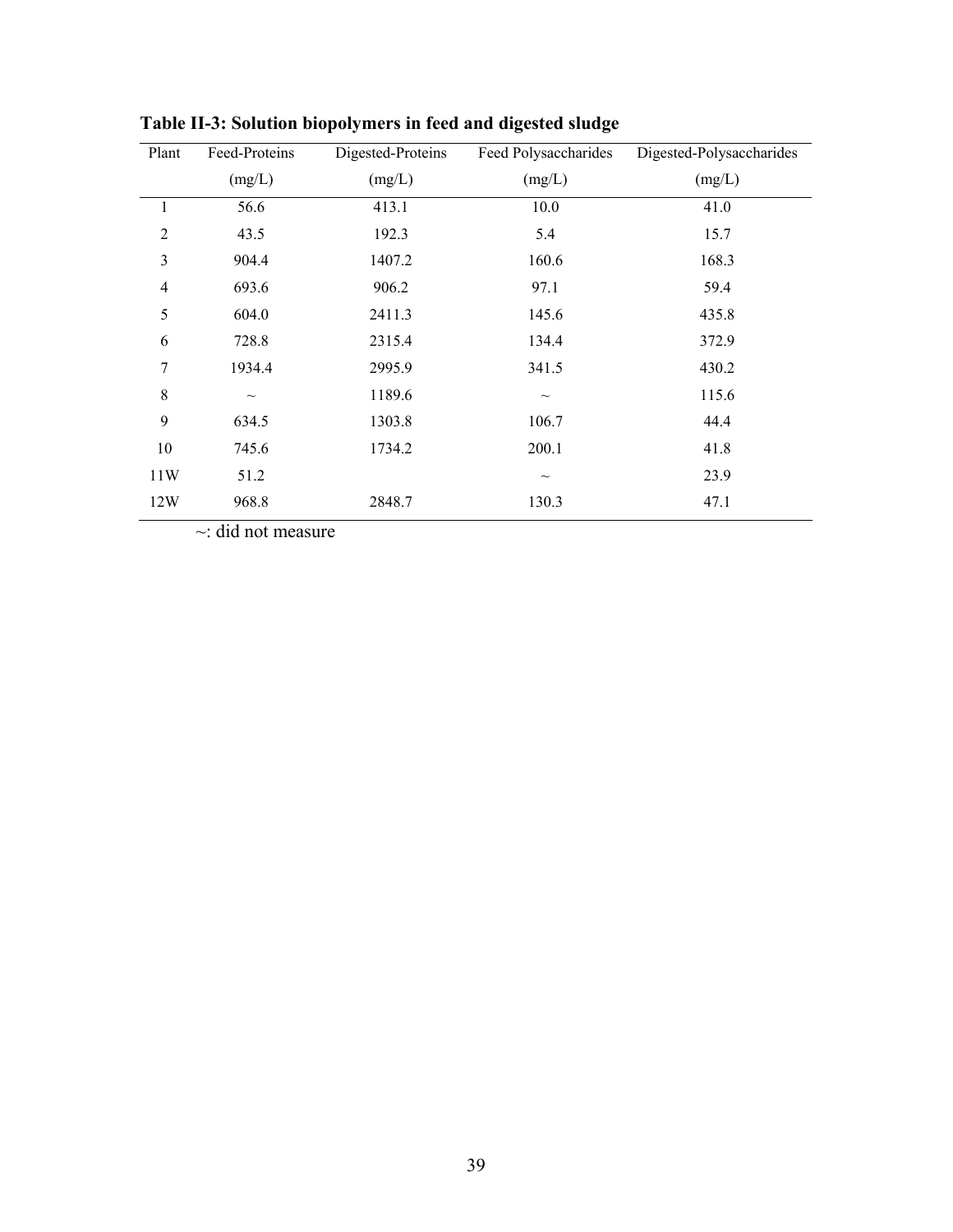| Plant          | High solids          | High solids with BESA | Low solids           | Low solids with BESA |
|----------------|----------------------|-----------------------|----------------------|----------------------|
|                | (mg/m <sup>3</sup> ) | (mg/m <sup>3</sup> )  | (mg/m <sup>3</sup> ) | (mg/m <sup>3</sup> ) |
| 1              | 101.2                | 322.5                 | 50.0                 |                      |
| $\overline{2}$ | 4.7                  | 59.0                  | 1.8                  | 33                   |
| 3              | 178.7                | 330.7                 | $\sim$               | 294.0                |
| 4              | 274.3                | 1015.3                | $\sim$               | 589.4                |
| 5              | 996.9                | 1000.0                | $\sim$               | 925.3                |
| 6              | 11.0                 | 19.0                  | $\sim$               | 46.6                 |
| 7              | 758.4                | 872.6                 | $\sim$               | 816.7                |
| 8              | 922.1                | 1148.7                | 852.0                | 1098.1               |
| 9              | 160.0                | 178                   | $\sim$               | 156.1                |
| 10             | 201                  | 306                   | $\sim$               | 290                  |
| 11W            | 4.6                  | 277                   | $\sim$               | $\sim$               |
| 12W            | 513.1                | 493.3                 | 59.4                 | 450.6                |

**Table II-4: Peak organic sulfur concentration for dewatered cake** 

 $\sim$ : did not measure

**Table II-5: TS and VS of dewatered cake analyzed for headspace sulfur gases** 

| Plant          | High solids |           | Low solids |                           |  |  |  |
|----------------|-------------|-----------|------------|---------------------------|--|--|--|
|                | <b>TS</b>   | <b>VS</b> | <b>TS</b>  | VS                        |  |  |  |
| 1              | 22.0%       | 14.7%     | 11.9%      | 7.9%                      |  |  |  |
| $\overline{2}$ | 11.8%       | 8.3%      | 10.6%      | 7.5%                      |  |  |  |
| 3              | 24.3%       | 14.1%     | 20.6%      | 11.4%                     |  |  |  |
| 4              | 36.4%       | 16.7%     | 24.3%      | 11.5%                     |  |  |  |
| 5              | 20.4%       | 13.0%     | 17.8%      | 11.4%                     |  |  |  |
| 6              | 24.0%       | 18.4%     | 19.2%      | 13.9%                     |  |  |  |
| 7              | 17.9%       | 12.7%     | 16.7%      | 11.7%                     |  |  |  |
| 8              | 27.4%       | 15.1%     | 19.6%      | 11.3%                     |  |  |  |
| 9              | 27.6%       | 19.1%     | 19.0%      | 13.0%                     |  |  |  |
| 10             | 15.8%       | 11.5%     | 13.4%      | 8.8%                      |  |  |  |
| 11W            | 19.0%       | 14.4%     | $\tilde{}$ | $\widetilde{\phantom{m}}$ |  |  |  |
| 12W            | 19.2%       | 13.3%     | 15.2%      | 10.7%                     |  |  |  |

 $\sim$ : did not measure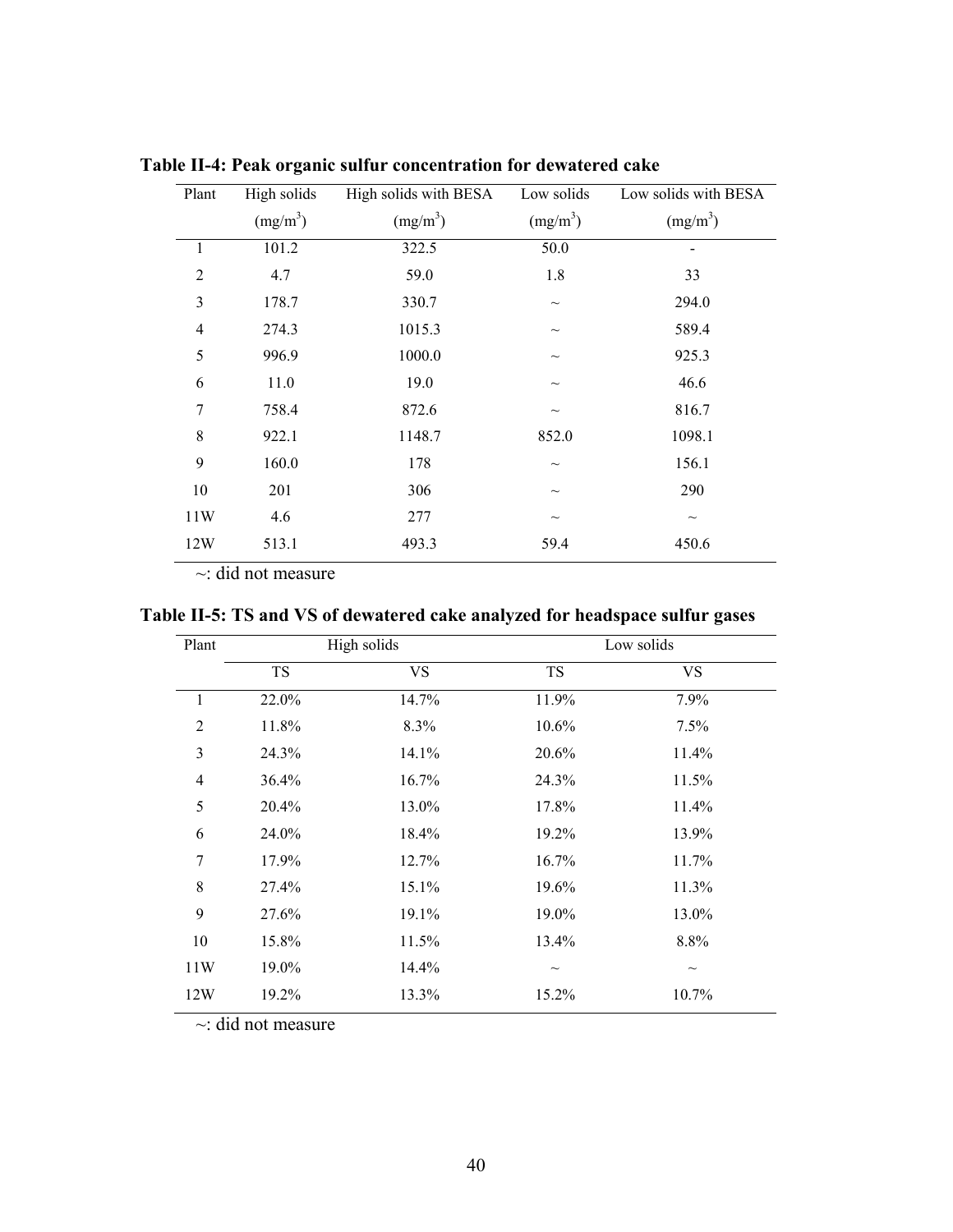

**Figure II-1: VS destruction versus iron in feed sludge.**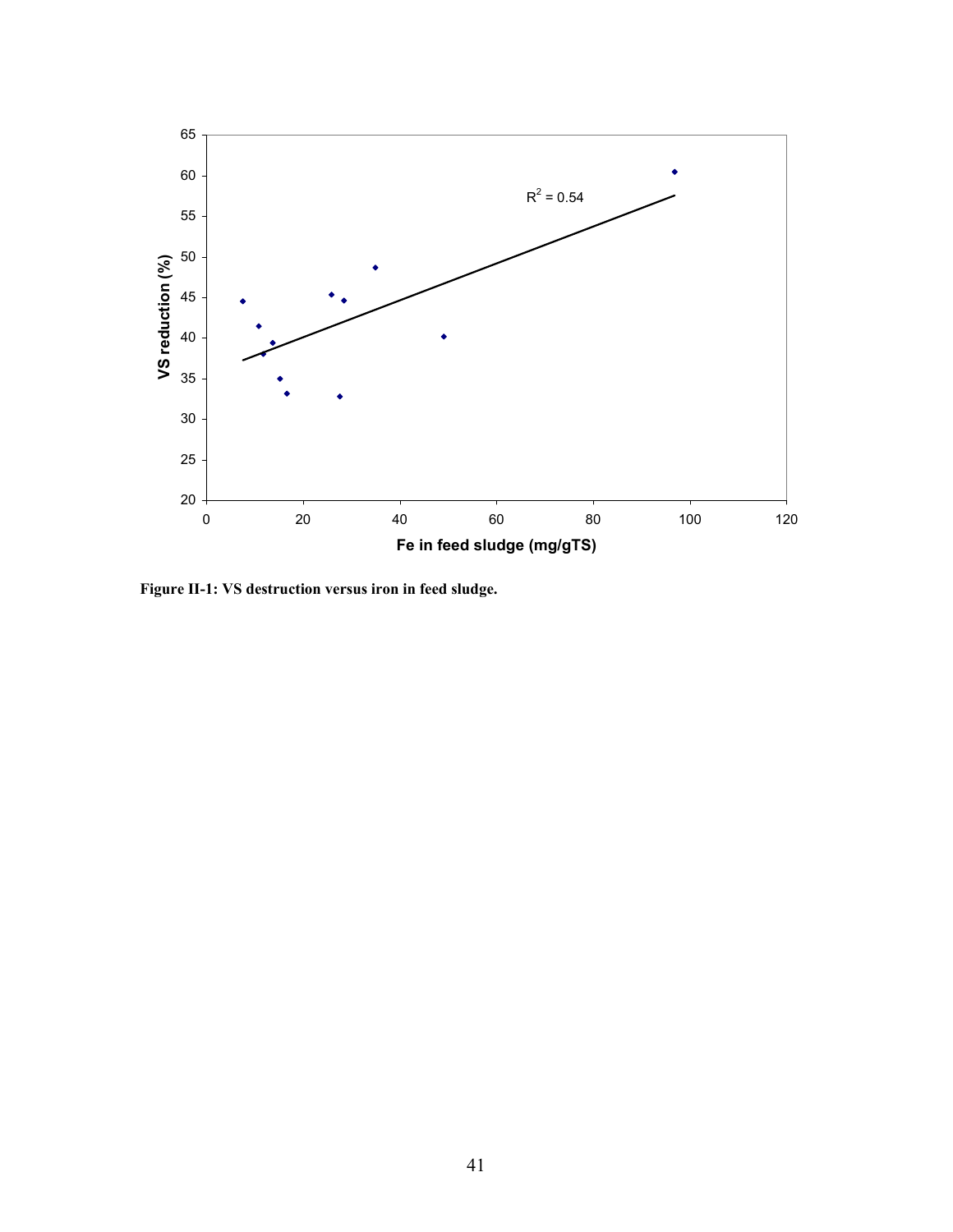

**Figure II-2:a) Solution proteins versus VS reduction, b) Ammonium ion concentration in digested sludge as a function of VS reduction.**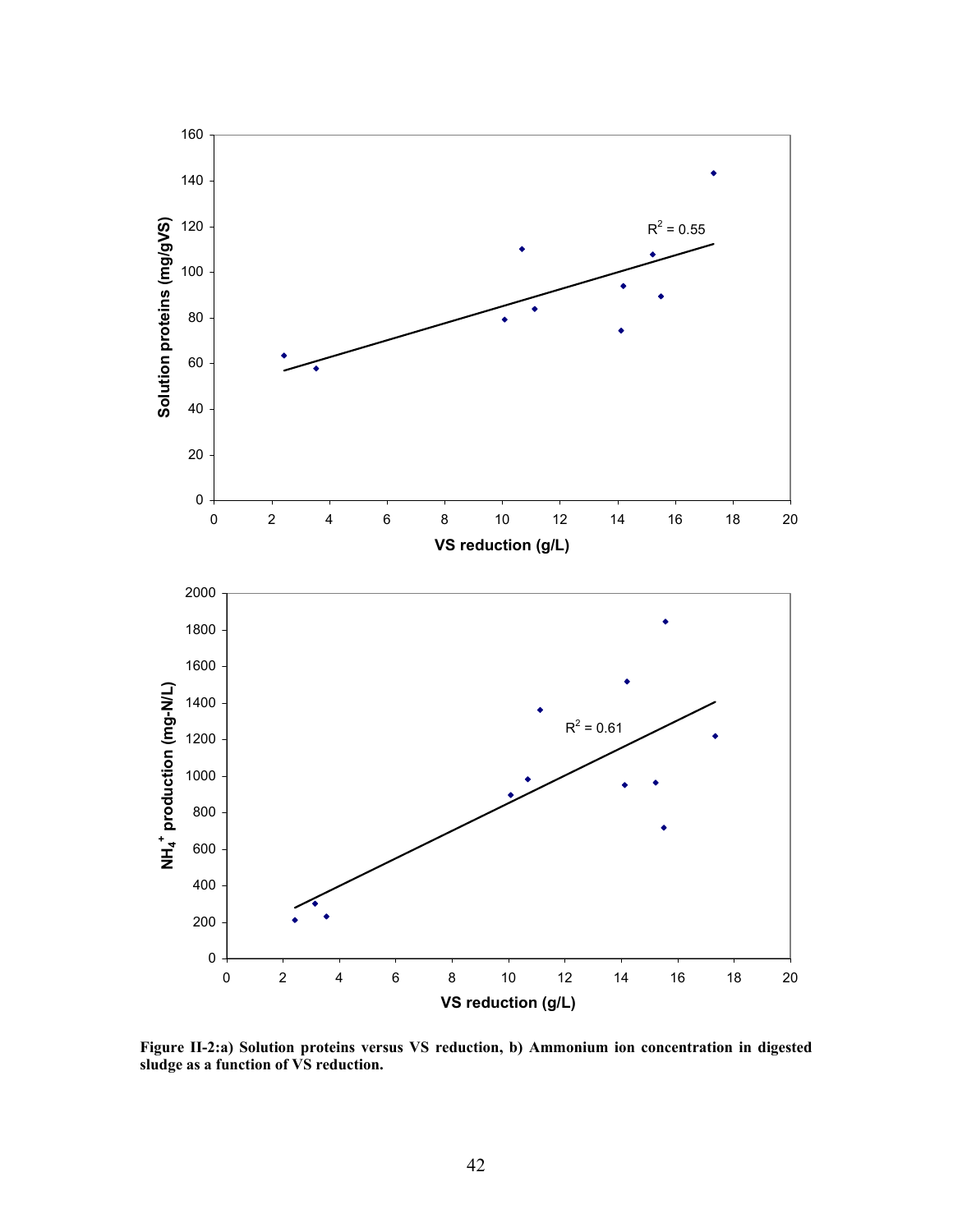

**Figure II-3: a) Changes in headspace organic sulfur concentration under static headspace incubation of cakes solids for dewatered sludge from WWTP No. 1. Organic sulfur reported in mg/m3. b)Organic sulfur concentrations normalized to volatile solids content of cake in incubation vial.**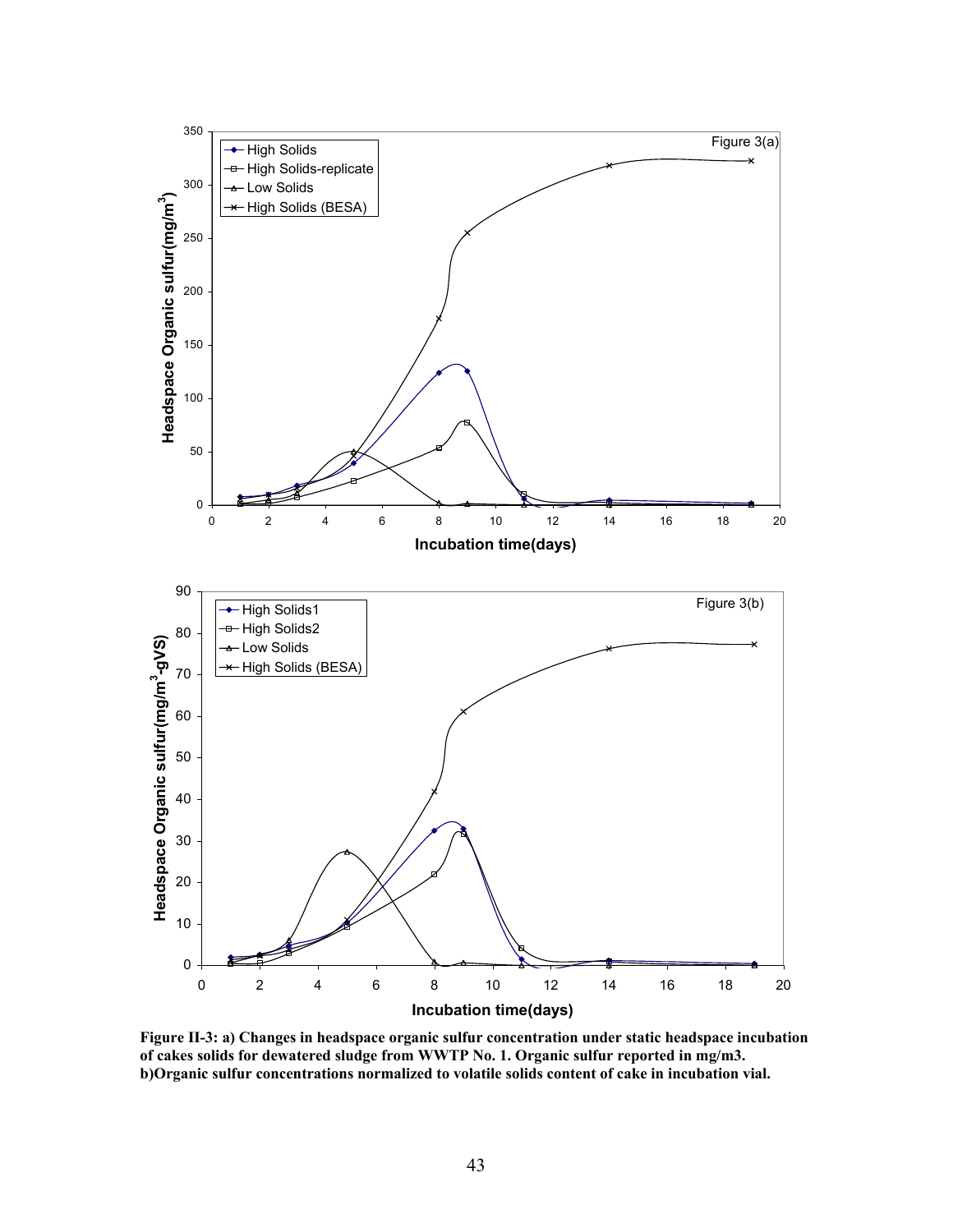

**Figure II-4: Peak headspace organic sulfur gas concentration for high-solids cake as a function of iron content of feed sludge a) without BESA, b) with BESA**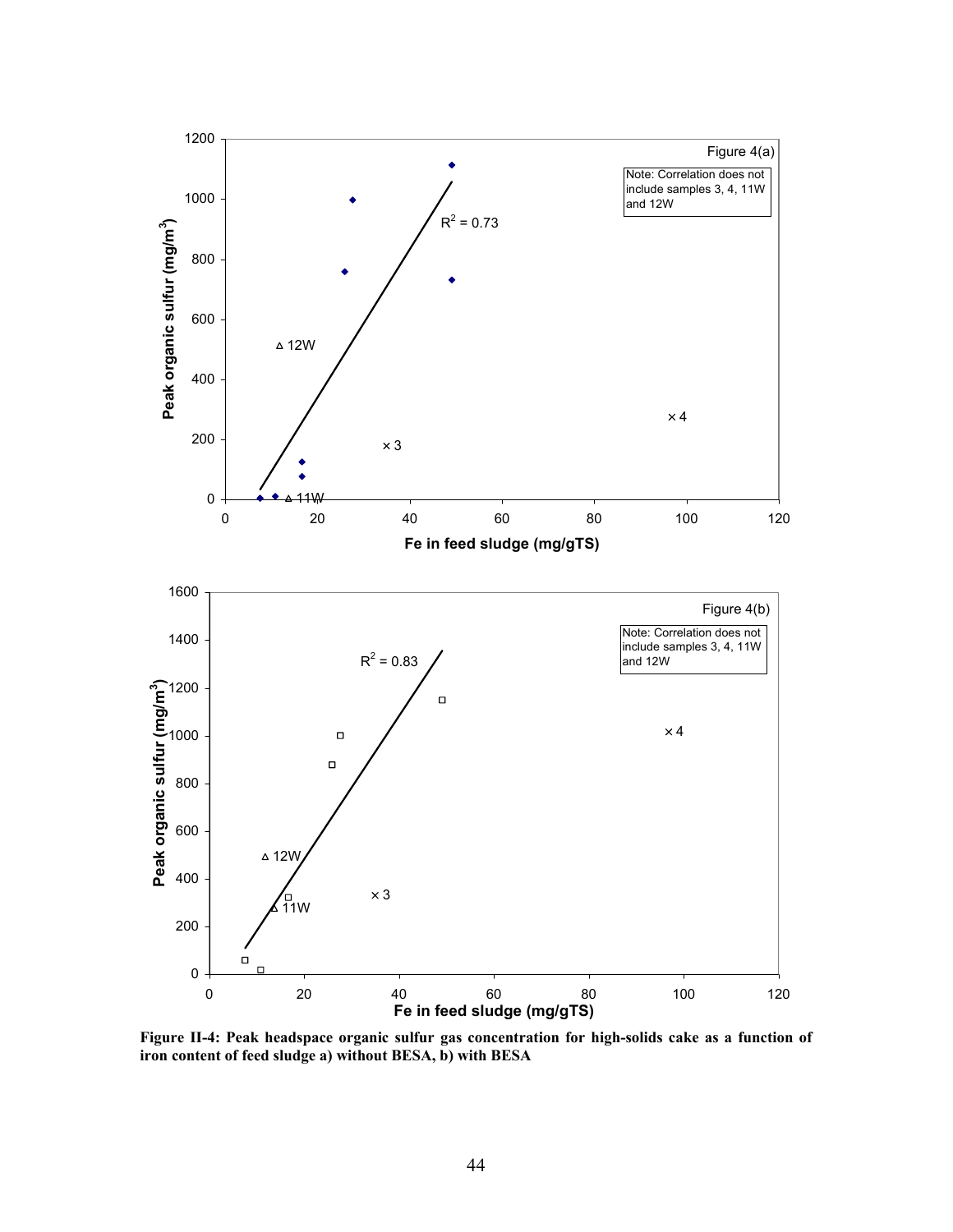

**Figure II-5: Peak headspace organic sulfur gas concentration for high-solids cake as a function of aluminum content of feed sludge with BESA**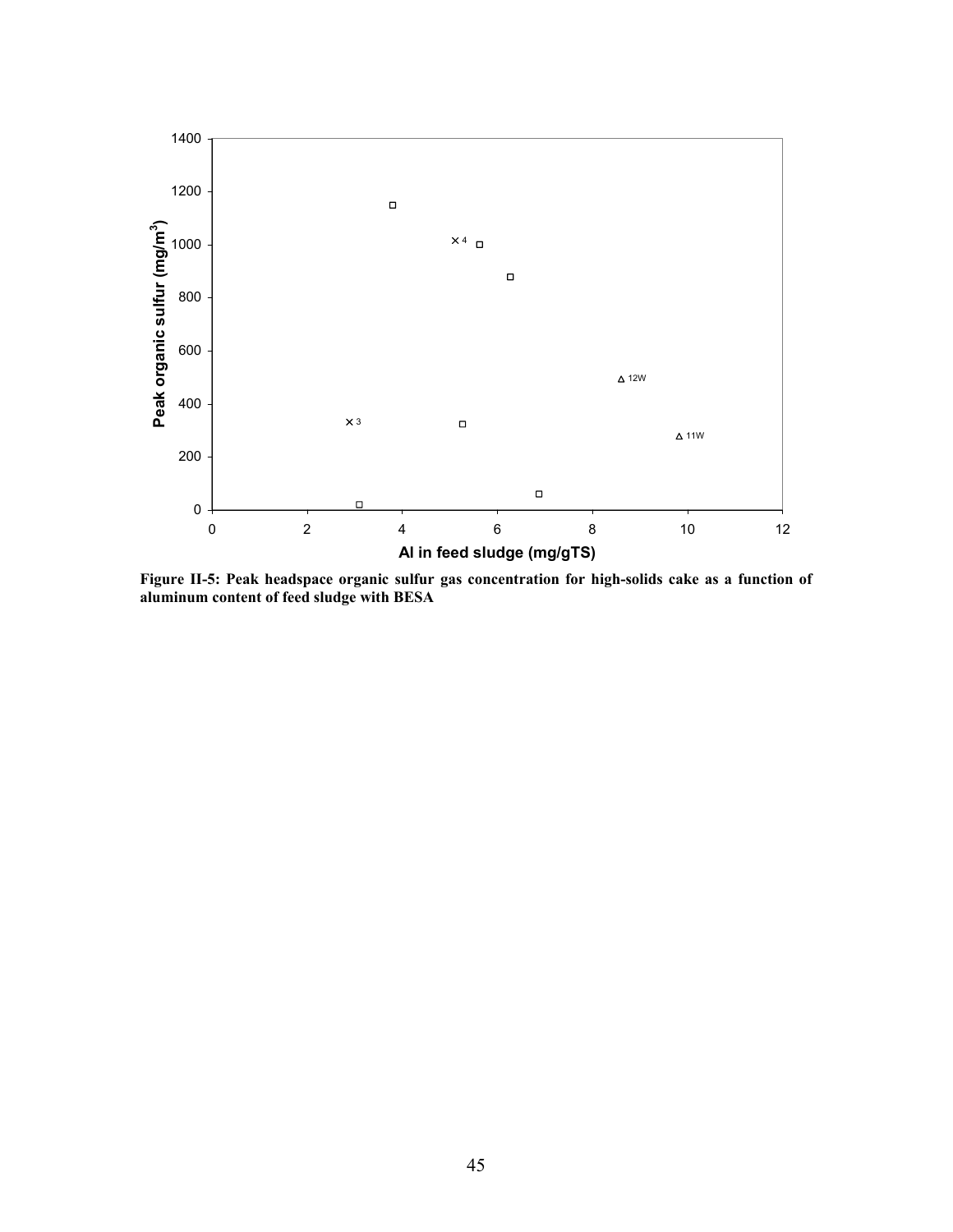

**Figure II-6: Peak headspace organic sulfur gas concentration for high solids cake amended with BESA as a function of iron in sludge.**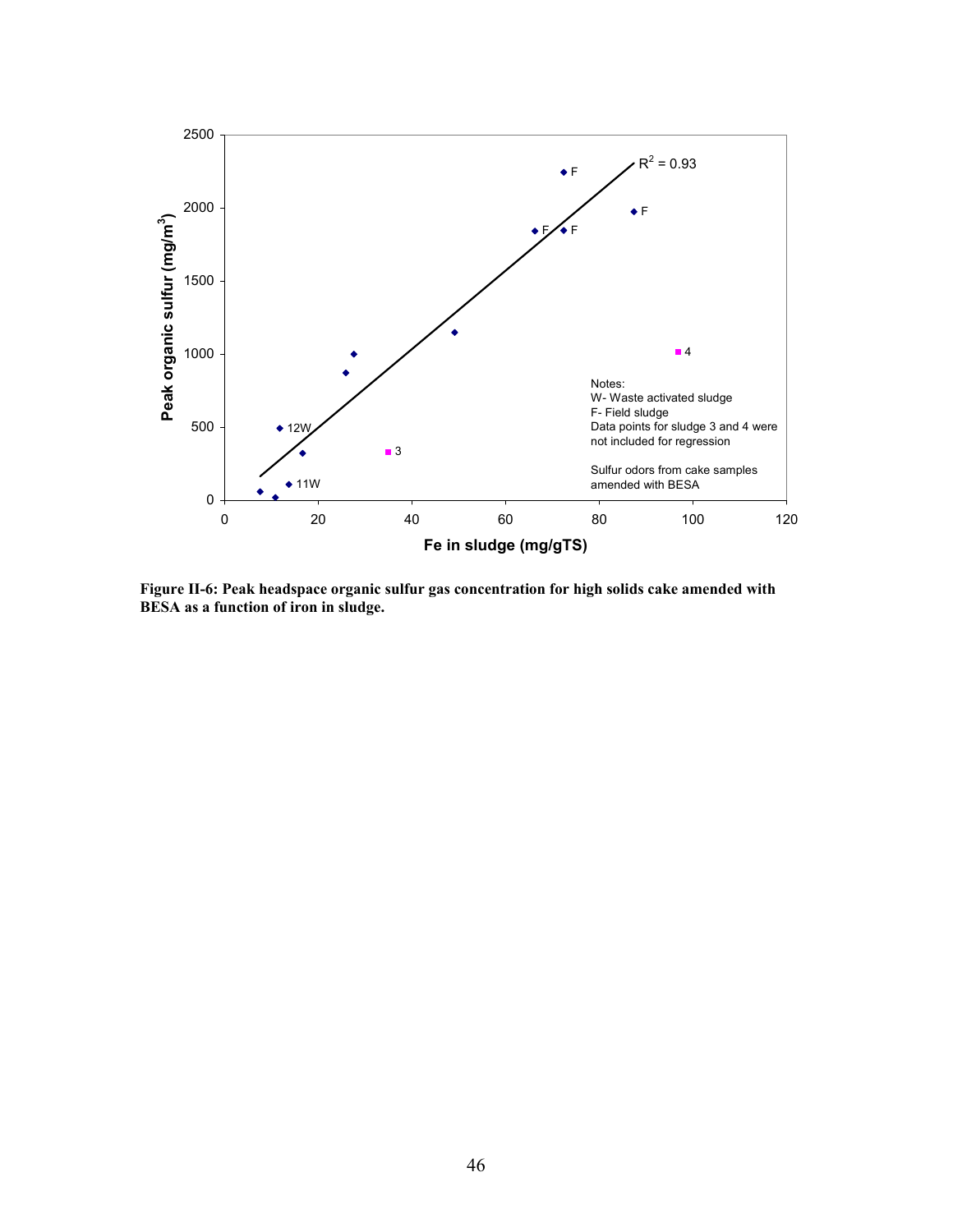

**Figure II-7: Peak organic sulfur gas concentration in the headspace of vials containing high-solids cake amended with BESA as a function of feed M/D ratio.**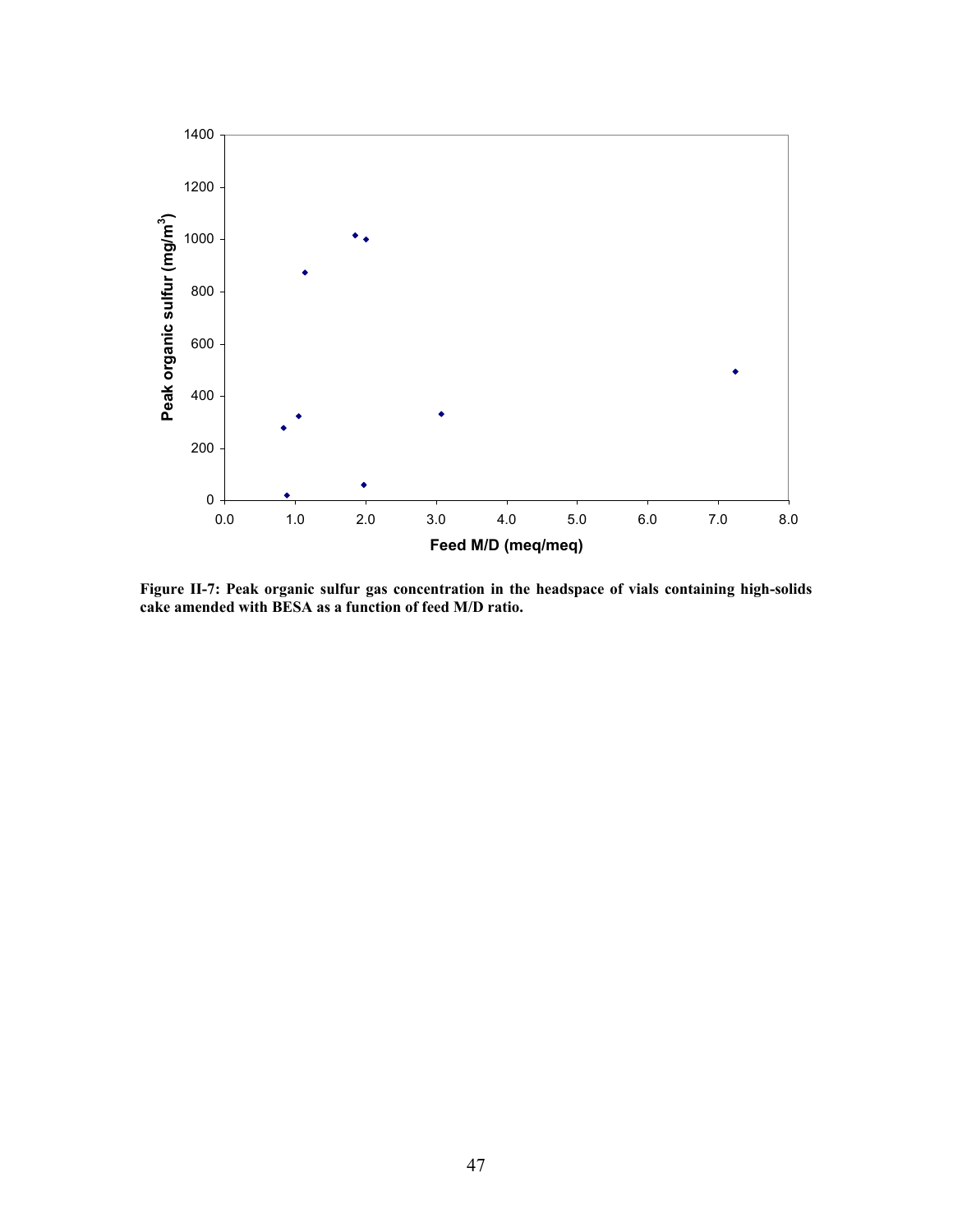

**Figure II-8: Peak organic sulfur gas concentration in the headspace of vials containing high-solids cake amended with BESA as a function of the VS destruction during anaerobic digestion.**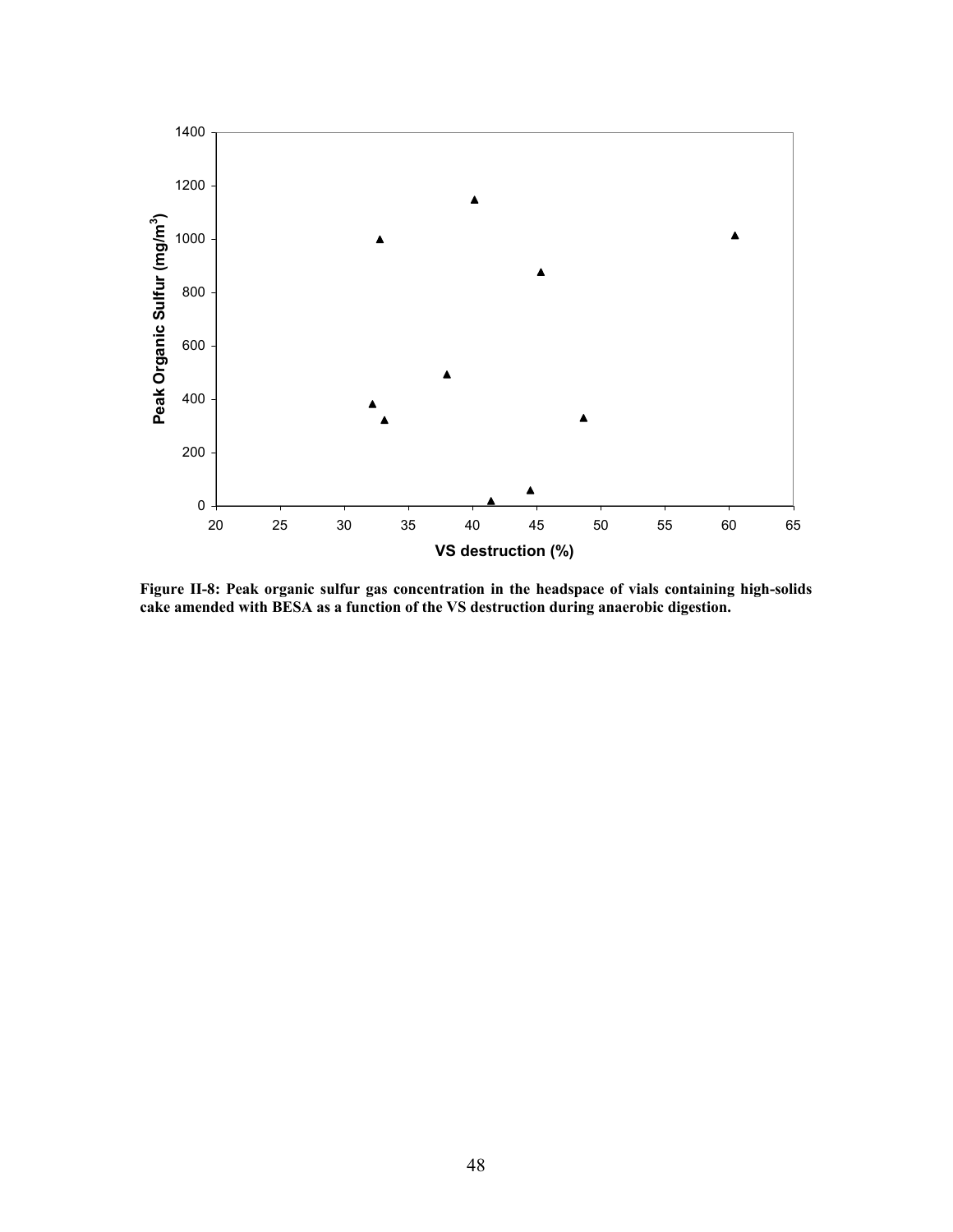

**Figure II-9: Peak organic sulfur gas concentration win the headspace of vials containing high-solids cake amended with BESA as a function of the digester effluent VFA concentration.**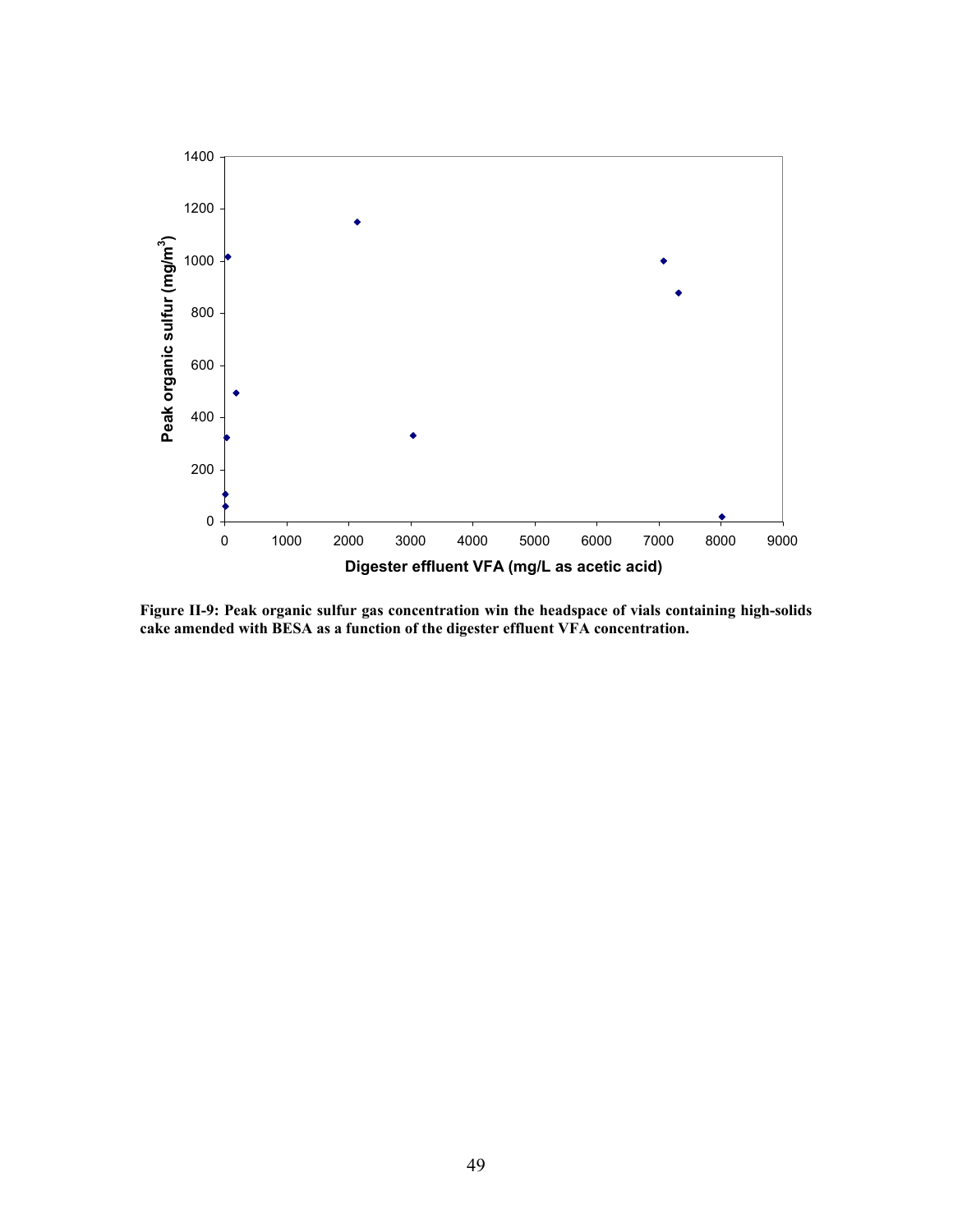

**Figure II-10: Impact of residual biological activity (40days) on peak organic sulfur odor. For this plot the peak organic sulfur concentration data is for high-solids cake samples amended with BESA.**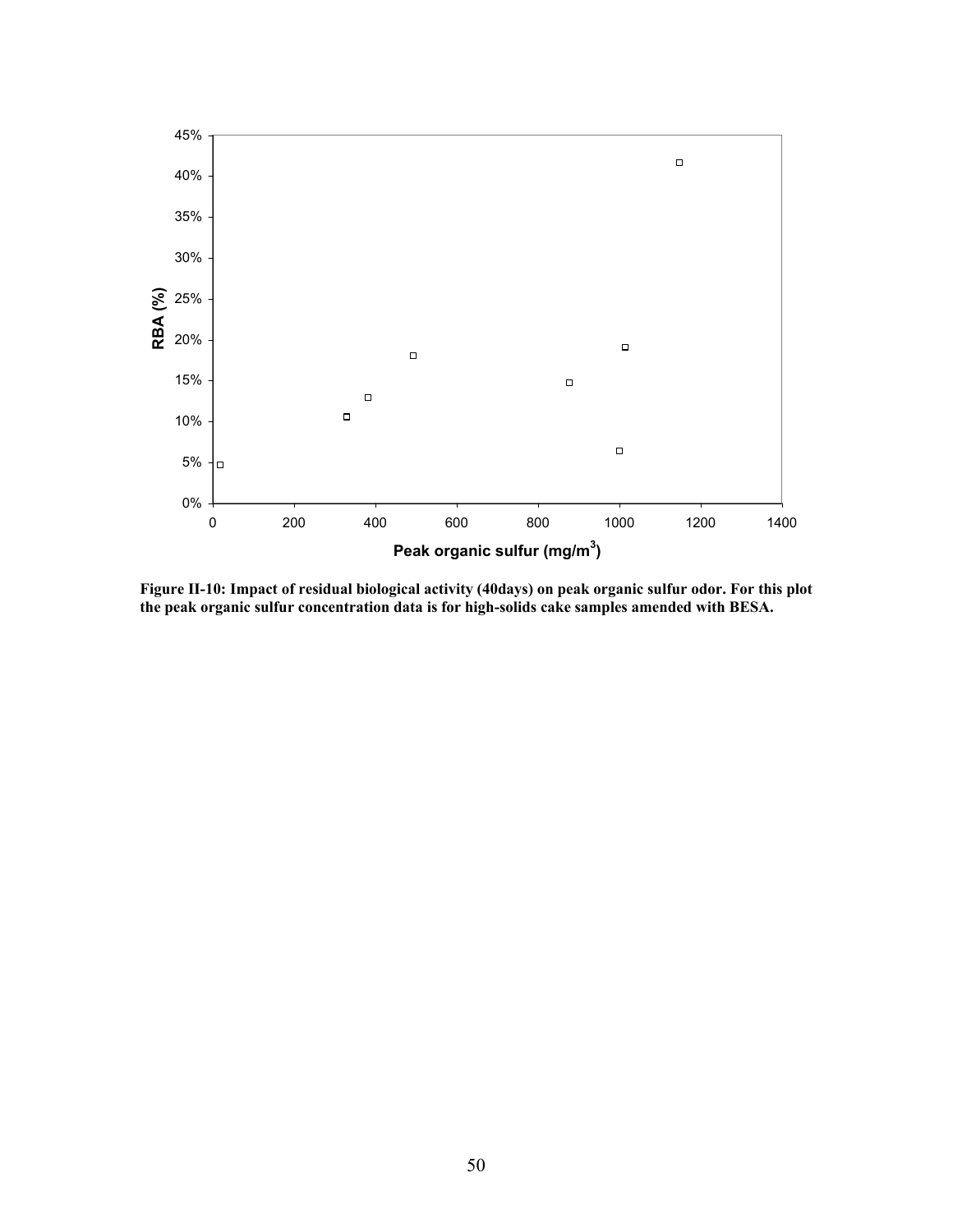

**Figure II-11: Residual biological activity versus VS destruction.**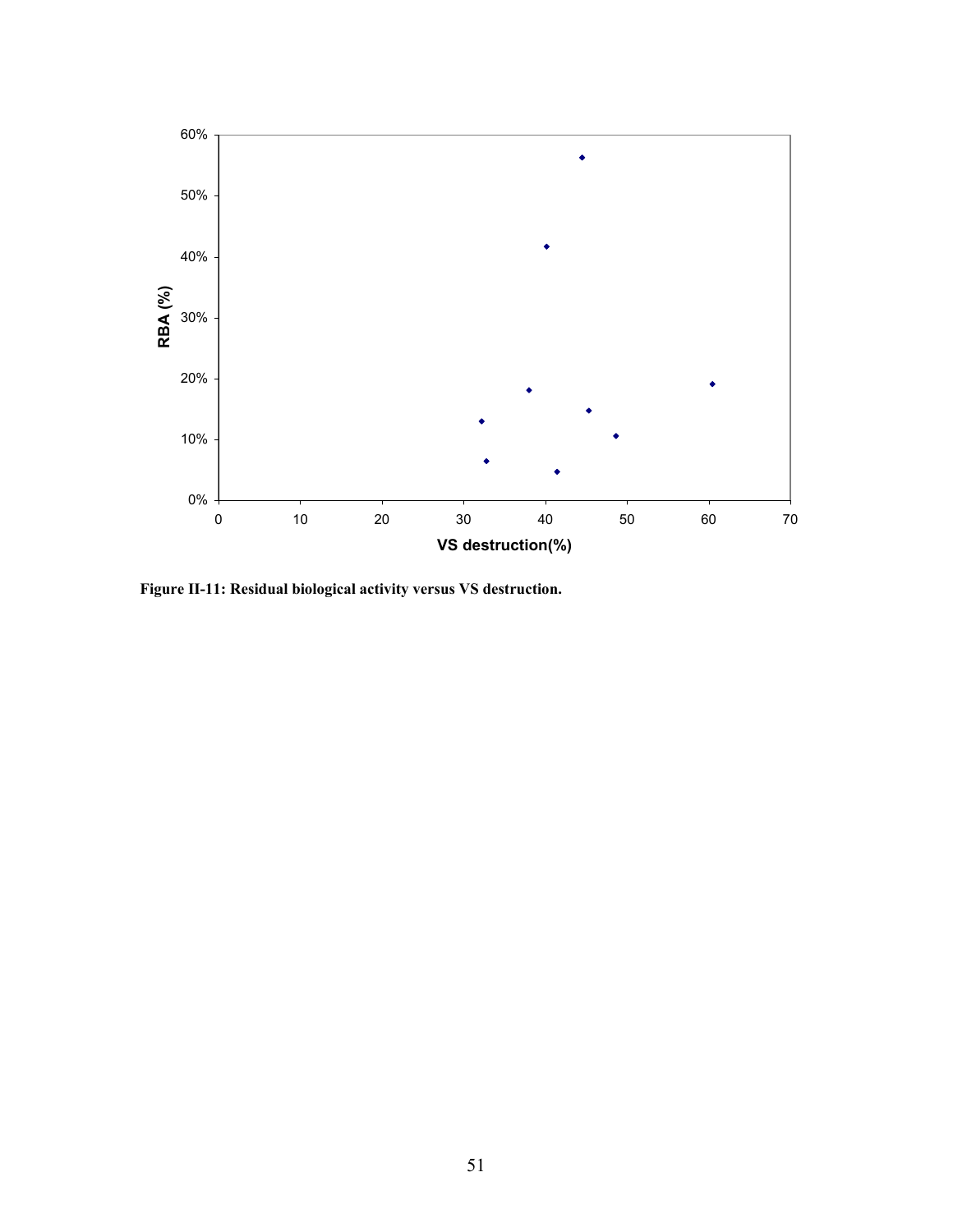# **III Manuscript 2**

# *Effects of Anaerobic Digester Sludge Age on Odors from Dewatered Biosolids*

Nitin Verma, Chul Park, John T. Novak, Zeynep Erdal\* and Bob Forbes\*

#### \*CH2M Hill

#### *Abstract*

Dewatered sludge cakes from bench scale anaerobic digesters operated at mesophilic temperatures and solids retention times (SRT) ranging from 10 days to 40 days were evaluated for their sulfur odor generation potential. Extracellular Polymeric Substances (EPS) extraction for digested sludge samples was also carried out. Static headspace sulfur gas analysis was successfully used to compare different sludge digestion SRTs for their odor potential. Higher volatile solids destruction was observed at higher SRTs and also the quantity of sulfur gases was found to decrease with an increase in the SRT of the anaerobic digesters. Results also showed that the cake solids concentration affected the odor generation from dewatered sludge cakes. Three different EPS extraction techniques were used to selectively extract materials bound to Fe, Al and Ca-Mg in sludge. It was found that Fe-associated proteins correlated well with sulfur gas production. As the Feassociated protein content declined, the odor potential declined. Operating anaerobic digesters at higher SRTs seem to provide benefit with regard to odor generation. However, even after 40 days of anaerobic digestion, the odor potential remained high.

## *Introduction*

Odor produced from dewatered biosolids is a major cause of concern at many wastewater treatment plants and land application sites. Recent studies have shown that most odors are associated with volatile sulfur compounds (VSCs) and that the odor generation was largely influenced by the dewatering equipment [Adams et al. 2002, Muller et al. 2004]. The solids retention time (SRT) of anaerobic digesters was also reported by Adams et al. (2003) to affect the odor potential of digested biosolids. A recent WERF study [Adams et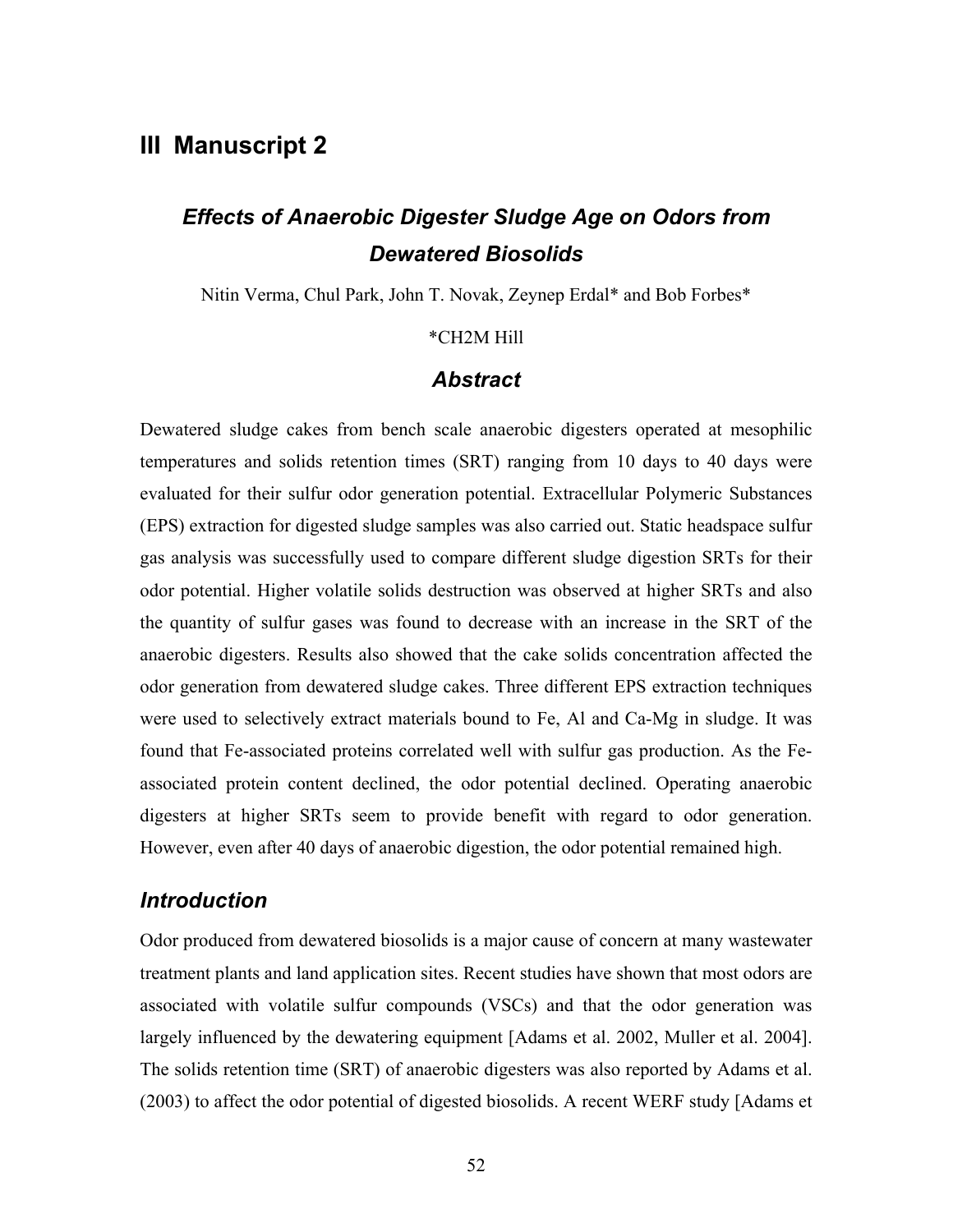al., 2002], the odor threshold decreased with an increase in digester SRT, however, the data were for a variety of sludges so the results were not entirely clear. The mechanisms responsible for reduction in odor potential with longer SRT have not been evaluated.

A recent study by Muller et al. (2004) showed that when biosolids in the presence of conditioning polymer are exposed to high shearing forces, proteins are released from sheared sludge particles and rendered bioavailable. The authors further suggested that degradation of this released material is a cause of odor generation from dewatered biosolids. If this reasoning is true, a better understanding of floc structure could be usefully linked to the study of odor generation from digested sludges. It is known that extracellular polymeric substances (EPS) compose a major organic fraction of biosolids floc [Frølund et al., 1996]. It has been postulated that there are different pools of EPS that are bound with different metal ions in floc. Degradation of those materials are associated with different digestion conditions [Novak et al. 2003]. Important biopolymeric fractions are:

- divalent cation-associated EPS,
- Fe-linked EPS, and
- Al-bound EPS

It was observed in previous studies conducted at Virginia Tech that anaerobic and aerobic digestion of a waste activated sludge, from several different wastewater treatment plants (WWTPs), resulted in remarkably different cation and biopolymer releases and different degrees of volatile solids (VS) destruction [Park, 2002]. A large amount of protein was recovered from the sludge solution following anaerobic digestion but the release of divalent cations was not observed. Furthermore, there was a correlation between the VS reduction by anaerobic digestion and the Fe concentration in feed sludges. These results further suggested that lectin-like proteins (associated with Ca and Mg) are mainly degraded under aerobic conditions while exopolymers associated with Fe are readily degraded under anaerobic conditions [Park et al. 2004]. It was also shown that Al plays a significant role in bioflocculation by improving effluent quality with higher Al content in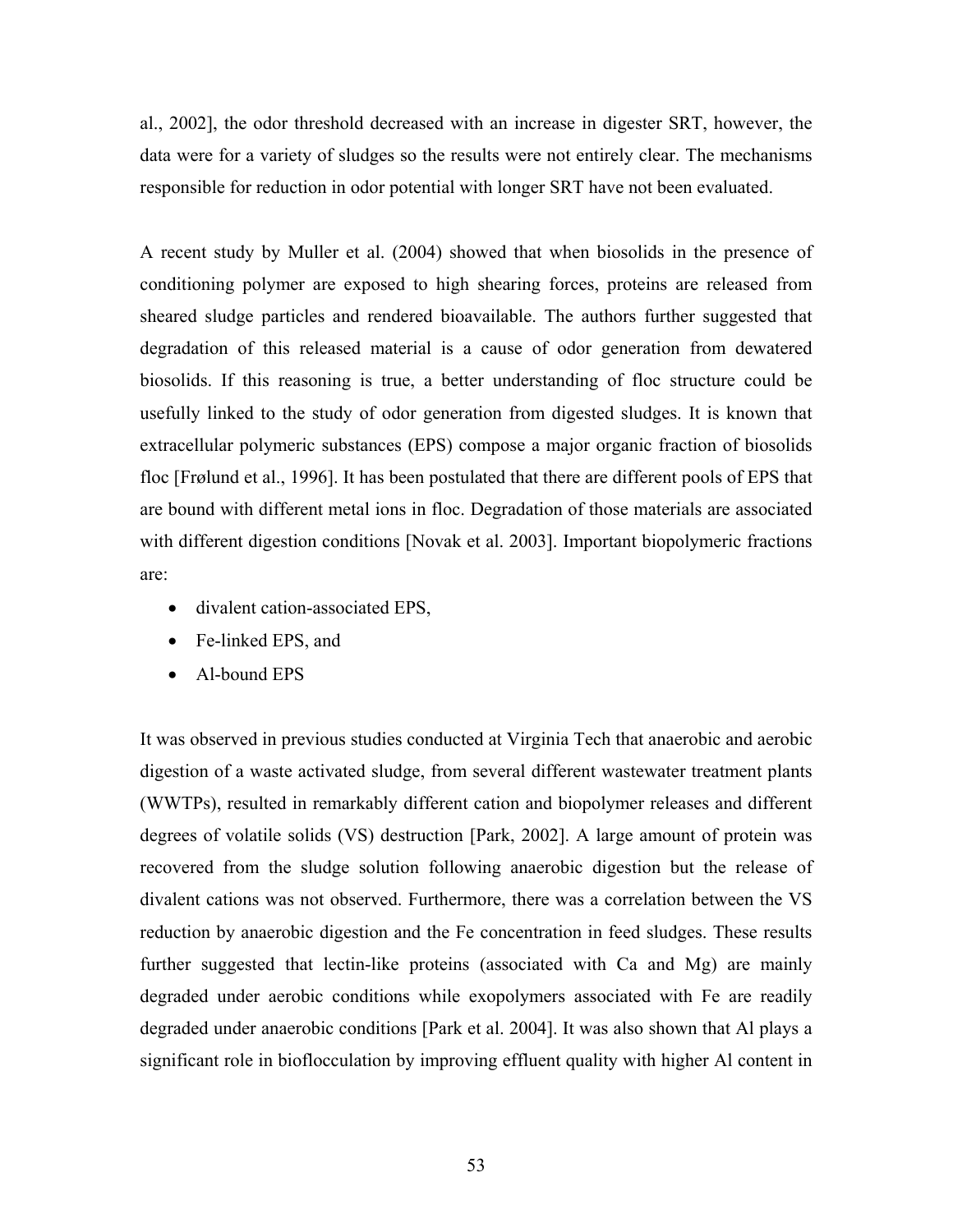floc but the impact of Al and its binding organic matter on sludge digestion is unclear (Park et al. 2004).

Park et al. (2004) showed that three components of floc EPS can be selectively extracted by different chemical extraction methods, as discussed below:

## *Cation exchange resin (CER) extraction to target Ca2+ and Mg2+-bound EPS*

Addition of the strong  $Na<sup>+</sup>$  form of a cationic resin is thought to remove multivalent cations that participate in cross-linking EPS within flocs, thereby releasing floc-bound EPS to the bulk solution. However, Wilen et al. (2003) suggested that this exchange mechanism mainly occurs between divalent cations and resin-Na<sup>+</sup>. As evidence, CERextracted EPS had strong correlation with  $Ca^{2+}$  and  $Mg^{2+}$  in sludge floc, but not with either Al or Fe (Wilen et al. 2003). This led the use of the CER procedure to extract divalent cation-bound EPS.

## *Addition of sulfide to extract Fe-linked EPS*

Nielsen and Keiding (1996) reported that the addition of sulfide into activated sludge removed  $Fe^{2+}/Fe^{3+}$  from floc matrix by formation of FeS, simultaneously resulting in a significant disintegration of activated sludge floc. This study led to the use of addition of strong reductant, sulfide, to selectively remove Fe-associated exopolymers from activated sludge floc.

## *Base extraction to remove Al-associated EPS*

Based on the solubility water chemistry of Al as a function of pH, Al can be solubilized at either high pH or low pH conditions. Since much of biopolymer could be protonated and re-flocculated under acidic conditions, base treatment at pH 10.5 was chosen to dissolve Al from solid floc and release Al-linked EPS.

The objective of this study was to determine the impact of anaerobic digester SRT on the sulfur gas generation from dewatered biosolids cakes. The relationship between SRT and odors is an important conceptual issue. If additional solids destruction is possible at higher sludge ages and this leads to lower odors, then this would suggest that improvements in digestion process are likely to reduce odors. On the other hand, if at higher SRT substantial reduction in odor is not observed, that will indicate that post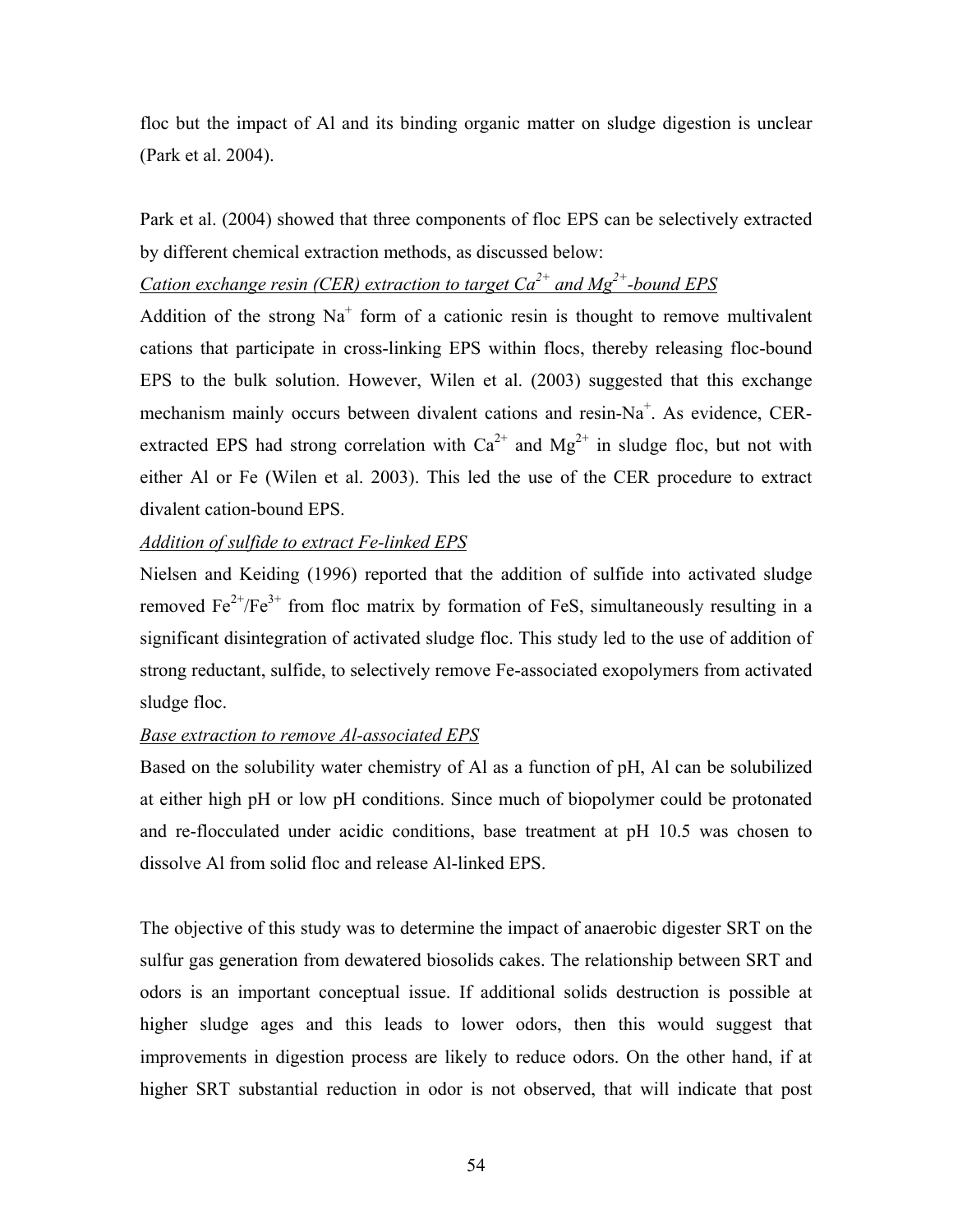digestion processes are likely to be the best approach for reducing odors from dewatered biosolids cake. This study was also aimed at elucidating the nature and impact of the various EPS fractions on odors. The results of this study are also expected to help determine the floc composition with changing SRT and its impact on odor generation from dewatered biosolids.

#### *Materials and Methods*

This study was conducted at Los Angeles County Sanitation District (LACSD) and Virginia Tech using pilot scale anaerobic digesters operated over a range of SRTs (10, 15, 20, 30 and 40 days). The pilot scale digesters were operated by the LACSD. The reactors were fed with a 75% primary and 25% waste activate sludge blend, the same mixture as in the treatment plant. Feed and digested sludge samples were periodically sent to Virginia Tech for odor testing and EPS extraction. Multiple odor vials were set up and odor thresholds were determined using the centrifuge simulation technique described below and Gas Chromatography/Mass Spectrometry for sulfur compound idenfication. The extraction methods described previously were used to determine the floc fraction that gives different characteristics of sludges between different SRTs and maybe associated with odors in biosolids.

#### **Preparation of Incubation Vials**

Dewatered cakes of anaerobically digested sludges for odor analysis were prepared using a method that mimics the processes occurring in a centrifuge. Under high shear conditions, the optimum polymer dose for all sludge samples was determined using the capillary suction time (CST) test [Muller et al. 2004]. The optimum polymer dose was determined by finding the polymer dose that produces the minimum CST. A Triton Type 304-M and Triton Type 165 CST apparatus were utilized with Whatman 17-CHR as the chromatography paper. Liquid cationic polymer solution was prepared for dosing. Clarifloc 3275 – a high molecular weight cationic polymer was used for all sludges to minimize the affects of varying polymer types on odors from biosolids.

The overall approach to mimic the actions of centrifuge to generate odors was to provide shear that was similar to that occurring in the centrifuge, to dewater cakes to solids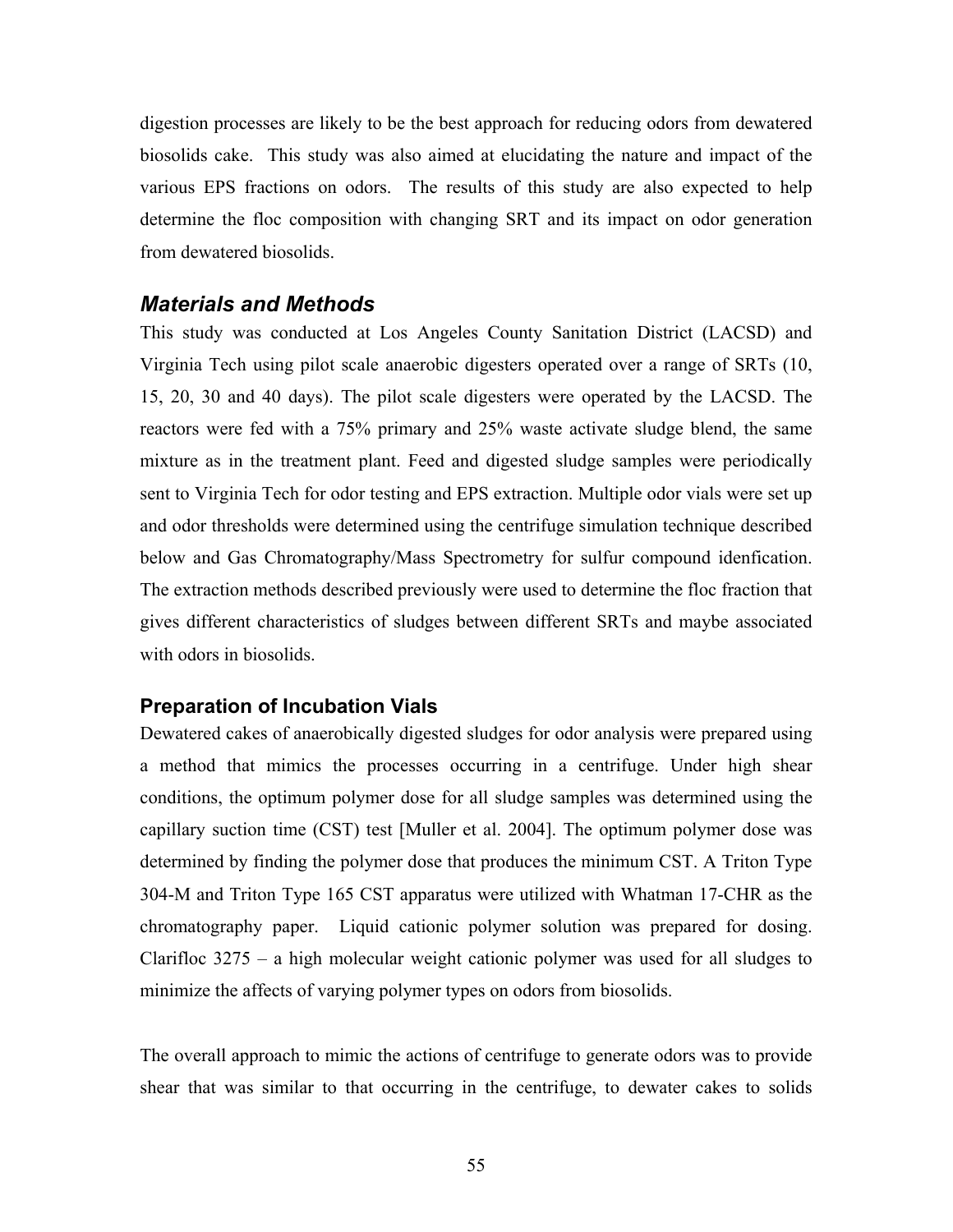concentration that was similar to high-solids centrifuge and to provide polymer for conditioning at a dose similar to the centrifuge. A Warring Blender was used to shear the sludge. Liquid sludge was sheared for 30 sec at in 100 mL increments. The optimum dose of cationic polymer for each sample was determined by conducting a polymer dose test using 30 seconds shearing.

Sludge dewatering using the optimum polymer dose was accomplished using a laboratory centrifuge followed by a mechanical filter press. The centrifuge was operated at 17,700 xG for 15 minutes at 25°C. Sludge cakes obtained from centrifuge were further dewatered to increase the solids content using a hydraulic piston press developed at Virginia Tech, using Whatman 41 paper as the filter media.

Cake storage experiments were performed on samples of the dewatered cake in odor vials. To accomplish this,  $25g \pm 1g$  of dewatered cake were placed in glass bottles (250) mL). The bottles were sealed with Teflon septa and stored at a constant temperature of 22<sup>o</sup>C for the duration of the experiments.

Multiple odor vials containing dewatered cake samples with low and high solids content were prepared for each sludge for GC/MS analysis. Low-cake solids cake refer to cake samples that were dewatered using the laboratory centrifuge and having a solids content similar to dewatered cake achieved using a low-solids centrifuge. High-solids cake refer to cake samples that were further dewatered using the hydraulic piston to achieve solids concentrations similar to those derived from high solids centrifuges.

For high-solids and low-solids cakes, samples both with and without the addition of Bromoethane-sulphonic acid (BESA), a methanogen inhibitor, were prepared. Five milliliters of BESA solution (0.127 mmole) was added to about 400 mL of liquid sludge before dewatering it using the lab centrifuge.

#### **Odor Profiling and Qualification**

The characterization of odors was accomplished using the method described by Novak et al. (2002). This method was modified by using glass containers with Teflon lined septa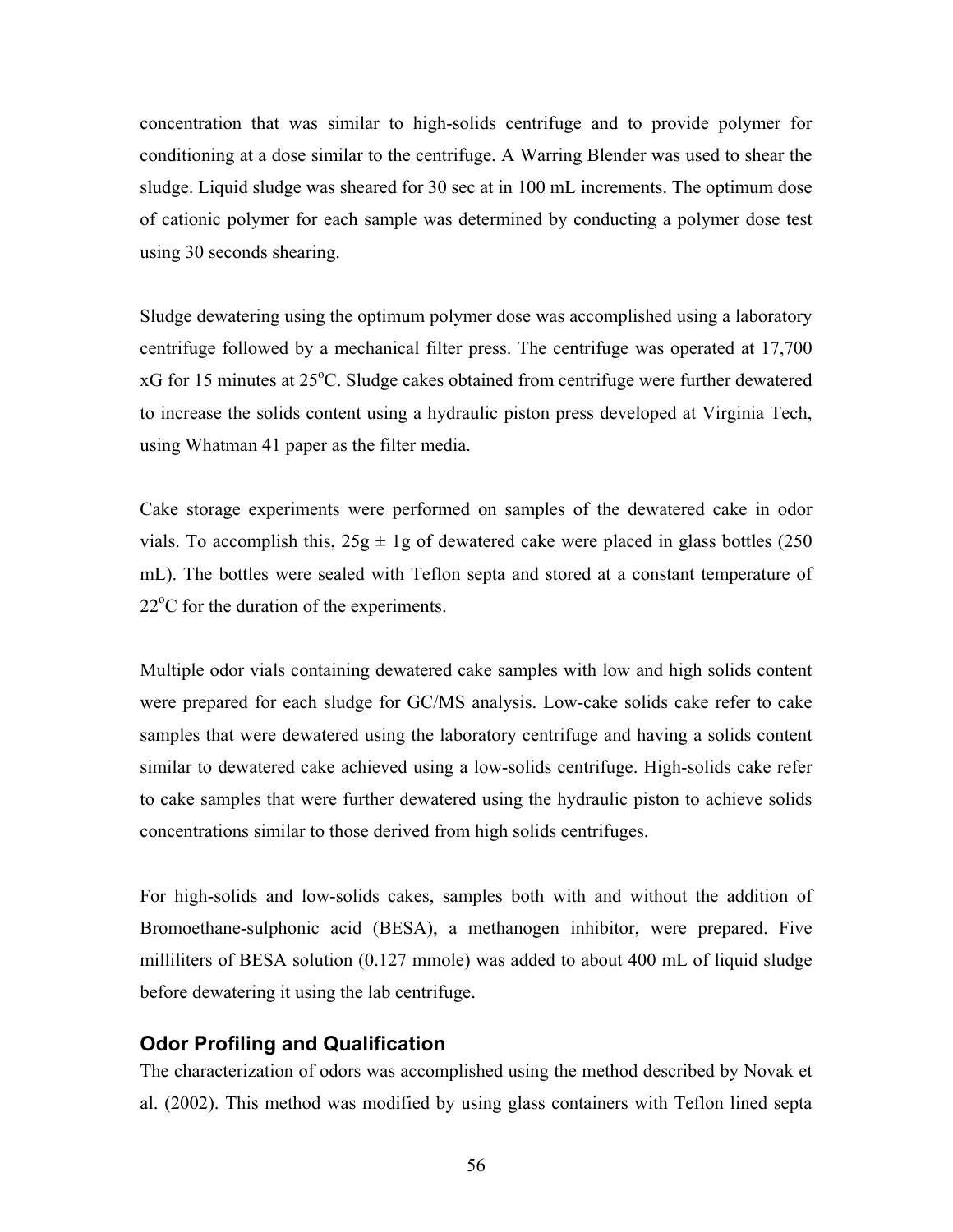rather than PET bottles. The compounds of interests were MT, DMS, DMDS with  $H_2S$ being of secondary interest since it is a metabolic waste product of methylotropic methanogenesis and will react chemically with iron. Since the LACSD adds iron salts to the digester feed to reduce hydrogen sulfide, little  $H_2S$  was found.

The headspace in the incubation vial was analyzed periodically for sulfur gases by cryotrapping and gas-chromatography with mass spectrometry. This method was adopted from previous research conducted by Glindemann et al. (2005).

The headspace in the incubation vial was sampled periodically to produce a time response profile. Peak sulfur odor is the maximum concentration of headspace organic sulfur achieved over the incubation period. A typical odor profile for cake without BESA consists of two phases; a first phase in which organic sulfur gases are generated and a second phase when organic sulfur gases are consumed. The point of inflection between these two phases represents the peak sulfur odor for that particular sample. For cake samples to which BESA was added, the second phase does not occur. After attaining the peak, when BESA is added, the total sulfur concentration stays at the peak concentration. Peak organic sulfur gas concentration for all the cake samples was measured and used to compare the odor generation potential for various SRTs.

#### **Metals Analysis**

Metals were measured in the incoming raw sludge on a Perkin Elmer 5100PC Atomic Adsorption Spectrophotometer, following acid digestion per USEPA Method 3050B (EPA 1996). The metal concentrations were expressed as mg-metal per gram total solids (TS) basis.

In addition to the odor and cation analysis the following tests were conducted:

- a. Total and volatile solids
- b. Soluble cations  $(Na^+, K^+, Ca^{+2}, Mg^{+2}$  and  $NH_4^+)$
- c. Residual biological activity
- d. Solution proteins and polysaccharides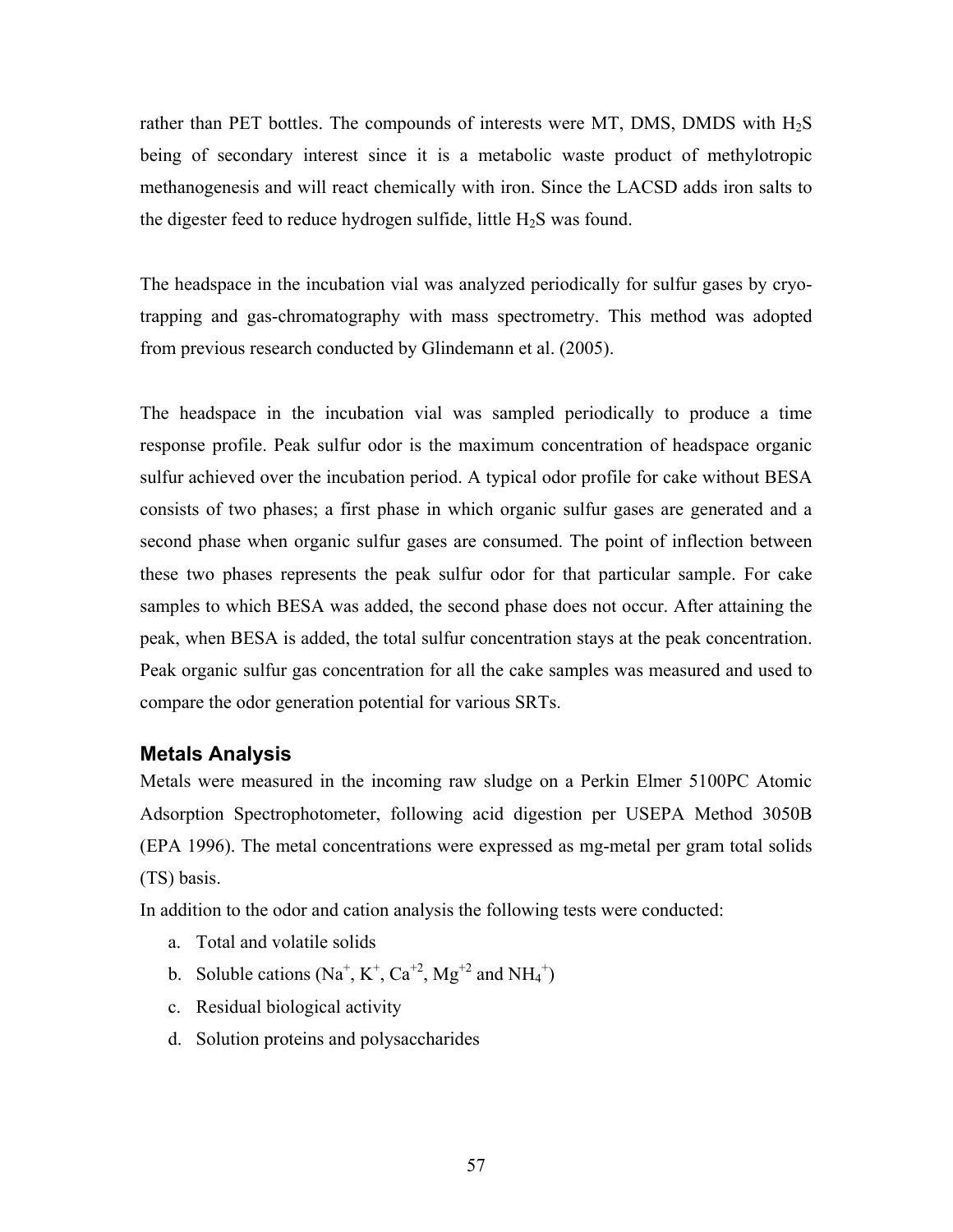All solids analyses were conducted according to Standard Methods (APHA, 1999). In order to prepare samples for cation and VFA analyses, a 500mL sample for digester biosolids was centrifuged at 17,700 xG for 15 minutes. The supernatant liquid was filtered through a  $0.45 \mu m$  syringe filter. From this filtered sample, dilutions were made for cation testing.

Liquid phase cations were measured on Dionex D-120 ion chromatograph utilizing a CS-12 column and conductivity detector with self generating suppression of the eluent(Dionex Corp., Sunnycale, CA). Twenty millimolar methanesulfonic acid was used for eluent at a flow rate of 1mL/min.

The residual biological activity test (RBA) was a simplified modification of the additional digestion test method outlined by the EPA (1993). It was conducted by incubating 100mL digested sludge samples in serum vials at 36.5°C for at least 40 days. During the incubation period, the vials were periodically degassed and weighed. The weight lost from each vial was assumed to be from gasification of the VS in each sample. The RBA was calculated by dividing the weight lost from each sample at the end of incubation by the weight of its VS content (analyzed prior to incubation) and is reported as percent VS lost.

Soluble and the extracted proteins were determined by the modified Lowry et al. (1951) method described by Frølund et al. (1996) using bovine serum albumin as the standard. Soluble and extracted polysaccharides were measured by the Dubois et al. (1956) method utilizing glucose as the standard. Laboratory centrifuge was used to separate the solution from majority of solids in sludge. The supernatant after centrifuge was filtered through a 1.5 µm membrane filter and then analyzed separately for proteins and polysaccharides. The values obtained were termed as solution protein and solution polysaccharide.

# *Results and Discussions*

Multiple incubation vials for dewatered sludge cake samples from the different bench scale digesters were prepared using the methods previously described. The headspace in the incubation vial was sampled periodically to produce a headspace gas versus time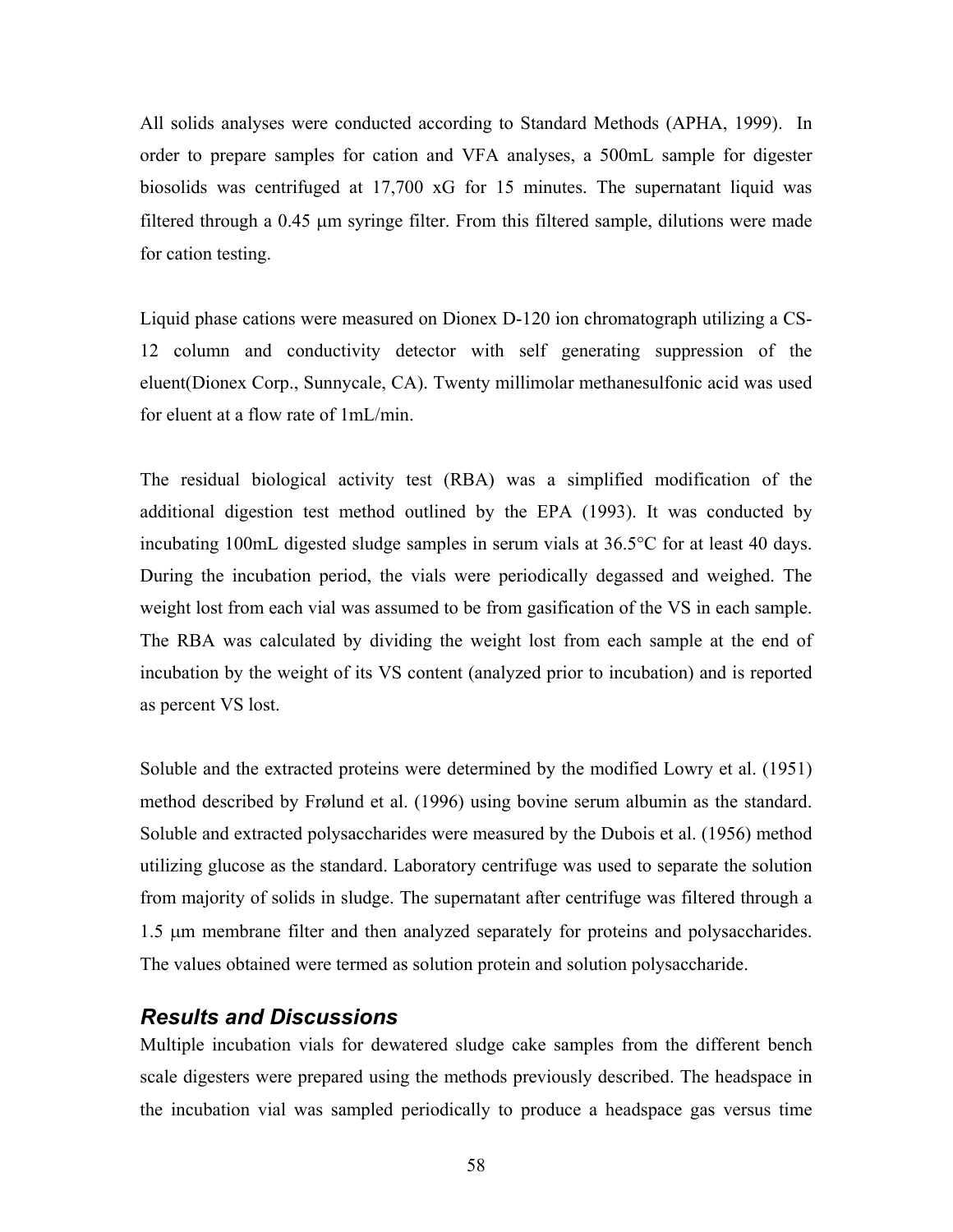profile. Total organic sulfur concentrations were calculated by summing the individual concentration of methanethiol, dimethylsulfide, and dimethyldisulfide as sulfur. Figure III-1 is an example of a typical organic sulfur odor profile generated using the static headspace method. The data in Figure III-1 is from the different vials prepared for a sample from the lab anaerobic digester operated at 10 days. The non-BESA amended samples differed little from the high-solids BESA amended cakes. This indicated that the methanogenic bacteria in the dewatered sludge cakes were inhibited. This could be due to toxicity associated with industrial waste discharges. This facility received refinery wastewater among the industrial wastes discharged to this facility.

#### **Sulfur gas production and role of methanogens**

The peak organo-sulfur gas concentration is the maximum concentration of headspace sulfur achieved over the incubation period. Samples to which BESA was added were expected to achieve a maximum organic sulfur concentration and remain near the maximum level. The small amount of organic sulfur gas reduction in samples to which BESA was added, as seen in Figure III-1, was thought to be due to leakage due to pressure buildup in the odor vials.

Research has shown that methanogenic bacteria are able to degrade VOSCs to sulfide. For example, in fresh water sediments a balance typically exists between the production of VOSCs and their degradation, resulting in little emission of these compound unless the system is disturbed [Lomans et al., 2001]. A similar balance likely exists in anaerobic treatment processes since VOSCs are typically not emitted except under conditions that cause stress to the methanogenic bacteria. Higgins et al. (in press) have shown that methanogens play an important role in cycling of VOSCs from biosolids. Higgins et al. (2004) also showed that near stoichiometric amounts of VOSCs are produced to the amount of available sulfur containing substrate when the methanogens are inhibited.

As shown in Figure III-1 dewatered cakes that were amended with BESA to reduce the methanogenic activity produced greater amounts of VOSCs. The VOSC concentration from cakes which were not amended with BESA did not peak as high and also the concentration decreased, especially for the low solids cake sample. These data are in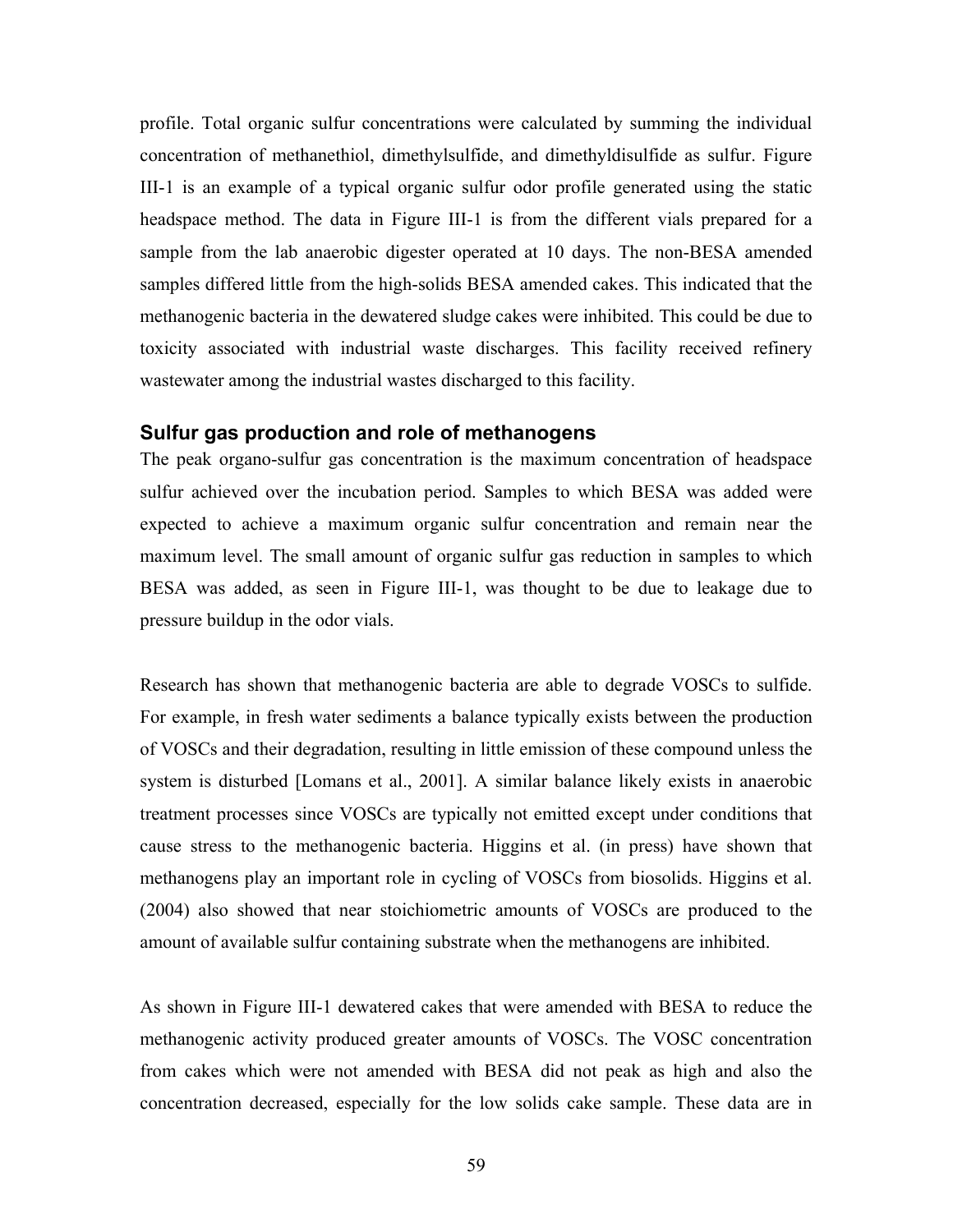agreement with those reported by Higgins et al. (2004), indicating that methanogens play an important role in cycling of VOSCs.

## **Variation in Sulfur gas production with anaerobic digester SRT**

The headspace peak organic sulfur concentration plotted as a function of SRT of the laboratory anaerobic digesters is shown in Figure III-2. The sulfur gas concentration from the dewatered cake of the feed sludge is shown as  $SRT = 0$  days. The data shows the peak organic sulfur concentration in headspace vials both with and without BESA. As suggested by Adams et al. (2002), the head space peak organic sulfur decreased as the SRT increased. The non-BESA amended samples with high-solids content differed little from high-solids cake samples amended with BESA; indicating BESA addition did not have much effect. These data suggest some other form of toxicity is likely present in the dewatered cake samples. Further study is required to improve our knowledge of toxicity effects on sludge and odor generation from dewatered cakes.

The peak organic sulfur gas concentration in the headspace of the odor vials ranged from about 2000 to 2500 mg/m<sup>3</sup> for the feed sludge and from about 800 to 1000 mg/m<sup>3</sup> for the 40 day SRT sludge. These concentrations are much higher than those reported by Adams et al. (2003). For 11 sludges tested in their study none of the 11 sludges tested by Adams et al. (2003) produced an organic sulfur concentration exceeding  $1000 \text{ mg/m}^3$ . These data show that sludge used from LACSD has a very high odor potential.

Figure III-3 shows the average headspace peak VOSC concentration in incubation vials containing dewatered cake sample having  $low(TS = 17.0\%$ , VS= 12.3%) and high solids content( $TS = 28.3\%$ ,  $VS = 21.0\%$ ). All values for this plot were generated from samples which were amended with BESA. This plot also shows that the organic-sulfur gas concentration decreased with an increase in SRT of the laboratory anaerobic digesters. Moreover, these data also suggest that low-solids cake produced lower sulfur gas concentration compared to high-solids cake, suggesting that the cake solids concentration also influences the sulfur gas concentration in the headspace vials. The difference in concentrations of sulfur gas in headspace of high-solids and low-solids cake was about  $400 - 450$  mg/m<sup>3</sup>. These data are in agreement with the results recently reported by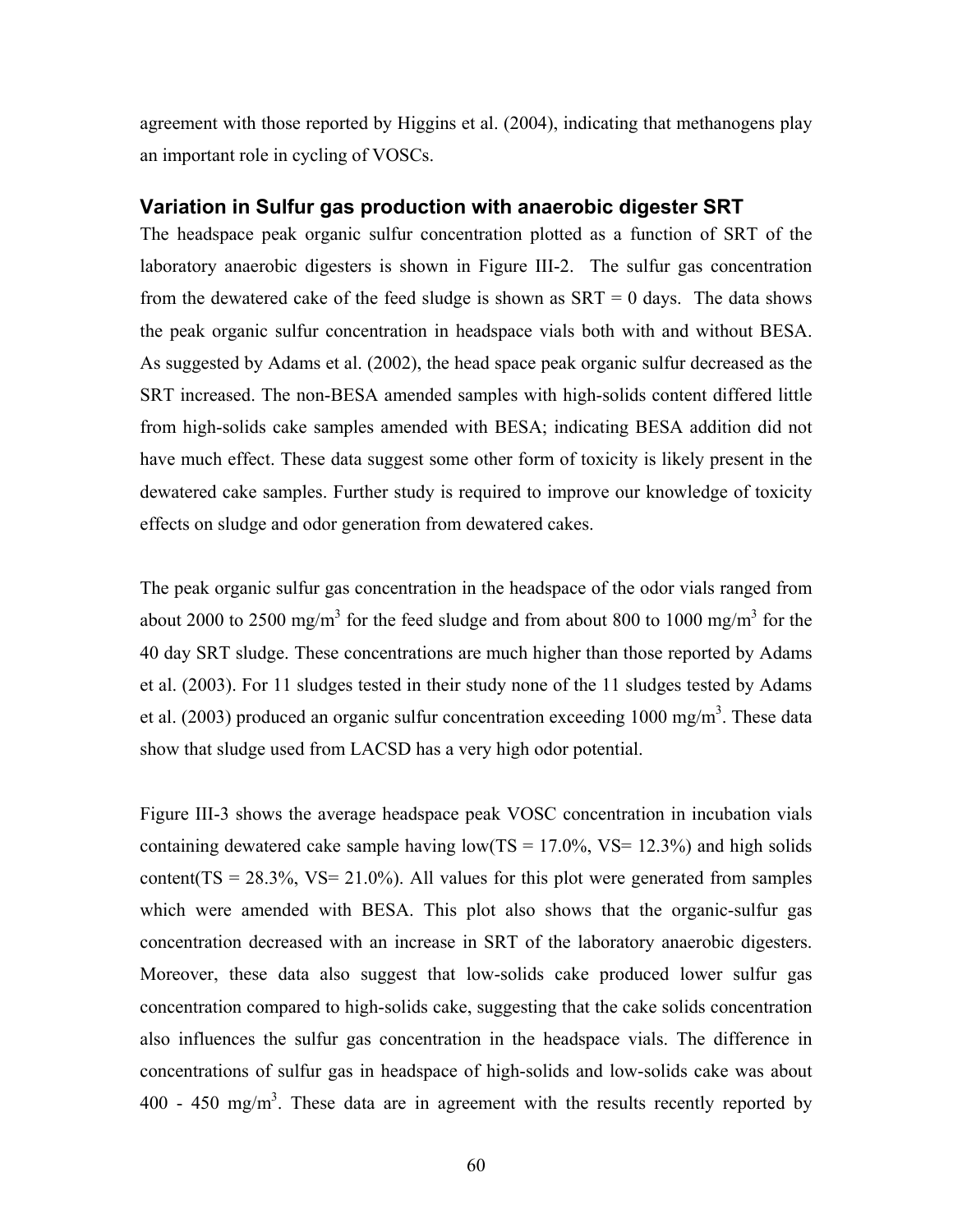Muller et al. (2004). As the headspace gas represents only a portion of the organo-sulfur (the rest is in the liquid phase), the variation in organo-sulfur with cake solids could be due to the difference in the sludge cake water content alone.

As shown in Figure III-2 and Figure III-3, the headspace sulfur gas concentration decreased with increase in digester SRT. The peak headspace sulfur gas concentration for low-solids cake varied from 1000 mg/m<sup>3</sup> to 2500 mg/m<sup>3</sup> and for high-solids it varied from 1500 mg/m<sup>3</sup> to 3000 mg/m<sup>3</sup>. Greater reductions in sulfur gas concentration were observed in samples which were not amended with BESA. This is due to the important role methanogens play in cycling of VOSCs. Lower peak concentrations of sulfur gases was observed in headspace of cakes that were not amended with BESA. These results are in accordance with those reported by Higgins et al. (in press). Higgins et al. (in press) also observed higher peak concentration of methanethiol and dimethylsulfide in headspace of vials which contained anaerobically digested, dewatered sludge cake to which BESA was amended.

It is also worth noting that the sludge used for this study was a highly odorous sludge and even after several weeks of incubation the odors did not subside. These observations suggest partial inhibition of methanogens. The reasons for inhibition are speculated to be either because of presence of some chemical inhibitor in sludge or the high iron content of sludge. The high iron content could promote the growth of iron reducing bacteria which can out compete methanogens [Lovley et al., 1987]. Iron is injected into the digester feed to control sulfide in the gas and this could be the source of oxidized iron in the sludge.

Figure III-4 shows the percentage reduction in odors as a function of digester SRT. Odor vials which contained low solids samples without BESA showed a greater odor reduction (Figure 4b) and greater variability. Results from most dewatered cakes containing low or high solids content sludge cake samples amended with BESA show that the odors are consistently reduced with increase an in SRT. Organic sulfur gas analysis for incubation vials with higher cake solids content, both with and without BESA, were more consistent.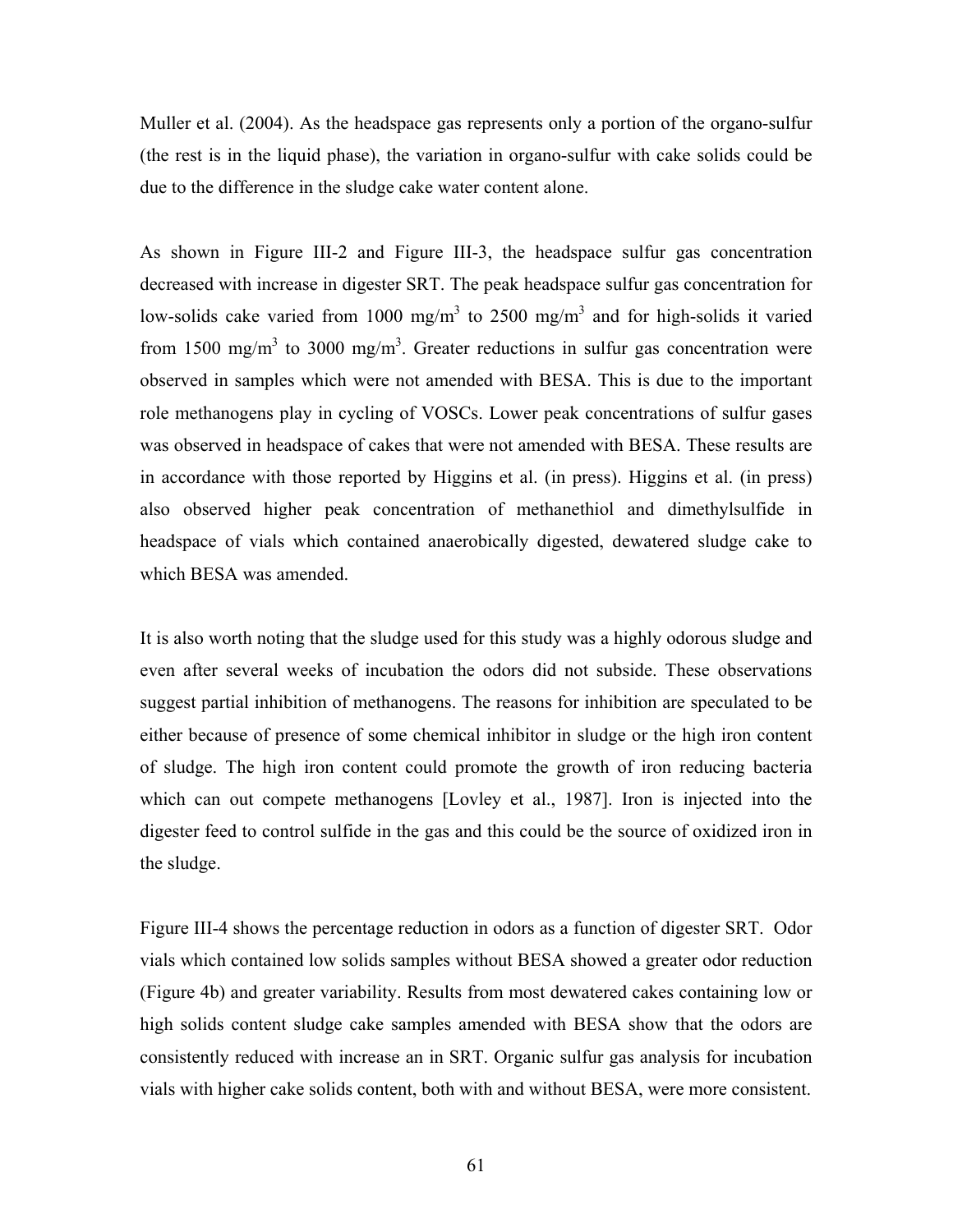For the low-solids concentration cake samples, a much greater reduction (about 75%) in peak headspace organic-sulfur gas concentration was observed for low solids without BESA, even at 10 days. These results suggest that cake solids content influences odor generation and also that methanogens play an important role in cycling of VOSCs. These data clearly show the odor problems that utilities have seen when switching from a low to high solids centrifuge. It is believed that methanogenic activity [Lomans et al. 2001] maybe somewhat inhibited due to the dryness of cakes.

#### **Volatile solids destruction and odors**

Figure III-5 shows the average VS destruction versus digester SRT. The data show that VS destruction increases with an increase in digester SRT. About 50% VS reduction was observed in the 10 days digester. Evaluation of the data showed that VS destruction in anaerobic digestion for 10 days or more was greater than 38%, which is one of the major parameters for regulatory compliance with the Vector Attraction Reduction (VAR) requirement of 503 rule. On average, about 6% additional VS destruction from 20 days to 30 days and 8% from 30days to 40 days was observed. It is clear that the 30% VS reduction does not guarantee low odor sludge.

VS reduction is used as a design parameter and also for the classification of biosolids as Class A or B. It was believed that higher VS destruction in the digester should have a beneficial impact on digested biosolids quality and dewatered biosolids odors. To investigate this relationship, peak headspace organic sulfur gas concentrations were plotted against digester VS destruction as shown in Figure III-6. The organic sulfur concentration in the headspace of incubation vials containing high-solids cake varied from 1000 to 2500 mg/m<sup>3</sup> for a 50 to 58% VS destruction range. Lower sulfur gas concentrations were observed for cake samples from digesters with higher VS destruction suggesting that VS destruction results in the degradation of odor generating organic matter. The percentage change in VS is small in comparison to the drop in organic sulfur concentration, indicating that the extra VS that is destroyed is highly odorous. However, the VS range for the samples analyzed during this study is very small and also the characteristics of feed sludge were the same. Hence, the conclusion that VS destruction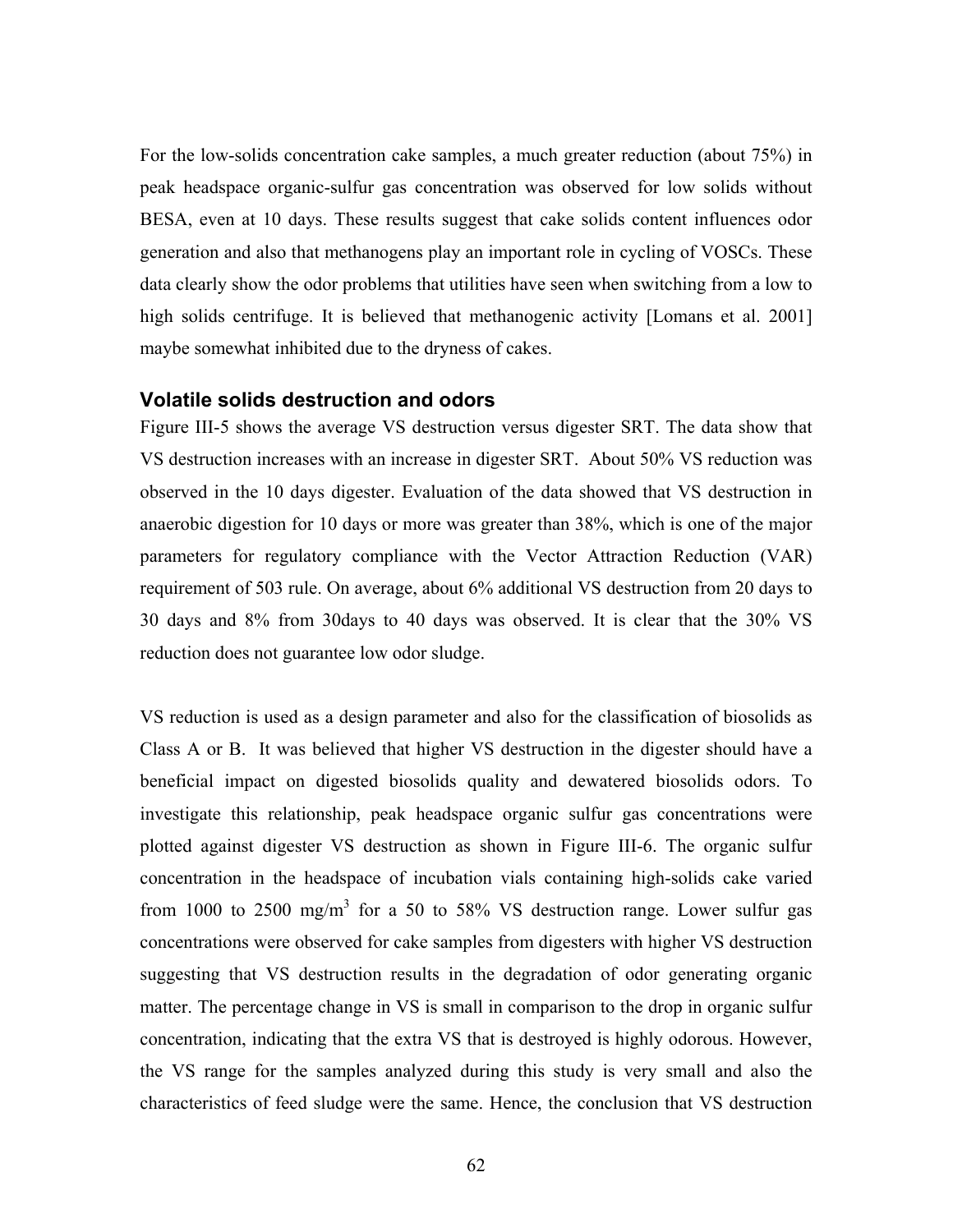measurement can be a good indication for sulfur odor may not apply on a wider range of VS or for sludges with different characteristics.

#### **Residual biological activity with VS reduction and odors**

Residual biological activity is considered to be a measure of the biological stability of digested biosolids, since it represents the potential for further biological activity through endogenous decay and consumption of the substrate available in the form of volatile acids and proteins. Figure II-7(a) illustrates the correlation between biosolids RBA measured at 40 days post digestion and VS reduction in the digester. The RBA test for each SRT digester was similar to the VS reduction pattern observed. The 40 day SRT digester had the lowest RBA of about 20%. Figure III-7(b) shows the plot of RBA versus peak headspace organic sulfur gas concentration for sludge sample set four. The RBA varied from about 15% to 28% and headspace sulfur concentration varied from 1500 mg/m<sup>3</sup> to 2800 mg/m<sup>3</sup>. These data suggest that as RBA increased the organic sulfur gas concentration increased. It is worth noting that the characteristics of sludge for this study were the same, hence, the conclusion that RBA correlates well with sulfur odor generation might not be a valid conclusion for sludges with different characteristics.

## **Variation of dewatering rate and solution biopolymer concentration with SRT**

Figure III-8 shows the variation in the dewatering rate of digested sludge (Capillary Suction Time - CST) as a function of anaerobic digester SRT. The CST for the feed sludge was highest and the CST decreased with increase in digester SRT. Figure III-9 shows the variation in the concentration of solution proteins and polysaccharides respectively in the digester effluent as a function of digester SRT. Both solution protein and polysaccharide concentrations decreased with an increase in SRT. These data suggest that within the first 10 days most of the organic material in feed sludge is hydrolyzed. This results in solubilization of proteins and polysaccharides, some of the constituents are colloidal and interfere with sludge filtration, resulting in a high CST. From 10 to 40 days much of the soluble and colloidal material and a smaller amount of solids are degraded. After 10 days the soluble material and a smaller amount of solids are degraded.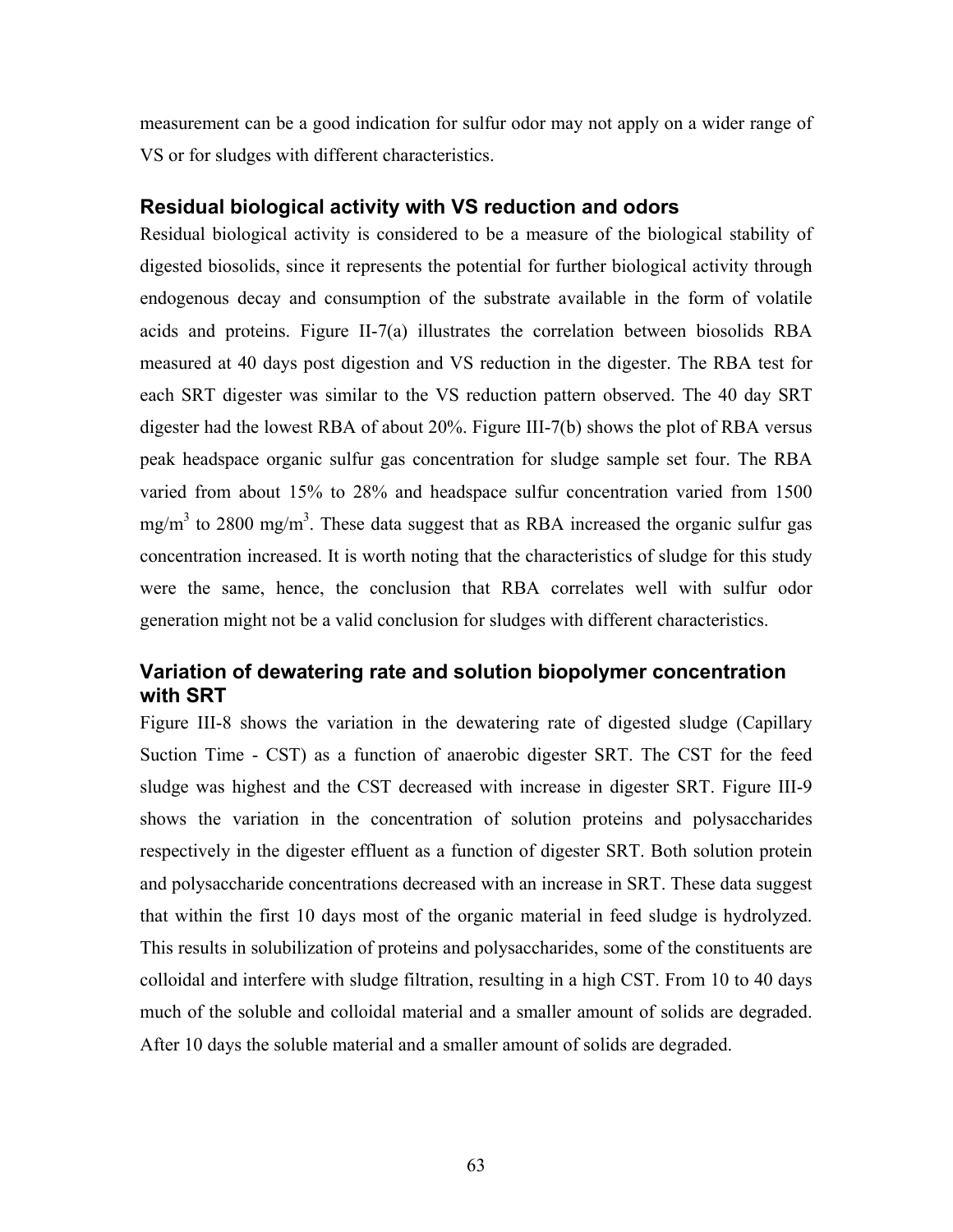#### **Extracellular Polymeric Substances (EPS) and odors**

The data from the first set of samples for odor and EPS extraction study are shown in Figure III-10. Consistent with previous findings [Adams et al. 2003], the headspace peak organic sulfur concentration decreased as SRT increased. It was observed that protein extracted by addition of sulfide decreased while the CER extractable protein did not vary with SRT. These data suggest that decrease of odor potential with an increase in SRT was accompanied by the degradation of Fe-associated protein. The importance of Fe-bound protein in anaerobic digestion is in accordance with a previous study [Novak et al., 2003] showing that release of Fe-bound protein by reduction of Fe under anaerobic conditions and its further degradation is related to the digestibility of sludge by anaerobic digestion. The sulfide extraction data from the study further imply that there are still proteins bound with reduced Fe in anaerobically digested sludges and this material leads to the generation of odor.

Figure III-11 shows the protein concentration extracted from the feed sludge and the sludge following 40 days digestion using the three extraction techniques. The data in Figure III-11 illustrates that anaerobic digestion of feed sludge was closely related to the degradation of Fe-bound protein (sulfide extractable protein). While proteins extracted by CER and base extractions did not change before and after digestion, almost 45% of the Fe-associated protein was removed after 40 days of anaerobic digestion. These data provide a strong indication that Fe-linked proteins were selectively and continuously degraded under anaerobic conditions. This result is also in accordance with earlier studies that iron and the proteins associated with iron play an important role in determining the digestibility of sludge under anaerobic conditions [Park et al., 2004]. It is believed that this is most likely because  $Fe^{+3}$  undergoes reduction under anaerobic conditions, making Fe-linked proteins bioavailable.

Figure III-12 shows the plot of peak organic sulfur against sulfide extracted proteins for two sets of samples. For sludge from both set 2 and set 4, the extracted protein concentrations correlated well with the peak headspace organic sulfur gas concentrations. Headspace sulfur gas concentration increased with an increase in the amount of proteins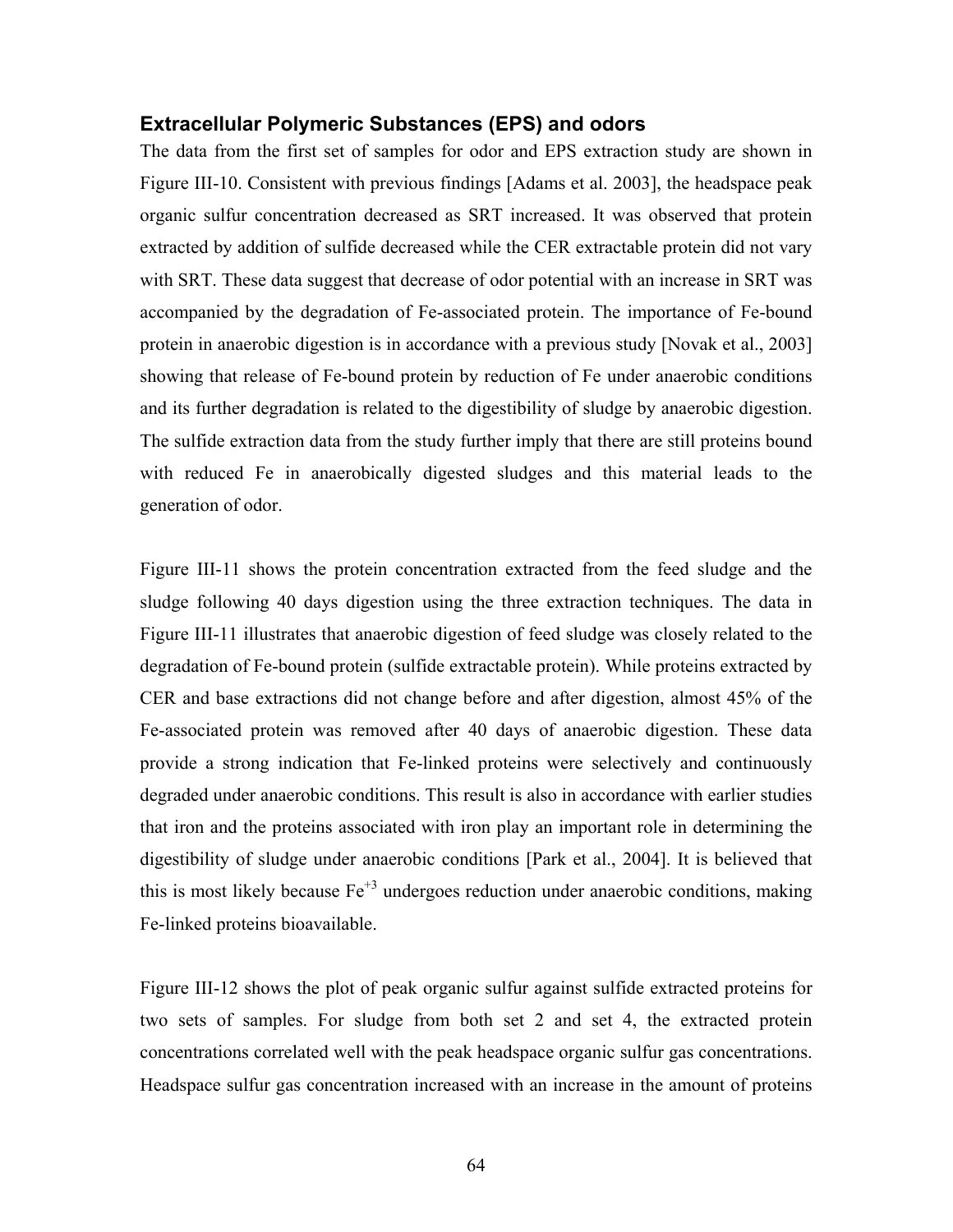bound to iron, extracted by sulfide extraction method. These data suggest that sludges with high iron content have a greater potential for odor generation.

Figure III-13 shows the plot of sulfide extracted proteins for set 4 sludge samples with the RBA values. These data suggest that the sulfide extraction protein correlated with the RBA suggesting that the materials associated with iron that are left un-degraded after anaerobic digestion are degraded during the extended digestion of 40days. These data are preliminary and only for one sludge, hence any universal relationship is subject to speculation.

#### *Summary*

This study was conducted to elucidate the effect of anaerobic digester SRT on the odor generation potential of dewatered biosolids cakes. A blend of primary and waste activated sludge, 75% primary and 25% WAS – the same mixture as in the treatment plant, was digested in lab scale anaerobic digesters operated at SRT ranging from 10 days to 40 days. Digested biosolids were tested for odor generation using a centrifuge simulation method developed at Virginia Tech along with EPS extraction studies which were aimed at improving our understanding of the odor generation and what fractions of EPS are related to odor production.

It was observed that VS destruction increased with increase in SRT. This was corroborated with higher lower solution proteins and greater ammonium ion concentrations in solution for samples from digesters operated at higher SRT. Residual biological activity was measured by digesting biosolids samples for additional 40 days. RBA results showed a reasonable correlation with VS reduction and also correlated well with headspace organic sulfur gas concentration.

Headspace gas analysis was conducted on dewatered cake samples with and without addition of BESA, a strong methanogenic inhibitor. It was observed that sulfur gas concentration decreased with increase in SRT. All headspace vials showed this trend. However, better reproducibility of headspace gas concentration data was observed for high solids content cake samples or for cakes that were amended with BESA. Lower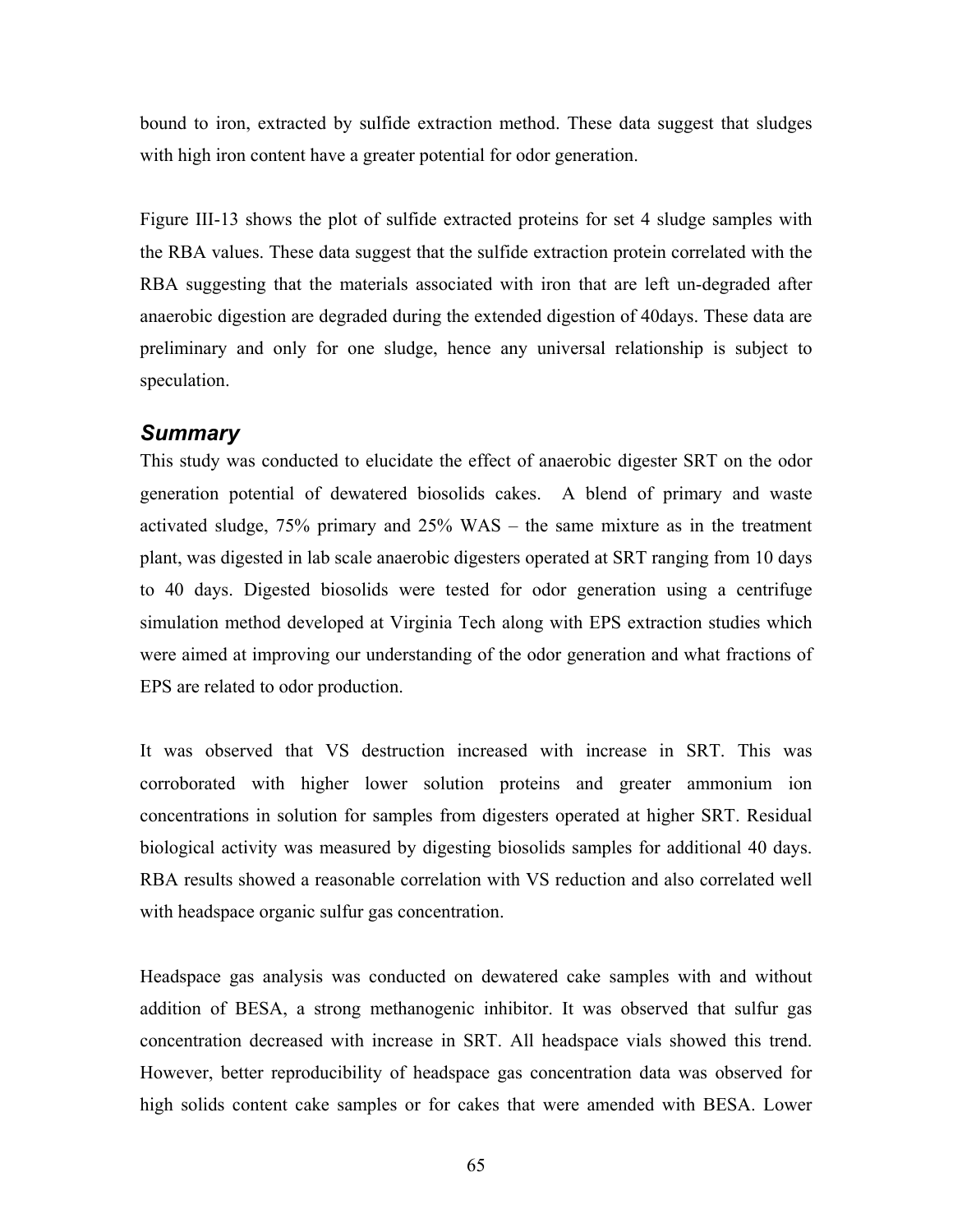sulfur gas concentrations were consistently observed from cake samples which had a lower cake solids concentration. These data suggest that solids concentration influences the generation of sulfur gases, hence odors. Peak sulfur gas concentration data showed a good correlation with VS destruction. It was seen that higher VS destruction resulted in lower odors.

Three EPS extraction techniques were used to extract organic materials bound to different cations (Fe, Al, Ca and Mg). It was observed that proteins extracted by different chemical methods behaved in considerably different manner as anaerobic digestion proceeded and it is Fe-associated proteins that were primarily associated with VS destruction and sulfur gas generation.

# *Conclusions*

The main conclusions that can be drawn from this study are:

- 1. Higher volatile solids destruction is achieved by operating anaerobic digesters at higher SRT.
- 2. Sulfur gas concentration in headspace on dewatered cakes of anaerobically digested biosolids decreased with increase in digester SRT.
- 3. A good correlation of VS destruction with sulfur gas concentration in headspace was observed, suggesting that VS destruction can be used as a tool to estimate sulfur gas generation from dewatered biosolids. Reduction in sulfur odors with increase in SRT was observed, however, quite high concentrations of sulfur gases were observed even for biosolids cake from the digesters operated at 40 days detention time.
- 4. Headspace gas analysis on dewatered cake samples is a tool used to estimate the odor generation from biosolids cakes. Amending samples with a methanogenic inhibitor produced better repeatability of results, suggesting that methanogenic activity has a key role in reducing sulfur odors.
- 5. Sulfur gas generation was found to be a function of the EPS material bound to Fe. Good correlation of sulfur gas concentration with extracted Fe-bound protein was observed. However, the data was not consistent for multiple trials; suggesting that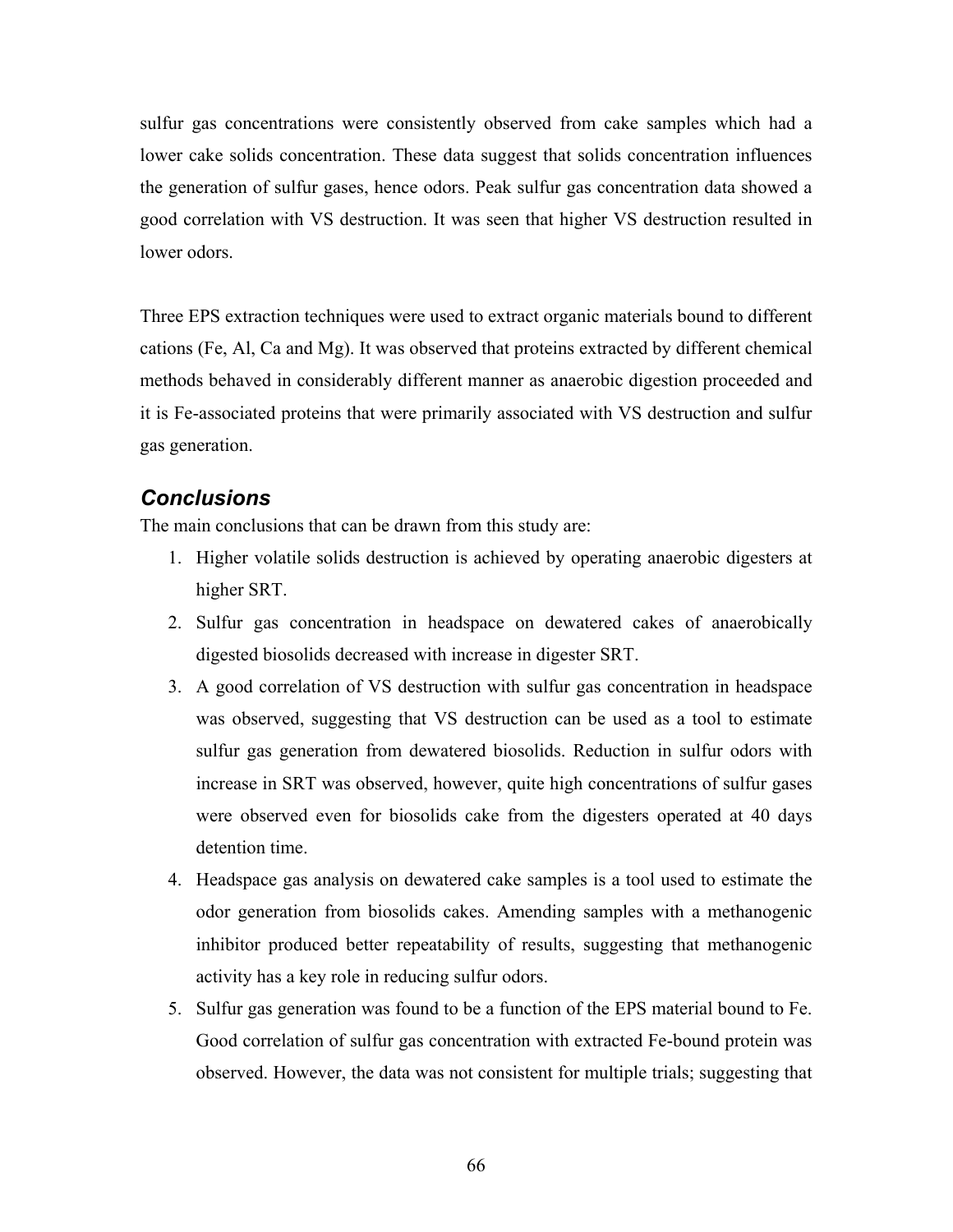iron in sludge was found to be linked to sulfur production but the EPS extraction method may not be a universal tool to estimate odor generation.

Further research needs to be done to elucidate on the processes involved in sulfur gas generation and degradation from dewatered biosolids cake. The extraction data suggests iron associated EPS material is degraded during anaerobic digestion, however, all iron bound material is not degraded in anaerobic digestion and this iron-bound material is rendered bioavailable in the presence of shear. Once bioavailable these materials, primarily proteins, degrade to generate odor. The role of iron and aluminum needs to be explored further along with what changes in properties of anaerobically digested biosolids occurs when it is subject to high shear.

#### *Reference:*

- Adams, G.M., Witherspoon, J., Card, T., Forbes, R., Geselbracht, J., Glindemann, D., Hargreaves, R. Hentz, L., Higgins, M., McEwen, D., and Murthy, S. Identifying and Controlling the Municipal Wastewater Odor Environment Phase 2: Impacts of In-Plant Operational Parameters on Biosolids Odor Quality. 2003, Water Environment Research Foundation: Alexandria, VA.
- American Public Health Association; American Water Works Association; and Water Environment Federation (1995) Standard Methods for the Examination of Water and Wastewater. 19th Ed., Washington, D.C.
- Dubois, M., Gilles, K.A., Hamilton, J.K., Rebers, P.A., and Smith, F. (1956) Colorimetric Methods for Determination of Sugars and Related Substances. Analytical Chem., 28, 350.
- EPA (1999) Environmental regulations and technology: Control of pathogens and vector attraction in sewage sludge. Office of Research and Development, Washington, D.C.
- Frølund, B., Palmgren, R., Keiding, K., and Nielsen, P.H. (1996) Extraction of Extracellular Polymers from Activated Sludge Using a Cation Exchange Resin. Water Res., 30, 1749.
- Hartree, E.F. (1972) Determination of Protein: A Modification of the Lowry Method That Gives a Linear Photometric Response. Anal. Biochem., 48, 422.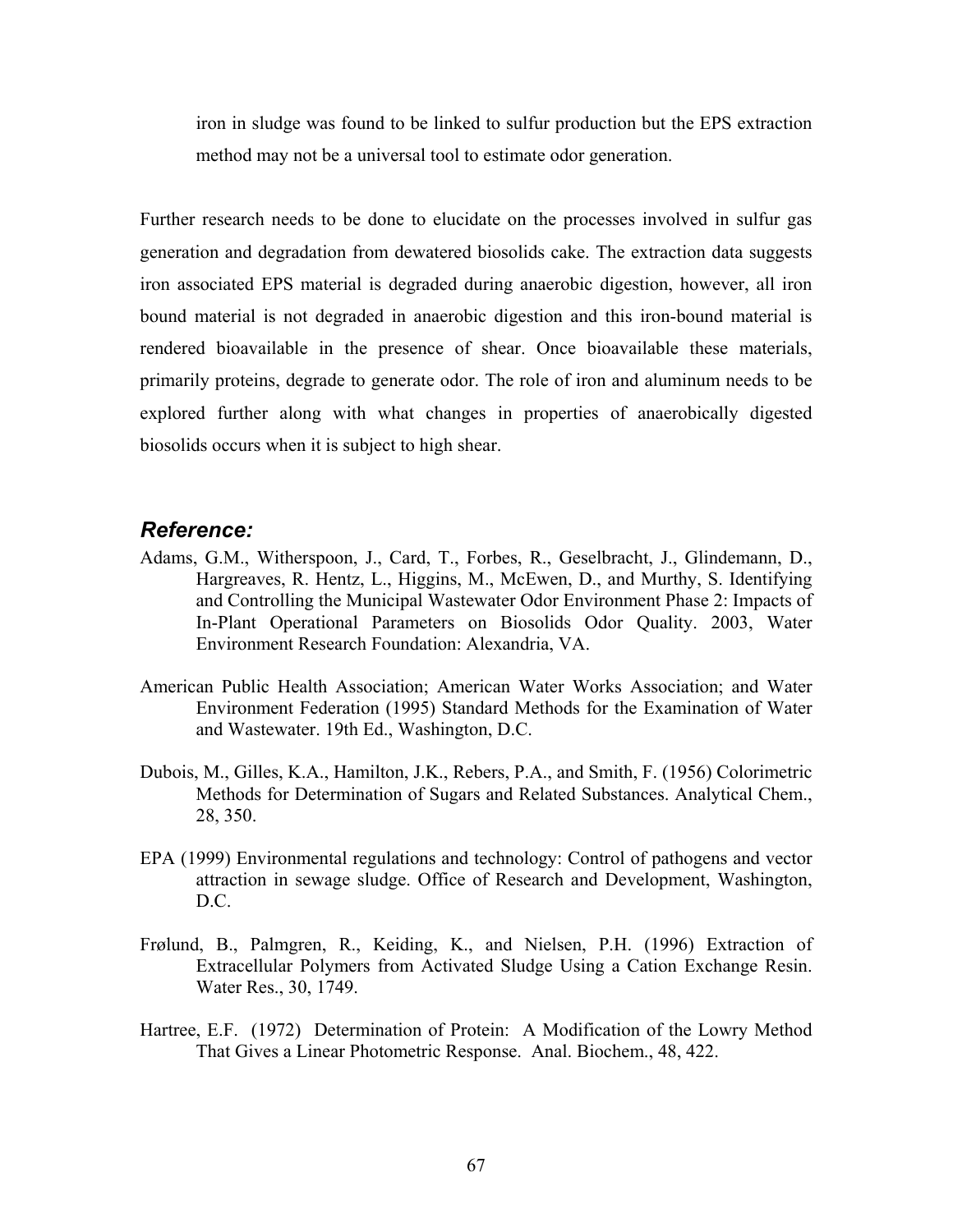- Lomans, B.P., R. Luderer, P. Steenbakkers, A. Pol, C. Van Der Drift, G.D. Vogels, and J.J.M. Op Den Camp (2001) Microbial Populations Involved in Cycling of Dimethyl Sulfide and Methanethiol in Freshwater Sediments. Applied and Env. Microbiol., 67, 1044-1051.
- Lovley D.R. and Phillips E.J.P (1987) Competitive Mechanisms for Inhibition of Sulfate Reduction and Methane Production in the Zone of Ferric Iron Reduction in Sediments. Applied and Environmental Microbiology, 1987, p. 2636-2641.
- Lowry, O.H., Rosebrough, N.J., Farr, A.L., and Randall, R.J. (1951) Protein Measurement with the Folin Phenol Reagent. J. Biol. Chem., 193, 265.
- Muller C.D., Nitin Verma, Matthew J. Higgins and John T. Novak. The role of shear in the generation of nuisance odors from dewatered biosolids. WEFTEC 2004 Conference and Exhibition Proceedings, October, 2004, New Orleans, LA.
- Nielsen, P.H., Frølund, B., and Keiding, K. (1996) Changes in the Composition of Extracellular Polymeric Substances in Activated sludge during Anaerobic Storage. Appl. Microbiol. Biotechnol., 44, 823-830.
- Novak, J., D. Glindemann, S.N. Murthy, S.C. Gerwin, C. Peot. Mechanisms for Generation and Control of Trimethyl Amine and Dimethyl Disulfide from Lime Stablilized Biosolids. in WEF Odors and Toxic Air Emissions 2002 Conference. 2002. Albuquerque, NM: WEF.
- Novak, J.T., Sadler, M.E., and Murthy, S.N. (2003) Mechanisms of Floc Destruction During Anaerobic and Aerobic Digestion and The Effect on Conditioning and Dewatering of Biosolids. *Water Res.,* **37,** 3136 - 3144.
- Park, C. Abu-Orf, M.M and Novak, J.T. Analysis of Floc Structure and Predicting Sludge Digestibility Using Different Cation-Associated EPS Extraction Methods. WEFTEC 2004 Conference and Exhibition Proceedings, October, 2004, New Orleans, LA
- U.S. Environmental Protection Agency (1996), Method 3050 Acid Digestion of Soils, Sediments, and Sludges. U.S. E.P.A., 2000.
- U.S. Environmental Protection Agency (1993) Standards for the disposal of sewage sludge. Fed. Regist., 58, 32, 40 CFR Part 503.
- Wilén, B.-M., Jin, B., and Lant, P. (2003) The Influence of Key Chemical Constituents in Activated Sludge on Surface and Flocculating Properties. Water Res., 37, 2127- 2139.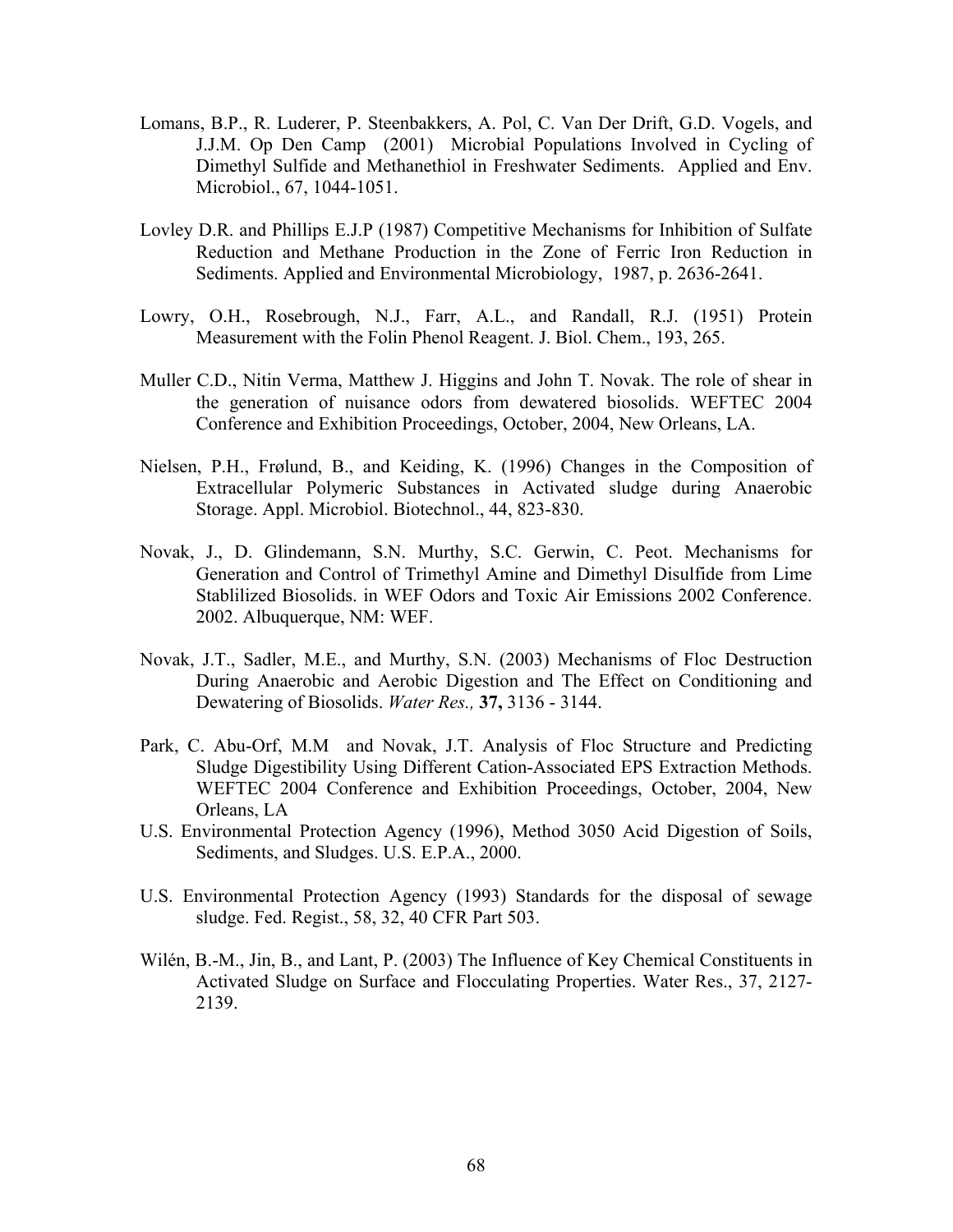

**Figure III-1: Changes in headspace organic sulfur content under static headspace incubation of cakes obtained after dewatering liquid sludge sample from 10day bench scale digester**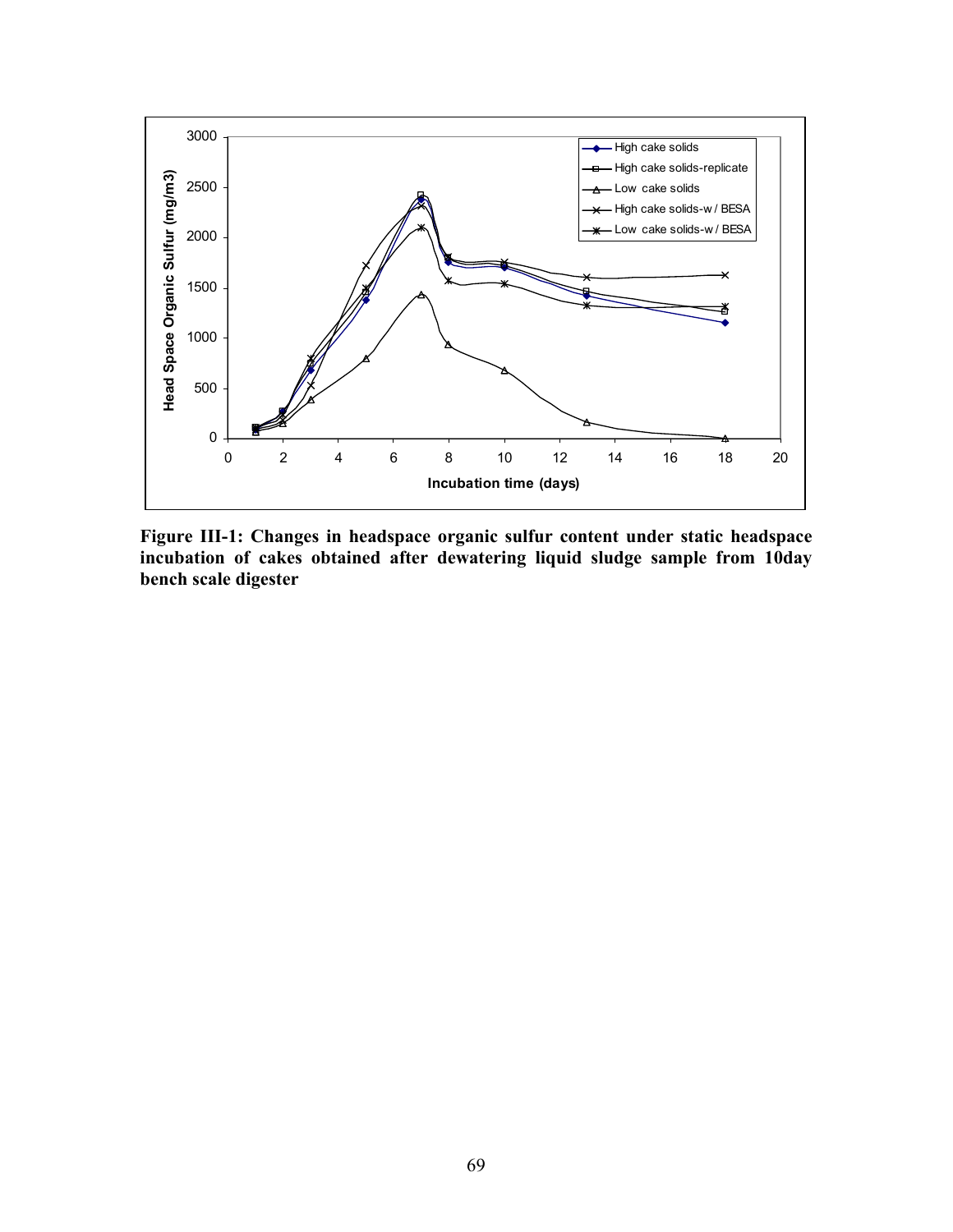

**Figure III-2: Variation of peak headspace organic sulfur gas concentration for highsolids cake (for sample set 4) with anaerobic digester SRT.**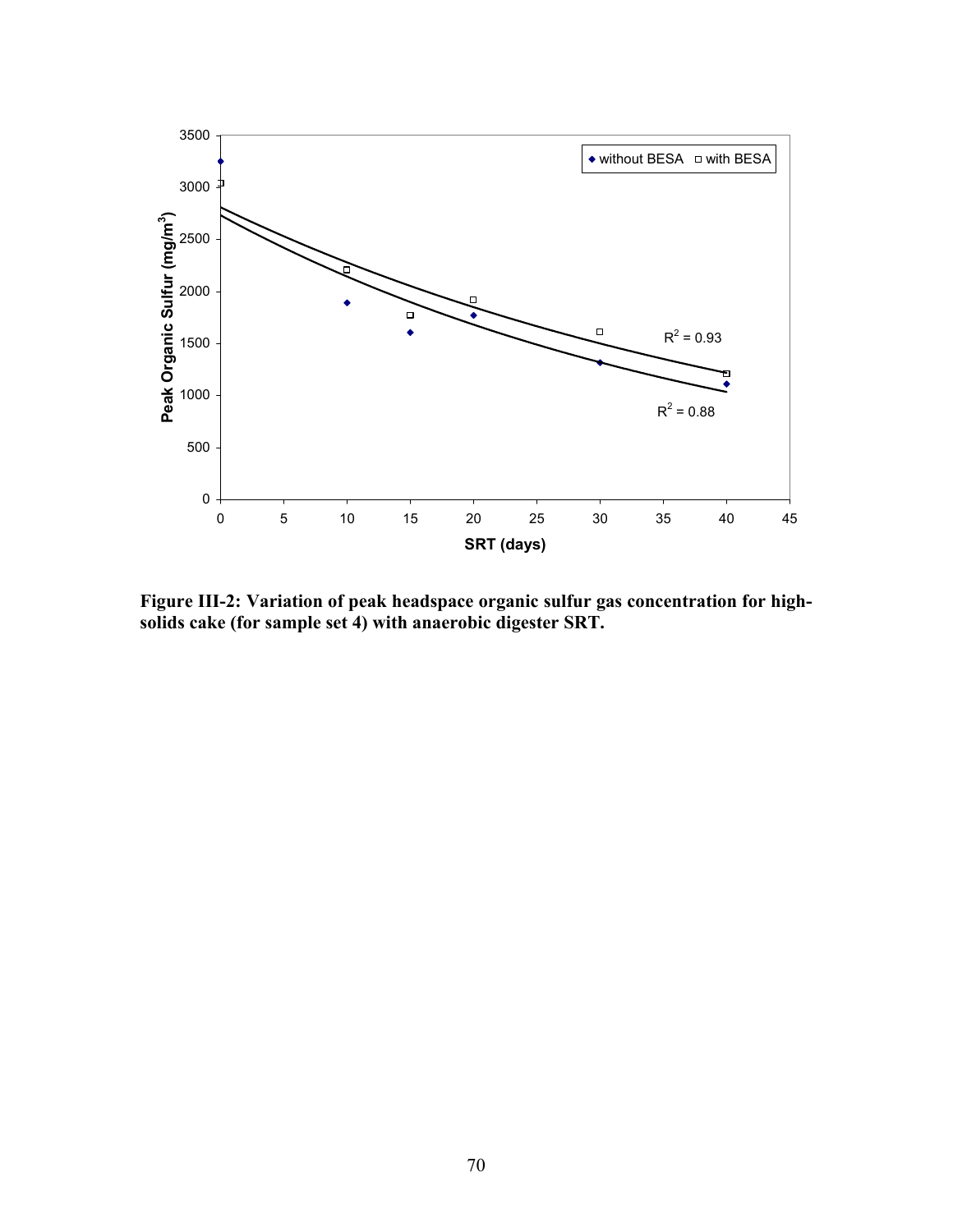

**Figure III-3: Effect of cake solids concentration and SRT of anaerobic digester on peak headspace organic sulfur concentration for cake samples amended with BESA. Peak organic sulfur gas concentrations shown are for that obtained for sample set 4.**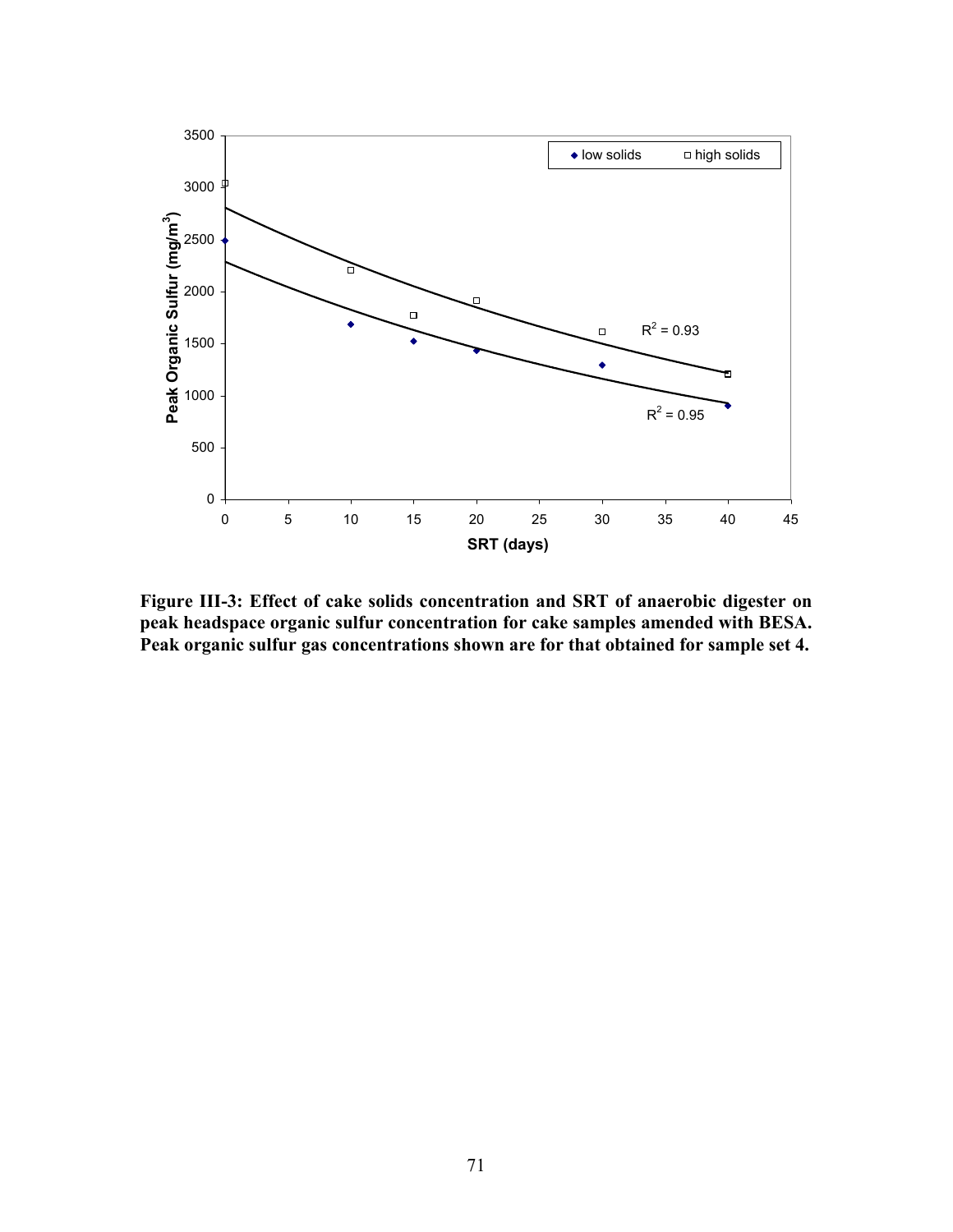

**Figure III-4: Reduction in peak headspace organic sulfur gas concentrations for dewatered biosolids cakes compared to feed sludge a) high cake solids biosolids cake, b) low cake solids biosolids cake.**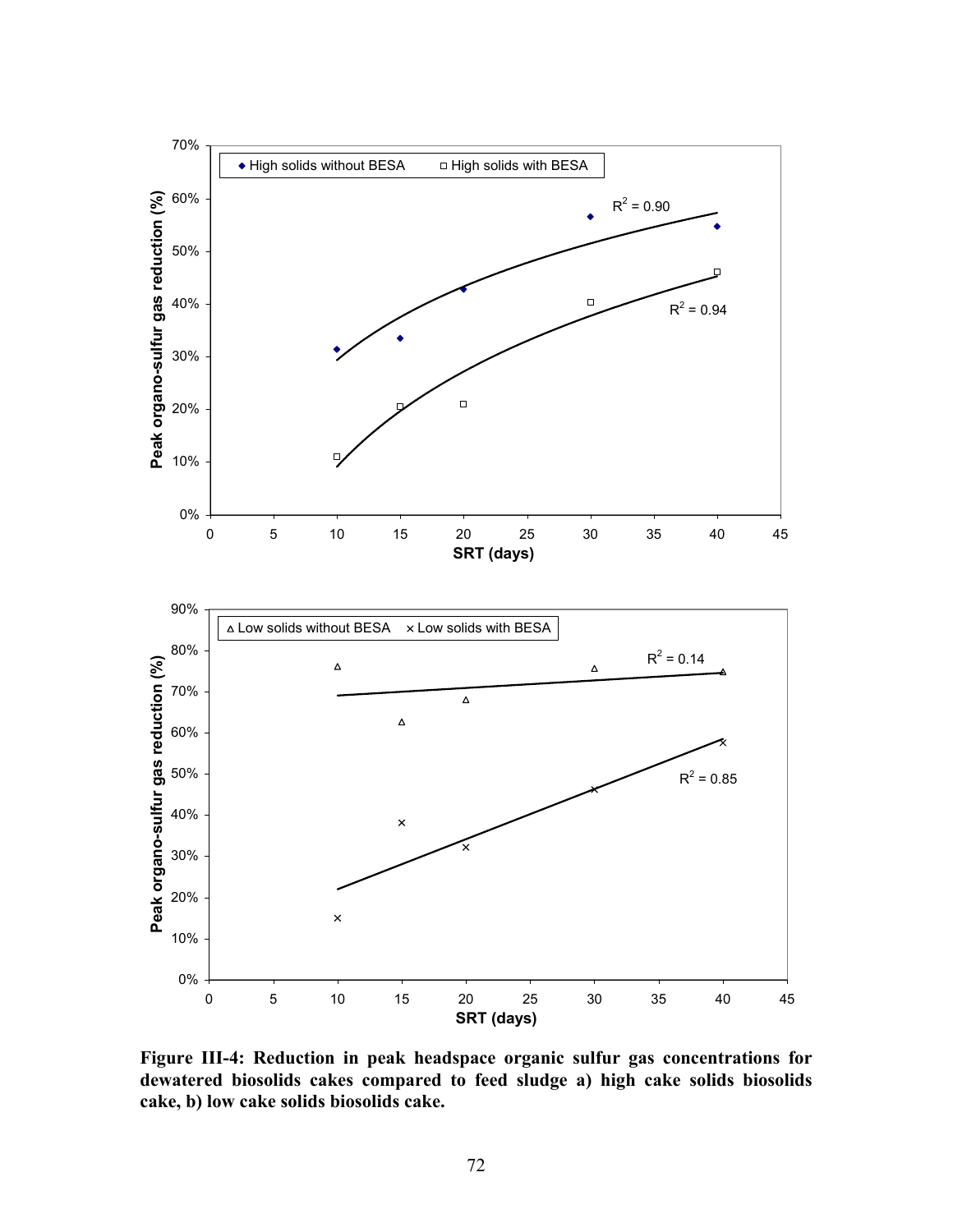

**Figure III-5: VS reduction as a function of digester SRT.**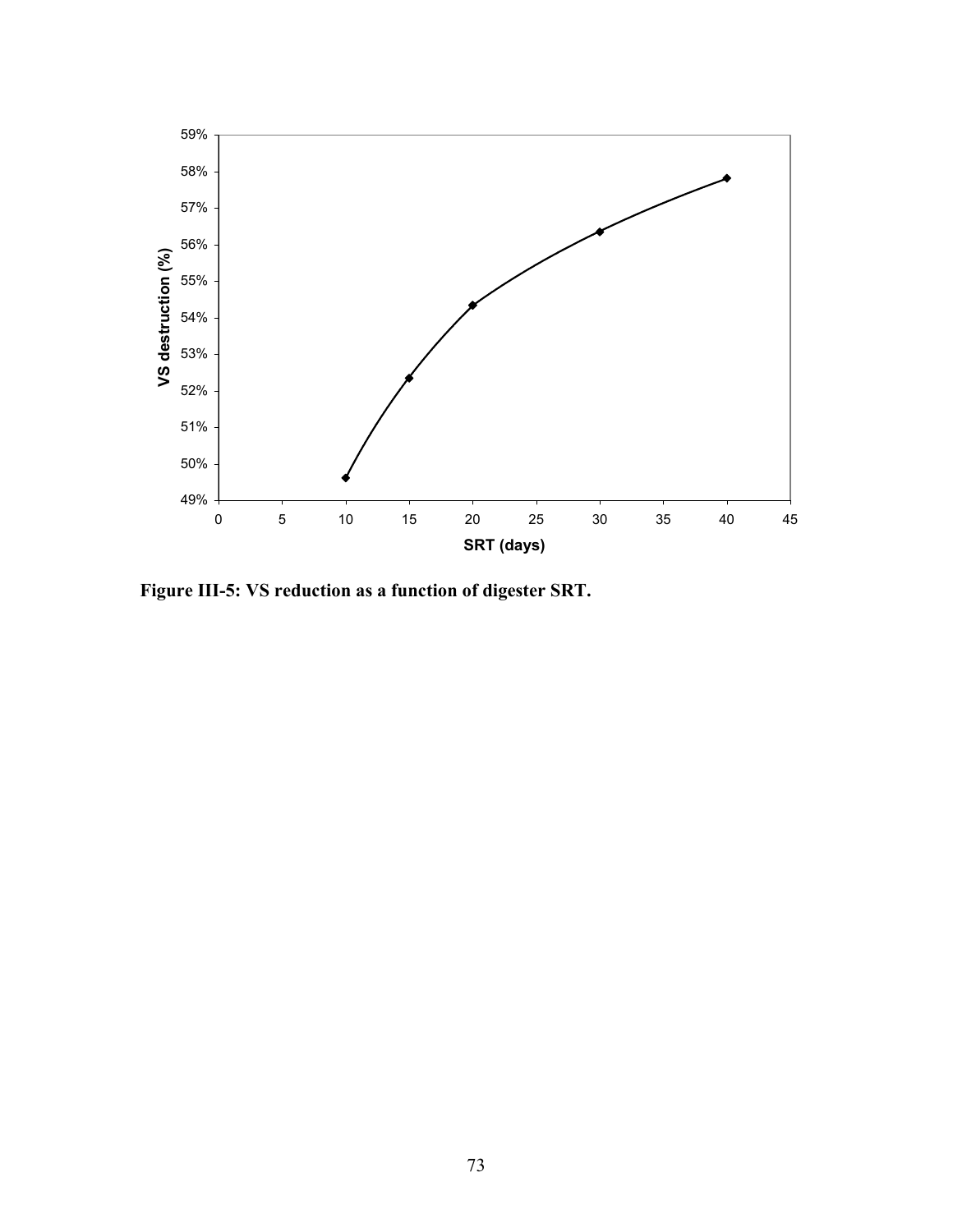

**Figure III-6: Odor as a function of VS destruction.**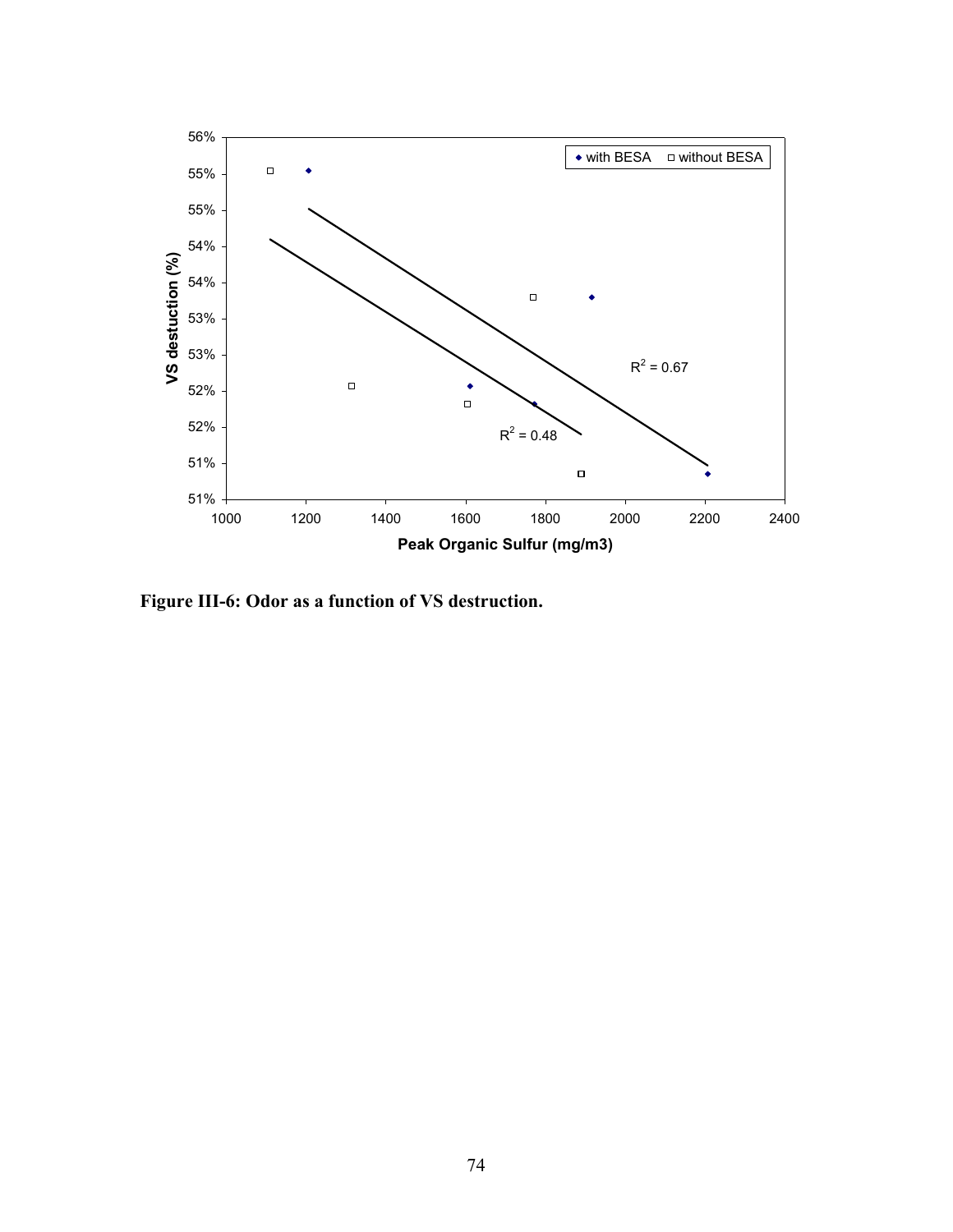

**Figure III-7: a) Relationship of Residual Biological Activity with VS destruction in anaerobic digester for biosolids from digesters operated at different SRT. b) Relationship of RBA with peak headspace organic sulfur concentration. (Data for sample set 4).**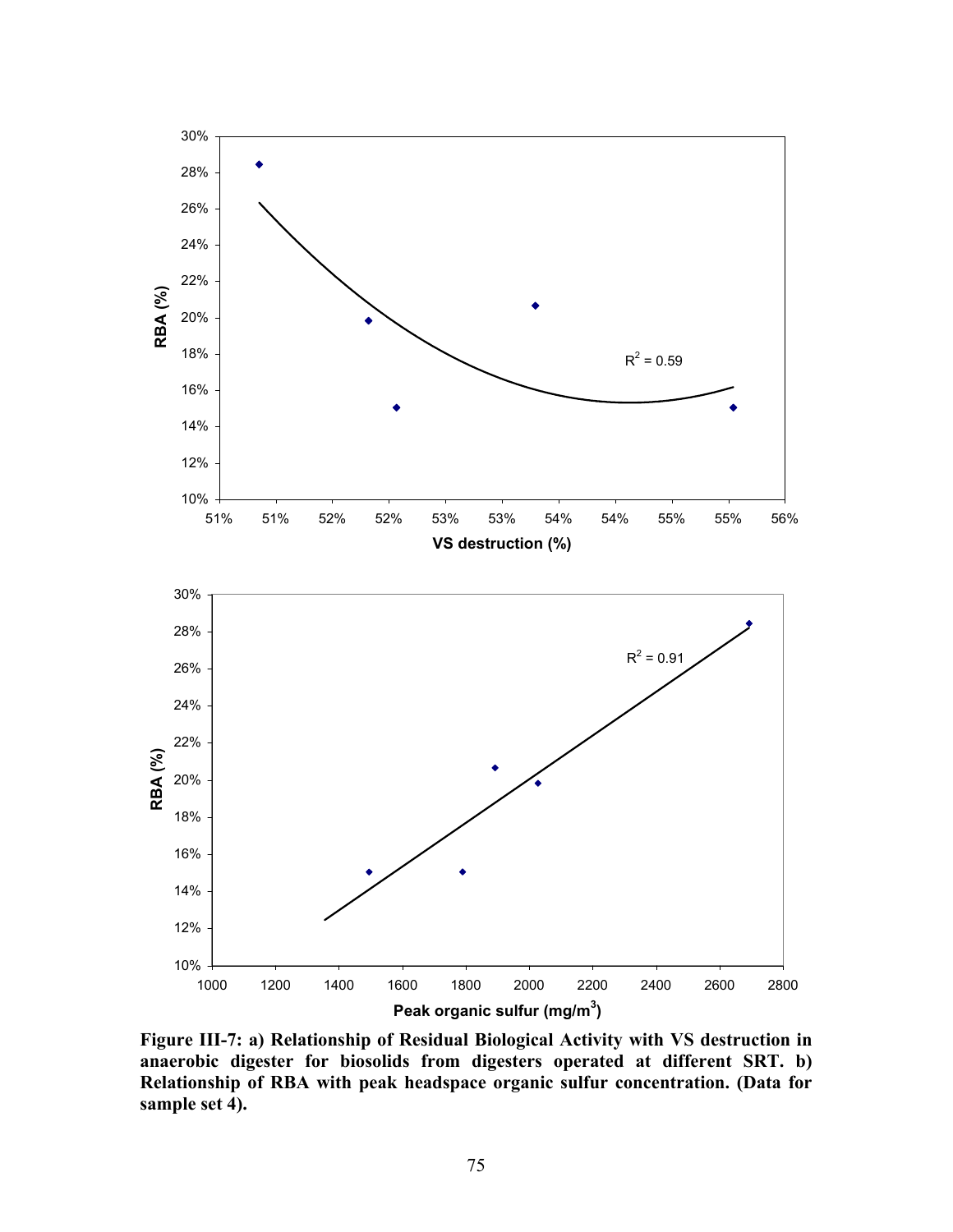

**Figure III-8: Dewatering measured as CST as a function of digester SRT. (Data for sample set 4)**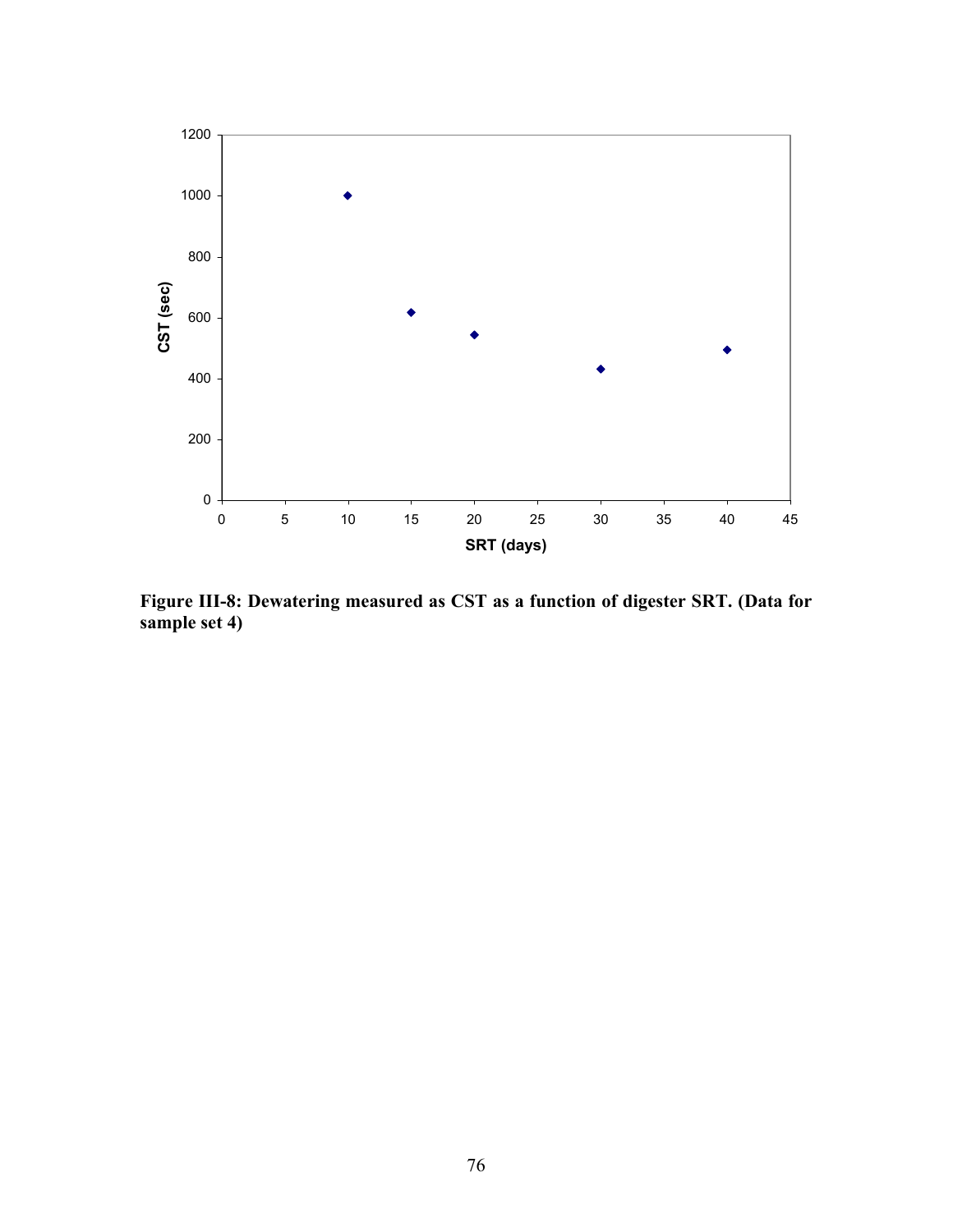

**Figure III-9: Biopolymer concentration in solution as a function of anaerobic digester SRT. a) Proteins, b) Polysaccharides. (Data for sample set 4)**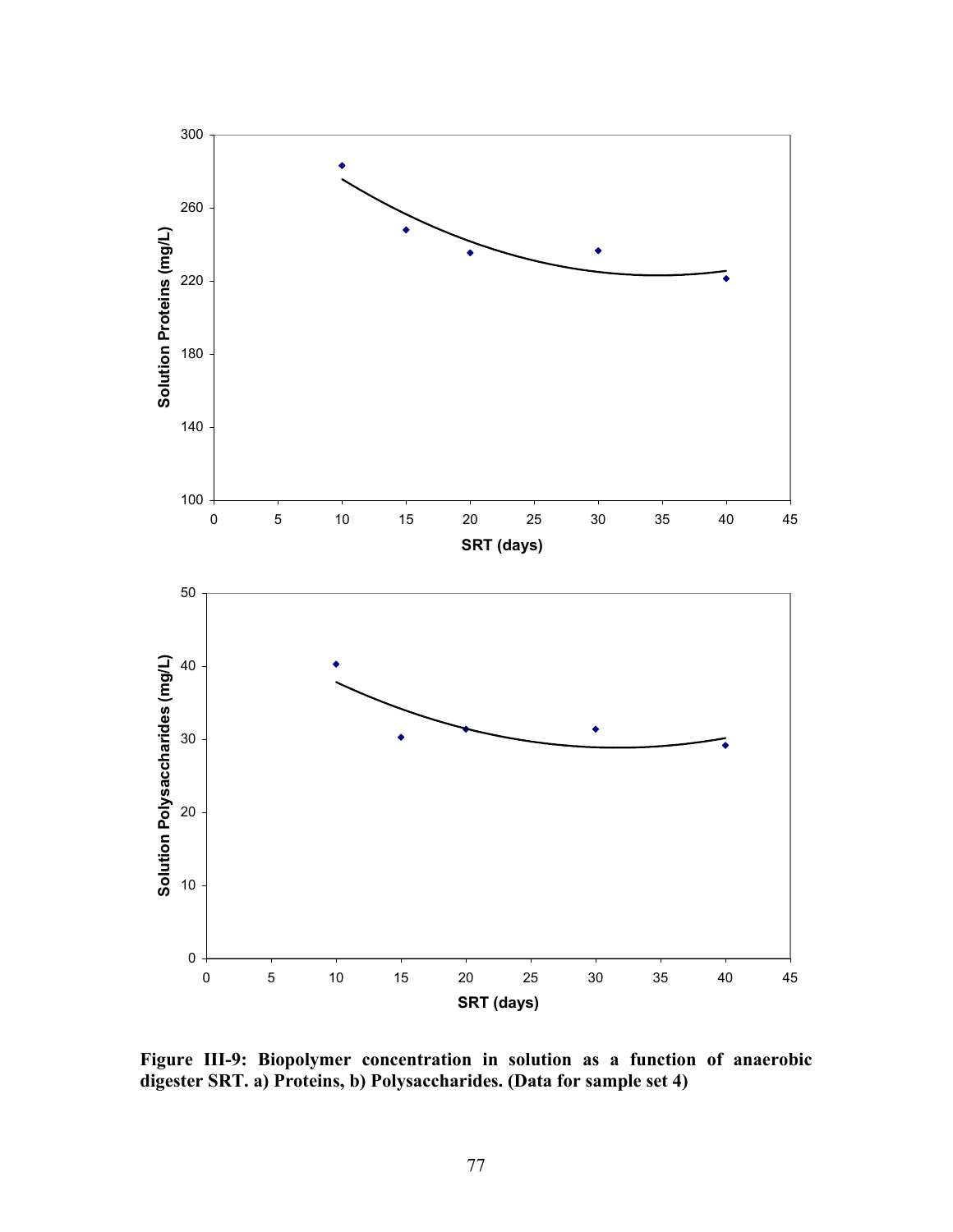

**Figure III-10: a) Protein extracted by CER procedure and sulfide extraction technique with SRT and b) Variation of peak organic sulfur. (Data for sample set 1)**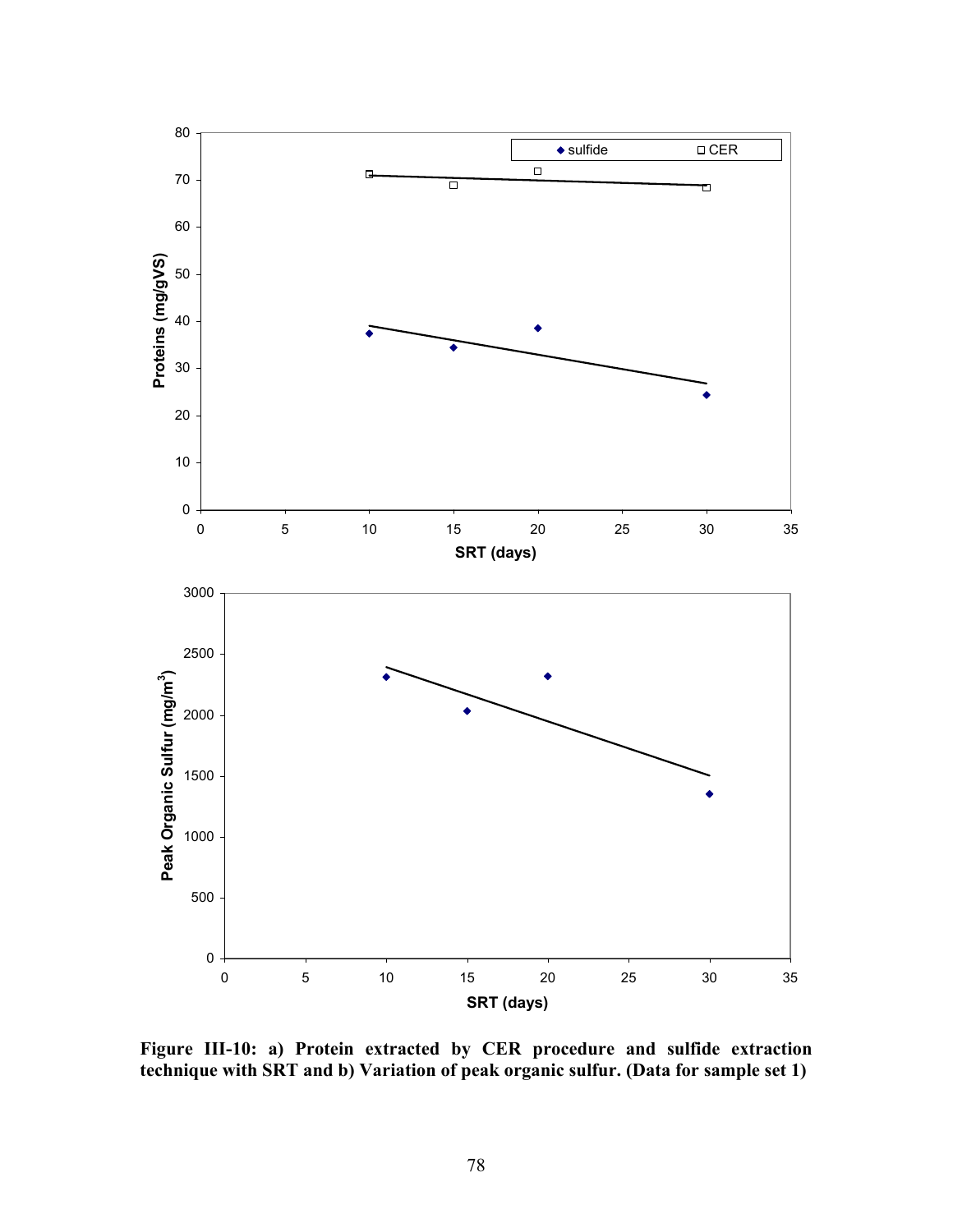

**Figure III-11: Proteins extracted from feed sludge and 40 day SRT anaerobic sludge by different extraction methods. (Note: Sulfide – extraction of Fe-bound material using sulfide extraction, CER – extraction of Ca-Mg bound material using cation exchange resin(CER), BASE – extraction of Albound material using strong base.)**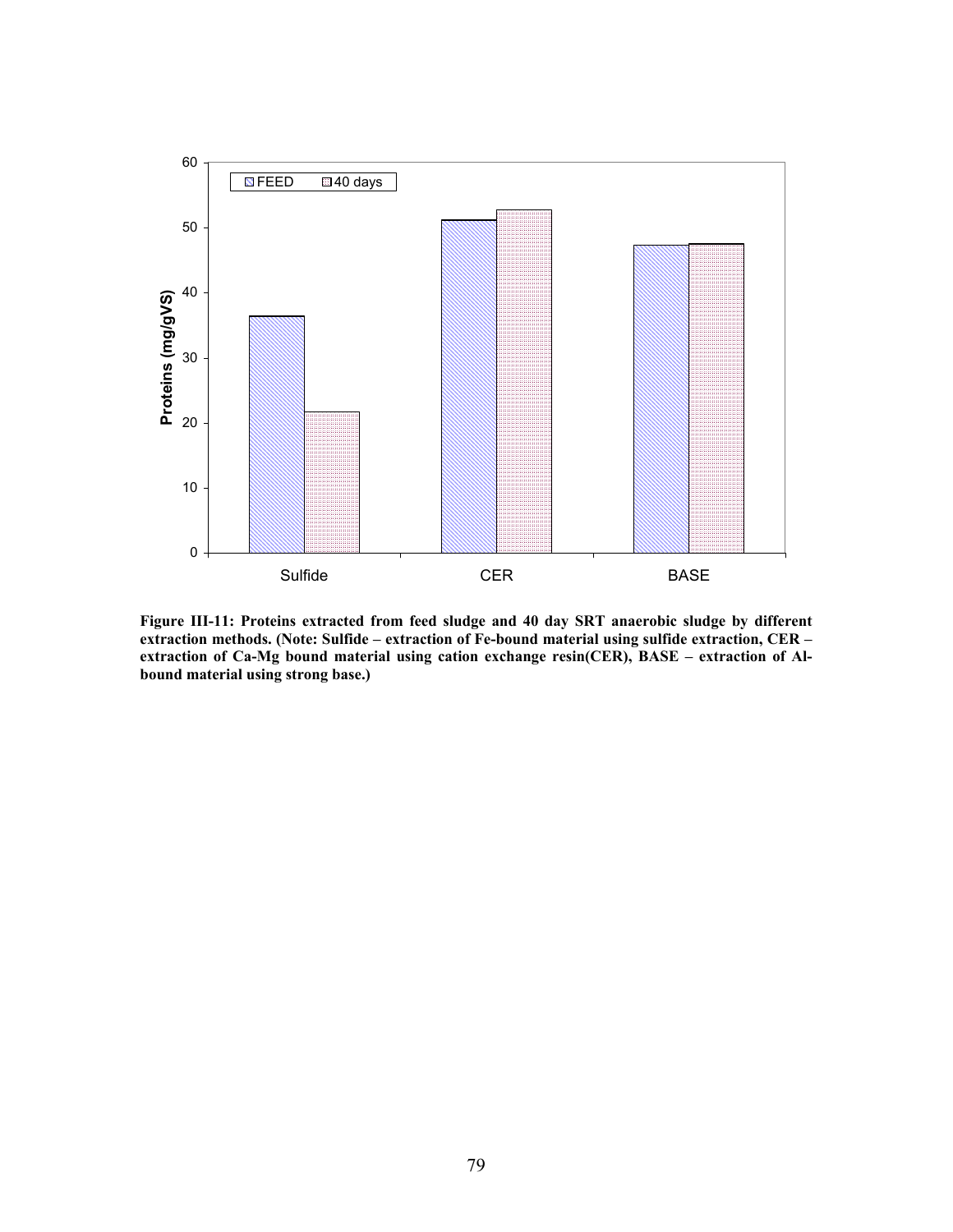

**Figure III-12: Sulfide extracted protein versus peak organic sulfur odor.**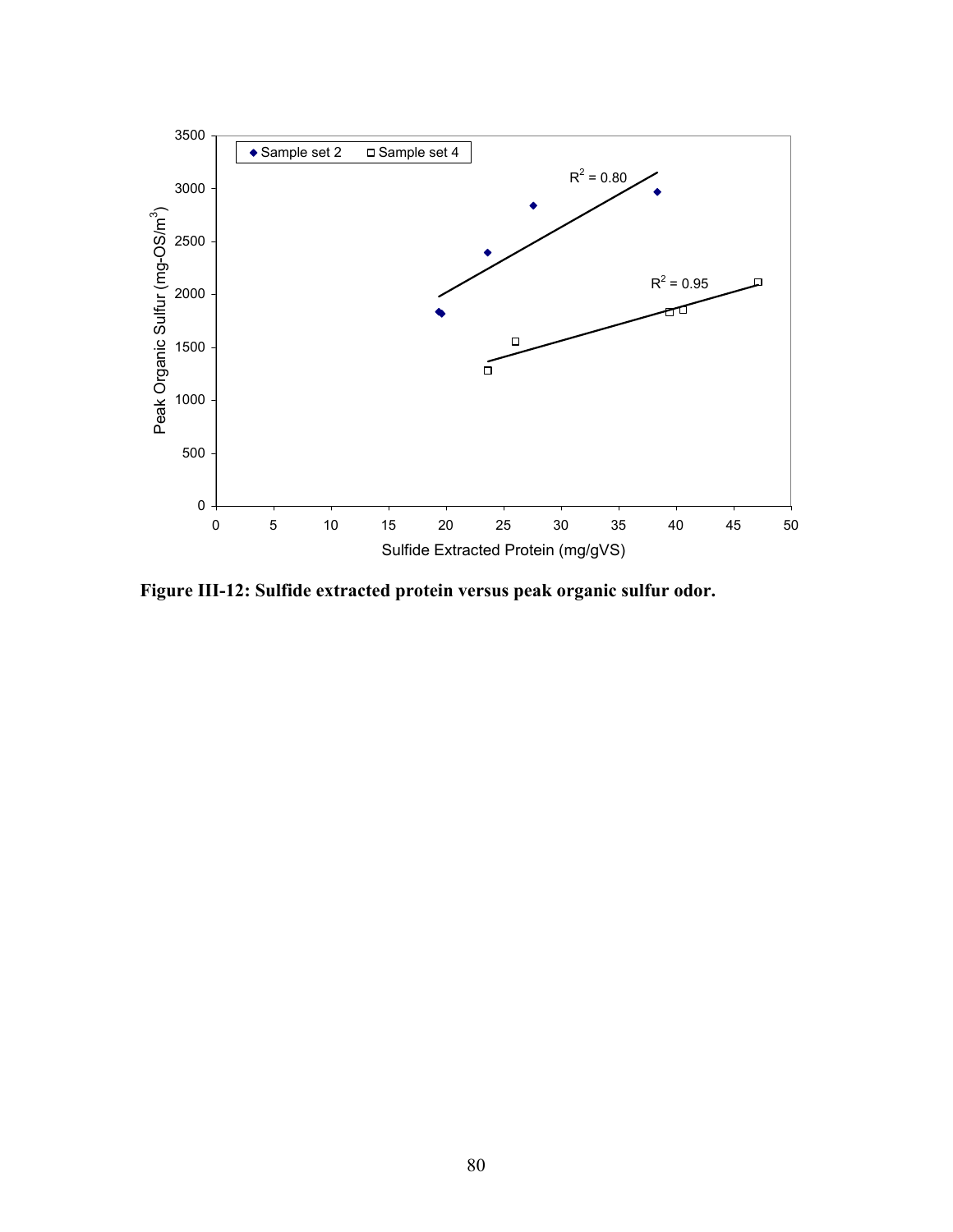

**Figure III-13: Sulfide extracted protein versus RBA. (Data for sample set 4)**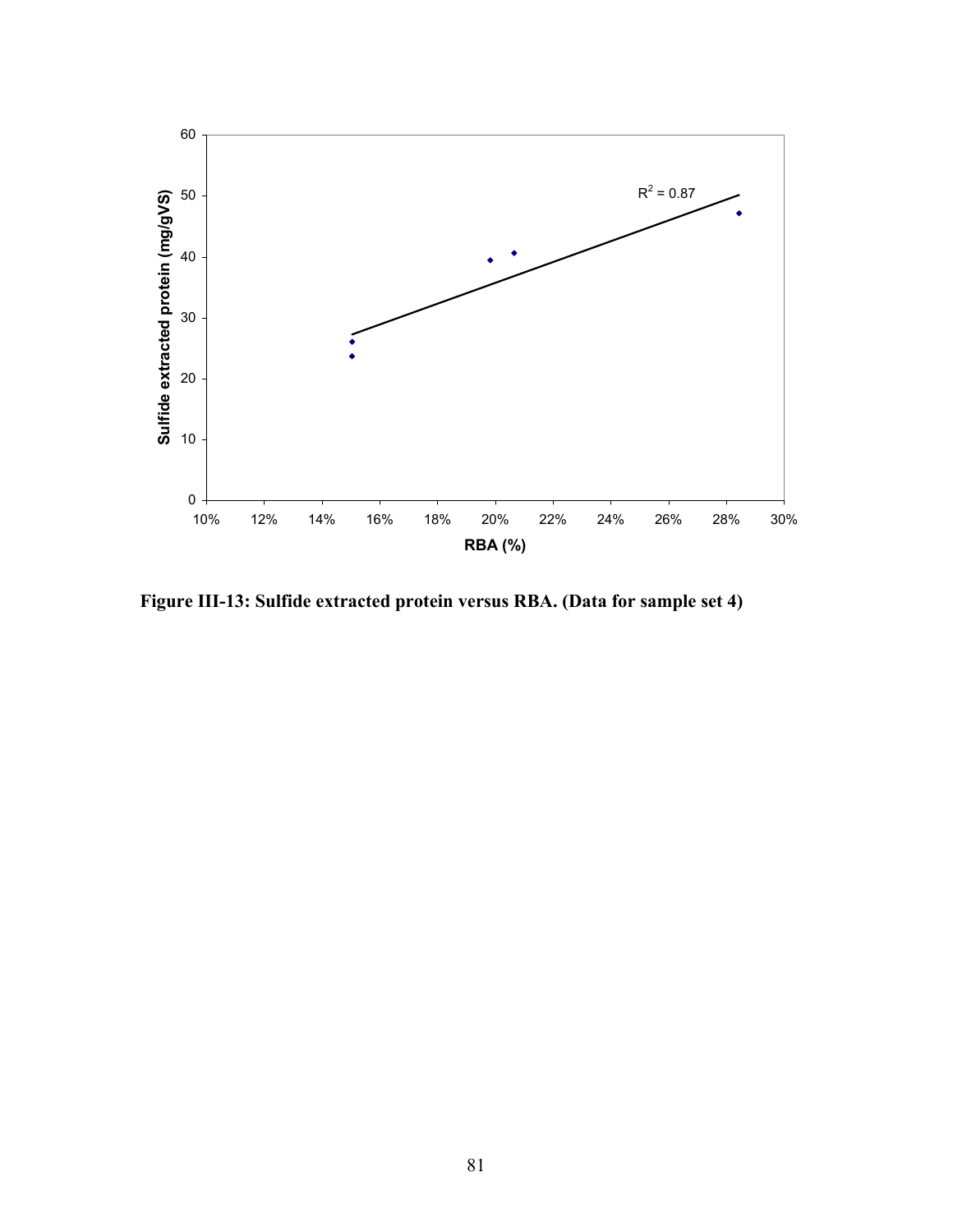# **IV Manuscript 3**

# *Effects of Advanced Digestion Processes on Odors from Dewatered Biosolids*

Nitin Verma, Chul Park, John T. Novak, Zeynep Erdal\* and Bob Forbes\*

#### \*CH2M Hill

### *Introduction*

Anaerobic digestion is a common method used to stabilize municipal wastewater treatment residuals. Single stage conventional anaerobic mesophilic digestion is the most widely used digestion technology to stabilize municipal sludges. Rising transportation, disposal and handling costs have driven the search for improvements in digestion processes and improvised digestion techniques. Phased digestion is a recent technology for improving efficiency of anaerobic digestion. Metcalf and Eddy (2003) list four digestion phasing configurations: staged mesophilic digestion, temperature-phased digestion, acid/gas phased digestion, and staged thermophilic digestion. These processes can destroy more volatile solids (VS), produce greater amount of methane gas and result in better dewaterability of sludge. Little is known about the effects these advanced digestion processes have on the quality of biosolids in regard to odor generation.

#### **Acid/Gas Phased Digestion**

In acid/gas system, the SRT of two sequential digesters is varied to kinetically select either acid forming or methane forming organisms. First digester in the sequence is maintained at a low SRT. The first digester in an acid/gas system is operated at a low SRT of about 12 hour to 1.5 days to promote growth of acid forming organisms. The low SRT and high organic loading causes an accumulation of organic acids in the first digester. Methane forming organisms have a slow growth rate and thus are washed out of the first digester as the SRT is very low. The second digester is operated at a higher SRT, typically SRT  $\geq$  18 days, to allow for the growth of a substantial population of methane forming organisms. Studies suggest greater volatile solids destruction in an acid/gas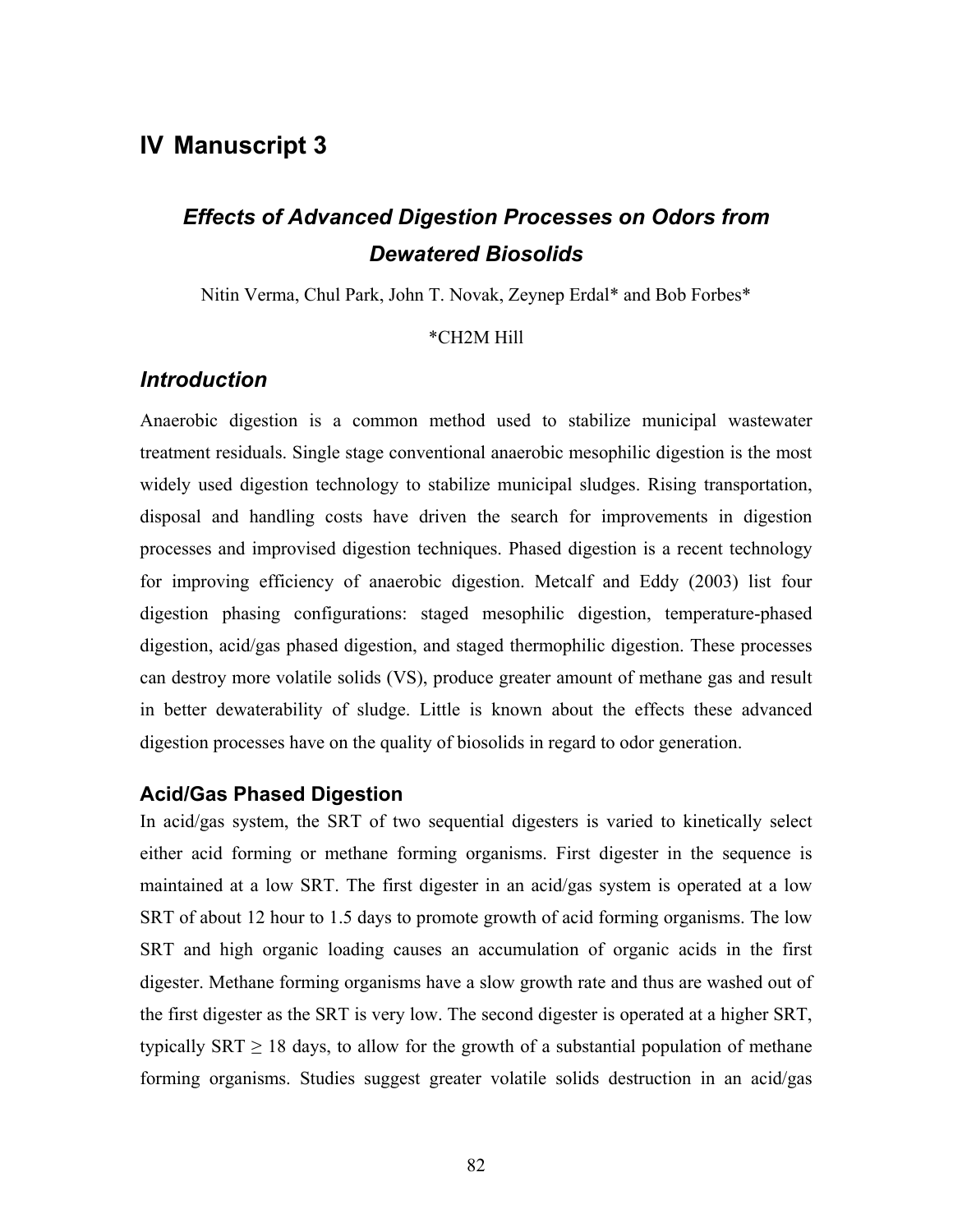system compared to single stage digestion [Ghosh, 1985]. Inman (2004) showed comparable volatile solids destruction for acid/gas system operated at mesophilic temperatures to single stage mesophilic digesters. Previous studies are unclear whether acid/gas phased digestion enhances anaerobic digestion and no studies have been reported on the odor generation potential from dewatered sludge cakes from acid/gas system.

## **Temperature Phased Digestion**

In temperature phased digestion, the operation temperature is varied between digesters to select for mesophilic or thermophilic organisms. Mesophilic digesters are typically operated at temperatures ranging from  $30-38^{\circ}$ C and thermophilic digesters from  $50-60^{\circ}$ C. Thermophilic digestion is of interest as it reduces the pathogens in sludge, hence making sludge available for unrestricted land application. In addition to the pathogen reducing potential, other advantages of thermophilic digestion include higher VS reduction and improved dewaterability. Thermophilic digestion is thought to have enhanced performance due to increased biochemical reaction rates of thermophilic organisms (Buhr and Andrews, 1977). Faster biochemical rates translate to smaller digester volumes. However, thermophilic digestion process is instable due to fluctuations in pH and odor problems caused by high volatile fatty acids (VFA) in the effluent.

Temperature-phased anaerobic digestion (TPAD) incorporates the advantages of phased digestion and thermophilic digestion. Typically, the first digester is operated at thermophilic temperatures to achieve higher VS reduction and better dewaterability and the second digester is operated at mesophilic temperatures to increase process stability and decrease the odor potential of thermophilically digested biosolids [Han and Dague, 1997].

# *Objectives*

The objective of this study was to evaluate the impact of advanced anaerobic digestion processes namely, acid/gas anaerobic digestion and TPAD on the odor generation processes and potential of dewatered biosolids cake. If substantial benefits are observed,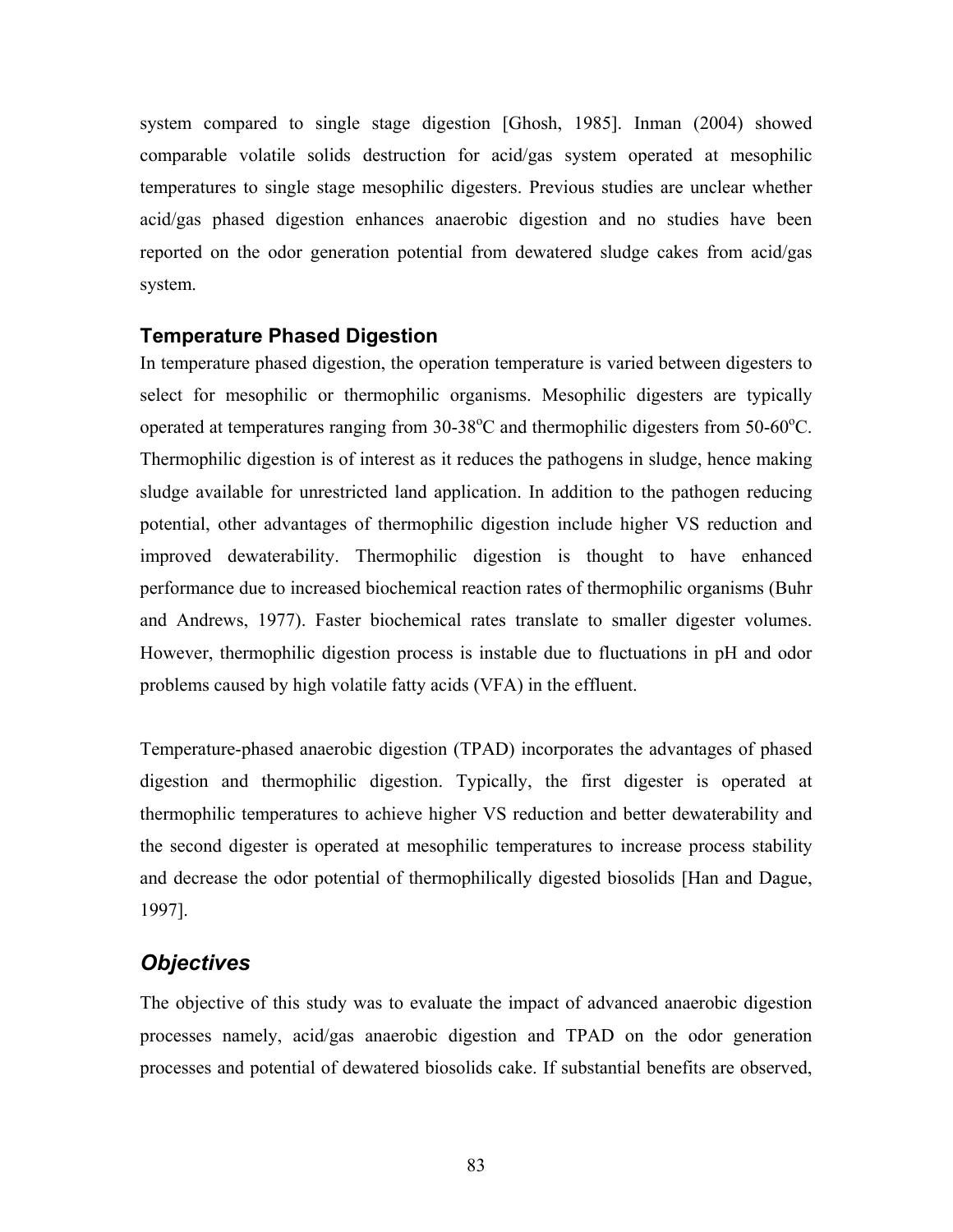that will indicate that these process can be successfully employed to achieve better quality sludge and also control odor nuisance from dewatered biosolids cake.

#### *Materials and Methods*

This study was conducted with sludge samples collected from wastewater treatment plants operating anaerobic digesters in acid/gas or TPAD configuration. Three wastewater treatment plants were sampled for this study. The configuration and sampling procedure for each treatment are briefly discussed below.

#### **Treatment Plant A**

Figure IV-1 illustrates the treatment scheme at wastewater treatment plant A. This facility uses a two-stage anaerobic digestion process. In the first stage (thermophilic stage), wastewater solids are heated to  $55^{\circ}$ C for 5 days. The second stage (mesophilic stage) digester is operated at temperature in the range of  $35^{\circ}$ C to  $48^{\circ}$ C for 15 days. The second phase digester (mesophilic digester) when sampled was being operated at 48°C. As this temperature was above the normal mesophilic temperature range, it was thought that the benefits of mesophilic digestion were reduced. To assess the effect of operating the second stage digester at a temperature higher than the typical mesophilic temperature on odor generation the thermophilic sludge was batch digested in the lab at  $37^{\circ}$ C for 30 days.



**Figure IV-1: Treatment schematic at wastewater treatment plant A.**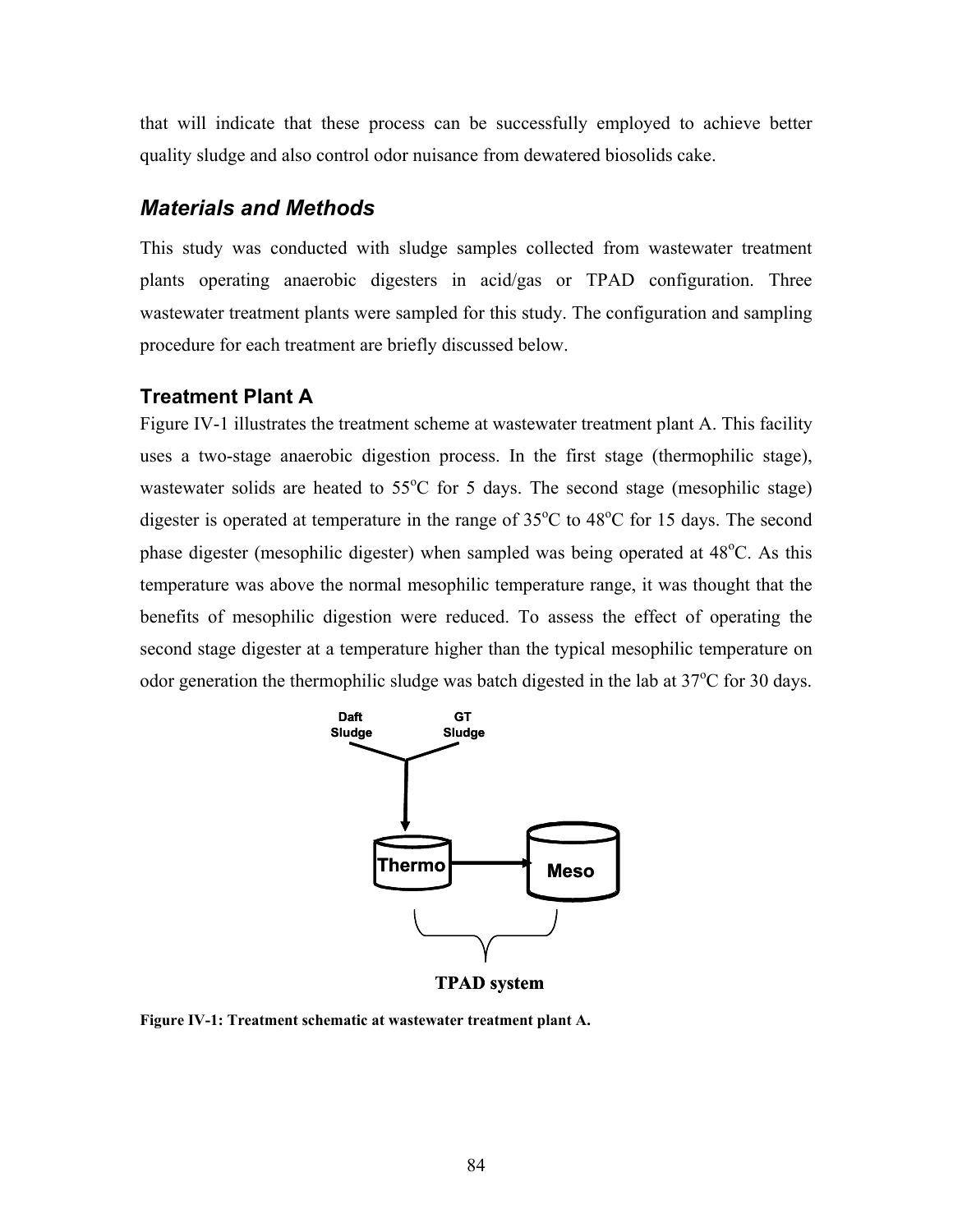### **Treatment Plant B**

Figure IV-2 illustrates the treatment scheme at wastewater treatment plant B. This facility uses a two stage anaerobic digestion process. The configuration of the digesters at this facility is similar to an acid/gas system. The acid phase digester is fed with a blend of gravity thickened (Gt) primary sludge and thickened waste activated sludge. The waste activated sludge is thickened in a dissolved air flotation (Daf) unit.

The first stage digester is operated at a low SRT (acid phase) and the second stage at a high SRT (gas phase). This plant has digesters which are either traditional pancake shaped or more efficient egg shaped. As shown in Figure IV-2, effluent from the acid digester is used to feed a pancake shaped digester, which is the gas phase of the acid/gas system. The facility also operates two conventional mesophilic digesters, one of which is pancake shaped (one with a flat bottom) and the other being egg shaped. In order to evaluate the effect of acid/gas system, samples from the conventional digesters were also sampled and analyzed for odor potential. The conventional egg shaped digester was also sampled to evaluate the effect of the egg-shape digester on odor generation potential of dewatered sludge cakes.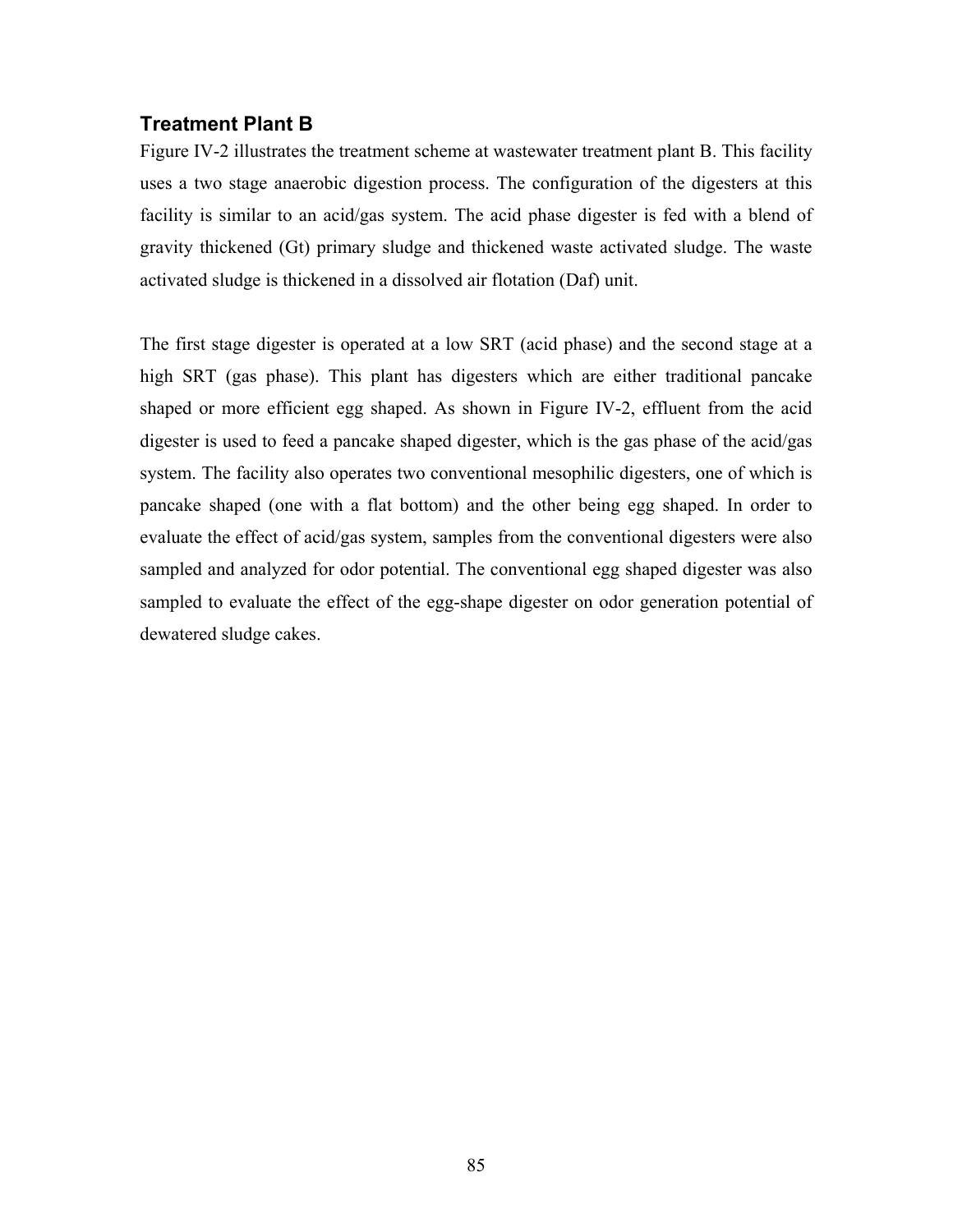

: Sampling Location  $\mathbf x$ 

# Conv. : Conventional

**Figure IV-2: Treatment schematic at wastewater treatment plant B.** 

# **Treatment Plant C**

This facility was sampled as anaerobic digesters at this facility are being operated in such a way that allowed side-by-side evaluation of three advanced digestion technologies.

- 1. Three-phase (acid- gas mesophilic-thermophilic-mesophilic)
- 2. Two-phase (acid-gas mesophilic -thermophilic)
- 3. Two-phase (acid-gas mesophilic mesophilic)

Figure cc illustrates the facility layout and operation modes, while Table cc summarizes these modes of digestion and each digester shown on Figure cc. The manure digestion train was not included in the study.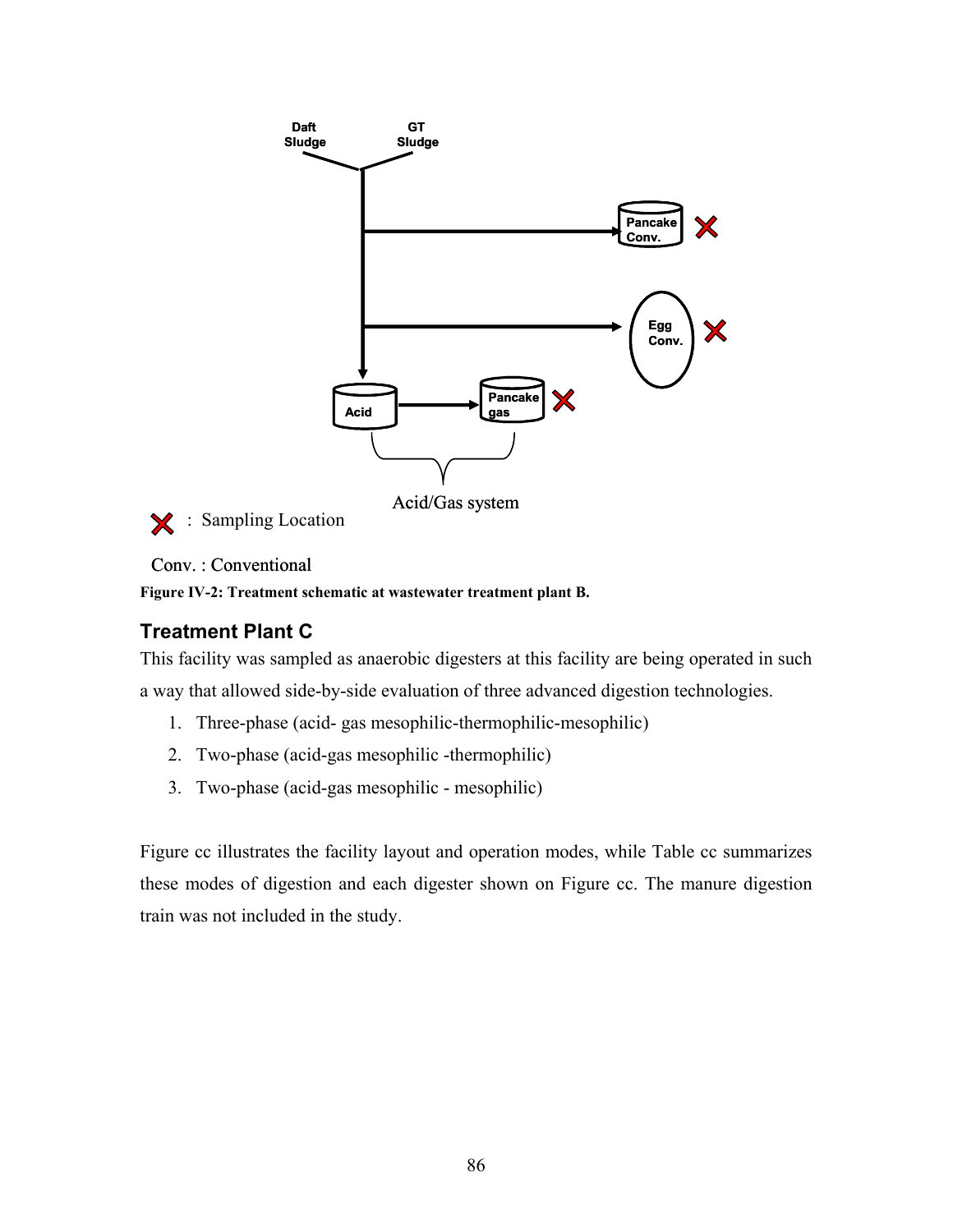

**Figure IV-3: Treatment schematic at wastewater treatment plant B.** 

| Train No.    | Acid             | Gas 1              | Gas 2                |
|--------------|------------------|--------------------|----------------------|
| 1. Biosolids | Dig. $#1$ , meso | Dig. $#2$ , thermo | Dig. $#3$ , unheated |
| 2. Biosolids | Dig. $#1$ , meso | Dig. $#7$ , thermo | -                    |
| 3. Biosolids | Dig. $#1$ , meso | Dig. $#6$ , meso   | -                    |
| 4. Manure    | -                | Dig. $#4$ , thermo | -                    |

Wastewater Treatment Plant C - Advanced Digestion Facility Digester Operation Modes

In order to compare the odor potential of the advanced digestion technologies, feed sludge was collected from the facility and batch digested in the lab for 30 days at  $37^{\circ}$ C mesophilic temperature. The batch digested sludge was considered as a conventional digester and the data for this batch digested sludge was used to compare the advanced digestion technologies.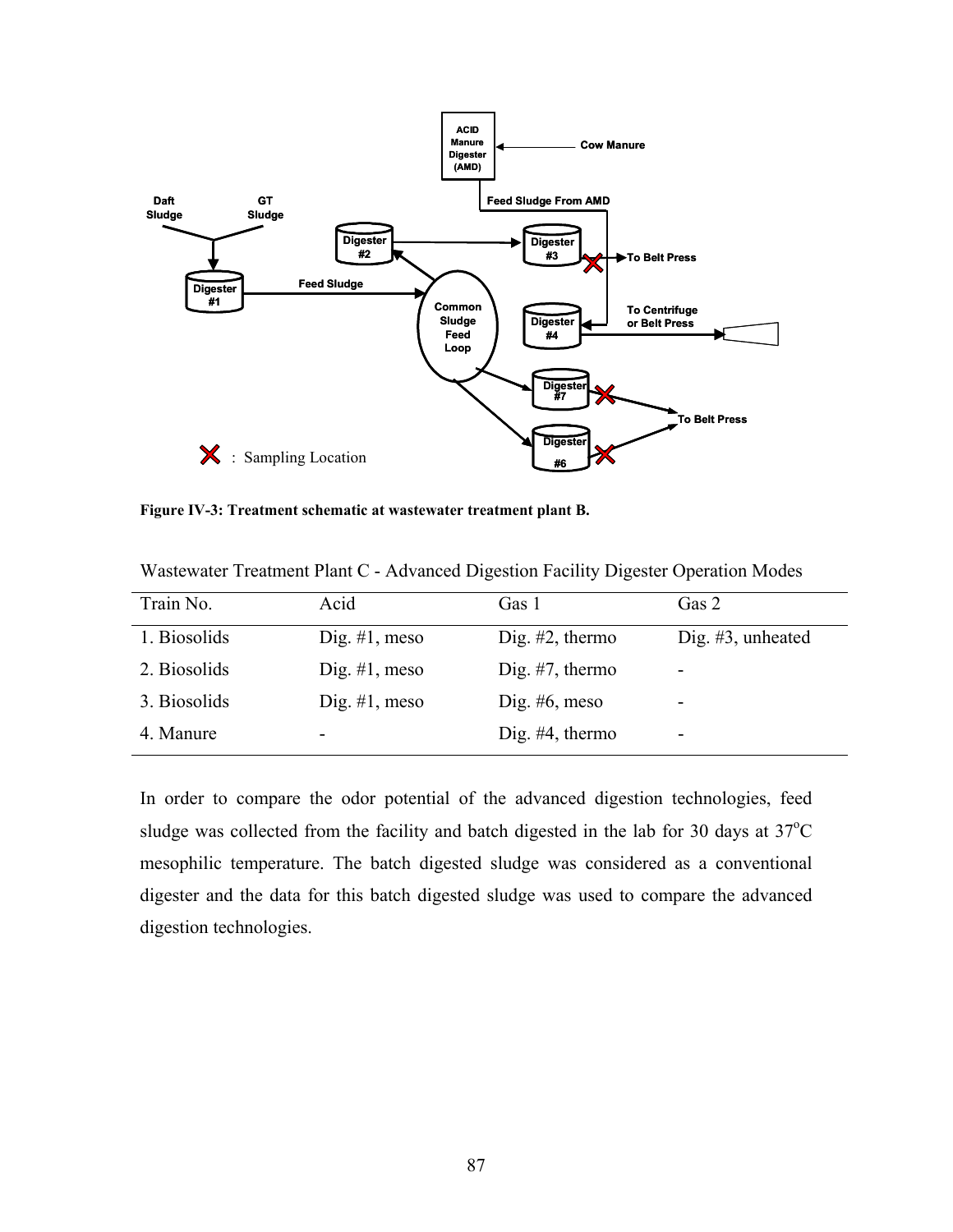All digested sludges were analyzed for odor generation using the method used by Verma (2005). All sludges were also analyzed for total and volatile solids, residual biological activity, metals, cations and solution biopolymer.

# *Results and Discussions*

Table IV-1 summarizes the samples that were collected from treatment plants A, B and C.

| <b>Plant</b> | Digesters sampled                                                                                                                                                                                 | <b>Comments</b>                                                                                           |
|--------------|---------------------------------------------------------------------------------------------------------------------------------------------------------------------------------------------------|-----------------------------------------------------------------------------------------------------------|
| A            | Thermophilic<br>Mesophilic                                                                                                                                                                        | Thermophilic and mesophilic<br>digester operated at 5 days and<br>15 days SRT respectively                |
| $B1*$        | Acid<br>Gas<br>Conventional                                                                                                                                                                       | Shape of acid, gas digesters is<br>like a pancake. Conventional<br>digester is egg shaped.                |
| $B2*$        | Gas<br>Conventional(p)<br>Conventional(e)                                                                                                                                                         | Shape of gas and Conventional<br>(p) is like a pancake and<br>Conventional (e) digester is egg<br>shaped. |
| C            | Feed<br><b>AGMM</b><br>Acid/Gas<br>Mesophilic-Mesophilic<br>Acid/Gas<br><b>AGMT</b><br>$\bullet$<br>Mesophilic-Thermophilic<br><b>AGMTM</b><br>Acid/Gas<br>mesophilic-thermophilic-<br>mesophilic | AGMM and AGTM had a total<br>SRT equal to 19 days and<br>AGMTM had a total SRT of<br>26day                |

**Table IV-1: Sample summary table** 

\* Treatment plant B was sampled 2 times. Number following "B" refers to the sample set.

The experimental results for sludge from different treatment plants are discussed separately in the following sub-sections.

# **Analysis of Sludge from Treatment Plant A**

Thermophilic and mesophilic digesters were sampled at this treatment facility. It was observed at the treatment facility that the even after mesophilic digestion the sludge was fairly odorous. It was thought that the high odors could be due to the inefficient performance of the second phase (mesophilic) digester which was operated at a high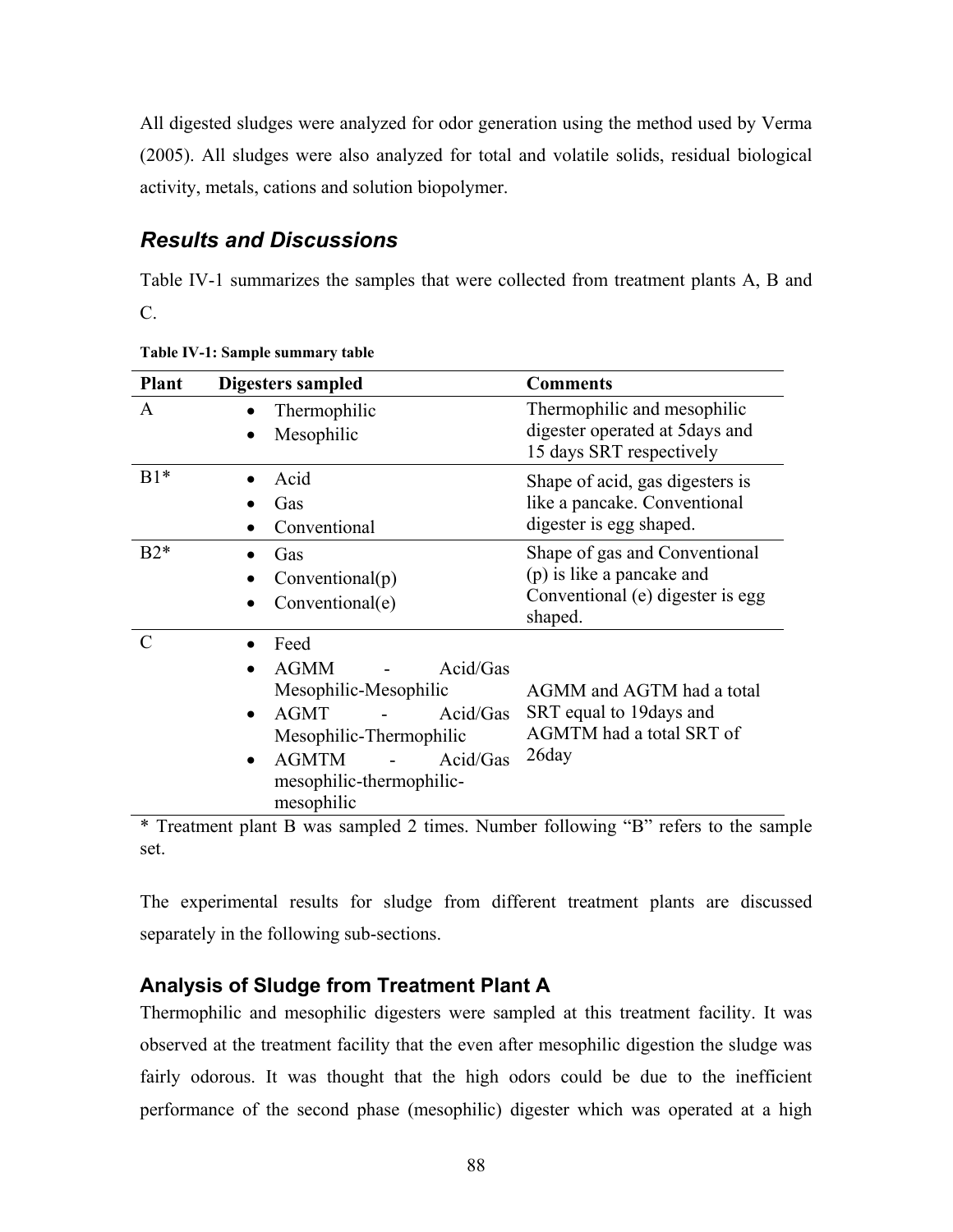temperature (about  $45-48^{\circ}$ C). In order to evaluate the effect of operating the mesophilic digester at elevated temperature, thermophilic sludge was batch digested in the lab for 30 days at 37°C(mesophilic temperature). Odor analysis of thermophilic and mesophilic sludge from field and lab digested mesophilic sludge, henceforth referred as TPAD-lab digested was carried preformed. Figure IV-4 shows the variation in organic sulfur gas concentrations in the headspace of vials containing dewatered sludge cakes amended with BESA. It can be clearly seen that the sulfur gas concentration in the headspace of vials containing dewatered thermophilic sludge was the highest. Both field mesophilic and TPAD-lab digested sludges had lower organic sulfur concentration than the field thermophilic sludge.



**Figure IV-4: Variation in headspace sulfur organic gas content over time. Data for high-solids cakes amended with BESA.** 

The peak organic sulfur gas concentration in the headspace of vials containing dewatered cake for field-meso and TPAD-lab digested sludges were similar. These data suggest that TPAD digestion reduced the odor generation potential of sludge. However, not much difference in odors was observed from TPAD with a total SRT of 20days from that with a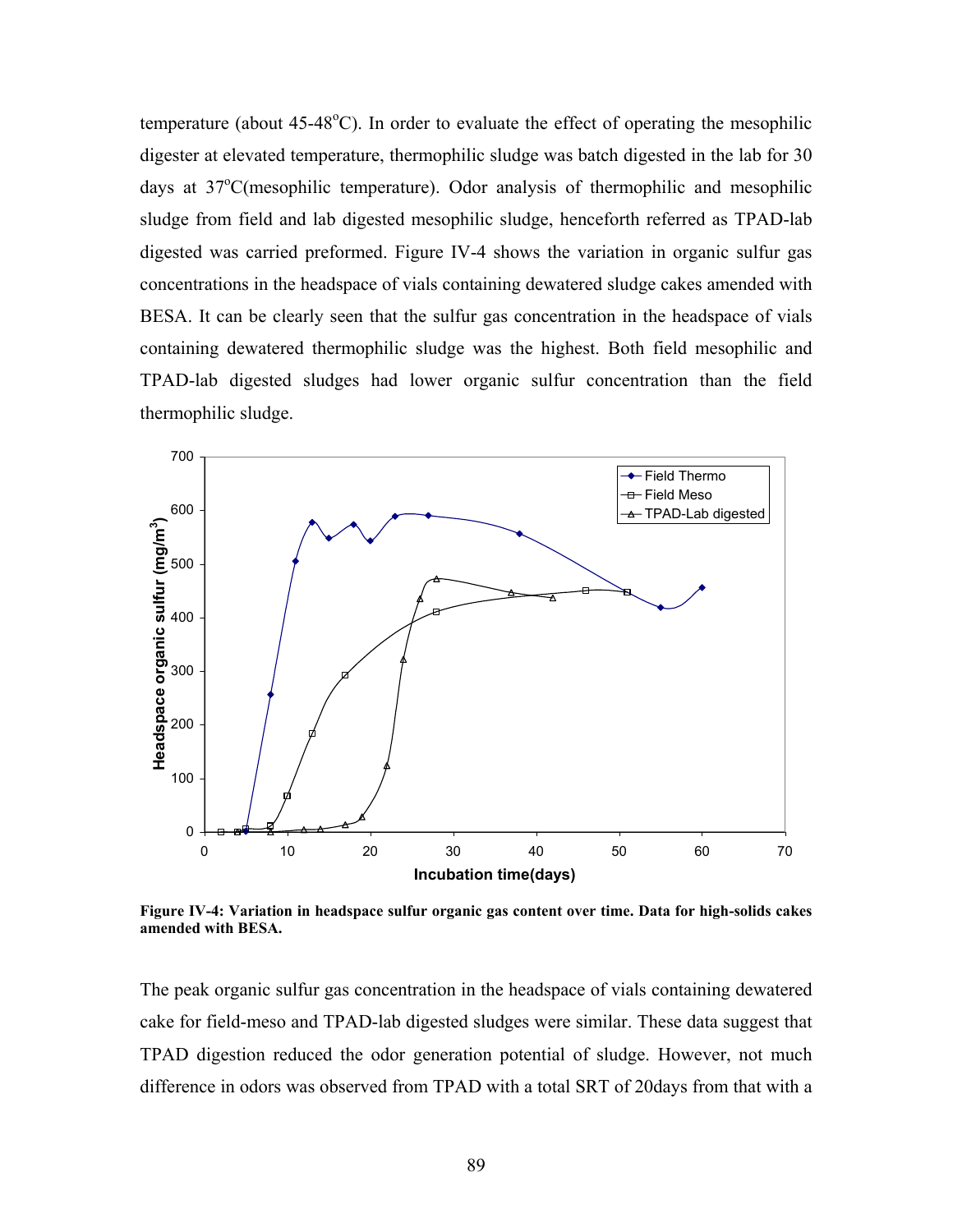total SRT of 35 days. Little difference was observed in odor generation from dewatered cakes from the field mesophilic (operated at higher temperature) and TPAD-lab digested (operated at  $37^{\circ}$ C). These data suggest that odor generation potential of sludge was not affected by the operating temperature of the second phase digester. As there was no control, no statement can be made about the comparison of TPAD system with a conventional single-stage mesophilic digester.

Figure IV-5 shows the residual biological activity (RBA) for the three sludges. As expected, the RBA for Field thermo was highest. The RBA data shows the same trend as the organic sulfur data. The RBA for field-meso and TPAD-lab digested differed little, suggesting that RBA is also not affected by the operating temperature of the second phase digester.



**Figure IV-5: Residual biological activity for sludges from treatment plant A.** 

# **Analysis of Sludge from Treatment Plant B**

Treatment plant B was sampled two times. First set of samples included sludge from the acid, gas (pancake shaped) and conventional (egg shaped) digesters. Figure IV-6 shows the variation in organic sulfur gas concentration in headspace of vials containing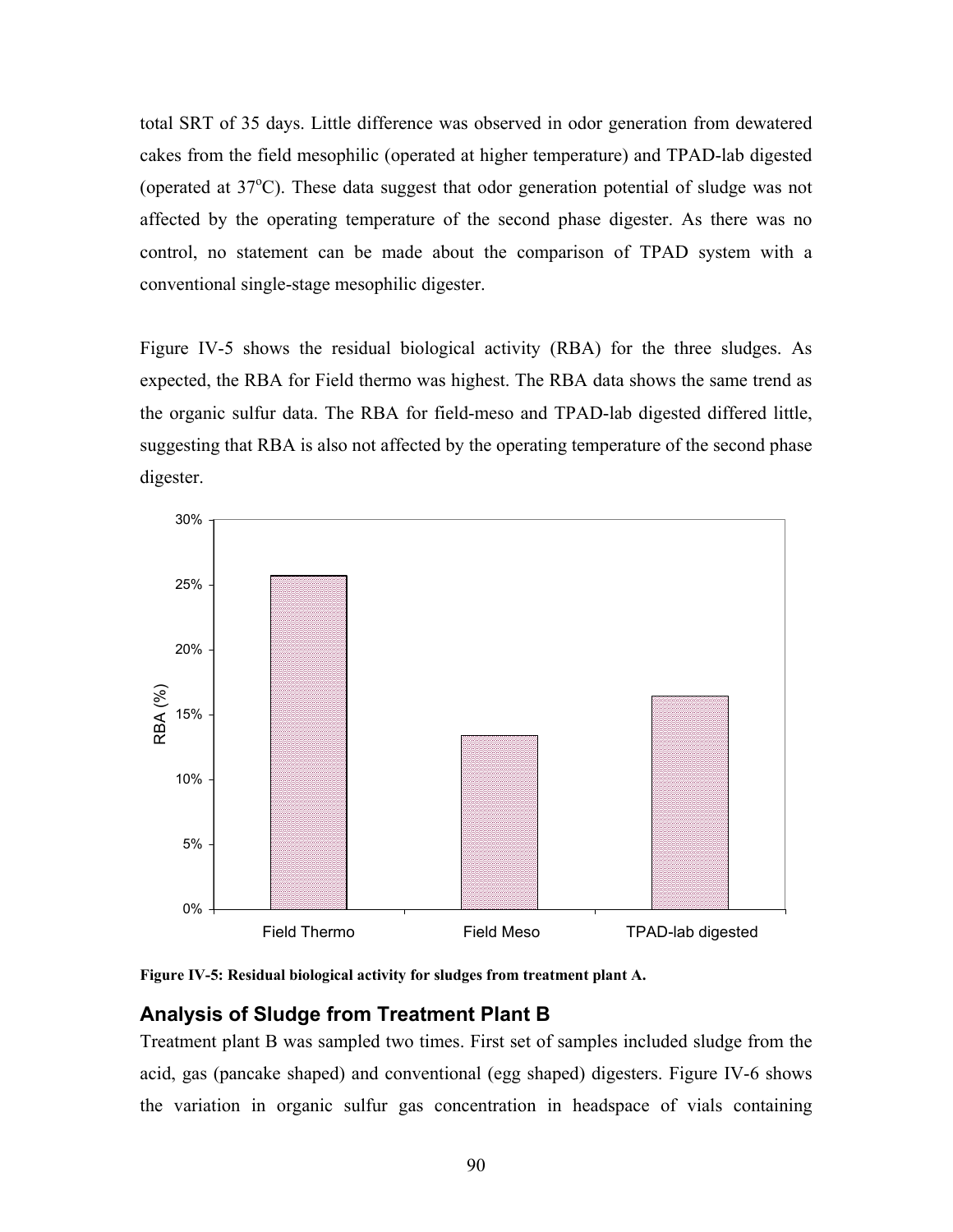dewatered cake for acid, gas (pancake shaped) and conventional (egg shaped) sludges as a function of incubation time. These data suggest that acid/gas system did not have much benefit with regard to organic sulfur odor generation. The conventional digester had the lowest sulfur gas concentrations in the headspace.



**Figure IV-6: Headspace organic sulfur gas concentration versus incubation time for sample set 1 from treatment plant B.** 

The data from sample set 1 for the acid/gas system and the conventional digester could not be used to justly compare the two systems as the conventional digester was eggshaped, whereas, the digesters of the acid/gas system were pancake shaped. It was thought that the lower odors from the conventional digester were because of efficient digestion achieved in the egg shaped digester due to better mixing. In order to have a suitable comparison of acid/gas system with conventional single-stage digestion and also to evaluate the odor reducing potential of egg shaped digesters a second set of samples was collected from the treatment plant.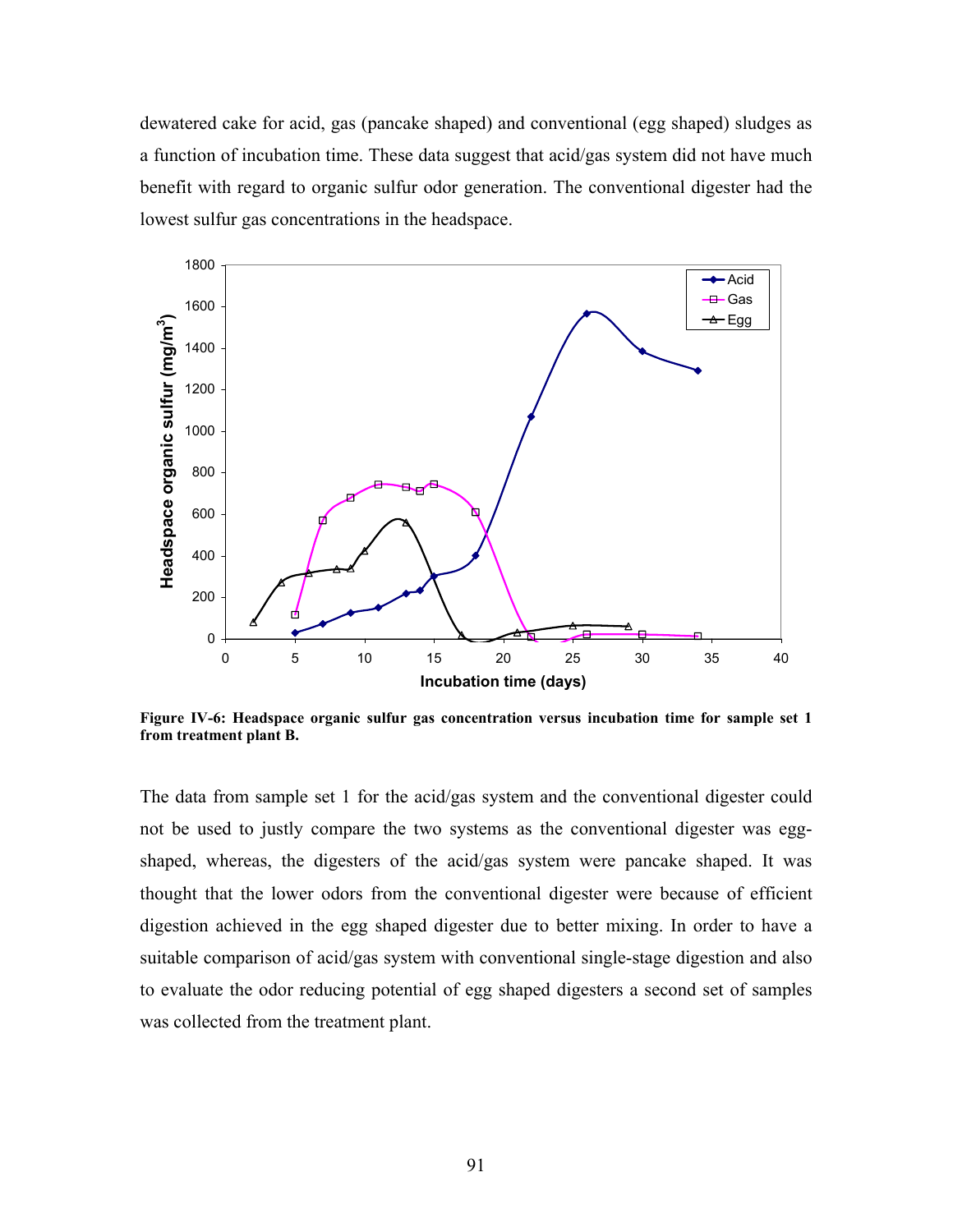The second set of samples comprised of sludge from the gas (pancake shaped), conventional (pancake shaped) and conventional (egg shaped) digesters. Figure IV-7 shows the variation in organic sulfur gas concentration in the headspace of dewatered sludge cakes as a function incubation time for the three sludges. The sludge from conventional (pancake shaped) generated the highest amount of organic sulfur in the headspace. These data suggest that acid/gas system produce sludge with lower organic sulfur odor generation potential compared to conventional mesophilic digestion.



**Figure IV-7: Headspace organic sulfur gas concentration versus incubation time for sample set 2 from treatment plant B. Organic sulfur data for high-solids cakes amended with BESA.** 

The sludge from egg shaped digester, operated as a conventional mesophilic digester, had the lowest organic sulfur gas concentrations, suggesting that the efficient mixing in the egg shape digester is beneficial for odor reduction.

#### **Analysis of Sludge from Treatment Plant C**

The AGMM and AGMT systems had a total SRT of 19 days and the AGMTM had a total SRT of 26days. The lab batch digestion was carried out for retention time of 30 days.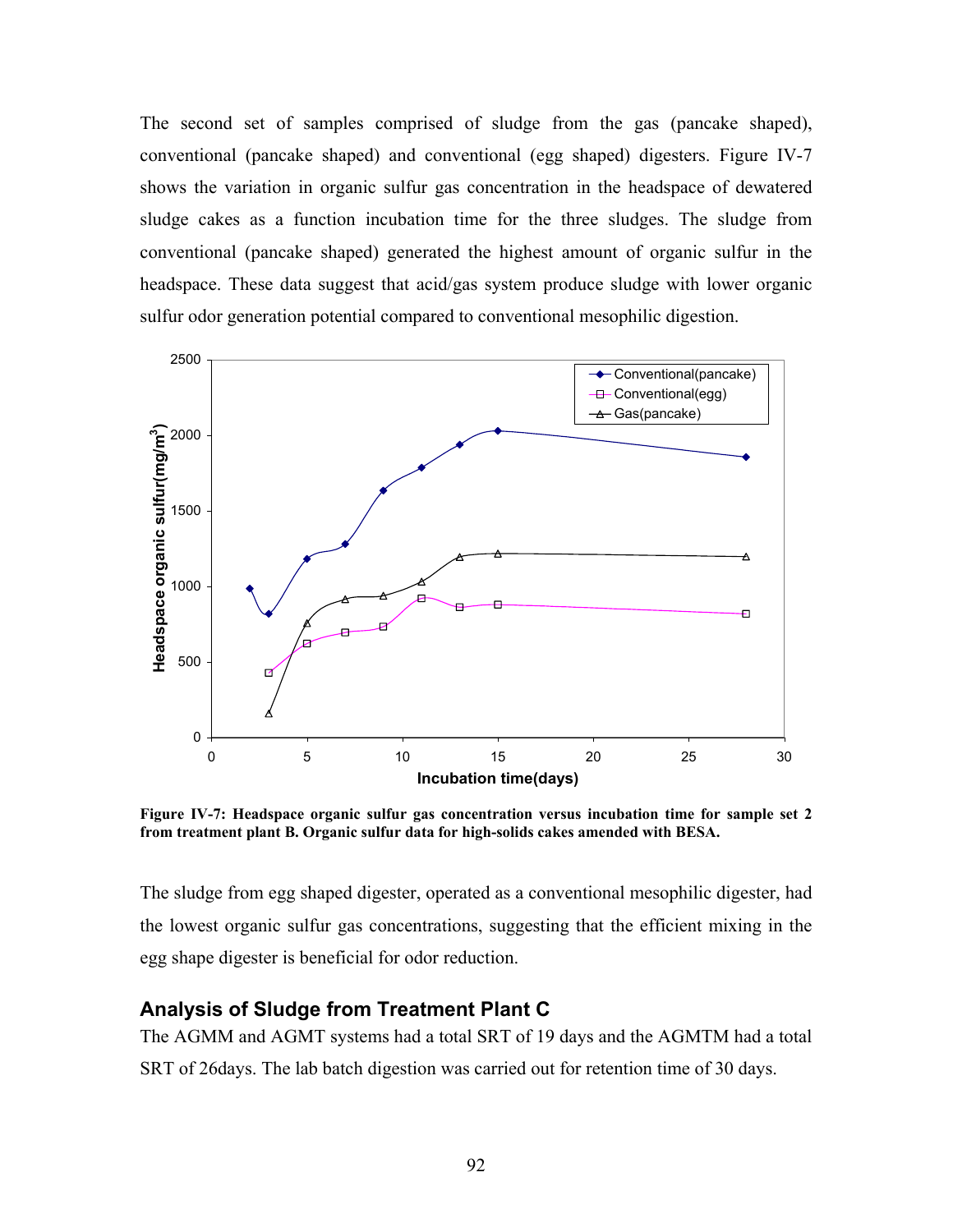Three anaerobic treatment schemes were compared for odor generation from dewatered biosolids cake. Figure IV-8 shows the variation in organic sulfur gas concentration in the headspace of a dewatered high-solids cake from sludge from the three-phase (acid- gas mesophilic-thermophilic-mesophilic, two-phase (acid-gas mesophilic -thermophilic) and two-phase (acid-gas mesophilic - mesophilic) anaerobic digestion schemes. Figure IV-8 also shows the variation in the headspace organic sulfur gas concentration for batch digested sludge.



**Figure IV-8: Headspace organic sulfur gas concentration as a function of incubation time for samples from treatment plant C. Headspace organic sulfur data for high-solids cakes amended with BESA.** 

The AGMM system had higher odor in comparison to AGMT, suggesting that a combination of mesophilic and thermophilic digestion is a more efficient technique to reduce odors from dewatered biosolids cake. The three phase digestion, AGMTM had the least odor. This could be due to the longer SRT coupled with meso-thermo digestion. Headspace organic sulfur gas concentration from dewatered cake from batch digested sludge was low and comparable to that obtained fro the AGMTM system. However, it was observed that the H2S gas concentration for the two sludges was very different. The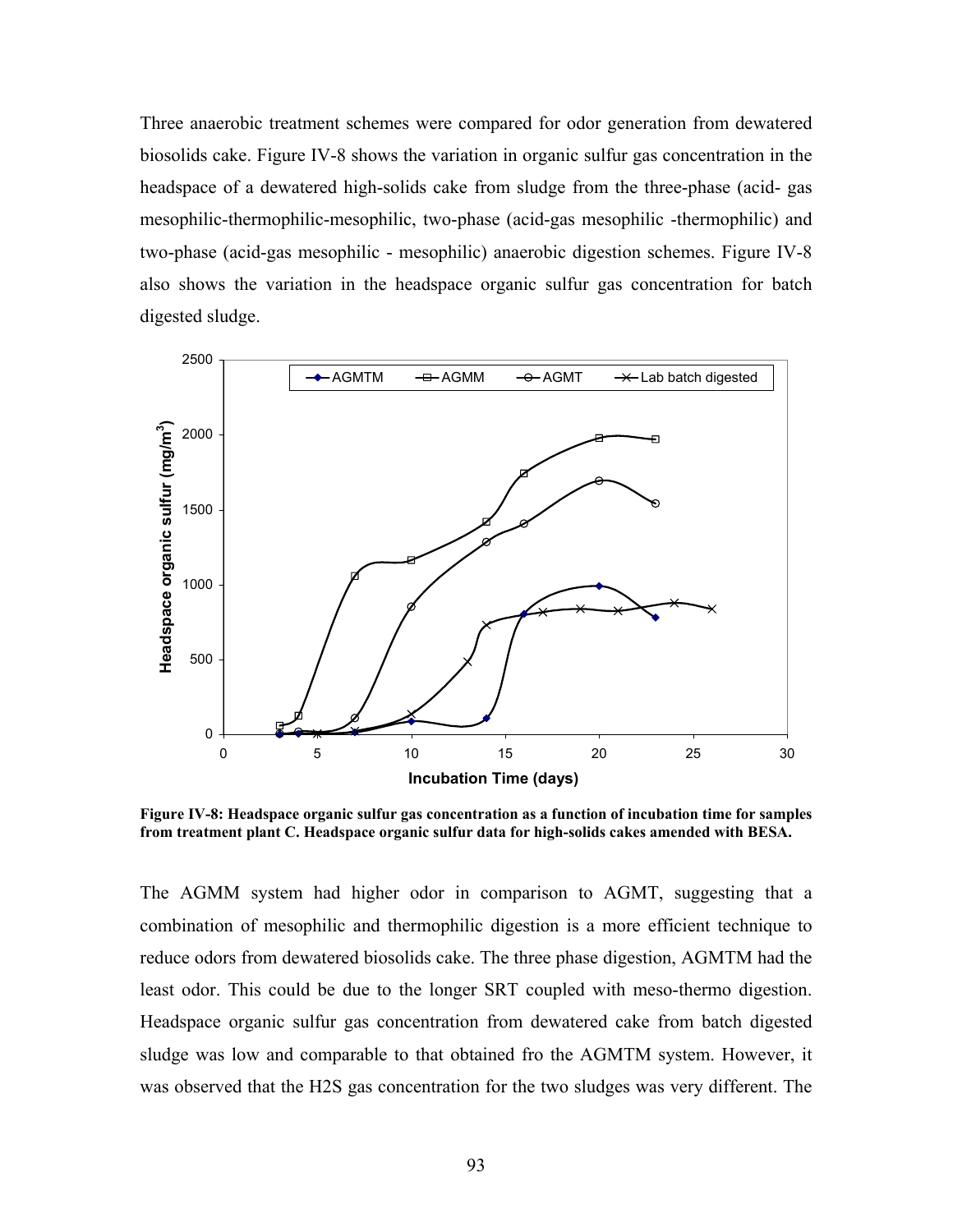lab digested sludge cake produced much higher amount of hydrogen sulfide. Figure IV-9 shows the variation in headspace total sulfur gas concentration. These data also suggest that the AGMM sludge had the highest sulfur gas concentration followed by AGMT and AGMTM had the least sulfur gas production.



**Figure IV-9: Headspace total sulfur gas concentration as a function of incubation time for samples from treatment plant C. Headspace organic sulfur data for high-solids cakes amended with BESA.** 

Sulfur gas concentration from cakes prepared with batch digested sludge produced odors comparable to AGMT system. This was thought to be due to the difference in the SRT of the two systems, the AGMT system had a total SRT of 19days whereas the batch digestion was done for 30days. AGMTM operated at a total SRT of 26days had the least sulfur gas concentration in the headspace showing that operating digesters in a temperature phased configuration in beneficial with regard to odor generation from dewatered biosolids cakes.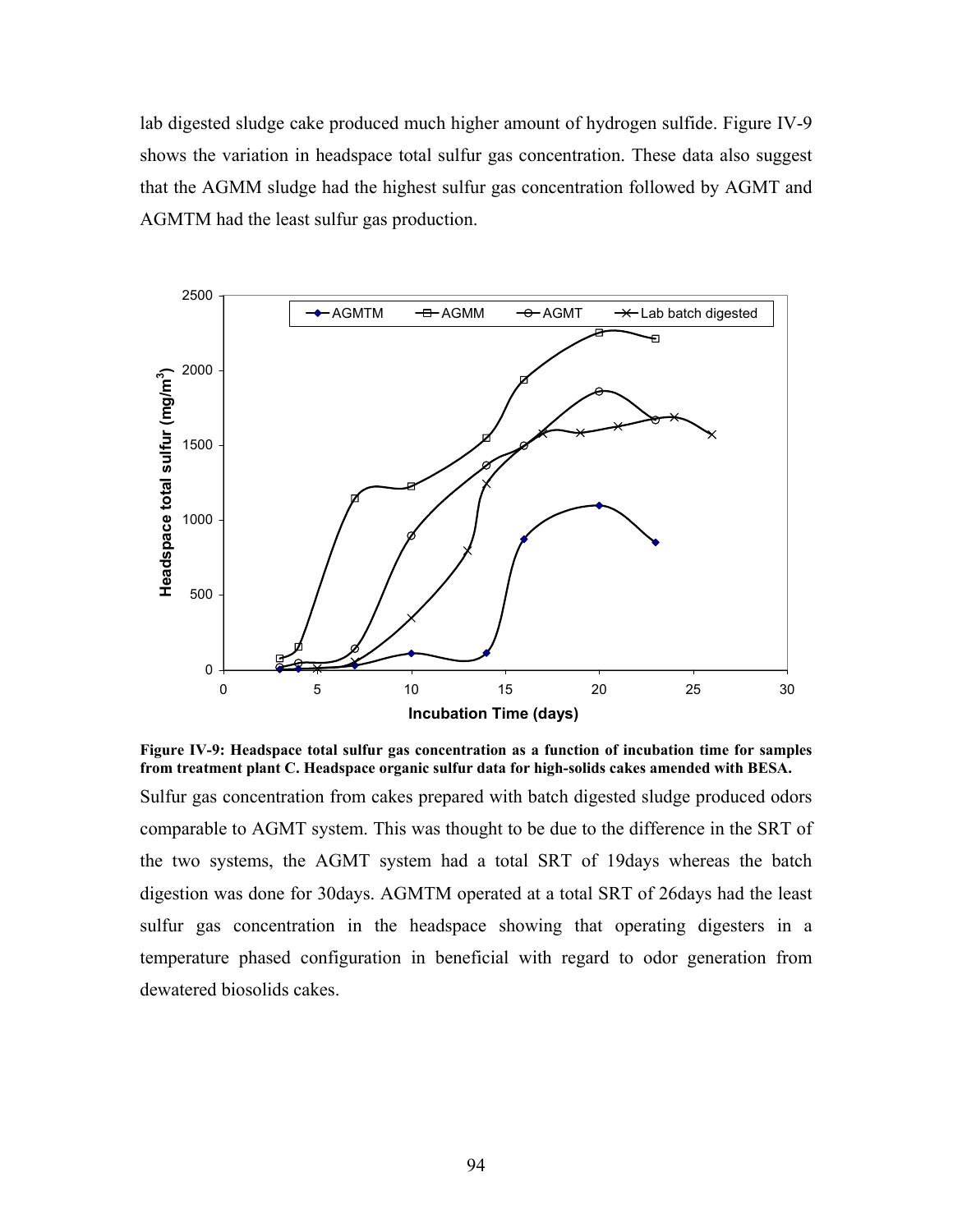## *Conclusions*

This study was conducted to evaluate advanced digestion techniques for their effects on odor generation from dewatered biosolids. The acid/gas and temperature phased anaerobic digestion systems were evaluated. Dewatered sludge cakes were prepared, for sludges from three different utilities, using the centrifuge simulation technique developed at Virginia Tech. The headspace of cake stored in incubation vials was analyzed for sulfur gases using GC/MS.

The main conclusions that can be drawn from this study are:

- 1. Acid/gas system had a beneficial impact on odors from dewatered sludge cake compared to conventional single-stage mesophilic digestion.
- 2. Efficient mixing of contents in egg-shaped digesters seems to be beneficial for reducing odor generation from dewatered sludge cake.
- 3. For acid/gas system, the odors in terms of high to low were AGMM, AGMT AGMTM. The AGMTM had the longest SRT.

# *Reference*

- Buhr, H.O., Andrews, J.F. (1977) The thermophilic anaerobic digestion process. Water Res., 11, 129-143.
- Ghosh, S. (1987) Improved sludge gasification by two-phase anaerobic digestion. ASCE J. Environ. Eng., 113, 6, 1265-1284.
- Han, Y., Dague, R.R. (1997) Laboratory studies on the temperature-phased anaerobic digestion of domestic primary sludge. Water Environ. Res., 69, 6, 1139-1143.
- Inman D.C. (2004) Comparative Studies of Alternative Anaerobic Digestion Techniques. Master's Thesis at Virginia Polytechnic Institute and State University.
- Metcalf and Eddy Inc. (2003) Wastewater engineering: Treatment and reuse. 4th Edition. McGraw-Hill, New York, NY.
- Verma N. (2005) Anaerobic Digestion: Factors Effecting Odor Generation. Master's Thesis at Virginia Polytechnic Institute and State University.